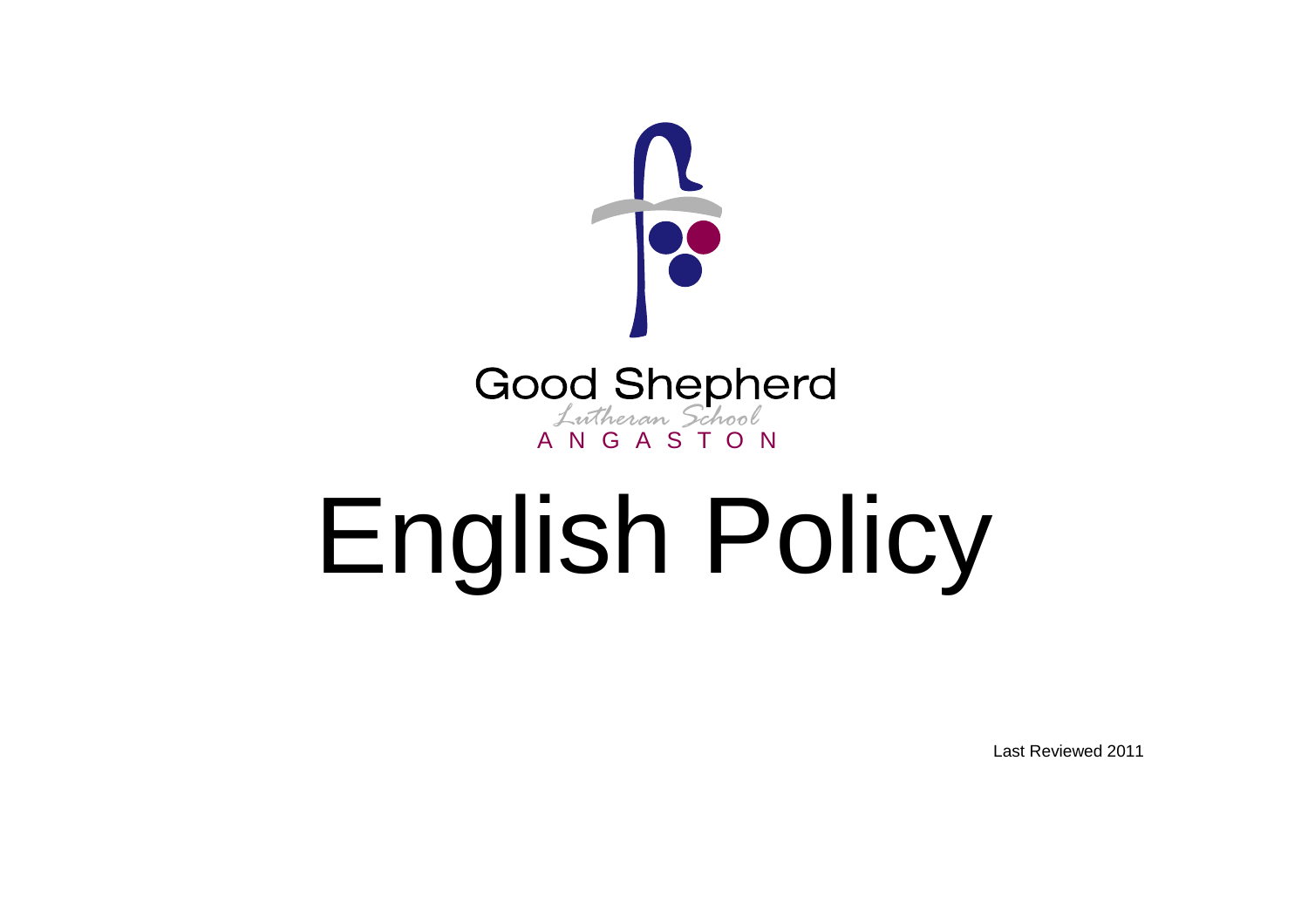# **1. Rationale**

The study of English is central to the learning and development of all young Australians. It helps create confident communicators, imaginative thinkers and informed citizens. It is through the study of English that individuals learn to analyse, understand, communicate with and build relationships with others and with the world around them. The study of English helps young people develop the knowledge and skills needed for education, training and the workplace. It helps them become ethical, thoughtful, informed and active members of society. In this light it is clear that the Good Shepherd's English Curriculum plays an important part in developing the understanding, attitudes and capabilities of those who will take responsibility for Australia's future.

Although Australia is a linguistically and culturally diverse country, participation in many aspects of Australian life depends on effective communication in Standard Australian English. In addition, proficiency in English is invaluable globally. The Good Shepherd's English Curriculum contributes both to nation-building and to internationalisation.

The Good Shepherd's English Curriculum also helps its students to engage imaginatively and critically with literature to expand the scope of their experience. Aboriginal and Torres Strait Islander peoples have contributed to Australian society and to its contemporary literature and its literary heritage through their distinctive ways of representing and communicating knowledge, traditions and experience. Good Shepherd's English Curriculum values, respects and explores this contribution. It also emphasises Australia's links to Asia.

# **2. Aims**

Good Shepherd's English Curriculum aims to ensure that their students:

- learn to listen to, read, view, speak, write, create and reflect on increasingly complex and sophisticated spoken, written and multimodal texts across a growing range of contexts with accuracy, fluency and purpose
- appreciate, enjoy and use the English language in all its variations and develop a sense of its richness and power to evoke feelings, convey information, form ideas, facilitate interaction with others, entertain, persuade and argue
- understand how Standard Australian English works in its spoken and written forms and in combination with nonlinguistic forms of communication to create meaning
- develop interest and skills in inquiring into the aesthetic aspects of texts, and develop an informed appreciation of literature.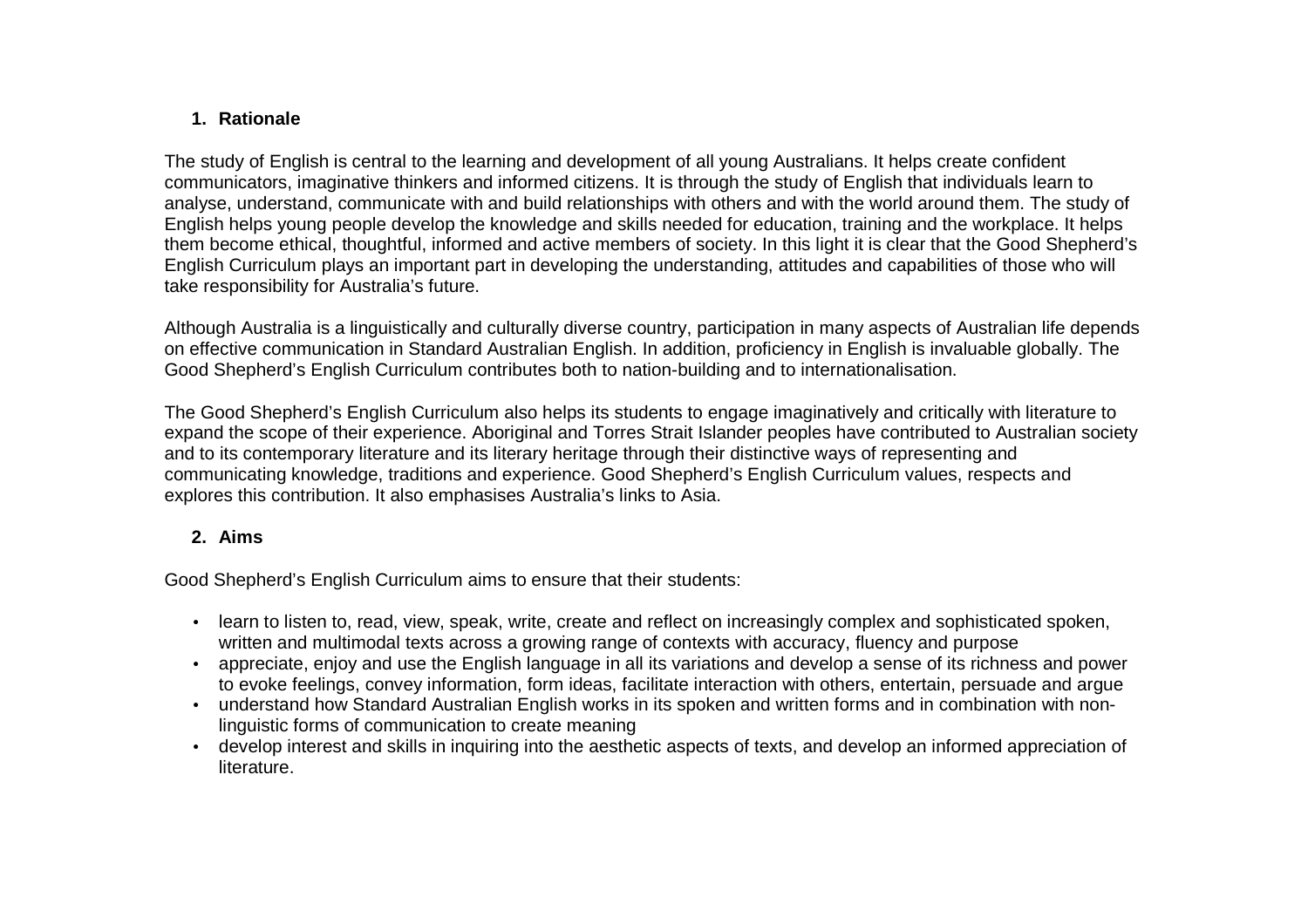# **3. Content Structure**

Good Shepherd's English Curriculum Foundation to Year 10 is organised into three interrelated strands that support students' growing understanding and use of Standard Australian English (English). Together the three strands focus on developing students' knowledge, understanding and skills in listening, reading, viewing, speaking and writing. The three strands are:

- Language: knowing about the English language
- Literature: understanding, appreciating, responding to, analysing and creating literature
- Literacy: expanding the repertoire of English usage.

# **Strands and sub-strands**

Content descriptions in each strand are grouped into sub-strands that, across the year levels, present a sequence of development of knowledge, understanding and skills. The sub-strands are:

| language                                            | literature                                       | literacy                               |
|-----------------------------------------------------|--------------------------------------------------|----------------------------------------|
| Language variation and change                       | Literature and context                           | Texts in context                       |
| Language for interaction                            | Responding to literature Interacting with others |                                        |
| Text structure and organisation                     | <b>Examining literature</b>                      | Interpreting, analysing and evaluating |
| Expressing and developing ideas Creating literature |                                                  | Creating texts                         |
| Sound and letter knowledge                          |                                                  |                                        |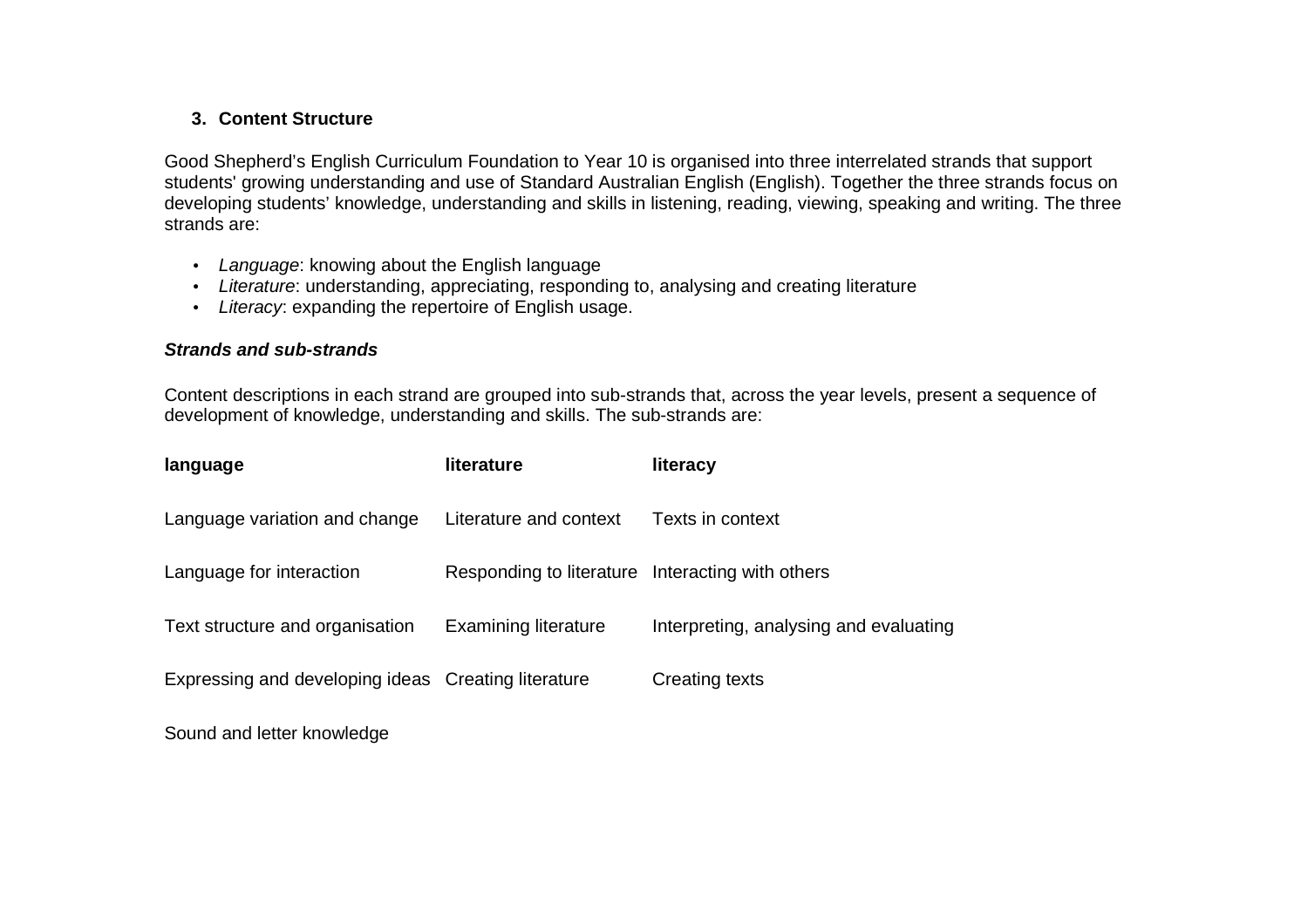#### **Texts**

Texts provide the means for communication. They can be written, spoken or multimodal, and in print or digital/online forms. Multimodal texts combine language with other means of communication such as visual images, soundtrack or spoken word, as in film or computer presentation media. Texts provide important opportunities for learning about aspects of human experience and about aesthetic value. Many of the tasks that students undertake in and out of school involve understanding and producing imaginative, informative and persuasive texts, media texts, everyday texts and workplace texts.

The term 'literature' refers to past and present texts across a range of cultural contexts that are valued for their form and style and are recognised as having enduring or artistic value. While the nature of what constitutes literary texts is dynamic and evolving, they are seen as having personal, social, cultural and aesthetic value and potential for enriching students' scope of experience. Literature includes a broad range of forms such as novels, poetry, short stories and plays; fiction for young adults and children, multimodal texts such as film, and a variety of non-fiction. Literary texts also include excerpts from longer texts. This enables a range of literary texts to be included within any one year level for close study or comparative purposes.

English educators use many ways of categorising texts. The descriptions of texts used in Good Shepherd's English Curriculum are based on practical as well as conceptual considerations. The specific designation of a strand labelled 'literature' is aimed at encouraging teachers working at all year levels not only to use texts conventionally understood as 'literary', but also to engage students in examining, evaluating and discussing texts in increasingly sophisticated and informed 'literary' ways.

The usefulness of distinctions among types of texts relates largely to how clearly at each year level these distinctions can guide the selection of materials for students to listen to, read, view, write and create, and the kinds of purposeful activities that can be organised around these materials.

#### **The language modes**

The processes of listening, speaking, reading, viewing and writing, also known as language modes, are interrelated and the learning of one often supports and extends learning of the others. To acknowledge these interrelationships, content descriptions in each strand of the Good Shepherd's English Curriculum incorporate the processes of listening, speaking, reading, viewing and writing in an integrated and interdependent way.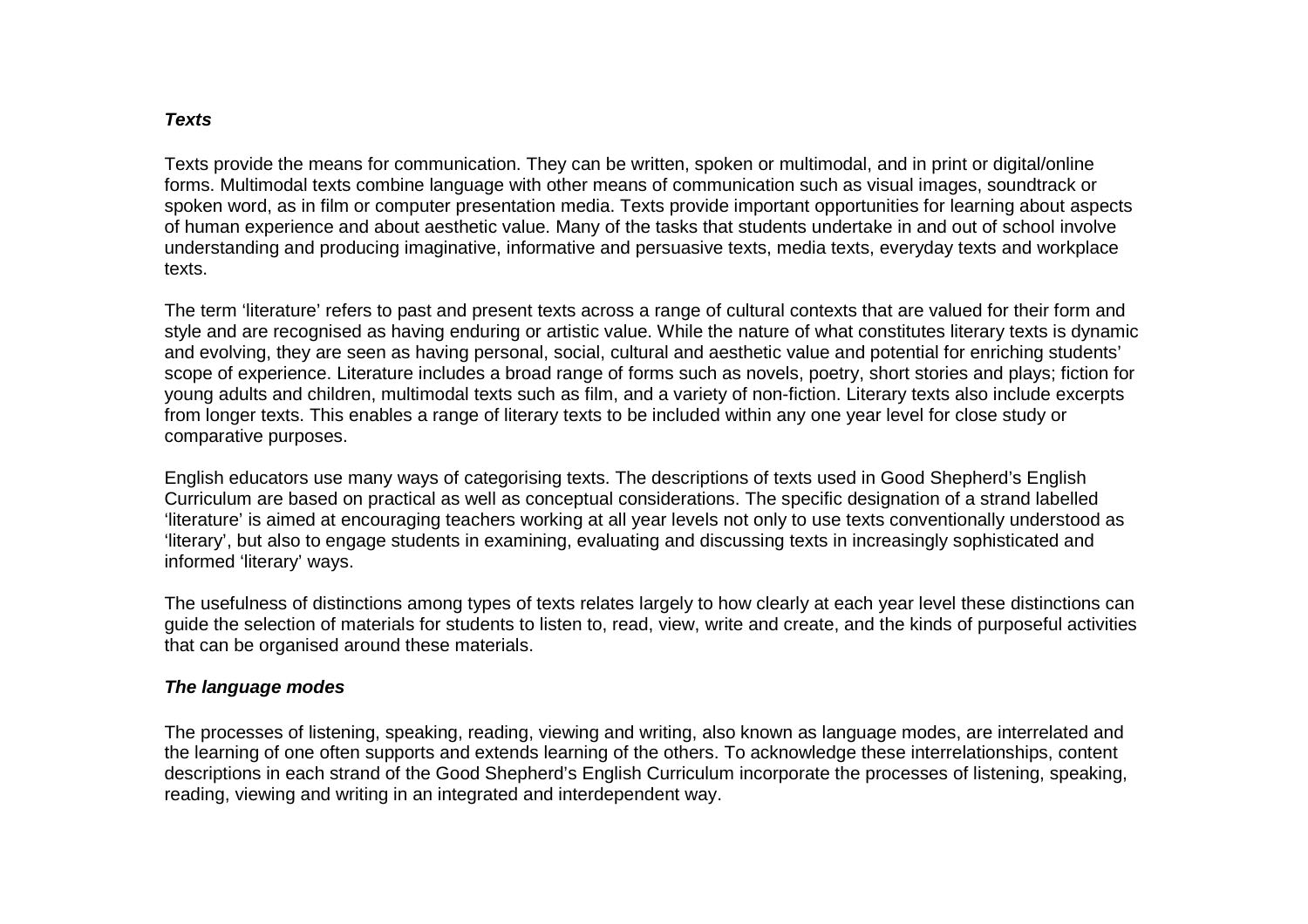Classroom contexts that address particular content descriptions will necessarily draw from more than one of these processes in order to support students' effective learning. For example, students will learn new vocabulary through listening and reading and apply their knowledge and understanding in their speaking and writing as well as in their comprehension of both spoken and written texts.

Content descriptions can also be viewed by these processes or language modes. In this aspect, each content description has been placed in the mode in which a major focus of its learning occurs. Content descriptions can be filtered to identify all relevant processes or language modes.

#### **Year level descriptions**

Year level descriptions have three functions. First, they emphasise the interrelated nature of the three strands and the expectation that planning an English program will involve integration of content from the strands. Second, they provide information about the learning contexts that are appropriate at each year for learning across the Language, Literature and Literacy strands. Third, they provide an overview of the range of texts to be studied and an indication of their complexity and key features. They also describe differences in the texts that students create. In the early years, development in reading and writing is rapid and clear distinctions in text complexity can be made so descriptions are written for each year at Foundation, 1 and 2. In Years 3– 7, the two-year description provides for greater flexibility.

# **Content descriptions**

Good Shepherd's English Curriculum includes content descriptions at each year level. These describe the knowledge, understanding, skills and processes that teachers are expected to teach and students are expected to learn, but do not prescribe approaches to teaching. Learning in English is recursive and cumulative, and builds on concepts, skills and processes developed in earlier years. Nevertheless, the content descriptions have been written to ensure that learning is appropriately ordered and that unnecessary repetition is avoided. However, a concept or skill introduced at one year level may be revisited, strengthened and extended at later year levels as needed.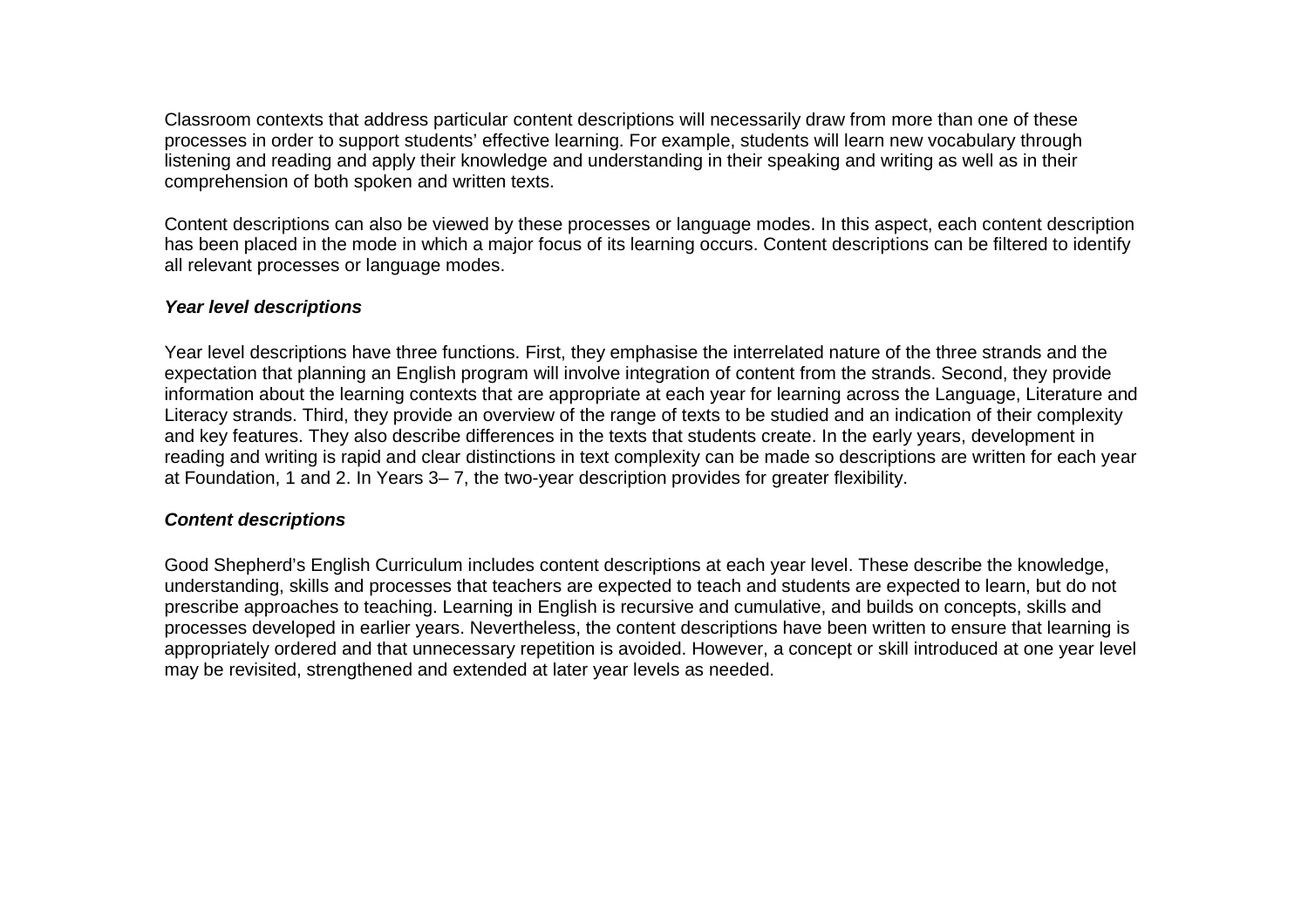# **Content elaborations**

Content elaborations are provided for Foundation to Year 7 to illustrate and exemplify content and assist teachers in developing a common understanding of the content descriptions. They are not intended to be comprehensive content points that all students need to be taught. (To be found at www.australiancurriculum.edu.au)

# **Glossary**

A glossary is provided to support a common understanding of key terms in the content descriptions. (To be found at www.australiancurriculum.edu.au)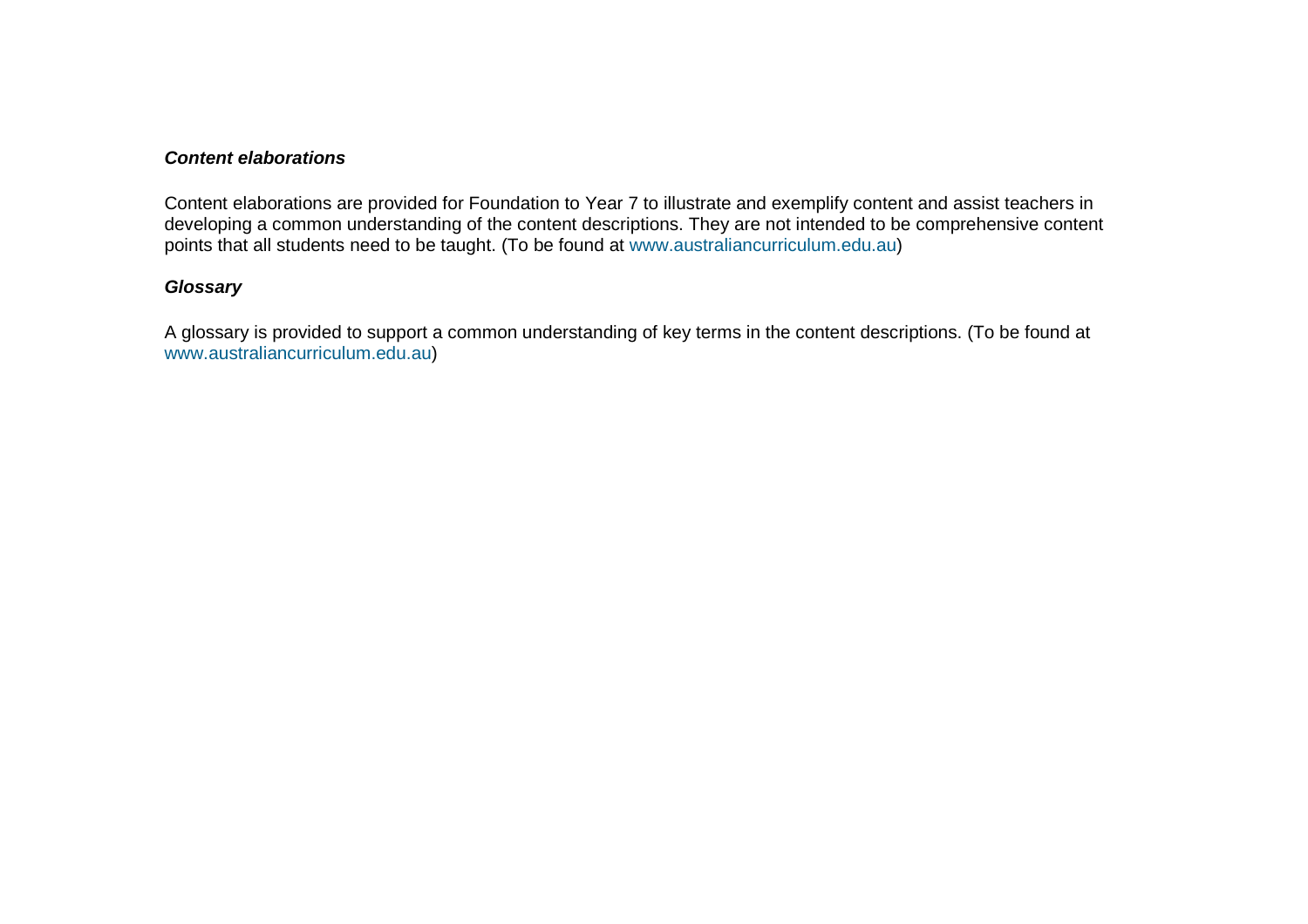# **4. Language: knowing about the English language**

In the Language strand, students develop their knowledge of the English language and how it works. They learn that changes in English are related to historical developments and the geographical differences of its users over the centuries, and that there are many differences in dialect and accent. They learn how language enables people to interact effectively, to build and maintain relationships and to express and exchange knowledge, skills, attitudes, feelings and opinions. They discover the patterns and purposes of English usage, including spelling, grammar and punctuation at the levels of the word, sentence and extended text, and they study the connections between these levels. By developing a body of knowledge about these patterns and their connections, students learn to communicate effectively through coherent, wellstructured sentences and texts. They gain a consistent way of understanding and talking about language, language-in-use and language-as-system, so they can reflect on their own speaking and writing and discuss these productively with others.

# **Language**

**Language variation and change**: Students learn that languages and dialects are constantly evolving due to historical, social and cultural changes, demographic movements and technological innovations. They come to understand that these factors, along with new virtual communities and environments, continue to affect the nature and spread of English.

**Language for interaction**: Students learn that the language used by individuals varies according to their social setting and the relationships between the participants. They learn that accents and styles of speech and idiom are part of the creation and expression of personal and social identities.

**Text structure and organisation**: Students learn how texts are structured to achieve particular purposes; how language is used to create texts that are cohesive and coherent; how texts about more specialised topics contain more complex language patterns and features; and how the author guides the reader/viewer through the text through effective use of resources at the level of the whole text, the paragraph and the sentence.

**Expressing and developing ideas**: Students learn how, in a text, effective authors control and use an increasingly differentiated range of clause structures, words and word groups, as well as combinations of sound, image, movement, verbal elements and layout. They learn that the conventions, patterns and generalisations that relate to English spelling involve the origins of words, word endings, Greek and Latin roots, base words and affixes.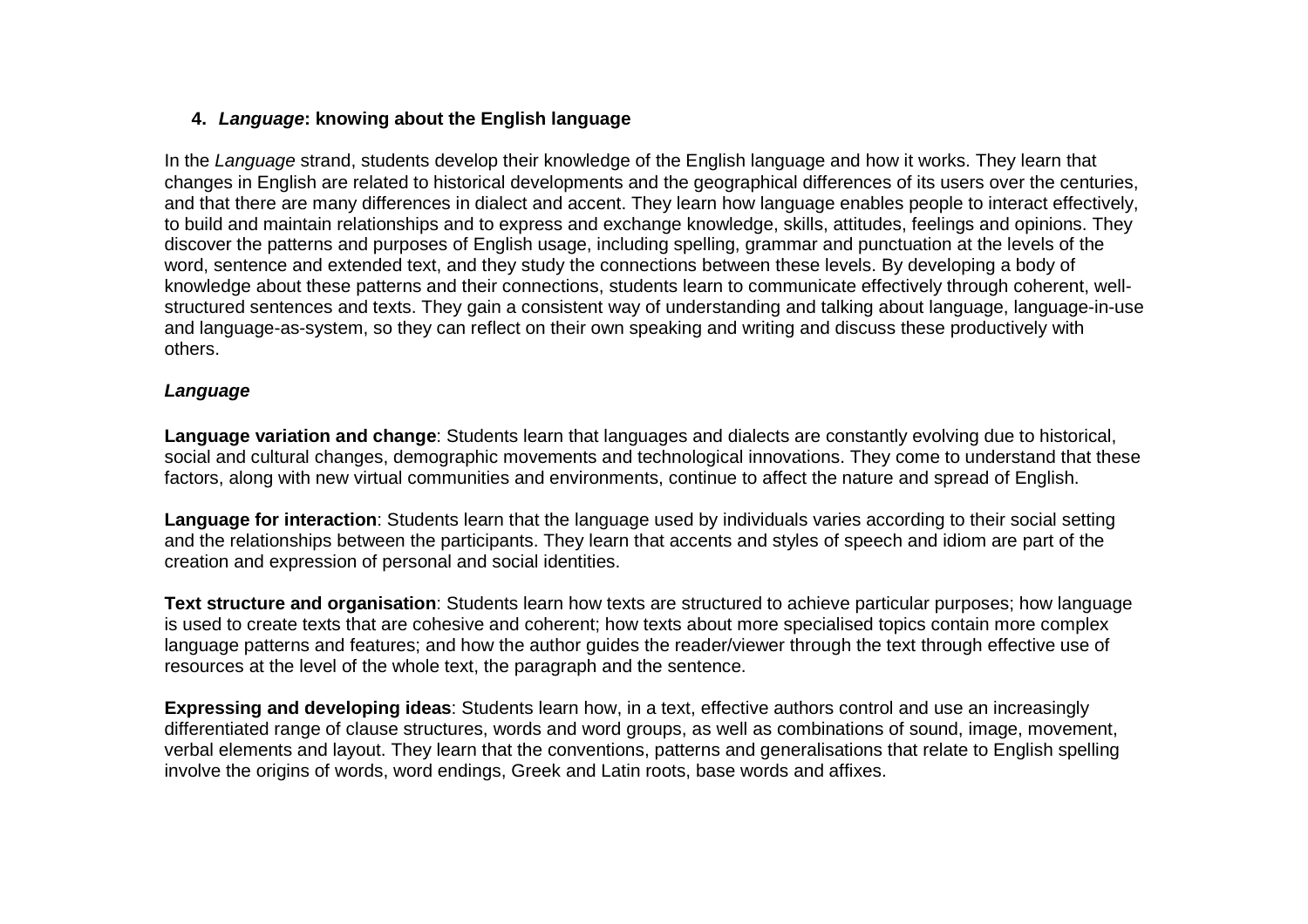**Sound and letter knowledge**: Students develop knowledge about the sounds of English and learn to identify the sounds in spoken words. They learn the letters of the alphabet and how to represent spoken words by using combinations of these letters.

# **Language**

The Language strand is based on concepts drawn largely from historical and linguistic accounts of the English language. These approaches draw attention to the ways in which languages change, and to the distinction between language-in-use and language-as-system. These approaches also acknowledge that students' ability to use grammar will exceed their ability to explicitly reflect on grammar. Young children, for example, will use complex sentences before they can explain how these are structured. These approaches, in describing language, also pay attention to both the structure (syntax) and meaning (semantics) at the level of the word, the sentence and the text. The Good Shepherd's English Curriculum uses standard grammatical terminology within a contextual framework, in which language choices are seen to vary according to the topics at hand, the nature and proximity of the relationships between the language users, and the modalities or channels of communication available. This strand informs the planning and conduct of teaching and learning activities in English and provides resources that connect to key concepts and skills in the other strands.

#### **Literature: understanding, appreciating, responding to, analysing and creating literature**

The Literature strand aims to engage students in the study of literary texts of personal, cultural, social and aesthetic value. These texts include some that are recognised as having enduring social and artistic value and some that attract contemporary attention. Texts are chosen because they are judged to have potential for enriching the lives of students, expanding the scope of their experience, and because they represent effective and interesting features of form and style. Learning to appreciate literary texts and to create their own literary texts enriches students' understanding of human experiences and the capacity for language to deepen those experiences. It builds students' knowledge about how language can be used for aesthetic ends, to create particular emotional, intellectual or philosophical effects. Students interpret, appreciate, evaluate and create literary texts such as short stories, novels, poetry, prose, plays, film and multimodal texts, in spoken, print and digital/online forms. Texts recognised as having enduring artistic and cultural value are drawn from world and Australian literature. These include the oral narrative traditions of Aboriginal and Torres Strait Islander peoples, texts from Asia, texts from Australia's immigrant cultures and texts of the students' choice.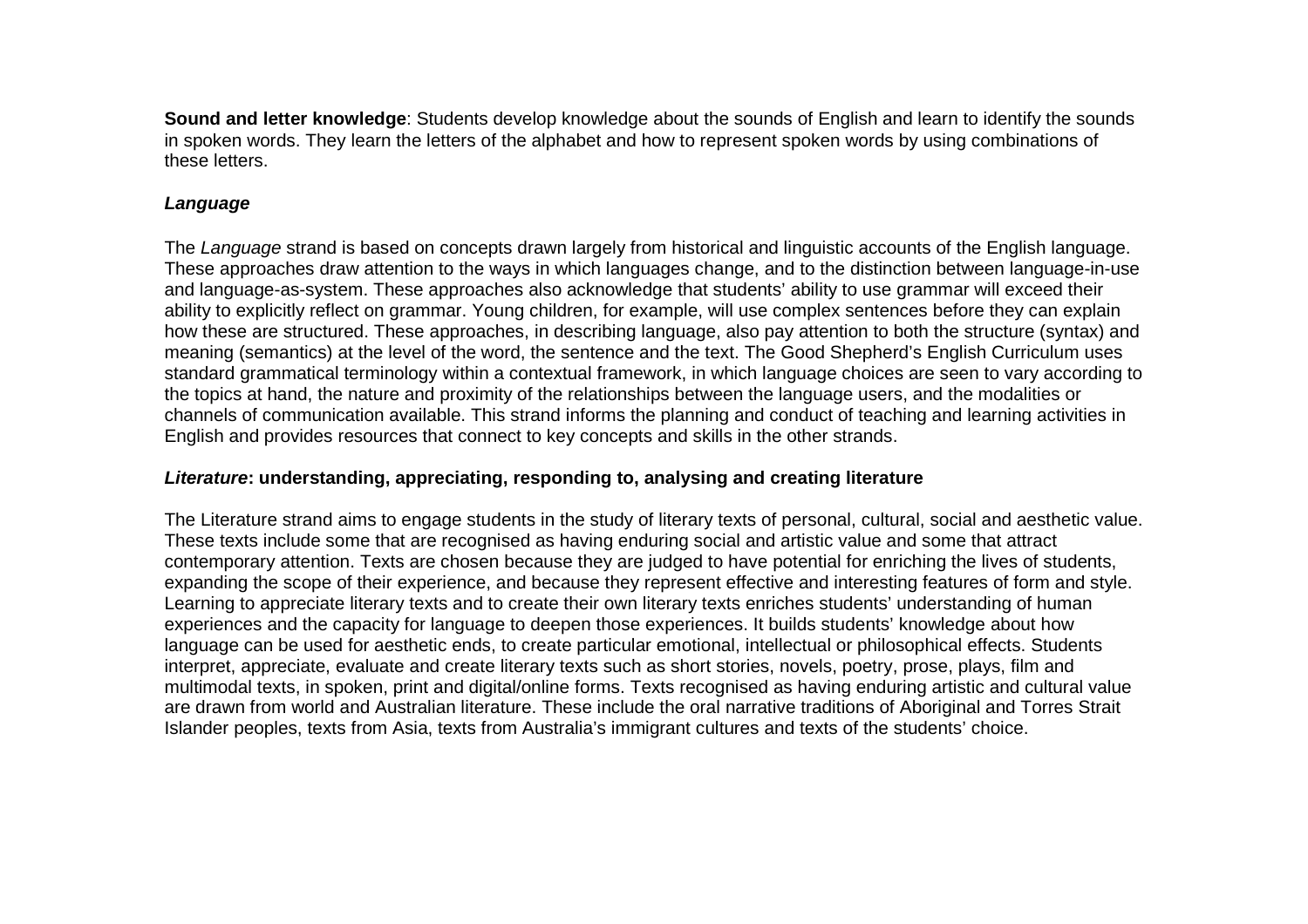# **Literature**

**Literature and context**: Students learn how ideas and viewpoints about events, issues and characters that are expressed by authors in texts are drawn from and shaped by different historical, social and cultural contexts.

**Responding to literature**: Students learn to identify personal ideas, experiences and opinions about literary texts and discuss them with others. They learn how to recognise areas of agreement and difference, and how to develop and refine their interpretations through discussion and argument.

**Examining literature**: Students learn how to explain and analyse the ways in which stories, characters, settings and experiences are reflected in particular literary genres, and how to discuss the appeal of these genres. They learn how to compare and appraise the ways authors use language and literary techniques and devices to influence readers. They also learn to understand, interpret, discuss and evaluate how certain stylistic choices can create multiple layers of interpretation and effect.

**Creating literature**: Students learn how to use personal knowledge and literary texts as starting points to create imaginative writing in different forms and genres and for particular audiences. Using print, digital and online media, students develop skills that allow them to convey meaning, address significant issues and heighten engagement and impact.

# **Literature**

There are many approaches to the study of literature. In the Good Shepherd English Curriculum the sources drawn on most substantially include:

- cultural studies, with emphasis on the different ways in which literature is significant in everyday life
- structuralism, with its emphasis on close analysis of literary works and the key ideas on which they are based; for example, the detailed stylistic study of differing styles of literary work
- comparativism, with its emphasis on comparisons of works of literature from different language, ethnic and cultural backgrounds
- historicism, with its emphasis on exploring the relationships between historical, cultural and literary traditions.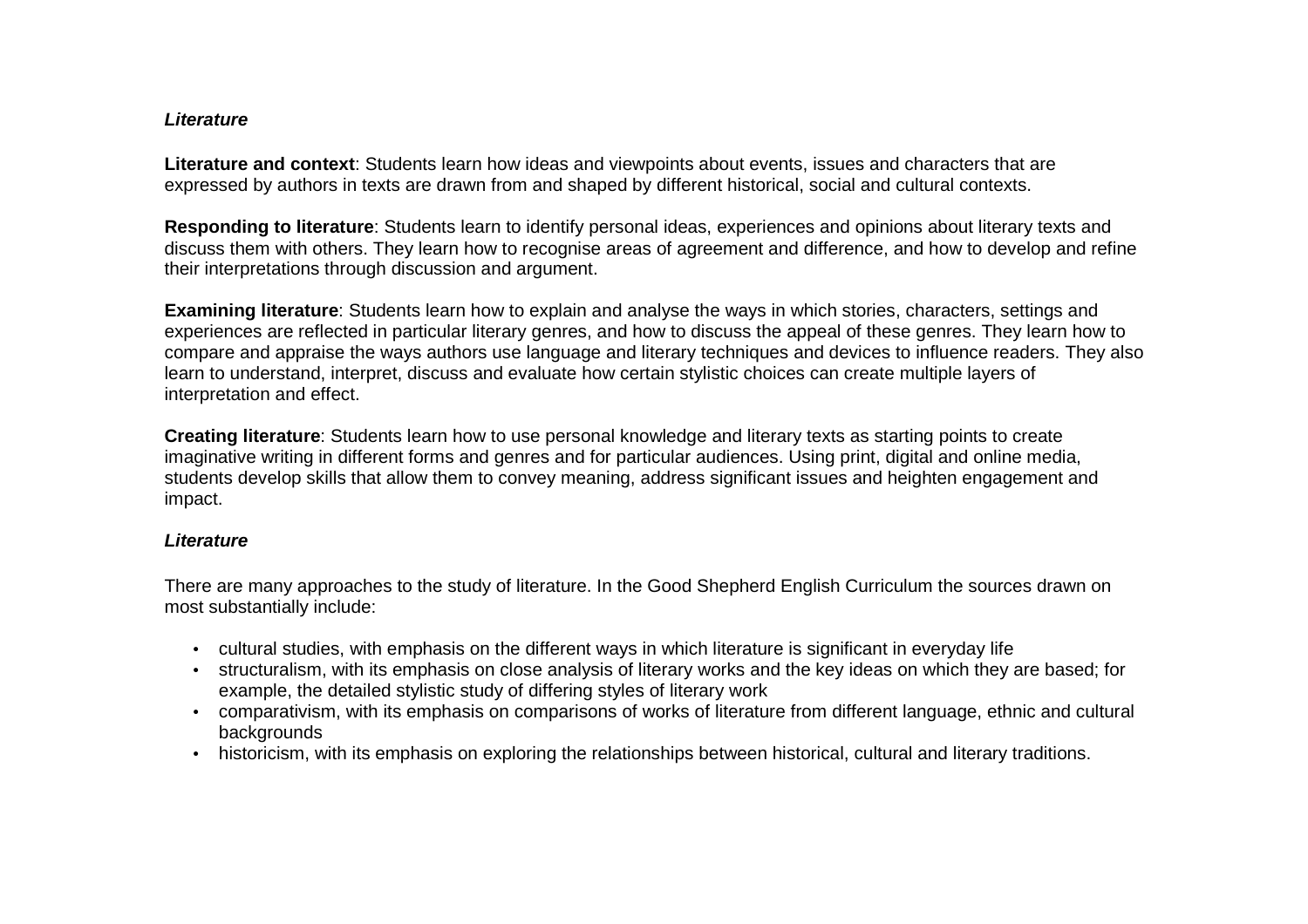The Literature strand also gives students the opportunity to study the processes by which certain literary works become 'prized' and 'perennial', the 'valuing' process itself, and why it is that most cultures have works they cherish. The approach to learning in this strand is not to present students with an English literary canon that is a static entity, but rather to invite their curiosity about, and develop an increasingly specialised inquiry into, the historical, cultural and aesthetic processes by which works come to be regarded as valued and cherished.

# **Literacy: expanding the repertoire of English usage**

The Literacy strand aims to develop students' ability to interpret and create texts with appropriateness, accuracy, confidence, fluency and efficacy for learning in and out of school, and for participating in Australian life more generally. Texts chosen include media texts, everyday texts and workplace texts from increasingly complex and unfamiliar settings, ranging from the everyday language of personal experience to more abstract, specialised and technical language, including the language of schooling and academic study. Students learn to adapt language to meet the demands of more general or more specialised purposes, audiences and contexts. They learn about the different ways in which knowledge and opinion are represented and developed in texts, and about how more or less abstraction and complexity can be shown through language and through multimodal representations. This means that print and digital contexts are included, and that listening, viewing, reading, speaking, writing and creating are all developed systematically and concurrently.

# **Literacy**

**Texts in context**: Students learn that texts from different cultures or historical periods may reveal different patterns in how they go about narrating, informing and persuading.

**Interacting with others**: Students learn how individuals and groups use language patterns to express ideas and key concepts to develop and defend arguments. They learn how to promote a point of view by designing, rehearsing and delivering spoken and written presentations and by appropriately selecting and sequencing linguistic and multimodal elements.

**Interpreting, analysing, evaluating**: Students learn to comprehend what they read and view by applying growing contextual, semantic, grammatical and phonic knowledge. They develop more sophisticated processes for interpreting, analysing, evaluating and critiquing ideas, information and issues from a variety of sources. They explore the ways conventions and structures are used in written, digital, multimedia and cinematic texts to entertain, inform and persuade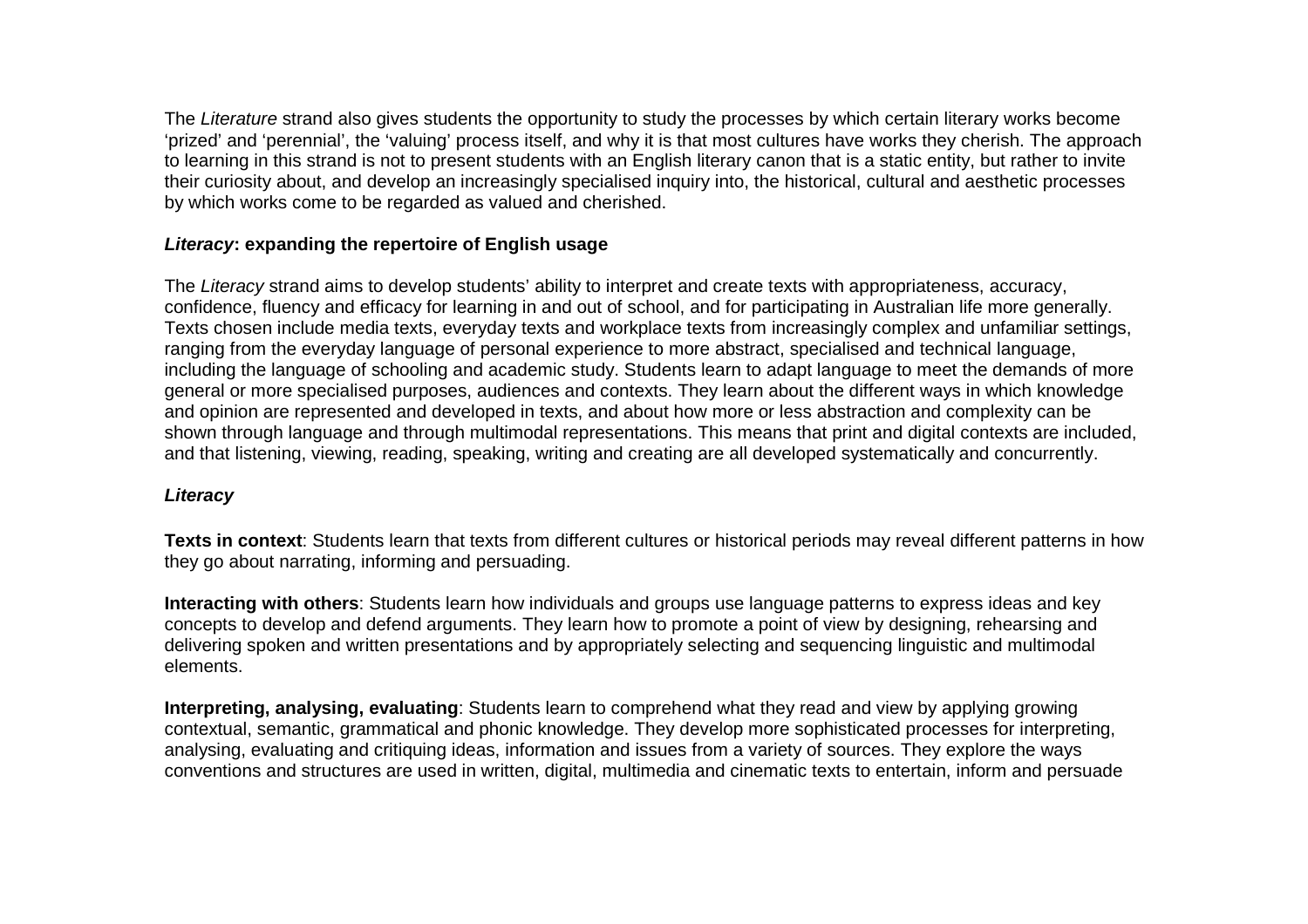audiences, and they use their growing knowledge of textual features to explain how texts make an impact on different audiences.

**Creating texts**: Students apply knowledge they have developed in other strands and sub-strands to create with clarity, authority and novelty a range of spoken, written and multimodal texts that entertain, inform and persuade audiences. They do so by strategically selecting key aspects of a topic as well as language, visual and audio features. They learn how to edit for enhanced meaning and effect by refining ideas, reordering sentences, adding or substituting words for clarity, and removing repetition. They develop and consolidate a handwriting style that is legible, fluent and automatic, and that supports sustained writing. They learn to use a range of software programs including word processing software, selecting purposefully from a range of functions to communicate and create clear, effective, informative and innovative texts.

# **Literacy**

The Literacy strand takes account of approaches to literacy learning that are based on the development of skills, social and psychological growth, and critical and cultural analysis. These approaches hold that the technical, intellectual and cultural resources related to competence in literacy have developed to serve the big and small practical, everyday communication purposes associated with living and participating in societies such as contemporary Australia. These technical, intellectual and cultural resources include:

- fluency in the sound–letter correspondences of English
- an expanding reading, writing and speaking vocabulary and a grasp of grammatical and textual patterns sufficient to understand and learn from texts encountered in and out of school, and to create effective and innovative texts
- fluency and innovation in reading, viewing and creating texts in different settings
- the skill and disposition needed to analyse and understand the philosophical, moral, political and aesthetic bases on which many texts are built
- an interest in expanding the range of materials listened to, viewed and read, and in experimenting with innovative ways of expressing increasingly subtle and complex ideas through texts.

# **Relationships between the strands**

Each strand contributes to the study of English its own distinctive goals, body of knowledge, history of ideas and interests, and each relates to material worth studying in its own right. Teaching, learning and assessment programs should balance and integrate the three strands in order to support the development of knowledge, understanding and skills. The key focal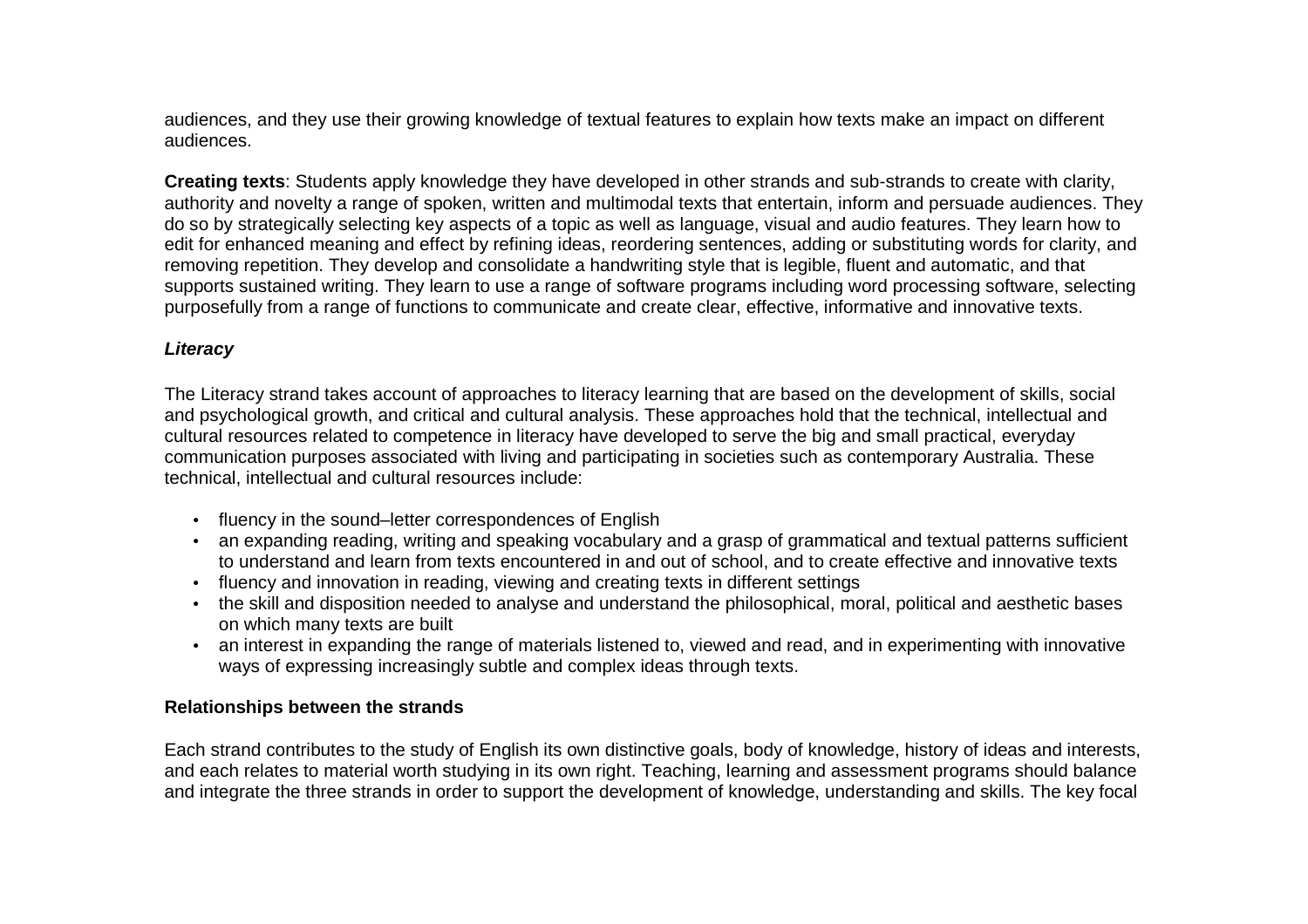point for a unit of work or a learning activity may arise from any one of the strands, but the intention is that units and activities draw on all three strands in ways that are integrated and clear to learners.

# **5. English across Foundation to Year 7**

Complementing the year by year description of the curriculum, this advice describes the nature of learners and the curriculum across four year-groupings:

- Foundation Year 2: typically students from 5 to 8 years of age
- Years 3–7: typically students from 8 to 13 years of age
- Years 7: Typically 12-13 years of age

# Foundation – Year 2

Students bring with them to school a wide range of experiences with language and texts. These experiences are included in the curriculum as valid ways of communicating and as rich resources for further learning about language, literature and literacy. From Foundation to Year 2, students engage with purposeful listening, reading, viewing, speaking and writing activities for different purposes and contexts.

The curriculum in these years aims to extend the abilities of students prior to school learning and to provide the foundation needed for continued learning. The study of English from Foundation to Year 2 develops students' skills and disposition to expand their knowledge of language as well as strategies to assist that growth. It aims to do this through pleasurable and varied experiences of literature and through the beginnings of a repertoire of activities involving listening, viewing, reading, speaking and writing.

# **Years 3–6**

Students practise, consolidate and extend what they have learned. They develop an increasingly sophisticated understanding of grammar and language, and are increasingly able to articulate this knowledge. Gradually, more complex punctuation, clause and sentence structures, and textual purposes and patterns are introduced. This deeper understanding includes more explicit metalanguage, as students learn to classify words, sentence structures and texts. To consolidate both 'learning to read and write' and 'reading and writing to learn', students explore the language of different types of texts, including visual texts, advertising, digital/online and media texts.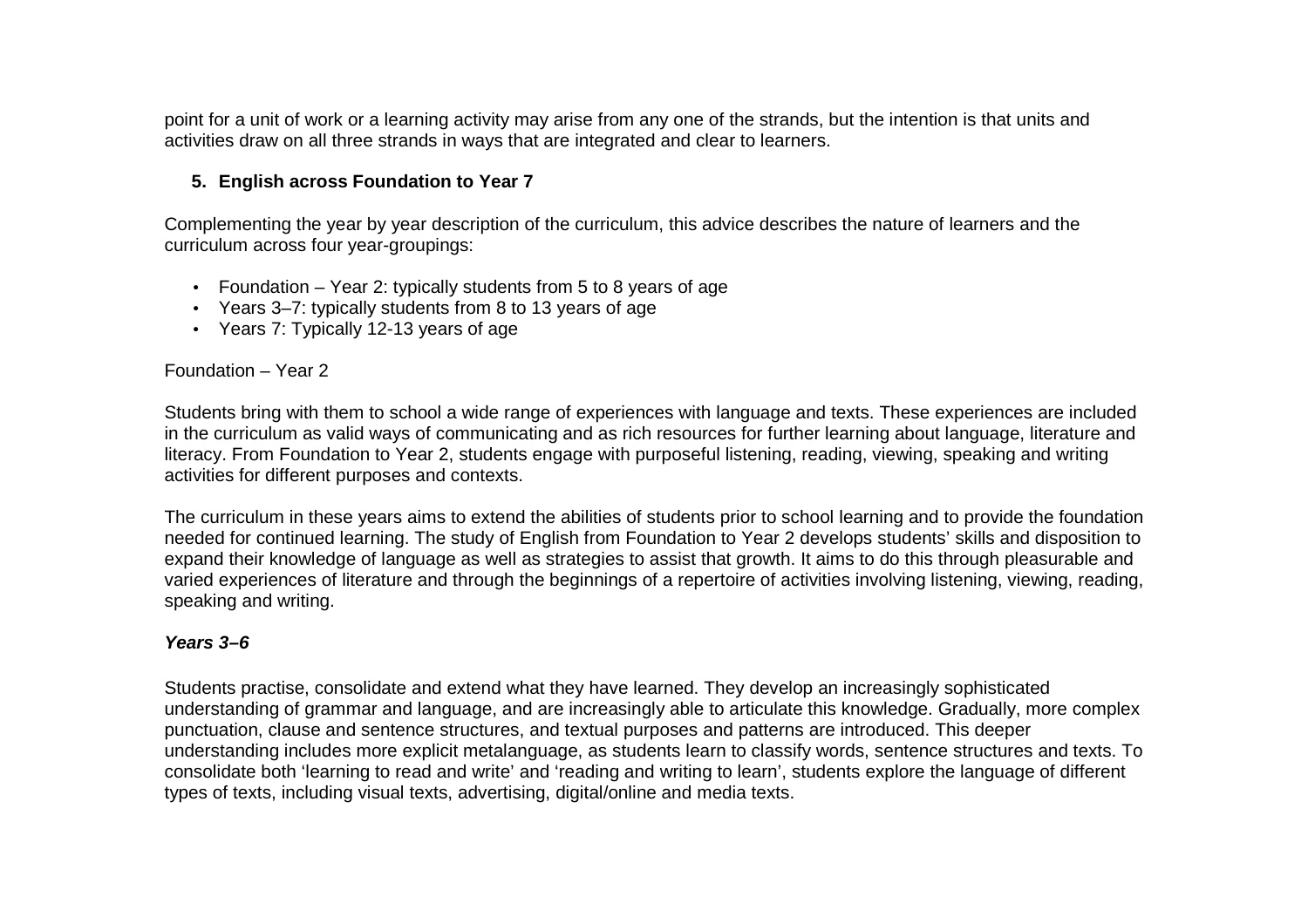#### **Year 7**

Students continue to practise, consolidate and extend what they have learned from previous years. They also extend their understanding of how language works, and learn to transfer this knowledge to different contexts. To achieve this, students develop an understanding of the requirements of different types of texts; they are introduced to increasingly sophisticated analyses of various kinds of literary, popular culture, and everyday texts, and they are given opportunities to engage with the technical aspects of texts, including those of their own choosing – and to explain why they made that choice.

The notion of valuing certain texts as 'literature' is introduced. Students learn how such texts can be discussed and analysed in relation to themes, ideas and historical and cultural contexts.

Students engage with a variety of genres and modes. They re-enact, represent and describe texts in order to display their understanding of narrative, theme, purpose, context and argument and to defend their ideas in written and oral modes. Students are given further opportunities to create increasingly sophisticated and multimodal texts in groups and individually.

#### **6. Achievement standards**

Across Foundation to Year 7, achievement standards indicate the quality of learning students should typically demonstrate by a particular point in their schooling. Achievement standards comprise a written description and student work samples.

An achievement standard describes the quality of learning (the extent of knowledge, the depth of understanding and the sophistication of skills) that would indicate the student is well placed to commence the learning required at the next level of achievement.

The sequence of achievement standards across Foundation to Year 7 describes progress in the learning area. This sequence provides teachers with a framework of growth and development in the learning area.

Student work samples play a key role in communicating expectations described in the achievement standards. Each work sample includes the relevant assessment task, the student's response, and annotations identifying the quality of learning evident in the student's response in relation to relevant parts of the achievement standard.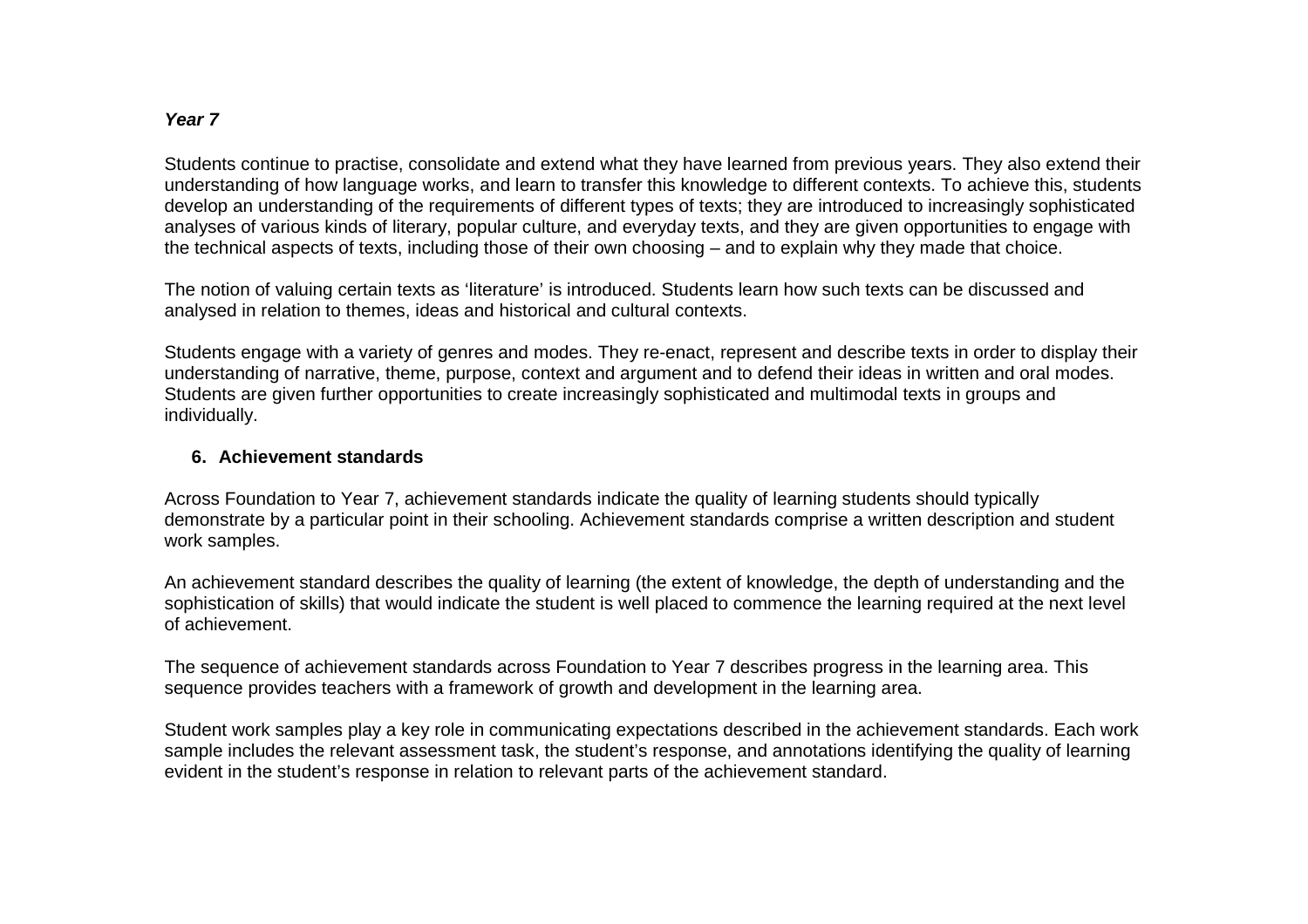Together, the description of the achievement standard and the accompanying set of annotated work samples help teachers to make judgments about whether students have achieved the standard.

# **7. Diversity of Learners**

Good Shepherd Curriculum has been developed to ensure that curriculum content and achievement standards establish high expectations for all students. Every student is entitled to enriching learning experiences across all areas of the curriculum. Students in Good Shepherd classrooms have multiple, diverse and changing needs that are shaped by individual learning histories and abilities as well as cultural language backgrounds and socio-economic factors.

#### **Special education needs**

The objectives of the Good Shepherd Curriculum are the same for all students. The curriculum offers flexibility for teachers to tailor their teaching in ways that provide rigorous, relevant and engaging learning and assessment opportunities for students with special education needs.

Most students with special education needs can engage with the curriculum provided the necessary adjustments are made to the complexity of the curriculum content and to the means through which students demonstrate their knowledge, skills and understanding.

For some learners, making adjustments to instructional processes and to assessment strategies enables students to achieve educational standards commensurate with their peers.

For other students, teachers will need to make appropriate adjustments to the complexity of the curriculum content, focusing instruction on content different to that taught to others in their age group. It follows that adjustments will also need to be made to how the student's progress is monitored, assessed and reported.

For a small percentage of students, the Foundation to Year 7 curriculum content and achievement standards may not be appropriate nor meaningful, even with adjustments. Most of these students have a significant intellectual disability. During 2011, ACARA will develop additional curriculum content and achievement standards for this group of students in order to provide an Australian Curriculum that is inclusive of every learner.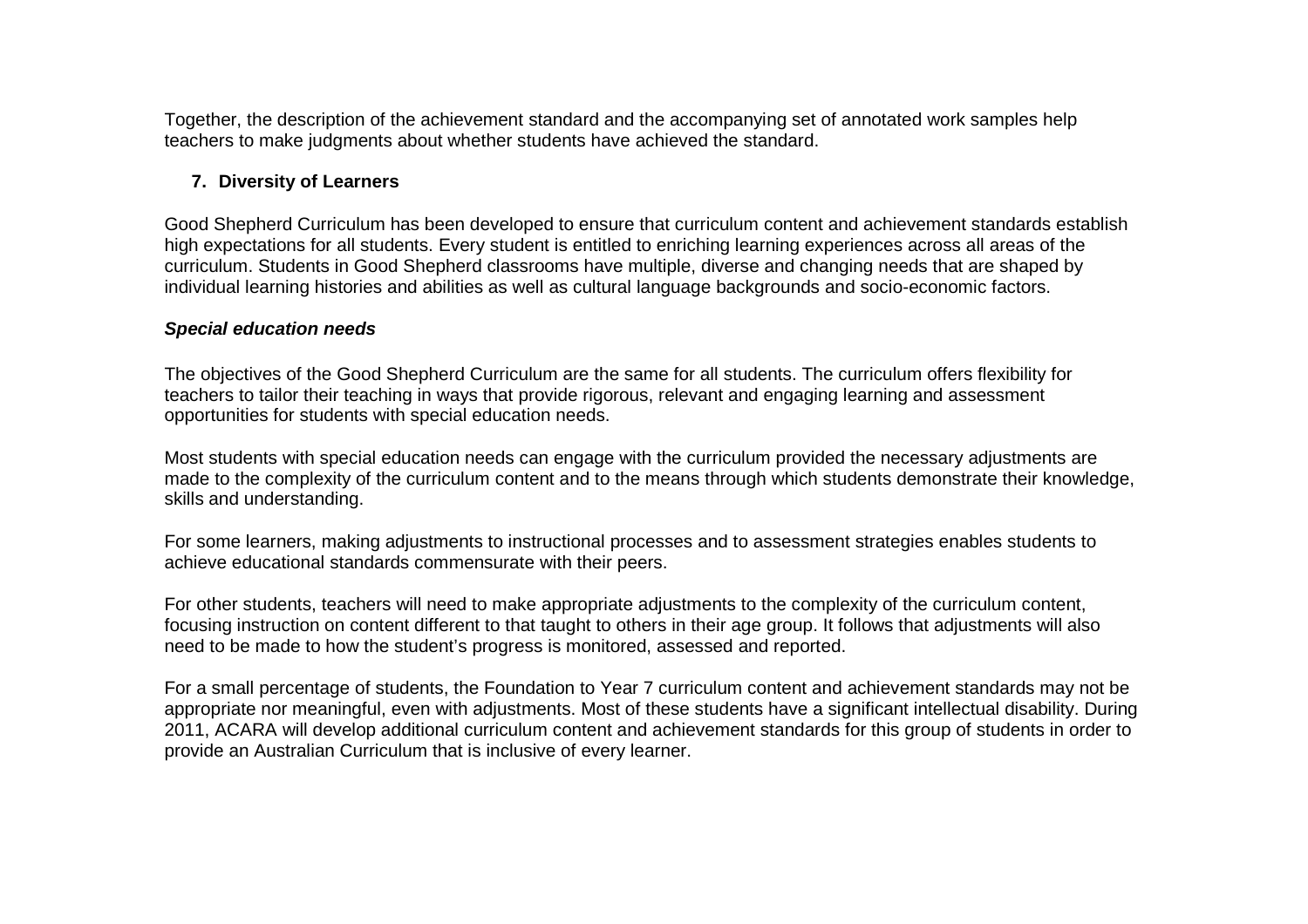For further advice about how to use the curriculum with students with special education please contact the principal of Good Shepherd.

#### **English as an additional language or dialect**

Many students in Australian schools are learners of English as an additional language or dialect (EAL/D). Learners of EAL/D are students whose first language is a language other than Standard Australian English and who require additional support to assist them to develop English language proficiency. While many EAL/D learners do well in school, a significant group of these learners leave school without achieving their potential.

EAL/D students come from diverse backgrounds and may include:

- overseas- and Australian-born children whose first language is a language other than English
- Aboriginal and Torres Strait Islander students whose first language is an Indigenous language, including traditional languages, creoles and related varieties, or Aboriginal English.

EAL/D learners enter Australian schools at different ages and at different stages of English language learning and have various educational backgrounds in their first languages. For some, school is the only place they use English.

The aims of the Good Shepherd English Curriculum are ultimately the same for all students. However, EAL/D learners are simultaneously learning a new language and the knowledge, understanding and skills of the English curriculum through that new language. They require additional time and support, along with informed teaching that explicitly addresses their language needs, and assessments that take into account their developing language proficiency.

A national EAL/D document is being produced that will support the Good Shepherd Curriculum. It will provide a description of how language proficiency develops, and will be a valuable reference for all teachers. It will allow English teachers to identify the language levels of the EAL/D learners in their classrooms and to address their specific learning requirements when teaching, ensuring equity of access to the English learning area for all.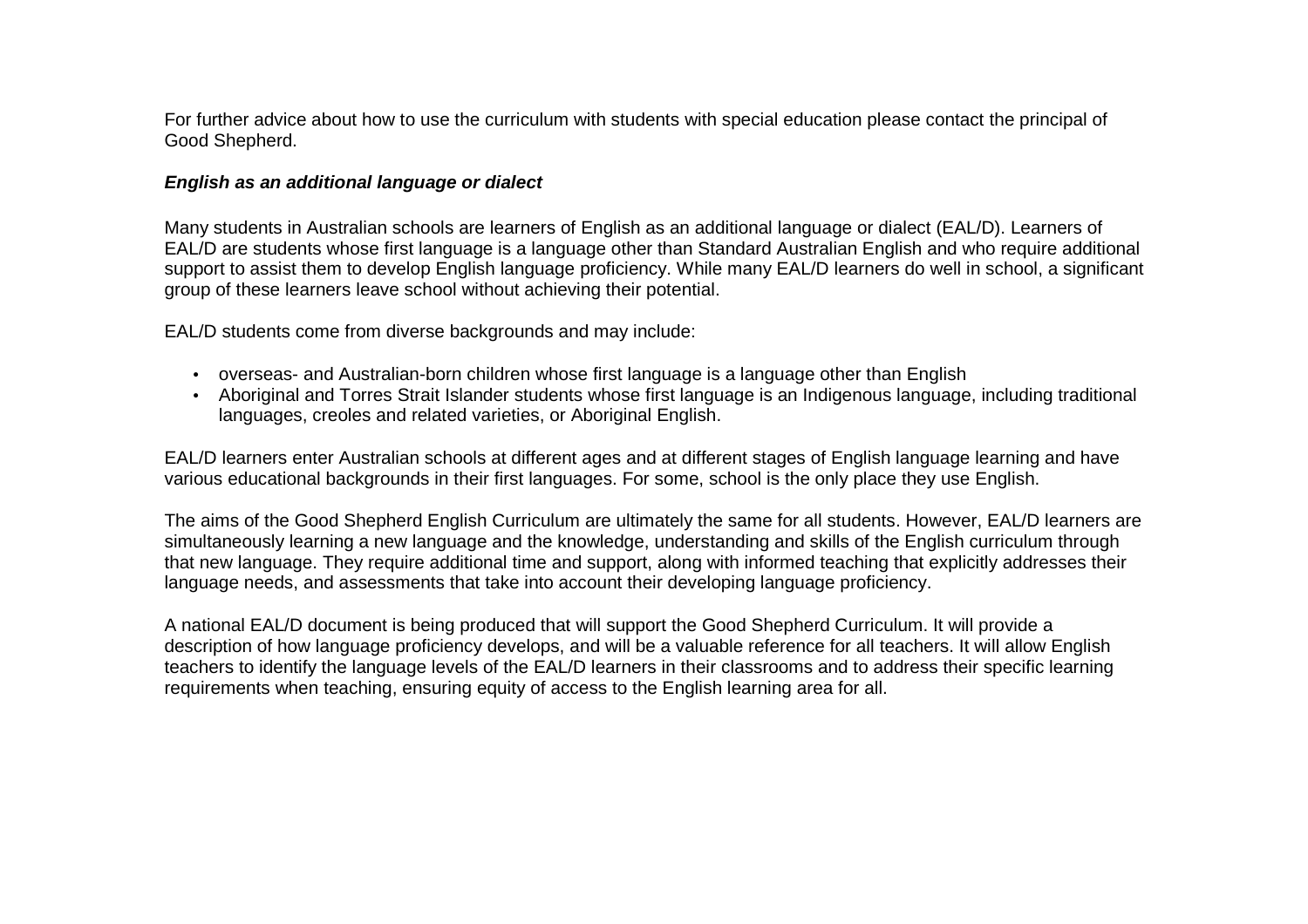# **8. General capabilities**

The skills, behaviours and attributes that students need to succeed in life and work in the twenty-first century have been identified in the Good Shepherd Curriculum as general capabilities. There are seven general capabilities:

- literacy
- numeracy
- information and communication technology (ICT) competence
- critical and creative thinking
- ethical behaviour
- personal and social competence
- intercultural understanding.

Over the course of their schooling, students develop and use these general capabilities within and across learning areas and in their lives outside school. General capabilities and learning areas have a reciprocal relationship. Learning areas provide opportunities for students to develop and use general capabilities. Similarly, wherever general capabilities are made explicit in learning areas, they can enrich and deepen learning. In the Good Shepherd English Curriculum, each of the seven general capabilities is embedded (where appropriate) in the content descriptions or elaborations. There are further opportunities to develop the general capabilities through appropriate teaching activities.

# **Literacy**

Students become literate as they develop the skills to learn and communicate confidently at school and to become effective individuals, community members, workers and citizens. These skills include listening, reading and viewing, writing, speaking and creating print, visual and digital materials accurately and purposefully within and across all learning areas.

The progressive development of literacy knowledge and skills is essential for success in all learning areas and is the responsibility of all teachers. It is important that teachers across all years of schooling and learning areas develop student understanding of the specific language and literacy demands of the various learning areas.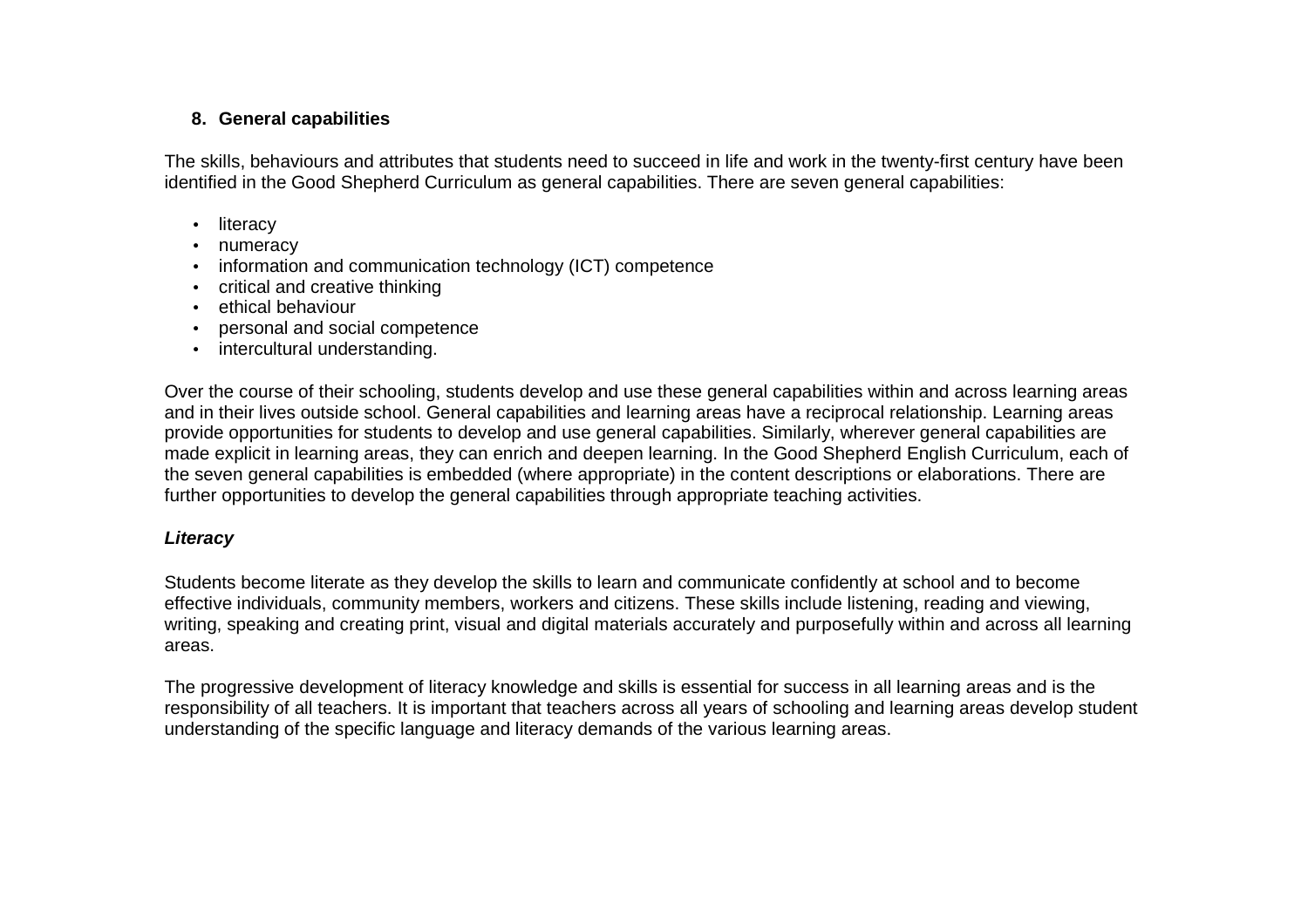Relationship with the English curriculum"

In English, students learn to read, write, listen and speak accurately, flexibly and critically, and to view and create increasingly complex texts in a variety of contexts. The general capability of Literacy is drawn from the content descriptions in the Language and Literacy strands of the English curriculum. The literacy knowledge and skills are developed and applied through all three strands: Language, Literature and Literacy.

The Literacy general capability has been developed for use across the curriculum in all learning areas. It is written for teachers of all years of schooling and learning areas and incorporates language and literacy demands specific to learning areas other than English. These demands may include, for example, the language structures of mathematics questions or problems, or the particular requirements of writing a report of an experiment in science.

# **Numeracy**

Students become numerate as they develop the capacity to recognise and understand the role of mathematics in the world around them and the confidence, willingness and ability to apply mathematics to their lives in ways that are constructive and meaningful. Numeracy can be addressed in English learning contexts across all year levels. Students select and apply numerical, measurement, spatial, graphical, statistical and algebraic concepts and skills to real-world situations and problems when they comprehend information from a range of sources and offer their ideas. When responding to or creating texts that present issues or arguments based on data, students identify, analyse and synthesise numerical information and discuss the credibility of sources and methodology.

# **Information and communication technology (ICT) competence**

Students develop ICT competence as they learn to use ICT effectively and appropriately when investigating, creating and communicating ideas and information at school, at home, at work and in their communities.

ICT competence is an important component of the English curriculum. Students develop the skills and understanding required to use a range of contemporary technologies. In particular, they explicitly develop increasingly sophisticated word-processing skills to enhance text construction. Students also progressively develop skills in using information technology when conducting research, a range of digital technologies to create, publish and present their learning, and communication technologies to collaborate and communicate with others both within and beyond the classroom.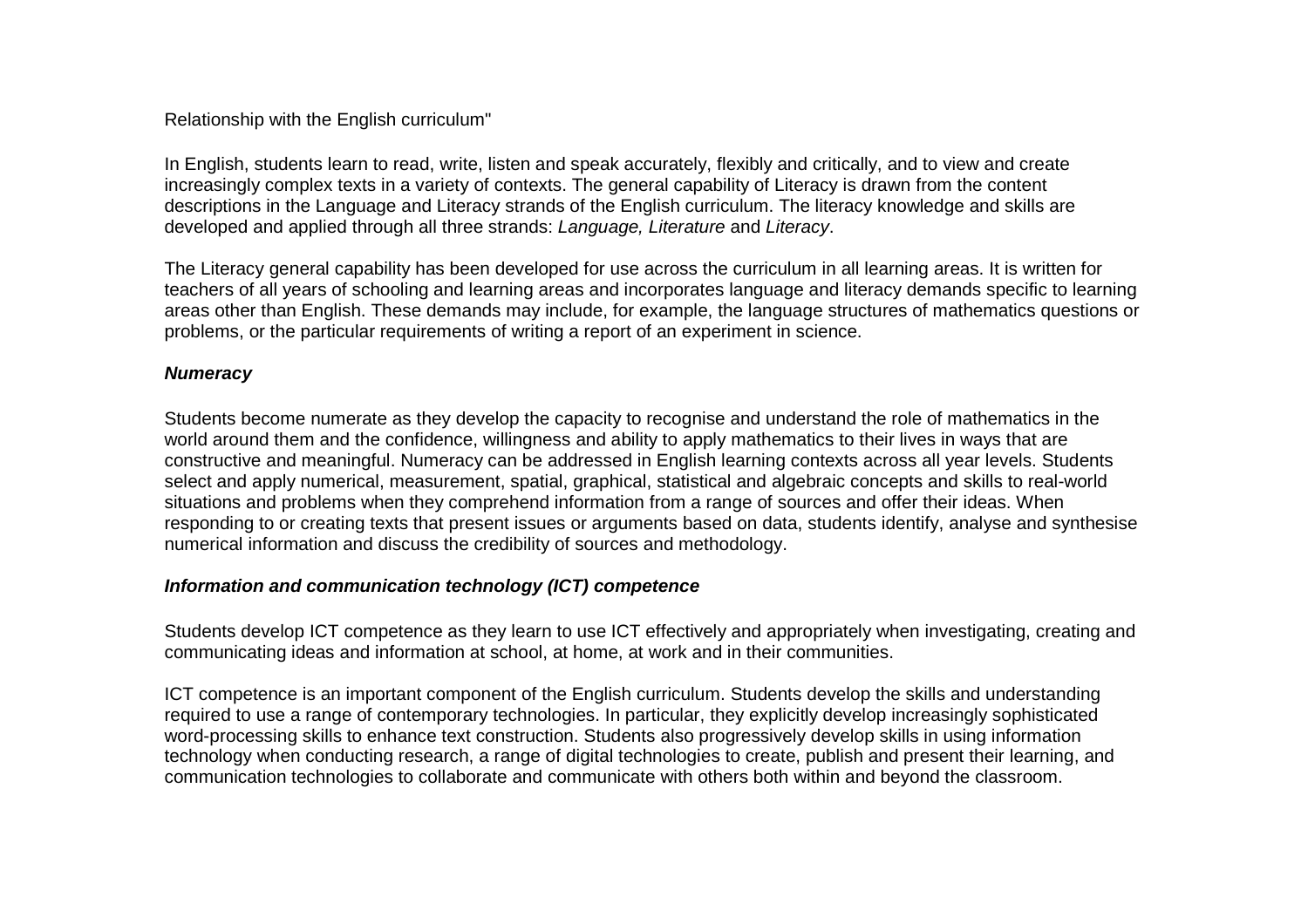# **Critical and creative thinking**

Students develop critical and creative thinking as they learn to generate and evaluate knowledge, ideas and possibilities, and use them when seeking new pathways or solutions. In learning to think broadly and deeply, students learn to use reason and imagination to direct their thinking for different purposes. In the context of schooling, critical and creative thinking are integral to activities that require reason, logic, imagination and innovation.

Critical and creative thinking is essential to developing understanding in English. Students are encouraged to be critical thinkers, to take responsibility for their own learning, and to reflect on their learning processes. They develop and employ critical thinking and reasoning through class discussion, close analysis of texts, and research and knowledge of language.

Creative thinking is vital to the English curriculum when reading, viewing, creating and presenting texts and when developing an aesthetic understanding of and engagement with literary texts. Through their reading and through interaction with others, students are encouraged to see existing situations in new ways, identify alternative explanations, and perceive connections that can assist in problem-solving. It is through the imaginative application of ideas and through flexible thinking that students come to understand the power of language, and become independent, innovative and imaginative learners.

#### **Ethical behaviour**

Students develop ethical behaviour as they learn to understand and act in accordance with ethical principles. This includes understanding the role of ethical principles, values and virtues in human life; acting with moral integrity; acting with regard for others; and having a desire and capacity to work for the common good.

Ethical behaviour and issues with an ethical dimension are integral to many of the texts that students encounter in English. By studying literary texts and exploring how moral principles affect characters' behaviour and judgments, students' own understanding and practice of ethical behaviour can be enhanced. Equally, when they study issues and arguments, students consider whether these issues are ethical issues and whether various positions held are reasonable.

# **Personal and social competence**

Students develop personal and social competence as they learn to understand and manage themselves, their relationships, lives, work and learning more effectively. This involves students recognising and regulating their emotions,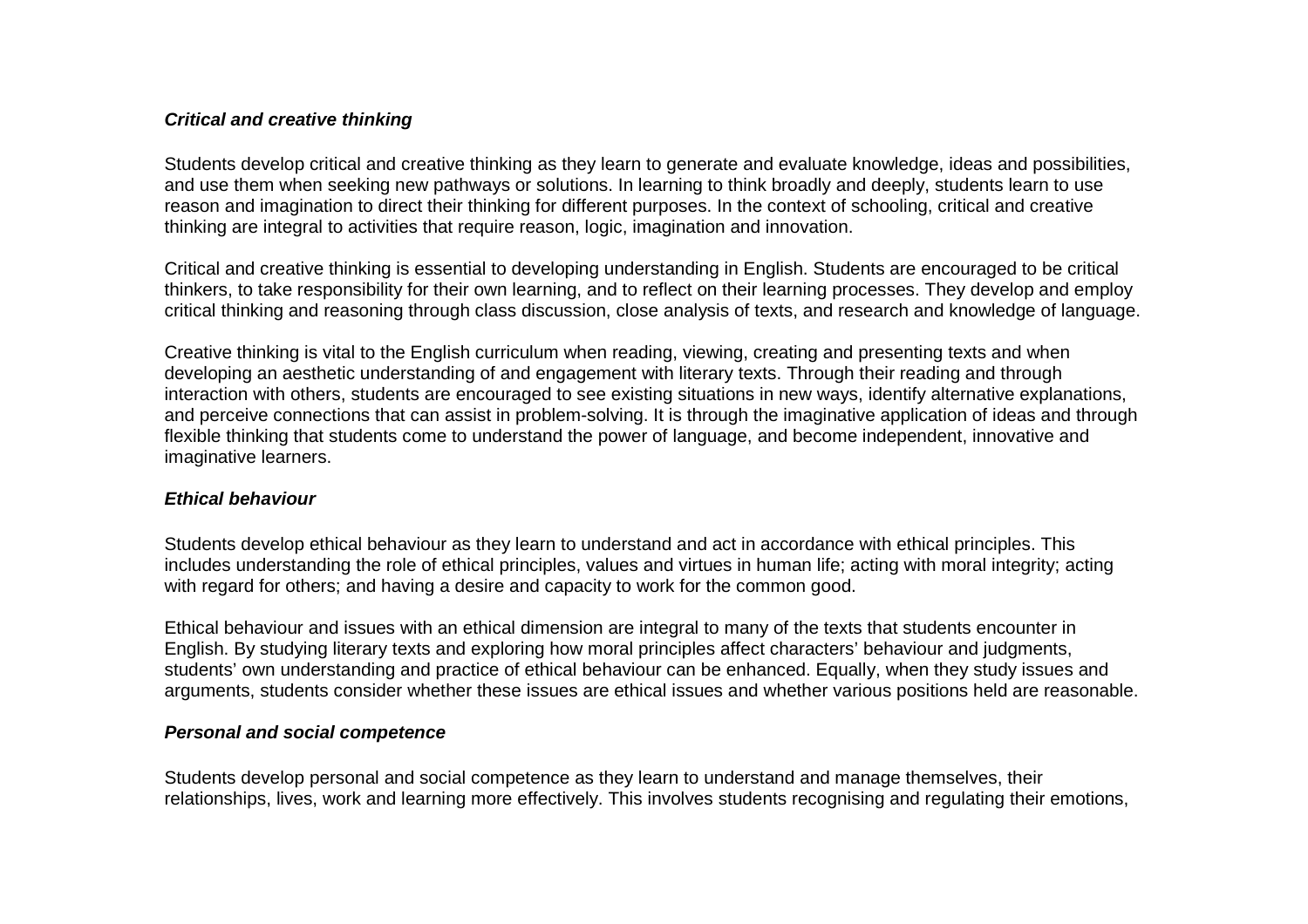developing concern for and understanding of others, establishing positive relationships, making responsible decisions, working effectively in teams, and handling challenging situations constructively.

There are many opportunities for students to develop personal and social competence in English. The study of English helps them to identify and express their own opinions, beliefs and responses and to interact confidently and appropriately in a range of social contexts. The English curriculum emphasises the development of communication skills for conversation, negotiation and the expression of viewpoints and arguments. Students work both independently and collaboratively to solve problems and make decisions.

#### **Intercultural understanding**

Students develop intercultural understanding as they learn to understand themselves in relation to others. This involves students valuing their own cultures and beliefs and those of others, and engaging with people of diverse cultures in ways that recognise differences, create connections and cultivate respect between people.

The study of English offers rich opportunities for intercultural understanding and exchange across all three strands. For example, in the Language strand, the study of 'Language variation and changes' and 'Language for interaction' includes consideration of diverse language and cultures. The Literature strand exposes students to world views and interests that may be different from their own and offers them the opportunity to consider a variety of viewpoints. Students experience a range of literature from different cultures including the inscriptional and oral narrative traditions of Aboriginal people and Torres Strait Islander people, as well as the contemporary literature of these two cultural groups. They also read classic and contemporary world literature including texts from and about Asia.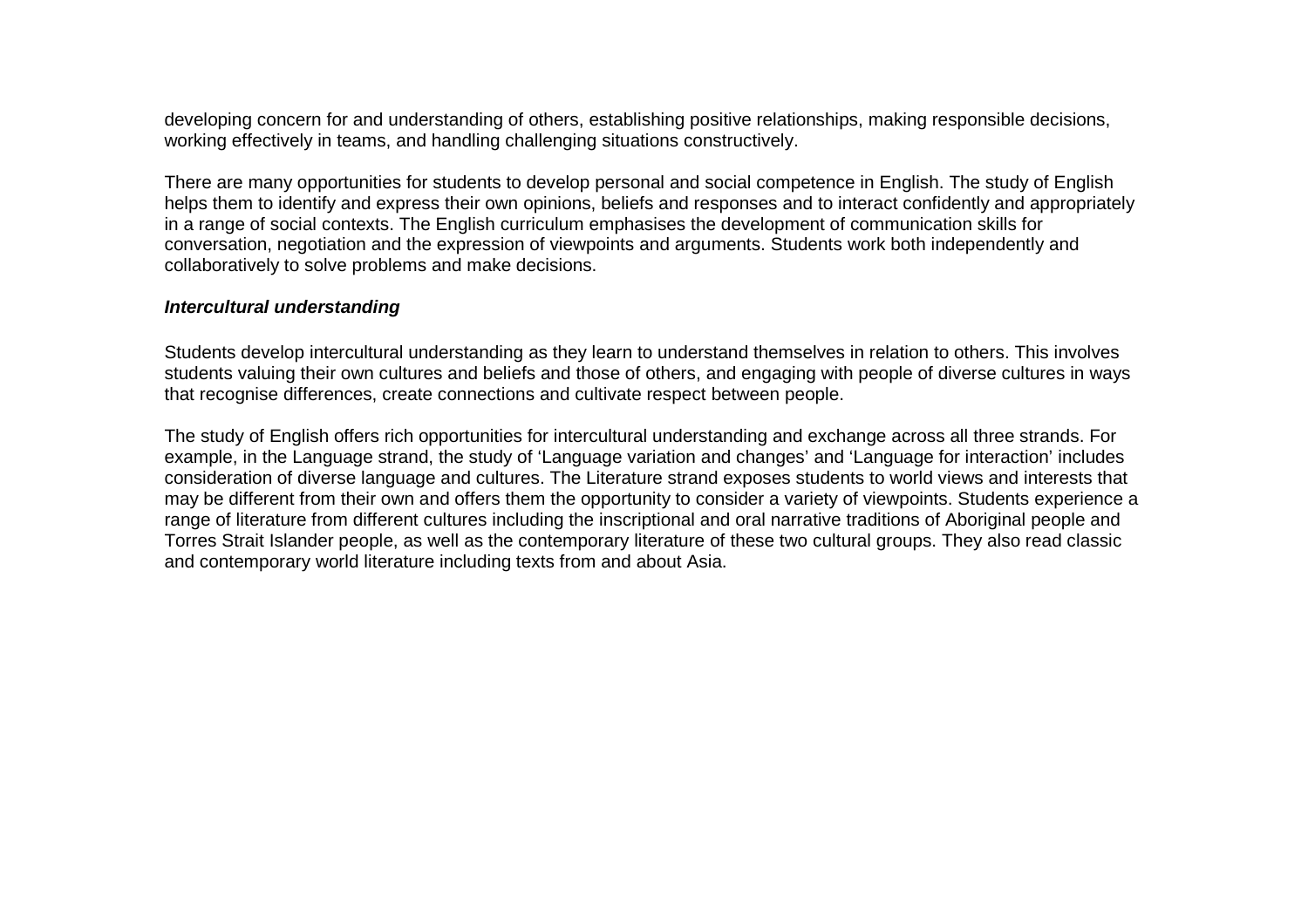# **9. Cross-curriculum priorities**

There are three cross curriculum priorities in the Good Shepherd Curriculum:

- Aboriginal and Torres Strait Islander histories and cultures
- Asia and Australia's engagement with Asia
- Sustainability.

The cross curriculum priorities are embedded in the curriculum and will have a strong but varying presence depending on their relevance to each of the learning areas.

# **Aboriginal and Torres Strait Islander histories and cultures**

Aboriginal and Torres Strait Islander communities are strong, rich and diverse. Aboriginal and Torres Strait Islander Identity is central to this priority and is intrinsically linked to living, learning Aboriginal and Torres Strait Islander communities, deep knowledge traditions and holistic world view.

A conceptual framework based on Aboriginal and Torres Strait Islander Peoples' unique sense of Identity has been developed as a structural tool for the embedding of Aboriginal and Torres Strait Islander histories and cultures within the Australian curriculum. This sense of Identity is approached through the interconnected aspects of Country/Place, People and Culture. Embracing these elements enhances all areas of the curriculum.

The Aboriginal and Torres Strait Islander priority provides opportunities for all learners to deepen their knowledge of Australia by engaging with the world's oldest continuous living cultures. This knowledge and understanding will enrich their ability to participate positively in the ongoing development of Australia.

Good Shepherd English Curriculum values Aboriginal and Torres Strait Islander histories and cultures. It articulates relevant aspects of Aboriginal and Torres Strait Islander languages, literatures and literacies.

All students will develop an awareness and appreciation of, and respect for the literature of Aboriginal and Torres Strait Islander Peoples including storytelling traditions (oral narrative) as well as contemporary literature. Students will be taught to develop respectful critical understandings of the social, historical and cultural contexts associated with different uses of language and textual features.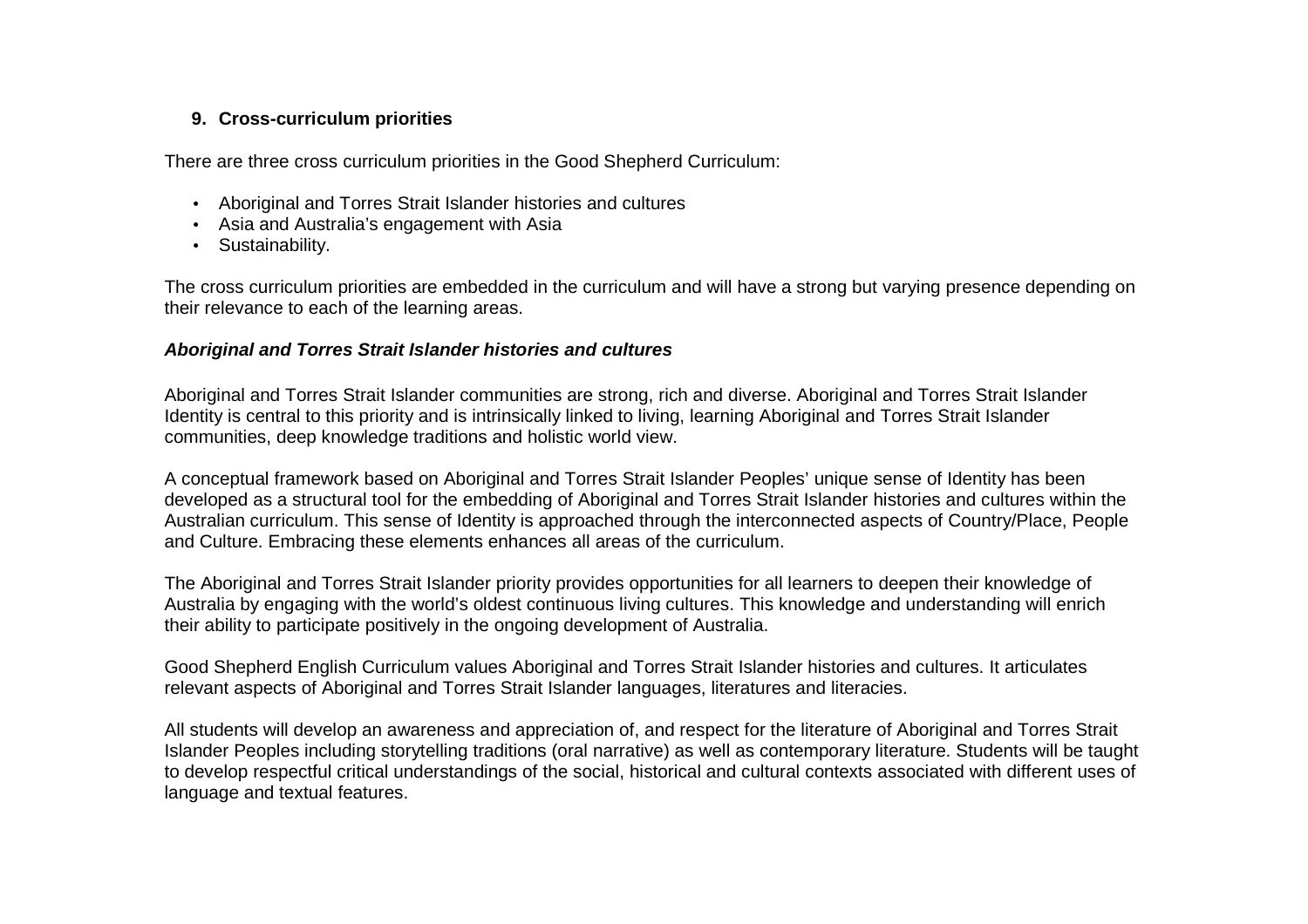Students will be taught that there are many languages and dialects spoken in Australia including Aboriginal English and Yumplatok (Torres Strait Islander Creole) and that these languages may have different writing systems and oral traditions. These languages can be used to enhance enquiry and understanding of English literacy.

#### **Asia and Australia's engagement with Asia**

The Asia and Australia's engagement with Asia priority provides a regional context for learning in all areas of the curriculum. China, India and other Asian nations are growing rapidly and the power and influence they have in all areas of global endeavour is extensive. An understanding of Asia underpins the capacity of Good Sheperd's students to be active and informed citizens working together to build harmonious local, regional and global communities, and build Australia's social, intellectual and creative capital.

This priority is concerned with Asia literacy for all Australian students. Asia literacy develops knowledge, skills and understanding about the histories, geographies, cultures, arts, literatures and languages of the diverse countries of our region. It fosters social inclusion in the Australian community. It enables students to communicate and engage with the peoples of Asia so they can effectively live, work and learn in the region. Australia now has extensive engagement with Asia in areas such as trade, investment, immigration, tourism, education and humanitarian assistance and this engagement is vital to the prosperity of all Australians.

Good Shepherd English Curriculum enables students to explore and appreciate the rich tradition of texts from and about the peoples and countries of Asia, including texts written by Asian Australians. They develop an understanding of the many languages used in Australia and how they have influenced Australian culture.

In this learning area, students develop communication skills that reflect cultural awareness and intercultural understanding. They are encouraged to draw on knowledge of the arts and literature of the Asia region to influence their own creative pursuits and to express themselves through different media and genres.

# **Sustainability**

Sustainability addresses the ongoing capacity of Earth to maintain all life.

Sustainable patterns of living meet the needs of the present without compromising the ability of future generations to meet their needs. Actions to improve sustainability are both individual and collective endeavours shared across local and global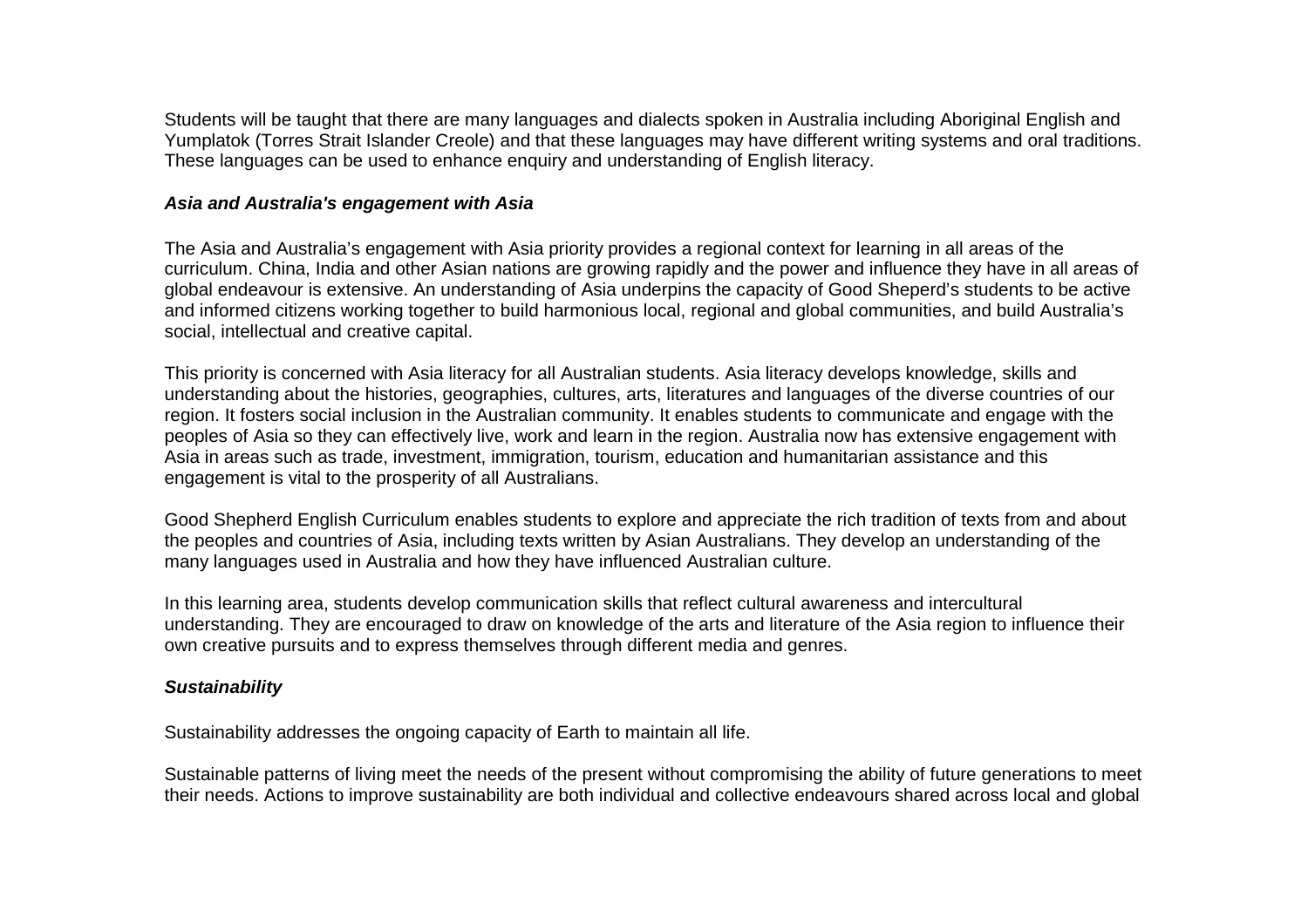communities. They necessitate a renewed and balanced approach to the way humans interact with each other and the environment.

Education for sustainability develops the knowledge, skills and values necessary for people to act in ways that contribute to more sustainable patterns of living. It is futures-oriented, focusing on protecting environments and creating a more ecologically and socially just world through action that recognises the relevance and interdependence of environmental, social, cultural and economic considerations.

The Good Shepherd's English Curriculum provides students with the skills required to investigate and understand issues of environmental and social sustainability; communicate information about sustainability, and advocate action to improve sustainability.

If people now and into the future are to be treated fairly, action to improve sustainability needs to be informed by a world view of peoples, places and communities. Both literature and literacy are key elements in the development of each student's world view. More sustainable patterns of living are largely shaped by people's behaviours. English provides an important means of influencing behaviours, facilitating interaction and expressing viewpoints through the creation of texts for a range of purposes, audiences and contexts including multimodal texts and the use of visual language.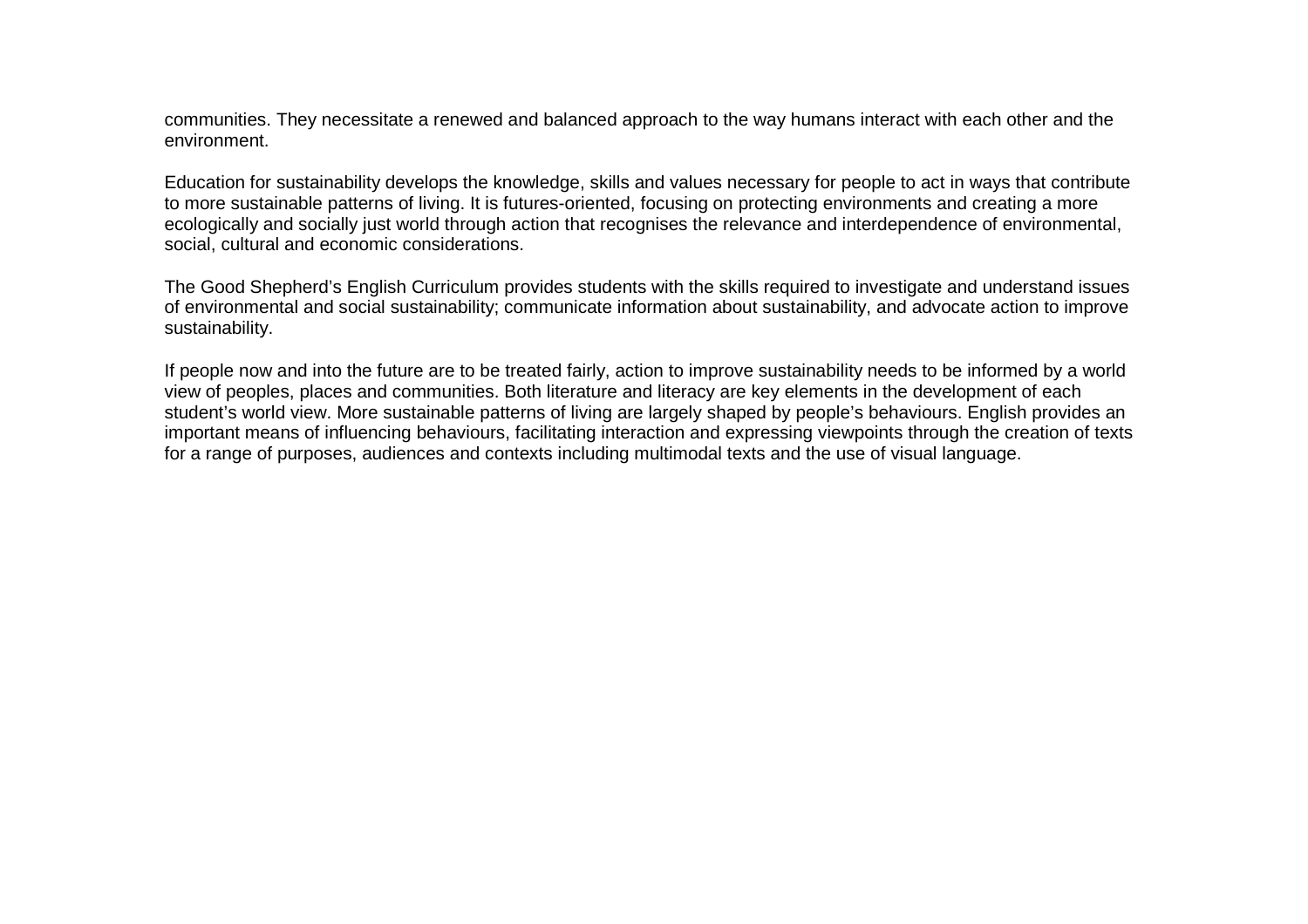# **10. Links to other learning areas**

The study of English involves the development of understanding and knowledge for informed and effective participation not only in English but also in other learning areas. When knowledge, skills and comprehension from English are meaningfully applied to other learning areas, learning becomes more relevant and understanding deepens.

The relationship between the learning areas is also reciprocal. Science, history and mathematics emphasise skills in English literacy as well as students' capacity to communicate coherently to a range of audiences. Each learning area draws upon what is taught in the language strand of English and incorporates subject-specific language knowledge as required.

# **Mathematics**

The skills taught in English of communicating with others, comprehending texts, making connections within and across texts and creating new texts reinforce learning in mathematics. When reading texts, students develop an understanding of concepts such as time, number and space. They interpret numerical symbols and combine these with pictures to make meaning. When creating and responding to texts, students draw on an understanding of spatial features. Understanding statistical reasoning, graphical representations, quantitative data and numerical scale and proportion is an invaluable skill for analysing argument in English. Being able to present quantitative evidence as part of an argument is a persuasive tool. Deriving quantitative and spatial information can also be an important aspect of understanding a range of texts.

# **Science**

The skills of communicating with others, problem solving, comprehending and using texts and creating new texts reinforce learning in science. In English, as in science, students base their discussions on the objective analysis of evidence, justifying points of view, drawing conclusions and making presentations in a variety of media. The abilities to plan investigations; think objectively about evidence; analyse data; describe objects and events; interpret descriptions; read and give instructions; explain ideas to others; write clear reports and recommendations; and participate in group discussions are all important in both disciplines.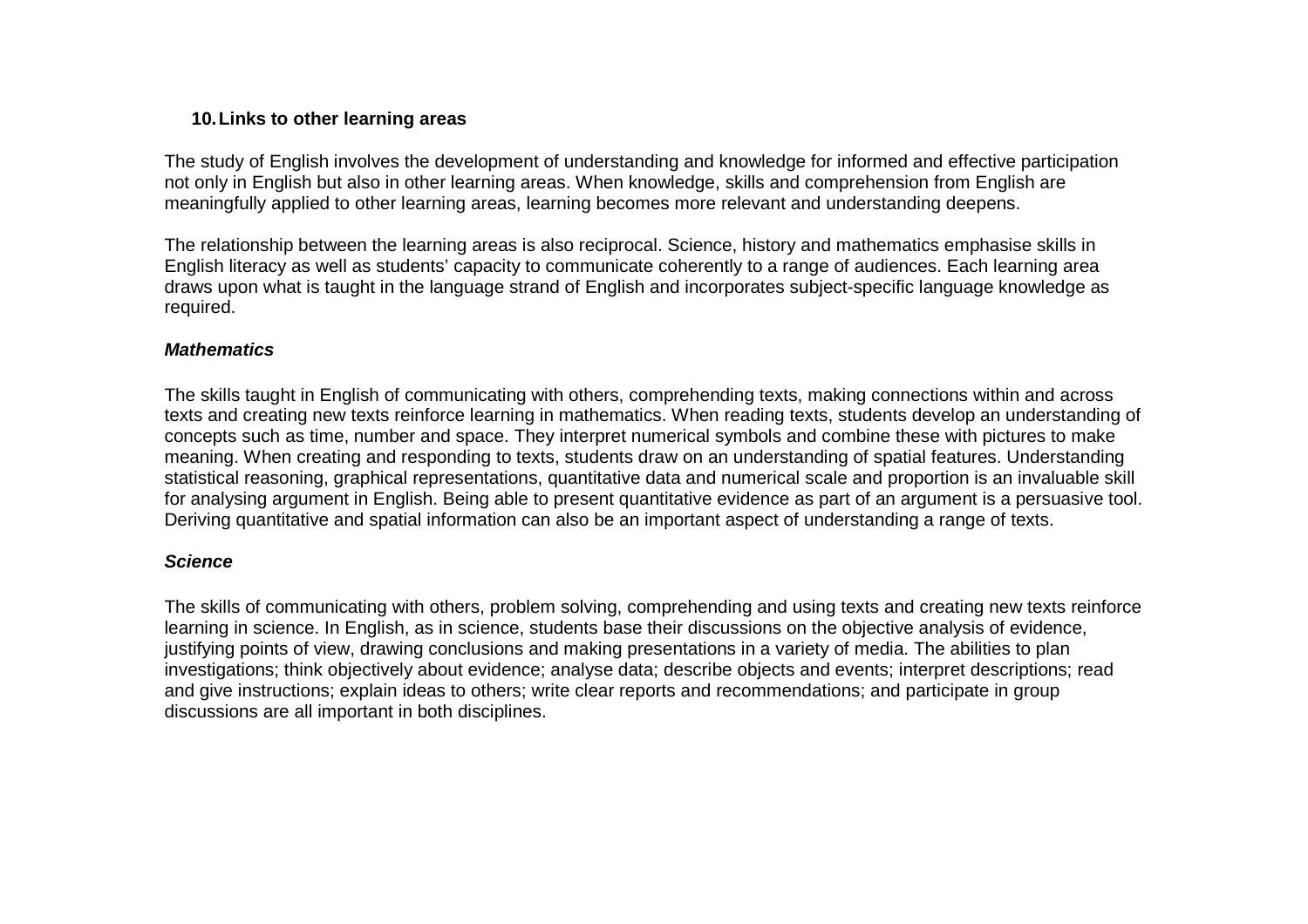# **History**

The skills taught in English of communicating with others, comprehending and researching texts and creating new texts reinforce learning in history. Literature, with its emphasis on studying texts from a range of historical and cultural contexts, helps students understand the perspectives and contributions of people from around the world and from both the past and present. In history, students use their English skills to undertake research, read texts with critical discernment and create texts that present the results of historical understanding clearly and logically.

The Good Shepherd English Curriculum takes account of what students have learned in these areas so their learning in English is supported and their learning in other areas is enhanced.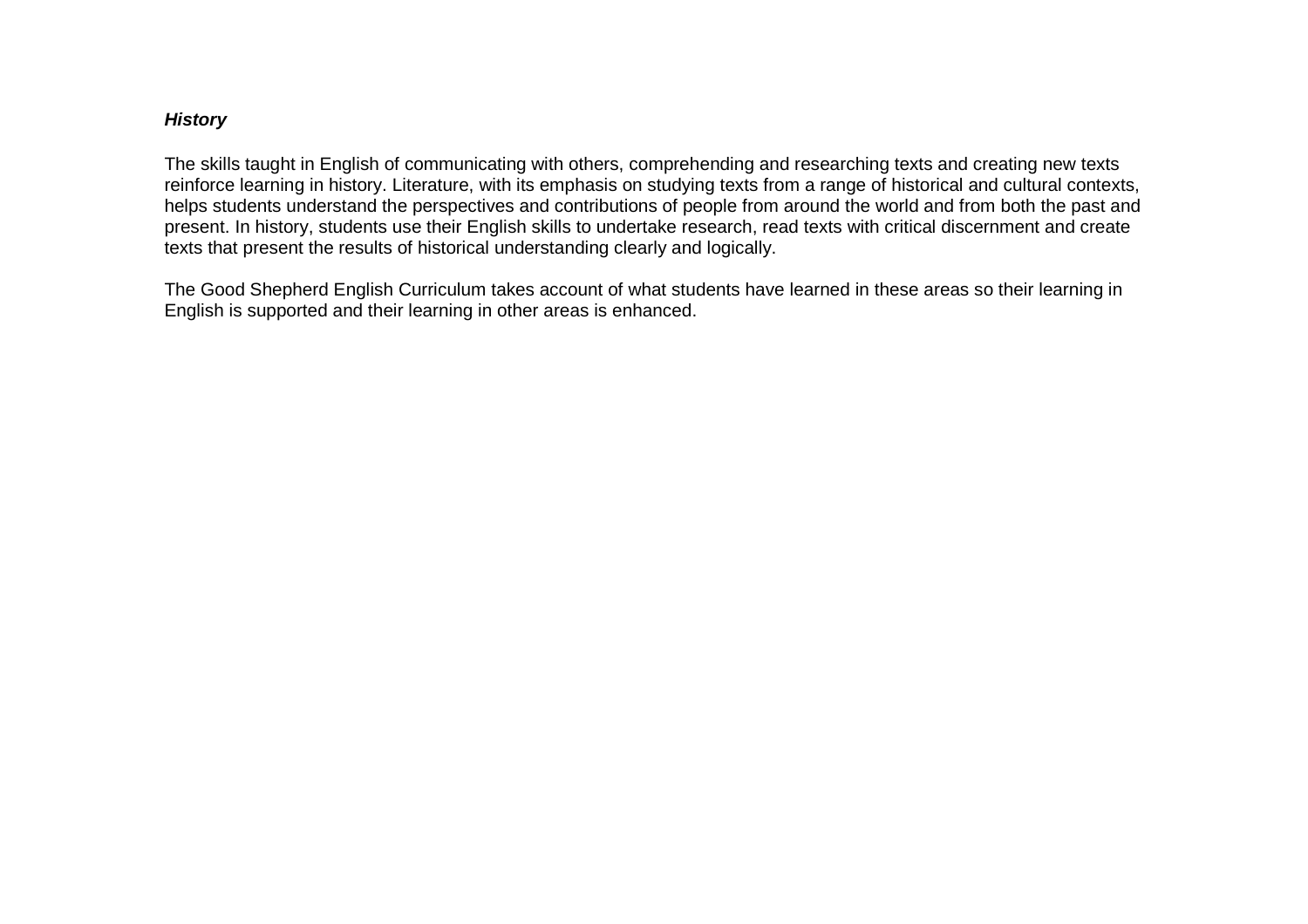# **11. Implications for teaching, assessment and reporting**

In the Good Shepherd's English Curriculum, the three strands of Language, Literature and Literacy are interrelated and inform and support each other. While the amount of time devoted to each strand may vary, each strand is of equal importance and each focuses on developing skills in listening, speaking, reading, viewing, writing and creating. Teachers combine aspects of the strands in different ways to provide students with learning experiences that meet their needs and interests.

In Year 3, for example, students might select a favourite poem and share it with the class, explaining why they chose it (Literature). They might explain the way particular grammatical choices affect meaning, for example the use of verbs, adjectives and adverbs in the poem (Language). Students might then create their own poems and present them to the class (Literacy). In Year 7, a teacher who wishes to develop a unit focusing on humour might have students begin by selecting and analysing a variety of humorous texts (Literature), considering structure and vocabulary choices that create particular effects or nuance (Language). They might then change some of the words to create different effects in the text (Literacy).

While content descriptions do not repeat key skills, it should be noted that many aspects of the English curriculum are recursive, and teachers need to provide ample opportunity for revision, ongoing practice and consolidation of previously introduced knowledge and skills.

Students learn at different rates and in different stages. Depending on each student's rate of learning, not all of the content descriptions for a particular year level may be relevant to a student in that year level. Some students may have already learned a concept or skill, in which case it will not have to be explicitly taught to them in the year level stipulated. Other students may need to be taught concepts or skills stipulated for earlier year levels.

The content descriptions in the Good Shepherd English Curriculum enable teachers to develop a variety of learning experiences that are relevant, rigorous and meaningful and allow for different rates of development, in particular for younger students and for those who require additional support.

Some students will require additional support to develop their skills in listening, speaking, reading, viewing and creating. In Good Shepherd's English Curriculum it is expected that appropriate adjustments will be made for some students to enable them to access and participate in meaningful learning, and demonstrate their knowledge, understanding and skills across the three English strands. To provide the required flexibility teachers need to consider expanded interpretations of terms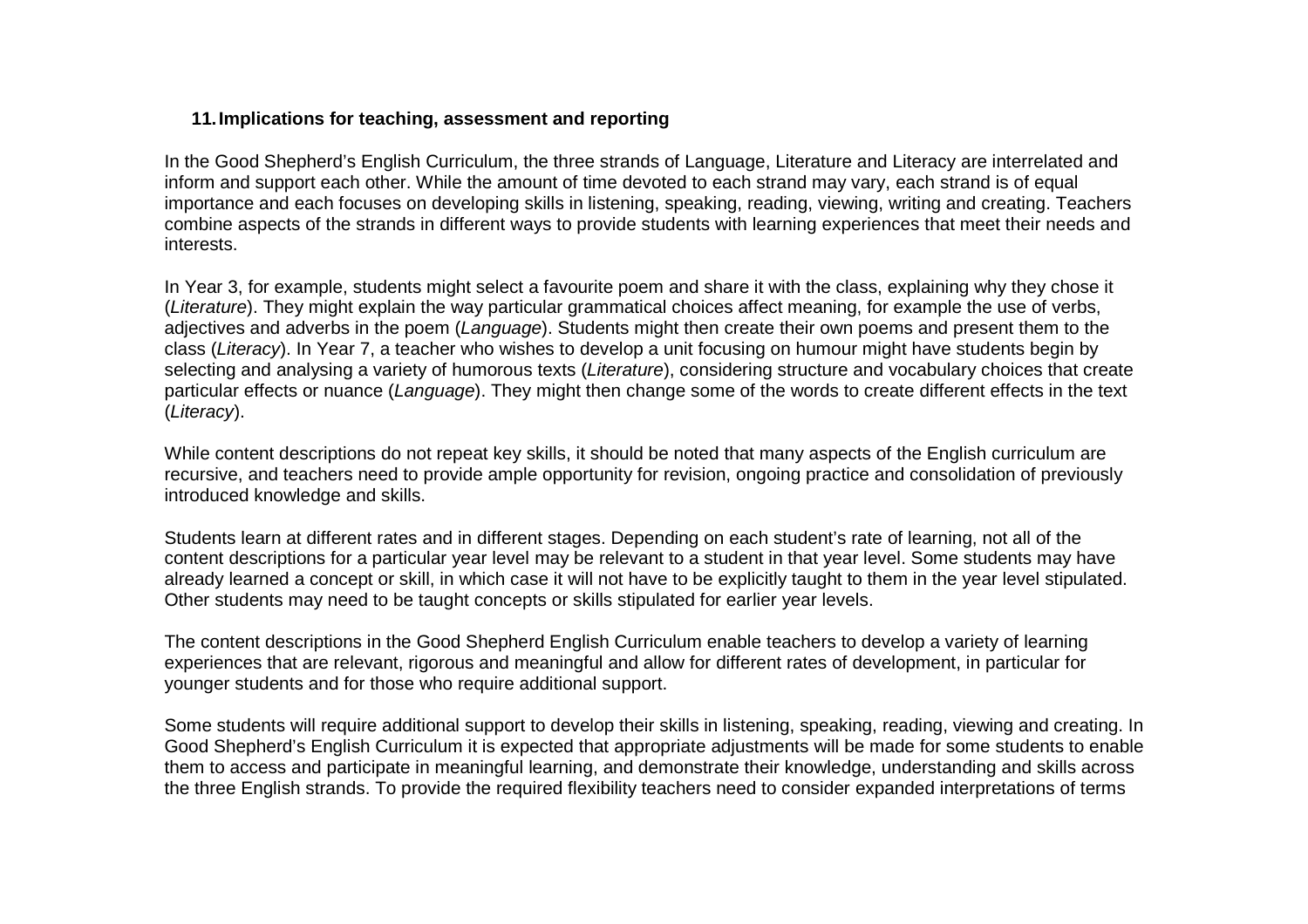used in the content descriptions and content elaborations. Terms such as 'read', 'listen' and 'write' could be expanded and interpreted as 'read using text to speech software or Braille'; 'listen using signed communication'; and 'write using computer software'.

Teachers use the Australian Curriculum content and achievement standards first to identify current levels of learning and achievement and then to select the most appropriate content (possibly from across several year levels) to teach individual students and/or groups of students. This takes into account that in each class there may be students with a range of prior achievement (below, at and above the year level expectations) and that teachers plan to build on current learning.

Teachers also use the achievement standards, at the end of a period of teaching, to make on-balance judgments about the quality of learning demonstrated by the students – that is, whether they have achieved below, at or above the standard. To make these judgments, teachers draw on assessment data that they have collected as evidence during the course of the teaching period. These judgments about the quality of learning are one source of feedback to students and their parents and inform formal reporting processes.

If a teacher judges that a student's achievement is below the expected standard, this suggests that the teaching programs and practice should be reviewed to better assist individual students in their learning in the future. It also suggests that additional support and targeted teaching will be needed to ensure that the student does not fall behind.

Assessment of Good Shepherd's Curriculum takes place in different levels and for different purposes, including:

- ongoing formative assessment within classrooms for the purposes of monitoring learning and providing feedback, to teachers to inform their teaching, and for students to inform their learning
- summative assessment for the purposes of twice-yearly reporting by schools to parents and carers on the progress and achievement of students
- annual testing of Years 3, 5 and 7 students' levels of achievement in aspects of literacy and numeracy, conducted as part of the National Assessment Program – Literacy and Numeracy (NAPLAN)
- periodic sample testing of specific learning areas within the Australian Curriculum as part of the National Assessment Program (NAP).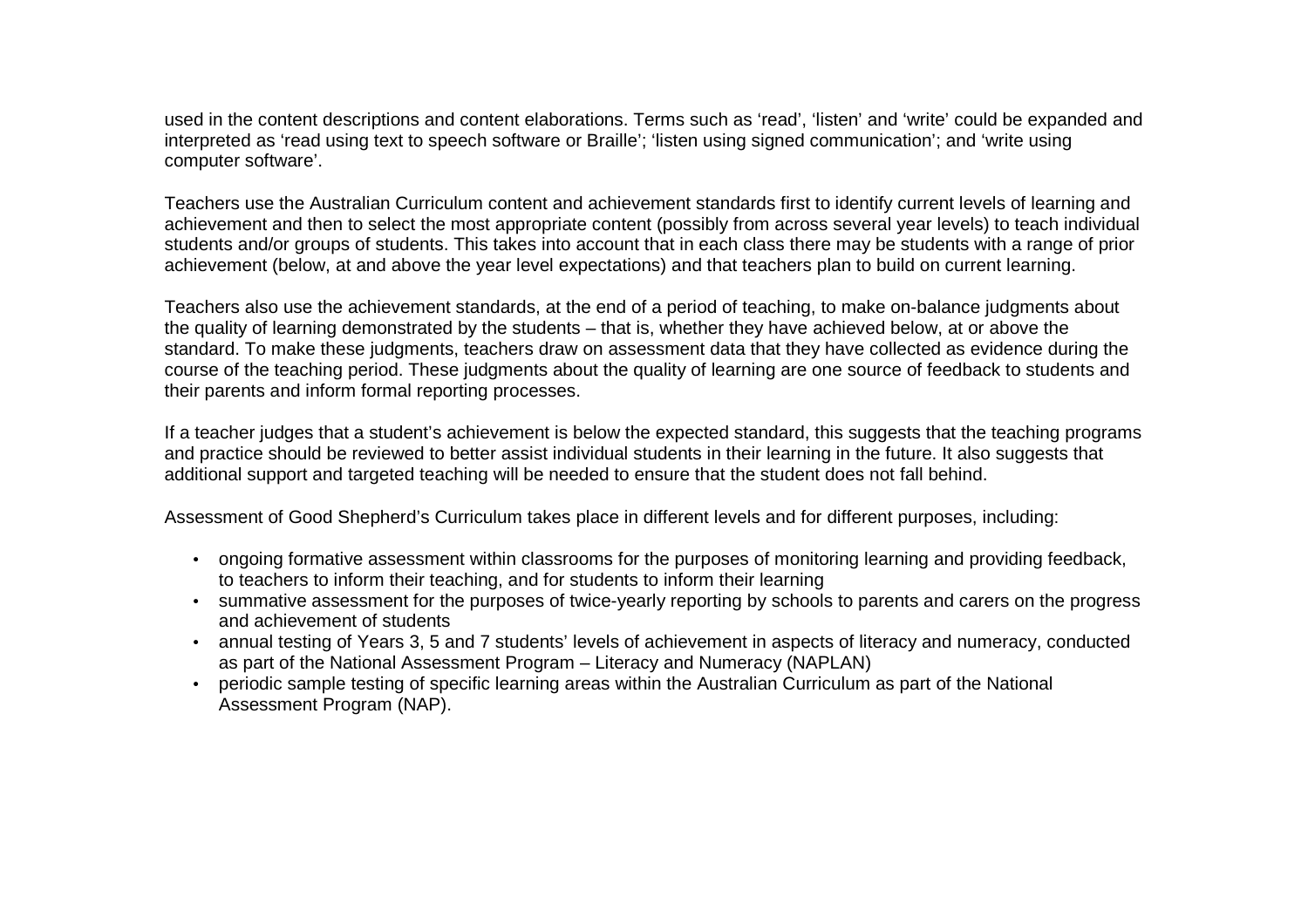# **12. English Across Foundation to Year 7**

# **Foundation Year Level Description**

The English curriculum is built around the three interrelated strands of Language, Literature and Literacy. Teaching and learning programs should balance and integrate all three strands. Together the three strands focus on developing students' knowledge, understanding and skills in listening, reading, viewing, speaking, writing and creating. Learning in English builds on concepts, skills and processes developed in earlier years, and teachers will revisit, strengthen and develop these as needed.

In the Foundation year, students communicate with peers, teachers, known adults, and students from other classes.

Students engage with a variety of texts for enjoyment. They listen to, read and view spoken, written and multimodal texts in which the primary purpose is to entertain, as well as some texts designed to inform. These include traditional oral texts, picture books, various types of stories, rhyming verse, poetry, non-fiction, film, multimodal texts and dramatic performances. They participate in shared reading, viewing and storytelling using a range of literary texts, and recognise the entertaining nature of literature.

The range of literary texts for Foundation to Year 7 comprises Australian literature, including the oral narrative traditions of Aboriginal and Torres Strait Islander peoples, as well as the contemporary literature of these two cultural groups, and classic and contemporary world literature, including texts from and about Asia.

Literary texts that support and extend Foundation students as beginner readers include predictable texts that range from caption books to books with one or more sentences per page. These texts involve straightforward sequences of events and everyday happenings with recognisable, realistic or imaginary characters. Informative texts present a small amount of new content about familiar topics of interest; a small range of language features, including simple and compound sentences; mostly familiar vocabulary, known high- frequency words and single-syllable words that can be decoded phonically, and illustrations that strongly support the printed text.

Students create a range of imaginative, informative and persuasive texts including pictorial representations, short statements, performances, recounts and poetry.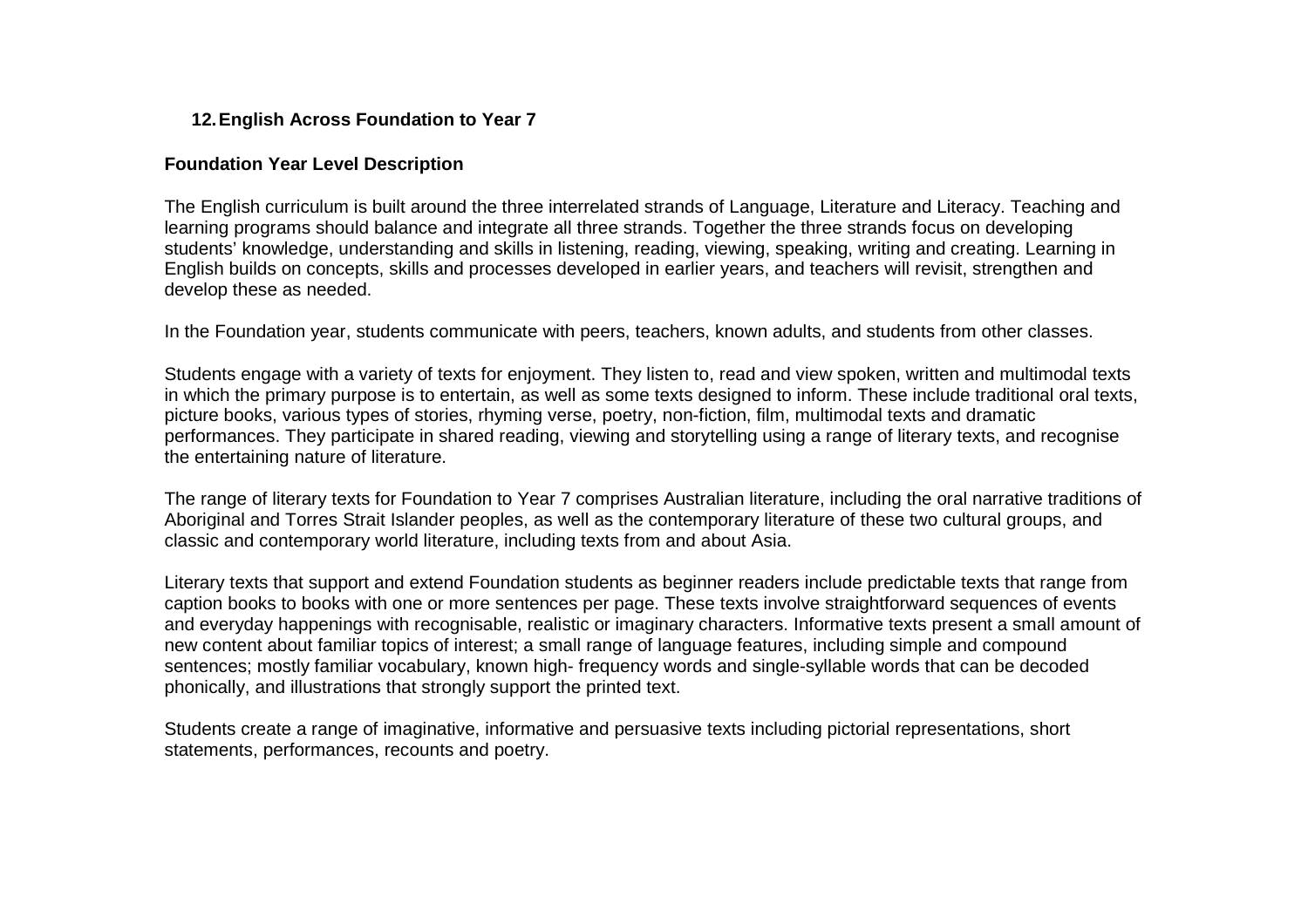#### **Foundation Year Achievement Standard**

By the end of the Foundation year, students listen to, read and view a range of spoken, written and multimodal texts from familiar contexts. They interpret and provide relevant explanations of characters and main events in imaginative texts, and key ideas and visual features in short informative texts, making connections to personal experience. They demonstrate understanding by retelling orally one or two ideas and events from short texts listened to or viewed. They accurately identify the letters of the English alphabet, and know the sounds represented by most letters. They read short, predictable texts aloud with some fluency and accuracy, drawing support from their developing sound and letter knowledge. They effectively use predicting and questioning strategies to make meaning from texts.

Students write one or more simple sentences to retell events and experiences for a known audience. Their writing is connected appropriately to illustrations and images produced as part of the text. They link two or more ideas or events in written and spoken texts. They use and understand familiar vocabulary, predictable text structures and common visual patterns. The short texts they produce show understanding of concepts about print including letters, words and sentences. They use left to right directionality, return sweep and spaces between words. They handwrite most lower case and some upper case letters, and use some capital letters and full stops. Their writing shows some evidence of the use of sound– letter knowledge. In informal classroom settings students communicate clearly and purposefully and engage in pair, group and class discussions, and participate actively in group tasks.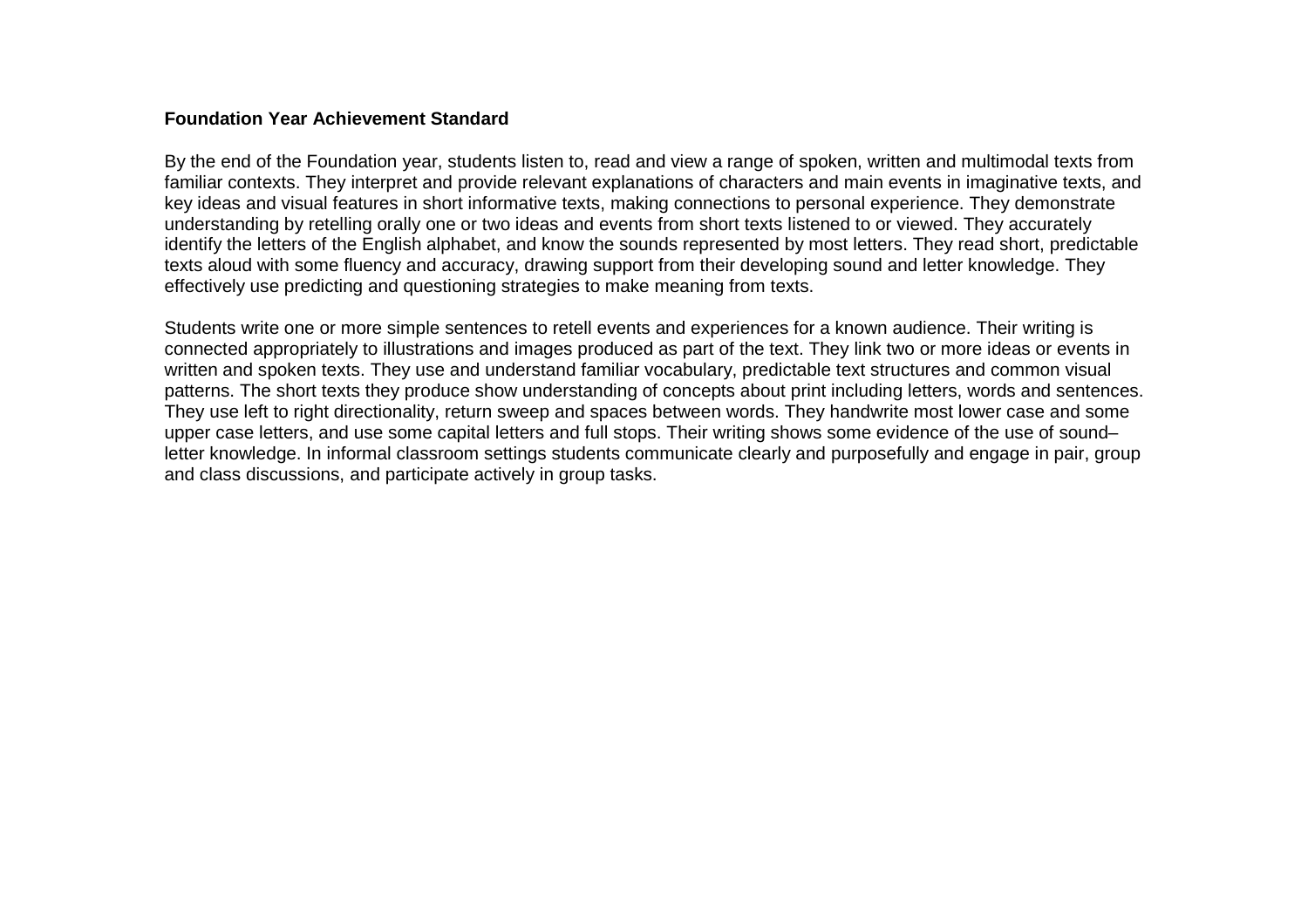# **Year 1 Level Description**

The English curriculum is built around the three interrelated strands of Language, Literature and Literacy. Teaching and learning programs should balance and integrate all three strands. Together the strands focus on developing students' knowledge, understanding and skills in listening, reading, viewing, speaking, writing and creating. Learning in English builds on concepts, skills and processes developed in earlier years, and teachers will revisit and strengthen these as needed.

In Year 1, students communicate with peers, teachers, known adults and students from other classes.

Students engage with a variety of texts for enjoyment. They listen to, read, view and interpret spoken, written and multimodal texts designed to entertain and inform. These encompass traditional oral texts including Aboriginal stories, picture books, various types of stories, rhyming verse, poetry, non-fiction, film, dramatic performances, and texts used by students as models for constructing their own texts.

The range of literary texts for Foundation to Year 7 comprises Australian literature, including the oral narrative traditions of Aboriginal and Torres Strait Islander peoples, as well as the contemporary literature of these two cultural groups, and classic and contemporary world literature, including texts from and about Asia.

Literary texts that support and extend Year 1 students as independent readers involve straightforward sequences of events and everyday happenings with recognisably realistic or imaginary characters. Informative texts present a small amount of new content about familiar topics of interest and topics being studied in other areas of the curriculum. These texts also present a small range of language features, including simple and compound sentences, some unfamiliar vocabulary, a small number of high-frequency words and words that need to be decoded phonically, and sentence boundary punctuation, as well as illustrations and diagrams that support the printed text.

Students create a variety of imaginative, informative and persuasive texts including recounts, procedures, performances, literary retellings and poetry.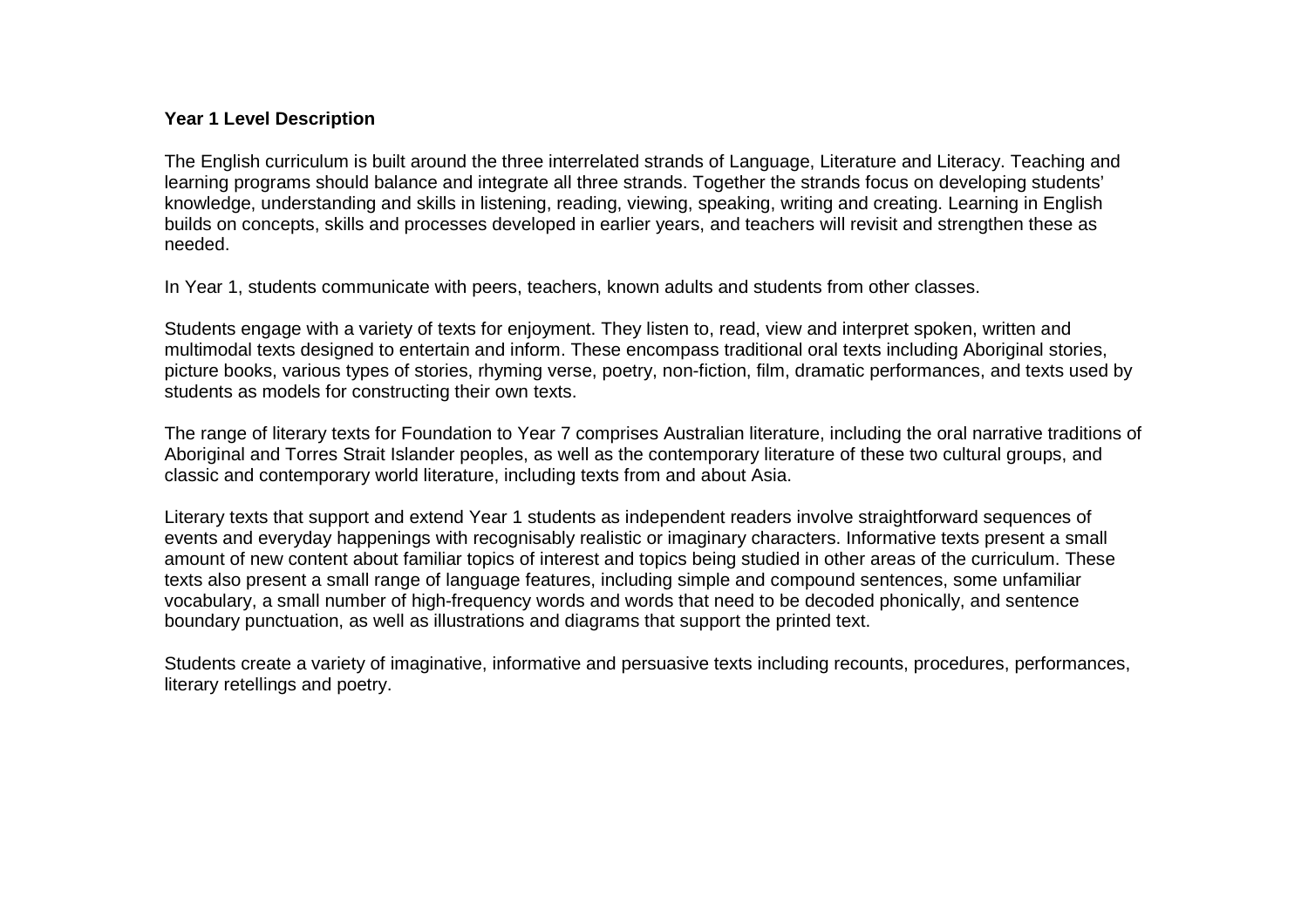#### **Year 1 Achievement Standard**

By the end of Year 1 students listen to, read and view a range of spoken, written and multimodal texts, recognising the different purposes of these texts. They accurately use knowledge of text structure, letters, words, sentences and directionality to read different kinds of short texts. They retell the main ideas in texts in logical sequence. They understand literal and some inferred meanings in imaginative and informative texts and accurately recall some key ideas. They display sustained interest in longer texts listened to and viewed. They know the sounds represented by all letters, and the purpose of capital letters and full stops. They read short, predictable imaginative and informative texts aloud with some fluency and intonation, and use sentence boundary punctuation appropriately to support meaning.

Students create short imaginative, informative and persuasive spoken and written texts for a limited range of purposes. They include several related ideas on familiar topics, use visual features to support meaning, and include beginnings and endings to indicate sequence. They select vocabulary to enhance meaning, and use relevant vocabulary related to the topic and content of texts to discuss ideas and to share responses. They use capital letters and full stops appropriately. They accurately spell many words with regular spelling patterns and a growing number of irregularly spelled words. They use different interaction conventions including asking questions and making comments, adjusting communication to suit their audience and purpose. They interact in pair, group and class discussions and make short presentations of a few connected sentences on familiar and learned topics.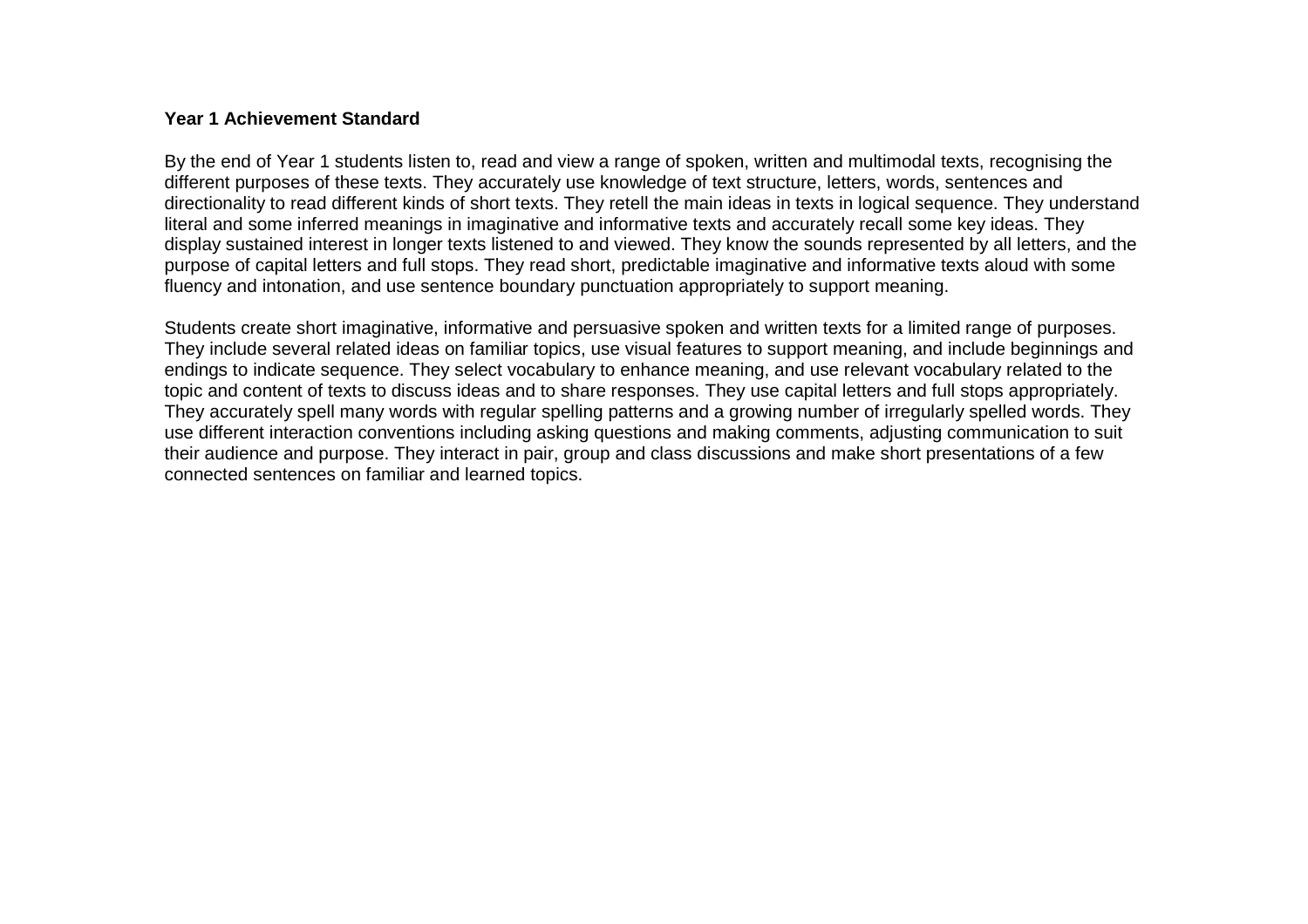# **Year 2 Level Description**

The English curriculum is built around the three interrelated strands of Language, Literature and Literacy. Teaching and learning programs should balance and integrate all three strands. Together the strands focus on developing students' knowledge, understanding and skills in listening, reading, viewing, speaking, writing and creating. Learning in English builds on concepts, skills and processes developed in earlier years, and teachers will revisit and strengthen these as needed.

In Year 2, students communicate with peers, teachers, students from other classes, and community members.

Students engage with a variety of texts for enjoyment. They listen to, read, view and interpret spoken, written and multimodal texts in which the primary purpose is to entertain, as well as texts designed to inform and persuade. These encompass traditional oral texts, picture books, various types of print and digital stories, simple chapter books, rhyming verse, poetry, non-fiction, film, multimodal texts, dramatic performances, and texts used by students as models for constructing their own work.

The range of literary texts for Foundation to Year 7 comprises Australian literature, including the oral narrative traditions of Aboriginal and Torres Strait Islander peoples, as well as the contemporary literature of these two cultural groups, and classic and contemporary world literature, including texts from and about Asia.

Literary texts that support and extend Year 2 students as independent readers involve sequences of events that span several pages and present unusual happenings within a framework of familiar experiences. Informative texts present new content about topics of interest and topics being studied in other areas of the curriculum. These texts include language features such as varied sentence structures, some unfamiliar vocabulary, a significant number of high-frequency sight words and words that need to be decoded phonically, and a range of punctuation conventions, as well as illustrations and diagrams that both support and extend the printed text.

Students create a range of imaginative, informative and persuasive texts including imaginative retellings, reports, performances, poetry and expositions.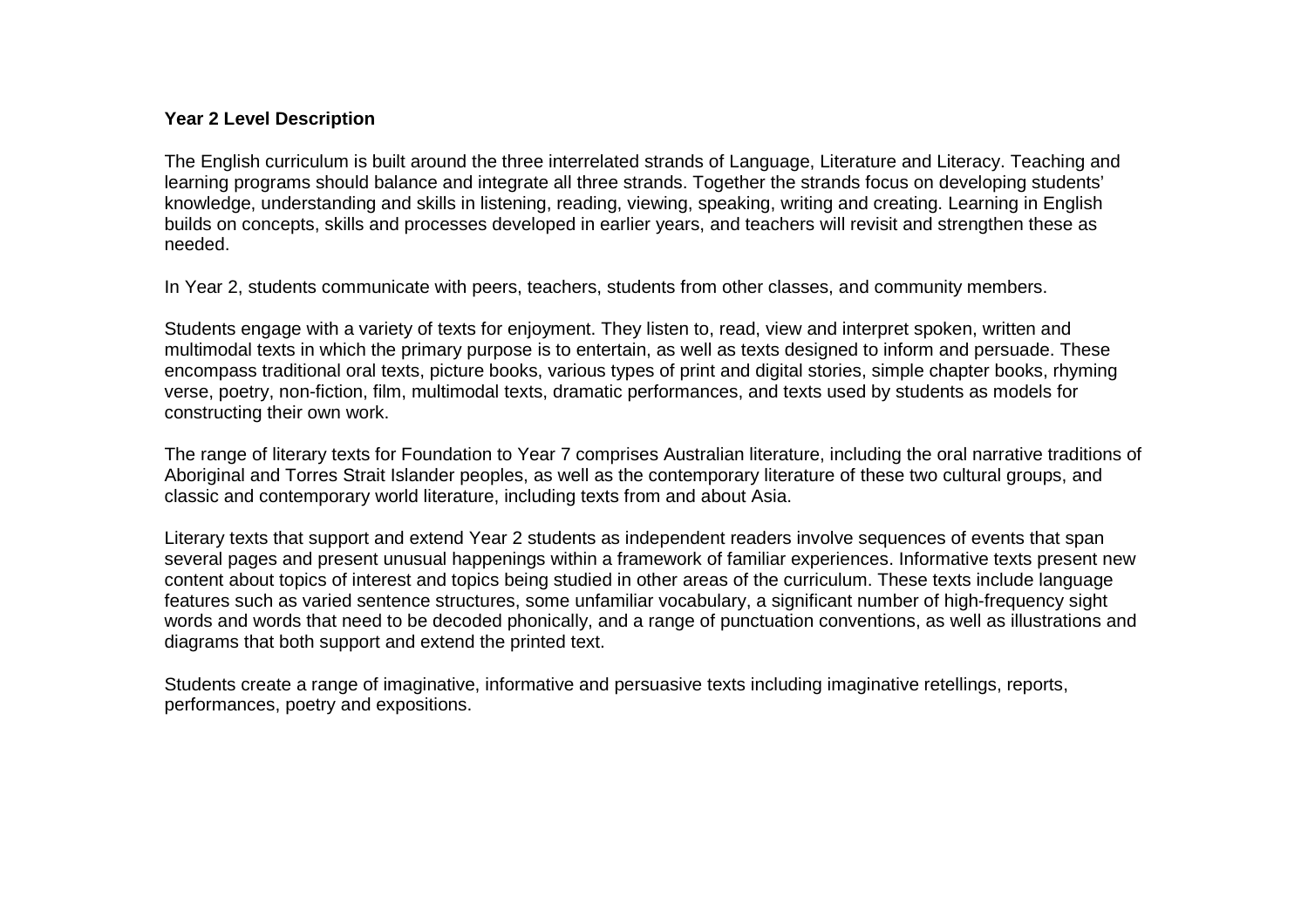#### **Year 2 Achievement Standard**

By the end of Year 2 students listen to, read and view a range of spoken, written and multimodal texts, recalling details and some main ideas and key facts. They begin to compare the content and purposes of different texts on similar topics. They locate literal information in written texts, and refer to features of language and images to make inferences about characters' actions and motivations. They discuss possible meanings in narratives, and predict likely future events. They sustain interest in characters and events in imaginative texts, seek books by favourite authors and give reasons for personal preferences. They relate information, ideas and events in texts to their own lives and to other texts. They locate information on a variety of topics in texts with some complex language, ideas, images and vocabulary. They read, monitoring meaning and self-correcting using context, prior knowledge, grammar and phonic knowledge.

Students create imaginative, informative and persuasive written, spoken and multimodal texts for different purposes and audiences, drawing on their own experiences, their imagination and ideas they have learned. They create texts that appropriately include writing and images to support the meaning of the text. They organise texts in predictable ways using a small range of text and sentence structures. They use common punctuation accurately, including sentence boundary punctuation. They use sound-letter correspondence to help spell words correctly in their writing. They use everyday language and topic-specific vocabulary to discuss ideas about areas of interest with peers. They engage effectively in group and class discussions, and ask questions to clarify and extend others' ideas. They express their opinions on topics of interest, providing some supporting evidence for their points of view. They discuss how to interact appropriately with audiences in the classroom and other familiar contexts.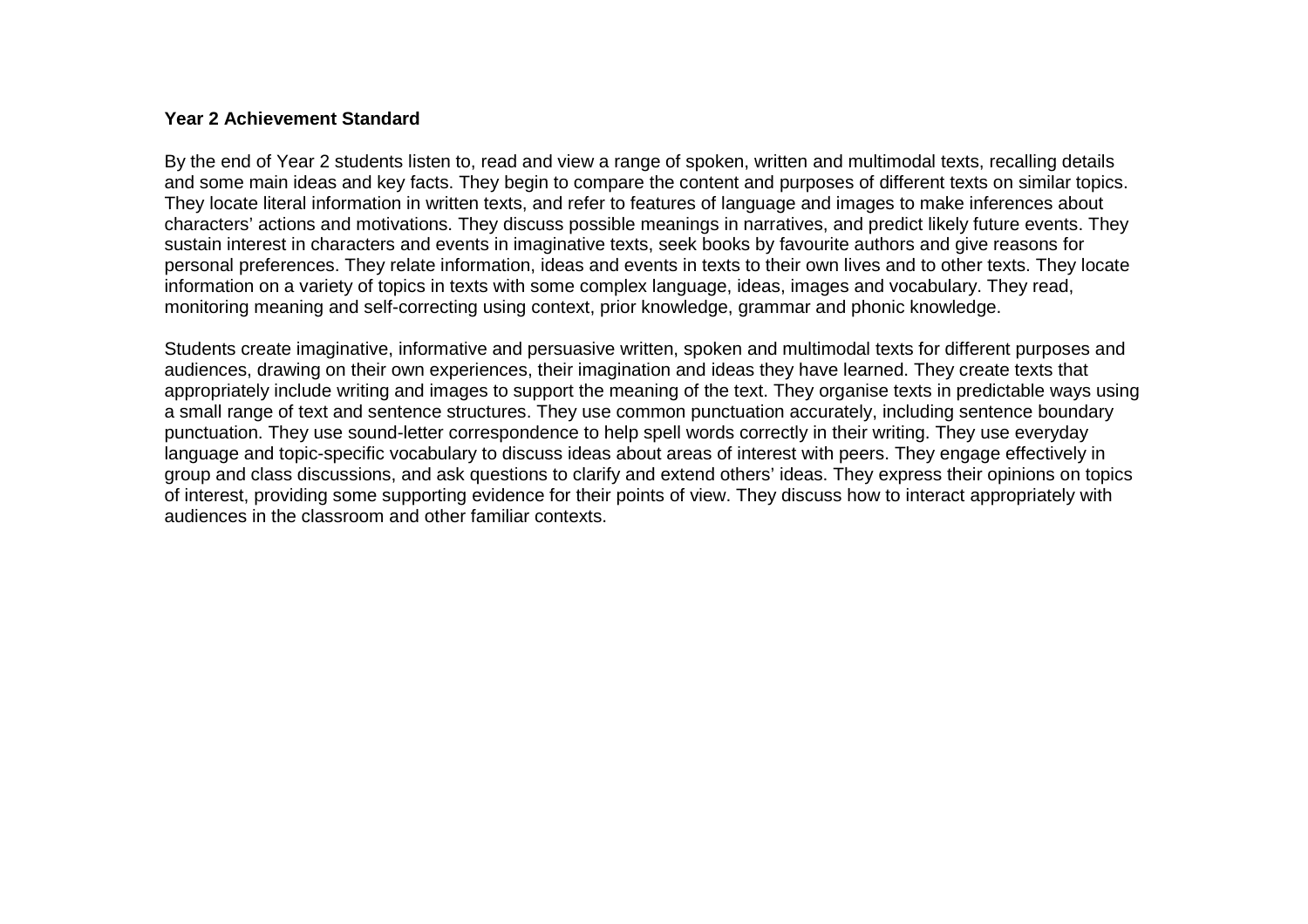# **Year 3 Level Description**

The English curriculum is built around the three interrelated strands of Language, Literature and Literacy. Teaching and learning programs should balance and integrate all three strands. Together the strands focus on developing students' knowledge, understanding and skills in listening, reading, viewing, speaking, writing and creating. Learning in English builds on concepts, skills and processes developed in earlier years, and teachers will revisit and strengthen these as needed.

In Years 3 and 4, students communicate with peers and teachers from other classes and schools in a range of face-toface and online/virtual environments.

Students engage with a variety of texts for enjoyment. They listen to, read, view and interpret spoken, written and multimodal texts in which the primary purpose is to entertain, as well as texts designed to inform and persuade. These encompass traditional oral texts including picture books, various types of print and digital texts, simple chapter books, rhyming verse, poetry, non-fiction film, multimodal texts, dramatic performances, and texts used by students as models for constructing their own work.

The range of literary texts for Foundation to Year 7 comprises Australian literature, including the oral narrative traditions of Aboriginal and Torres Strait Islander peoples, as well as the contemporary literature of these two cultural groups, and classic and contemporary world literature, including texts from and about Asia.

Literary texts that support and extend students in Years 3 and 4 as independent readers describe complex sequences of events that extend over several pages and involve unusual happenings within a framework of familiar experiences. Informative texts present new content about topics of interest and topics being studied in other areas of the curriculum. These texts use complex language features, including varied sentence structures, some unfamiliar vocabulary, a significant number of high-frequency sight words and words that need to be decoded phonically, and a range of punctuation conventions, as well as illustrations and diagrams that both support and extend the printed text.

Students create a range of imaginative, informative and persuasive types of texts including narratives, procedures, performances, reports, reviews, poetry and expositions.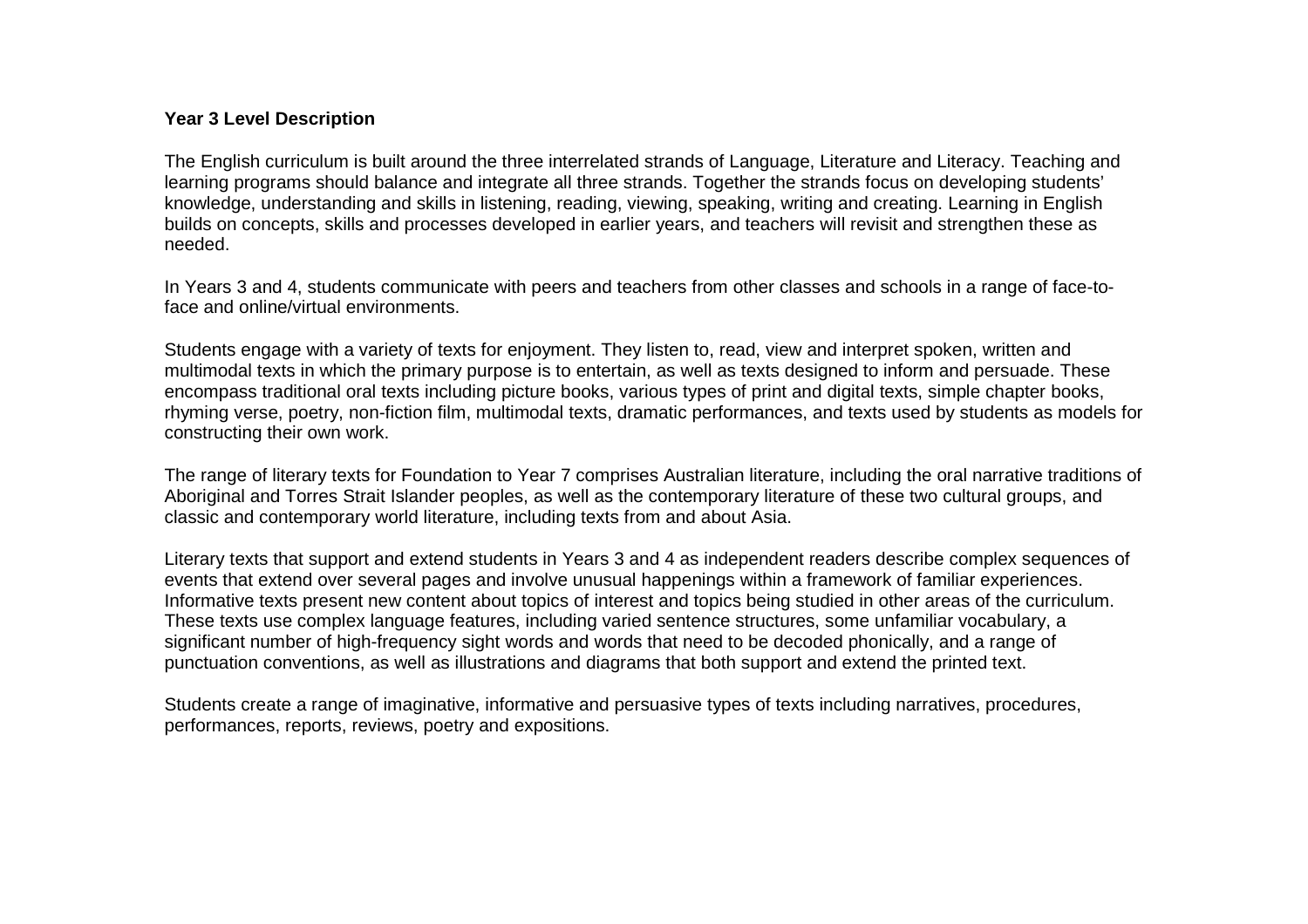#### **Year 3 Achievement Standard**

By the end of Year 3 students listen to, read and view a range of spoken, written and multimodal texts, identifying their different purposes. They attend to others' views and respond appropriately. They use monitoring and self-correcting strategies to clarify meaning when reading, viewing and listening to an increasing range of types of texts. They retrieve literal information in texts, and can also make appropriate inferences. They explain ideas, events and actions, referring closely to selected detail. They share personal responses to and opinions about texts, providing relevant supporting information and detail. They recognise the representation of characters, settings and events in imaginative texts and also start to evaluate point of view. They make relevant connections between visual and written elements in multimodal texts.

Students create a range of imaginative, informative and persuasive written, spoken and multimodal texts for familiar and unfamiliar audiences. They contribute actively to group discussions, asking relevant questions and building on others' ideas and providing useful feedback. They communicate expressively and clearly about familiar ideas and information to known small audiences, in mostly informal situations. They order ideas in sequence, and provide relevant details to support ideas. They create imaginative texts based on characters and situations encountered in their reading and viewing. In these texts they express and develop experiences, events, information, ideas and characters in some detail. They organise texts in paragraphs composed of logically grouped and sequenced sentences. Short sentences are meaningful and correctly structured, and some complex sentences are used appropriately. They choose vocabulary appropriate to the purpose and context of their writing. They use simple punctuation correctly, and use a variety of spelling strategies to spell high frequency words correctly.

**Year 4 Level Description**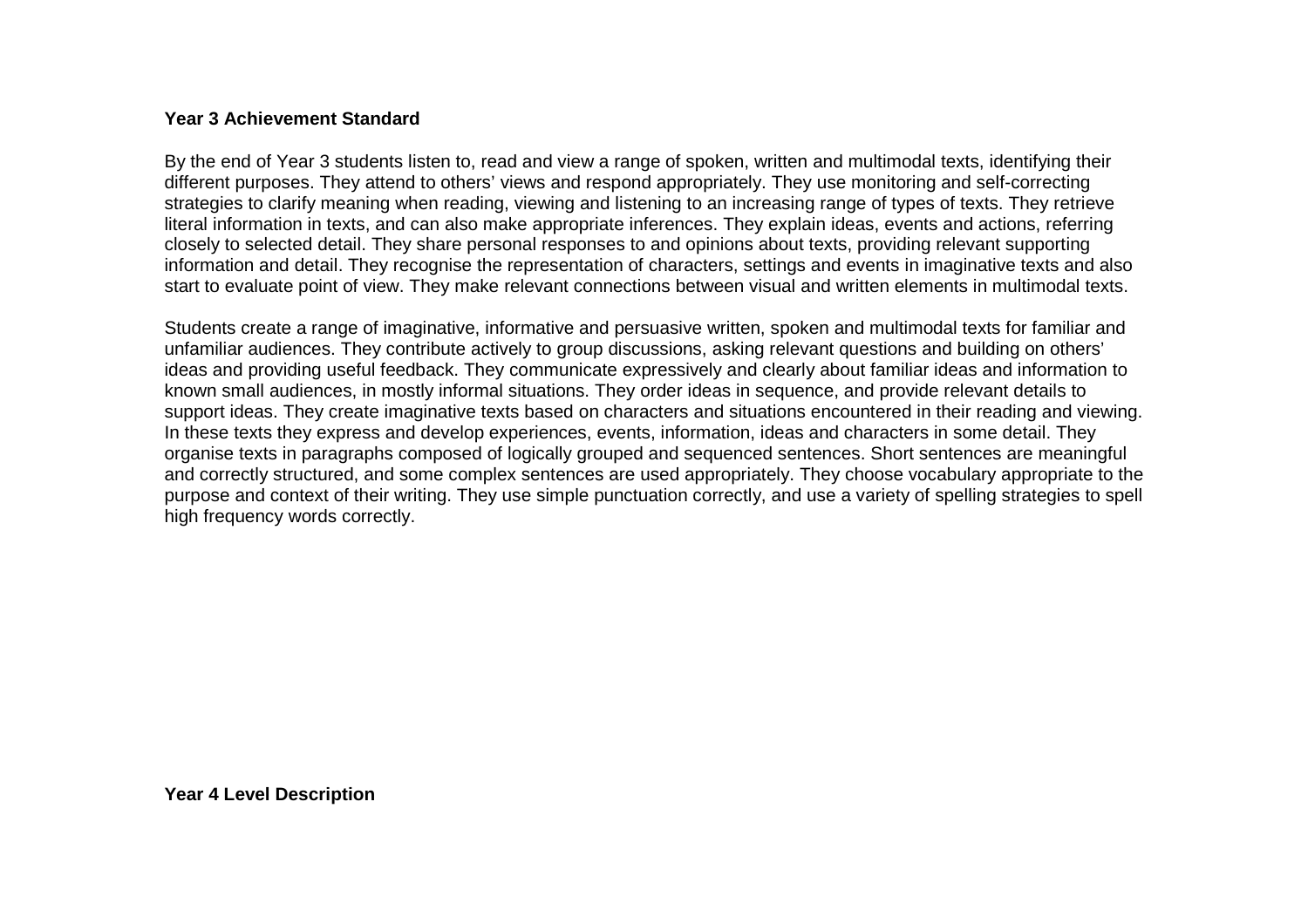The English curriculum is built around the three interrelated strands of Language, Literature and Literacy. Teaching and learning programs should balance and integrate all three strands. Together the strands focus on developing students' knowledge, understanding and skills in listening, reading, viewing, speaking, writing and creating. Learning in English builds on concepts, skills and processes developed in earlier years, and teachers will revisit and strengthen these as needed.

In Years 3 and 4, students experience learning in familiar contexts and a range of contexts that relate to study in other areas of the curriculum. They interact with peers and teachers from other classes and schools in a range of face-to-face and online/virtual environments.

Students engage with a variety of texts for enjoyment. They listen to, read, view and interpret spoken, written and multimodal texts in which the primary purpose is aesthetic, as well as texts designed to inform and persuade. These encompass traditional oral texts including Aboriginal stories, picture books, various types of print and digital texts, simple chapter books, rhyming verse, poetry, non-fiction, film, multimodal texts, dramatic performances, and texts used by students as models for constructing their own work.

The range of literary texts for Foundation to Year 7 comprises Australian literature, including the oral narrative traditions of Aboriginal and Torres Strait Islander peoples, as well as the contemporary literature of these two cultural groups, and classic and contemporary world literature, including texts from and about Asia.

Literary texts that support and extend students in Years 3 and 4 as independent readers describe complex sequences of events that extend over several pages and involve unusual happenings within a framework of familiar experiences. Informative texts present new content about topics of interest and topics being studied in other areas of the curriculum. These texts use complex language features, including varied sentence structures, some unfamiliar vocabulary, a significant number of high-frequency sight words and words that need to be decoded phonically, and a variety of punctuation conventions, as well as illustrations and diagrams that both support and extend the printed text.

Students create a range of imaginative, informative and persuasive types of texts including narratives, procedures, performances, reports, reviews, poetry and expositions.

**Year 4 Achievement Standard**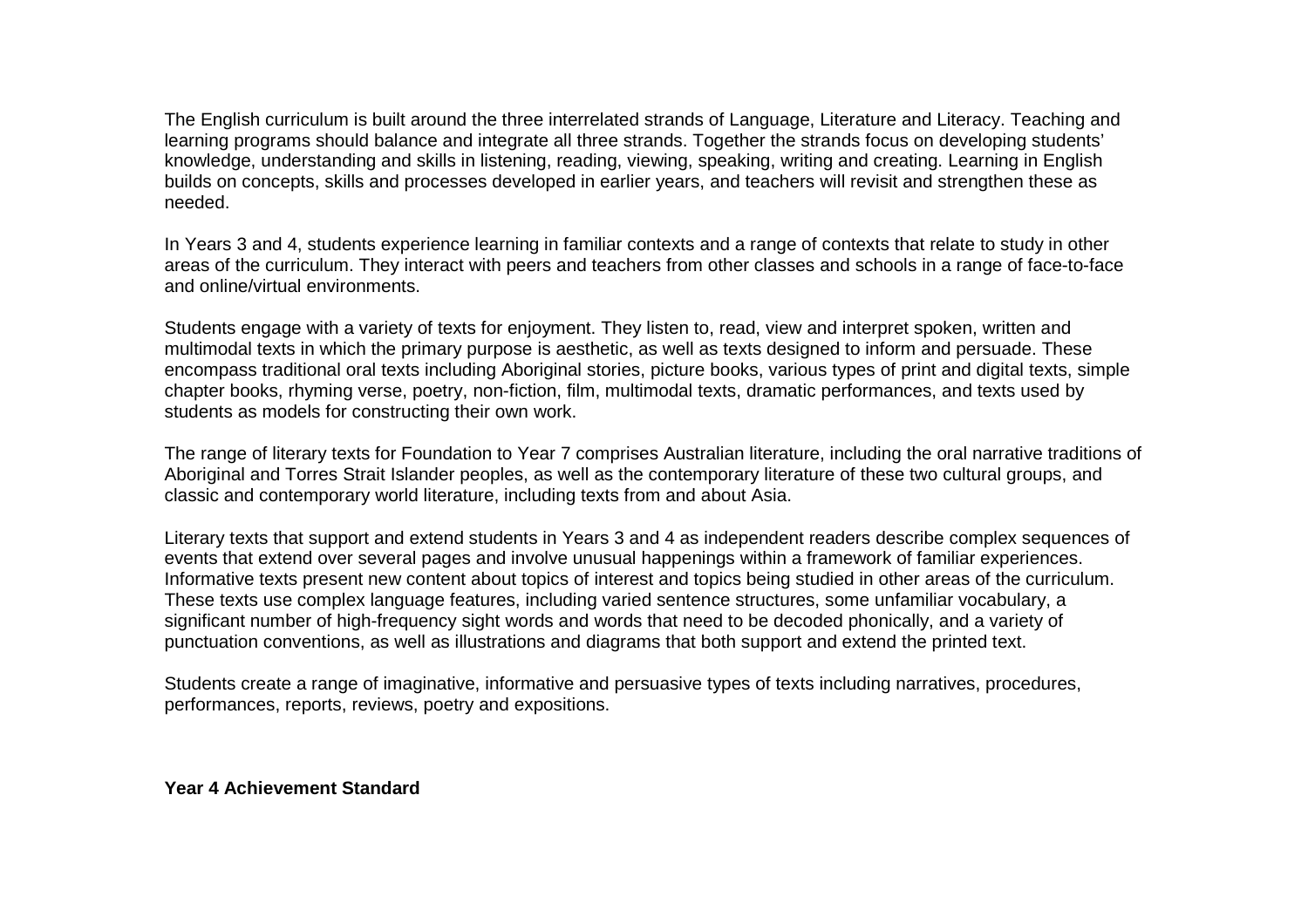By the end of Year 4 students listen to, read and view a range of spoken, written and multimodal texts, describing connections between their own experiences and those presented in the texts. They listen for key points in spoken texts including presentations and discussions. They recognise the function of text purpose in shaping a text and describe characteristic differences between imaginative and informative texts. They identify literal information in texts and make inferences, integrating and linking ideas and asking questions to clarify understanding. They explain some ways in which speakers, authors and illustrators engage the interest of audiences. They share their own judgments and preferences about texts, and respond to others' viewpoints, selecting some relevant textual evidence to support their opinions. They compare ways in which their own and others' opinions about texts are shaped by individual experiences, and expand their own understanding by taking account of different opinions and interpretations.

Students create structured spoken, visual and written texts for imaginative, informative and persuasive purposes. They contribute actively to group discussions of ideas and present opinions, understanding how language is used differently when giving opinions or reporting information. They make planned individual oral presentations about researched topics in informal and some more formal contexts, using learned content and considering the needs of audiences. They select vocabulary to provide specific detail about people, things and ideas and draw ideas from personal, literary and researched resources. Individually and collaboratively, they create imaginative texts based on favourite plots, events and characters, and informative and persuasive texts that present ideas in a planned sequence. They use simple and complex sentences, consistent tenses and appropriate punctuation to support meaning.

**Year 5 Level Description**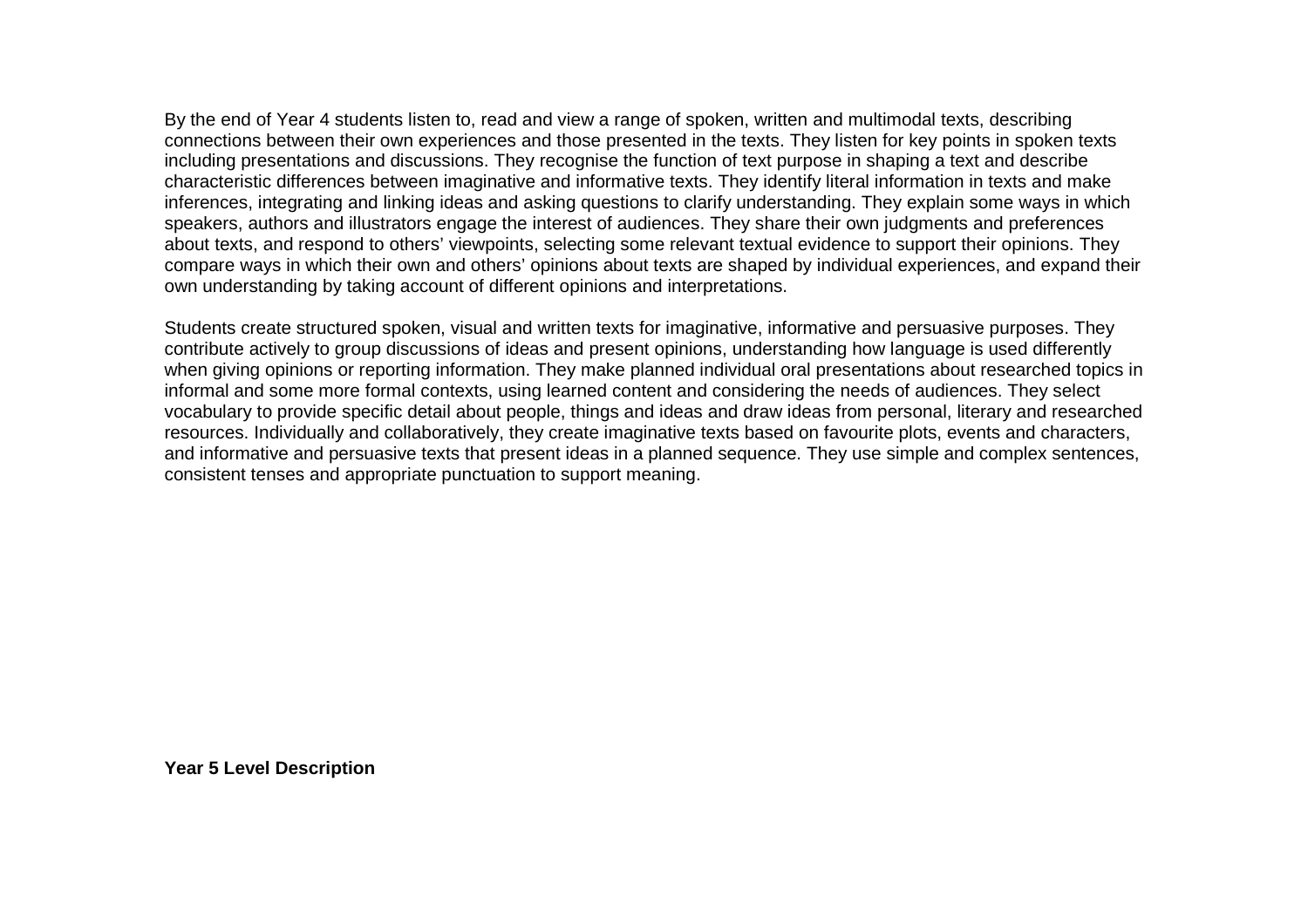The English curriculum is built around the three interrelated strands of Language, Literature and Literacy. Teaching and learning programs should balance and integrate all three strands. Together the strands focus on developing students' knowledge, understanding and skills in listening, reading, viewing, speaking, writing and creating. Learning in English builds on concepts, skills and processes developed in earlier years, and teachers will revisit and strengthen these as needed.

In Years 5 and 6, students communicate with peers and teachers from other classes and schools, community members, and individuals and groups, in a range of face-to-face and online/virtual environments.

Students engage with a variety of texts for enjoyment. They listen to, read, view, interpret and evaluate spoken, written and multimodal texts in which the primary purpose is aesthetic, as well as texts designed to inform and persuade. These include various types of media texts including newspapers, film and digital texts, junior and early adolescent novels, poetry, non-fiction, and dramatic performances.

The range of literary texts for Foundation to Year 10 comprises Australian literature, including the oral narrative traditions of Aboriginal and Torres Strait Islander peoples, as well as the contemporary literature of these two cultural groups, and classic and contemporary world literature, including texts from and about Asia.

Literary texts that support and extend students in Years 5 and 6 as independent readers describe complex sequences, a range of non-stereotypical characters and elaborated events including flashbacks and shifts in time. These texts explore themes of interpersonal relationships and ethical dilemmas within real-world and fantasy settings. Informative texts supply technical and content information about a wide range of topics of interest as well as topics being studied in other areas of the curriculum. Text structures include chapters, headings and subheadings, tables of contents, indexes and glossaries. Language features include complex sentences, unfamiliar technical vocabulary, figurative language, and information presented in various types of graphics.

Students create a range of imaginative, informative and persuasive types of texts including narratives, procedures, performances, reports, reviews, explanations and discussions.

**Year 5 Achievement Standard**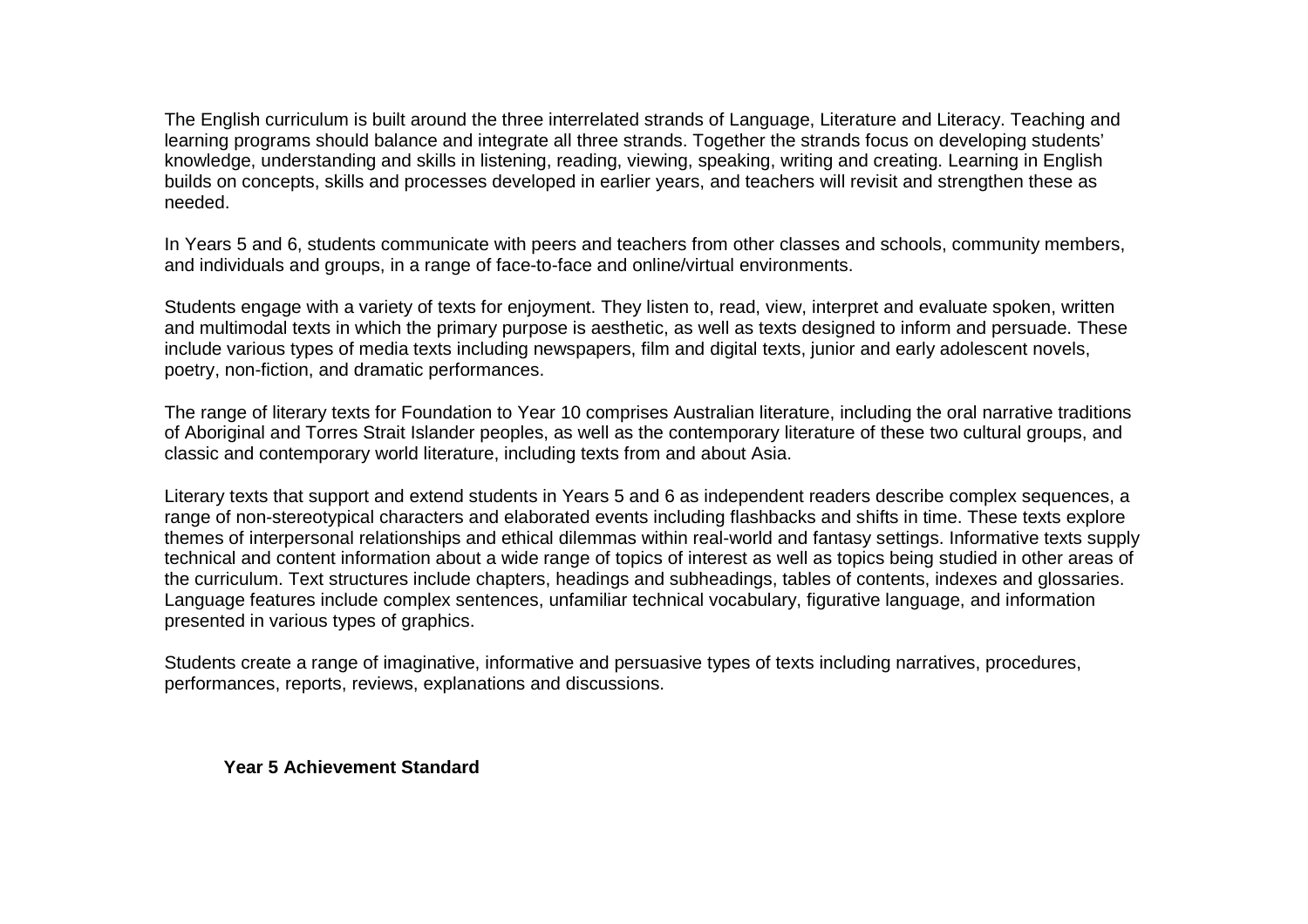By the end of Year 5 students make links between information and ideas from a number of different sources to understand experiences, ideas and information beyond their immediate experience. They accurately identify key ideas and details in short presentations, and summarise these ideas clearly for others. They discuss the connections between particular structures, language features, simple literary devices, and the purposes of texts. They identify literal and implied information in texts, and develop and clearly express ideas and opinions about texts. They select relevant textual evidence to support opinions about texts, and recognise that narratives and experiences in texts are shaped by different viewpoints. They describe how sound and imagery influence interpretations of characters, settings and events in texts. They compare ways in which their own and others' viewpoints about texts are shaped by individual values and experiences, and expand their own understanding by taking account of different opinions and interpretations.

Students create a variety of sequenced written, spoken and multimodal texts for different purposes and audiences. They select information and ideas from personal, literary and researched resources, and adapt imaginative ideas and situations from literature. They predict readers' needs when organising ideas and develop coherent texts by varying sentences and paragraphs for specific effect and linking related ideas. They select specific vocabulary to express and develop ideas, to engage and persuade readers and to convey emotions. They write clear, well-structured sentences and paragraphs and use punctuation to provide structure and meaning in their writing. Individually and in groups they present oral reports of findings from investigations on various topics to peers. They consider the needs of audiences and adjust spoken language for impact in informative or imaginative presentations. They employ a variety of techniques of spoken language to engage audiences and emphasise meaning, including variations in volume and pace, and pauses for effect.

**Year 6 Level Description**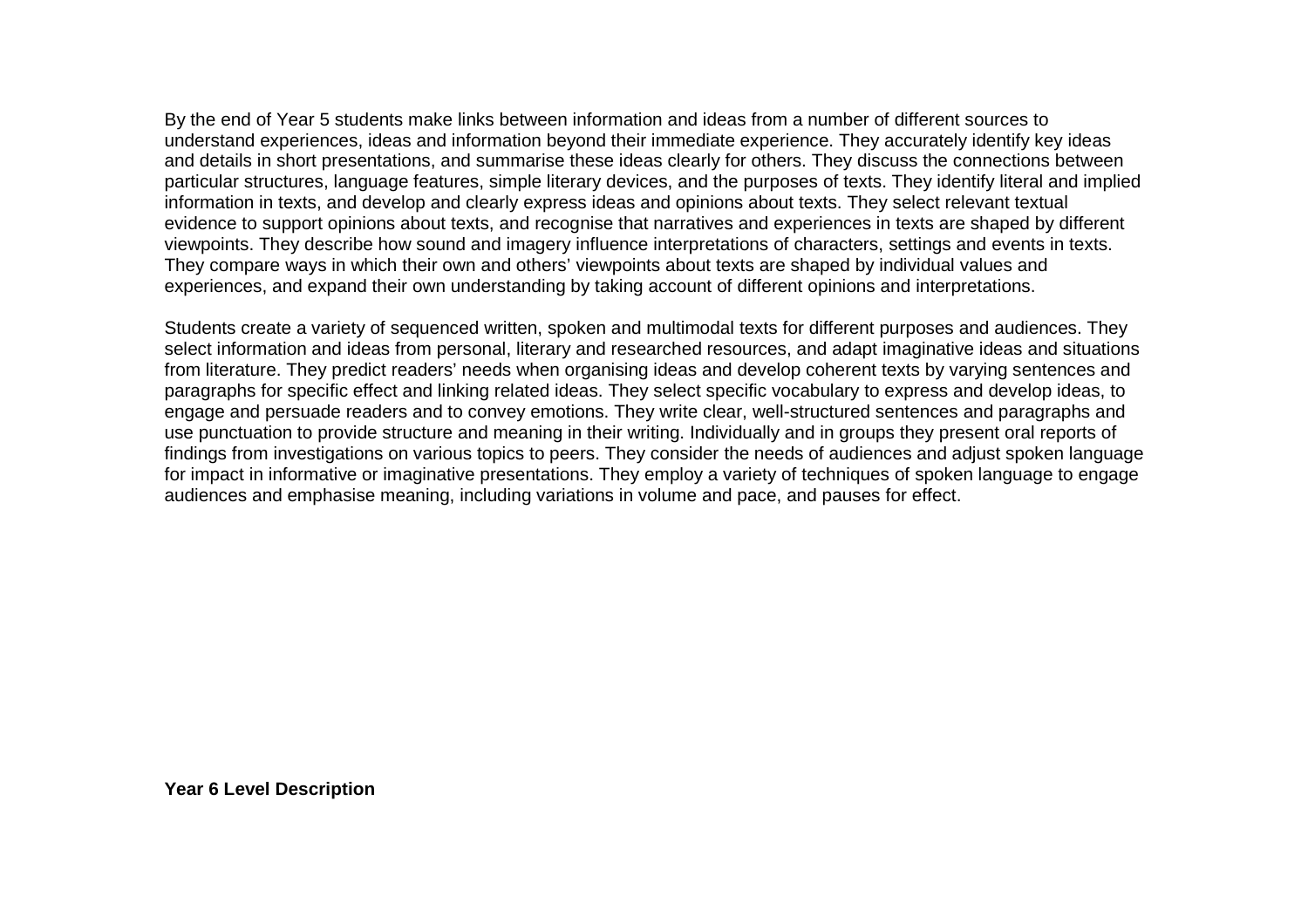The English curriculum is built around the three interrelated strands of Language, Literature and Literacy. Teaching and learning programs should balance and integrate all three strands. Together the strands focus on developing students' knowledge, understanding and skills in listening, reading, viewing, speaking, writing and creating. Learning in English builds on concepts, skills and processes developed in earlier years, and teachers will revisit and strengthen these as needed.

In Years 5 and 6, students communicate with peers and teachers from other classes and schools, community members, and individuals and groups, in a range of face-to-face and online/virtual environments.

Students engage with a variety of texts for enjoyment. They listen to, read, view, interpret and evaluate spoken, written and multimodal texts in which the primary purpose is aesthetic, as well as texts designed to inform and persuade. These include various types of media texts including newspapers, film and digital texts, junior and early adolescent novels, poetry, non-fiction and dramatic performances. Students develop their understanding of how texts, including media texts, are influenced by context, purpose and audience.

The range of literary texts for Foundation to Year 7 comprises Australian literature, including the oral narrative traditions of Aboriginal and Torres Strait Islander peoples, as well as the contemporary literature of these two cultural groups, and classic and contemporary world literature, including texts from and about Asia.

Literary texts that support and extend students in Years 5 and 6 as independent readers describe complex sequences, a range of non-stereotypical characters and elaborated events including flashbacks and shifts in time. These texts explore themes of interpersonal relationships and ethical dilemmas within real-world and fantasy settings. Informative texts supply technical and content information about a wide range of topics of interest as well as topics being studied in other areas of the curriculum. Text structures include chapters, headings and subheadings, tables of contents, indexes and glossaries. Language features include complex sentences, unfamiliar technical vocabulary, figurative language, and information presented in various types of graphics.

Students create a range of imaginative, informative and persuasive types of texts such as narratives, procedures, performances, reports, reviews, explanations and discussions.

**Year 6 Achievement Standard**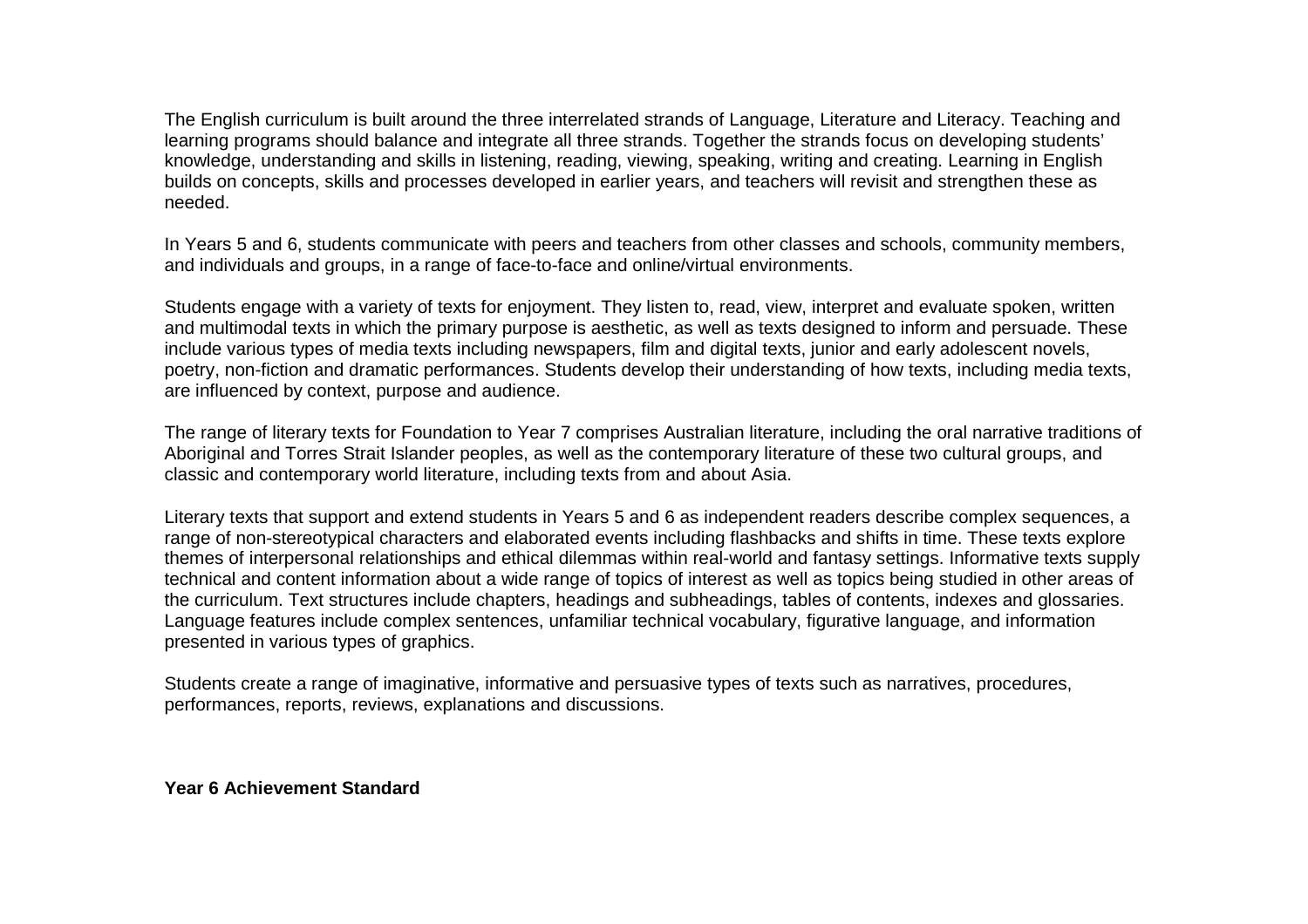By the end of Year 6 students explore connections between their own experiences and those of characters in a variety of contexts in literature. In discussion and in writing they share key characteristics of texts by different authors, and the variations in ways authors represent ideas, characters and events. They analyse and explain how specific structures, language features, and simple literary devices contribute to the main purposes of texts and their effects on readers and viewers. They identify and record key points to clarify meaning, and distinguish between relevant and irrelevant supporting detail. They listen to and respond constructively to others' opinions by offering alternative viewpoints and information. They select relevant evidence from texts to support personal responses and to develop reasoned viewpoints. They compare and accurately summarise information on a particular topic from different texts, and make well-supported generalisations about the topic.

Students create well-structured written, spoken and multimodal texts for a range of imaginative, informative and persuasive purposes, for a broadening number of audiences. They make considered choices in spoken and written texts from an expanding vocabulary, and growing knowledge of grammatical patterns, complex sentence structures, cohesive links, and literary devices. They use some complex sentences to connect and develop ideas in written texts. They select specific details to sustain a point of view. They organise longer written texts by using paragraphs on particular aspects of the topic. They clarify and explain how choices of language and literary features were designed to influence the meaning communicated in their texts. They plan and deliver presentations, considering the needs and interests of intended audiences and purposes. They collaborate with others to share and evaluate ideas and opinions, and to develop different points of view. They discuss and compare personal opinions about literary texts, and respond constructively to others' opinions.

**Year 7 Level Description**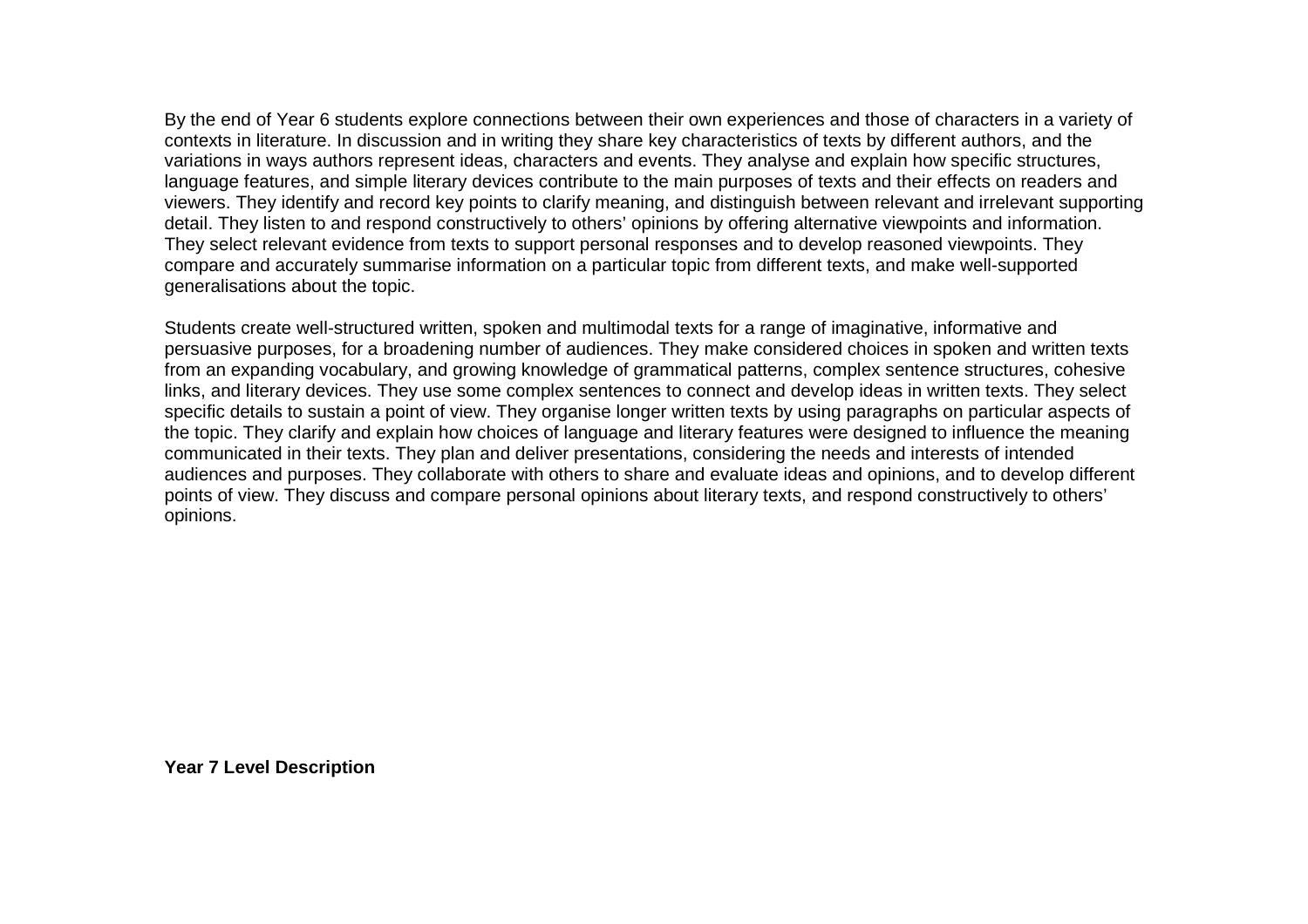The English curriculum is built around the three interrelated strands of Language, Literature and Literacy. Teaching and learning programs should balance and integrate all three strands. Together the strands focus on developing students' knowledge, understanding and skills in listening, reading, viewing, speaking, writing and creating. Learning in English builds on concepts, skills and processes developed in earlier years, and teachers will revisit and strengthen these as needed.

In Years 7 and 8, students communicate with peers, teachers, individuals, groups and community members in a range of face-to-face and online/virtual environments. They experience learning in both familiar and unfamiliar contexts that relate to the school curriculum, local community, regional and global contexts.

Students engage with a variety of texts for enjoyment. They listen to, read, view, interpret, evaluate and perform a range of spoken, written and multimodal texts in which the primary purpose is aesthetic, as well as texts designed to inform and persuade. These include various types of media texts including newspapers, magazines and digital texts, early adolescent novels, non-fiction, poetry and dramatic performances. Students develop their understanding of how texts, including media texts, are influenced by context, purpose and audience.

The range of literary texts for Foundation to Year 7 comprises Australian literature, including the oral narrative traditions of Aboriginal and Torres Strait Islander peoples, as well as the contemporary literature of these two cultural groups, and classic and contemporary world literature, including texts from and about Asia.

Literary texts that support and extend students in Years 7 as independent readers are drawn from a range of realistic, fantasy, speculative fiction and historical genres and involve some challenging and unpredictable plot sequences and a range of non-stereotypical characters. These texts explore themes of interpersonal relationships and ethical dilemmas within real-world and fictional settings and represent a variety of perspectives. Informative texts present technical and content information from various sources about specialised topics. Text structures are more complex including chapters, headings and subheadings, tables of contents, indexes and glossaries. Language features include successive complex sentences with embedded clauses, unfamiliar technical vocabulary, figurative and rhetorical language, and information supported by various types of graphics presented in visual form.

Students create a range of imaginative, informative and persuasive types of texts, for example narratives, procedures, performances, reports and discussions, and are beginning to create literary analyses and transformations of texts.

## **Year 7 Achievement Standard**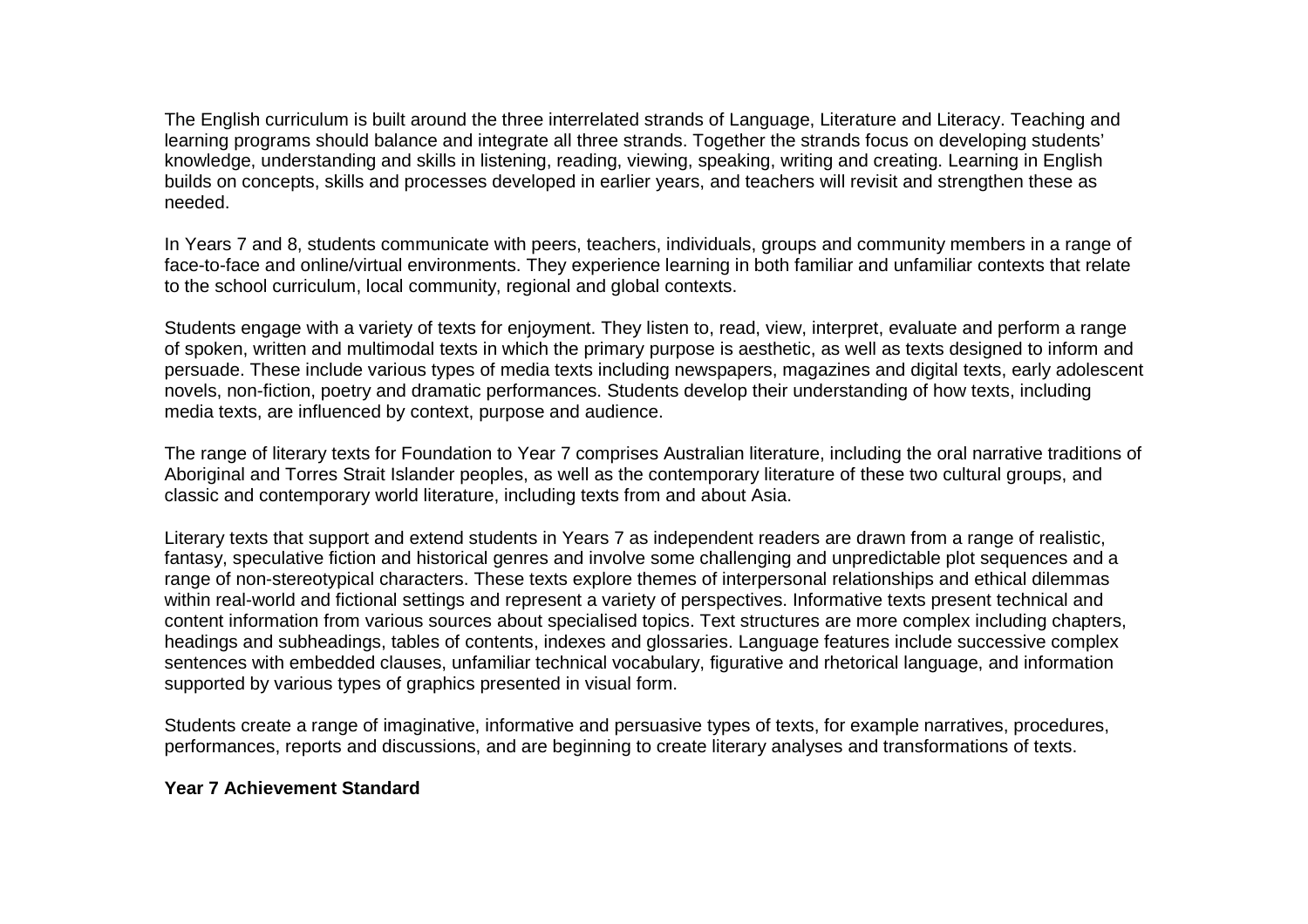By the end of Year 7 students listen to, read and view a range of spoken, written and multimodal texts, analysing and comparing text structures and language features and vocabulary choices, to show how these shape meaning and influence readers. They identify and explore representations of events, characters and settings in literary texts, and express their own responses to these representations. They interpret and explain key ideas and issues. They make inferences, drawing on textual evidence, increasing their awareness of purpose, audience and context, and their knowledge of a growing range of literary techniques. They synthesise information, ideas and viewpoints from a variety of texts to draw reasoned conclusions. They use their increasing vocabulary, and accumulated knowledge of text structures and language features, to support their interpretation and evaluation.

Students create well-constructed spoken, written and multimodal texts to inform, entertain, persuade and narrate in which meaning is supported by planned structures and organisation. They interact with others in groups to exchange, debate and substantiate ideas and opinions. As individuals and in groups, they make oral presentations to share and promote points of view, supporting these presentations with selected evidence. They select appropriate vocabulary to show shades of meaning, feeling and opinion, to express ideas clearly and to engage and elicit a response from the audience. In expressing or challenging a point of view, they draw appropriately on personal knowledge, textual analysis, and other relevant texts they have experienced. They effectively use a variety of clause and sentence structures, paragraphing and punctuation to sustain meaning and to support the structural coherence of the text.



**Good Shepherd Lutheran School Angaston** 

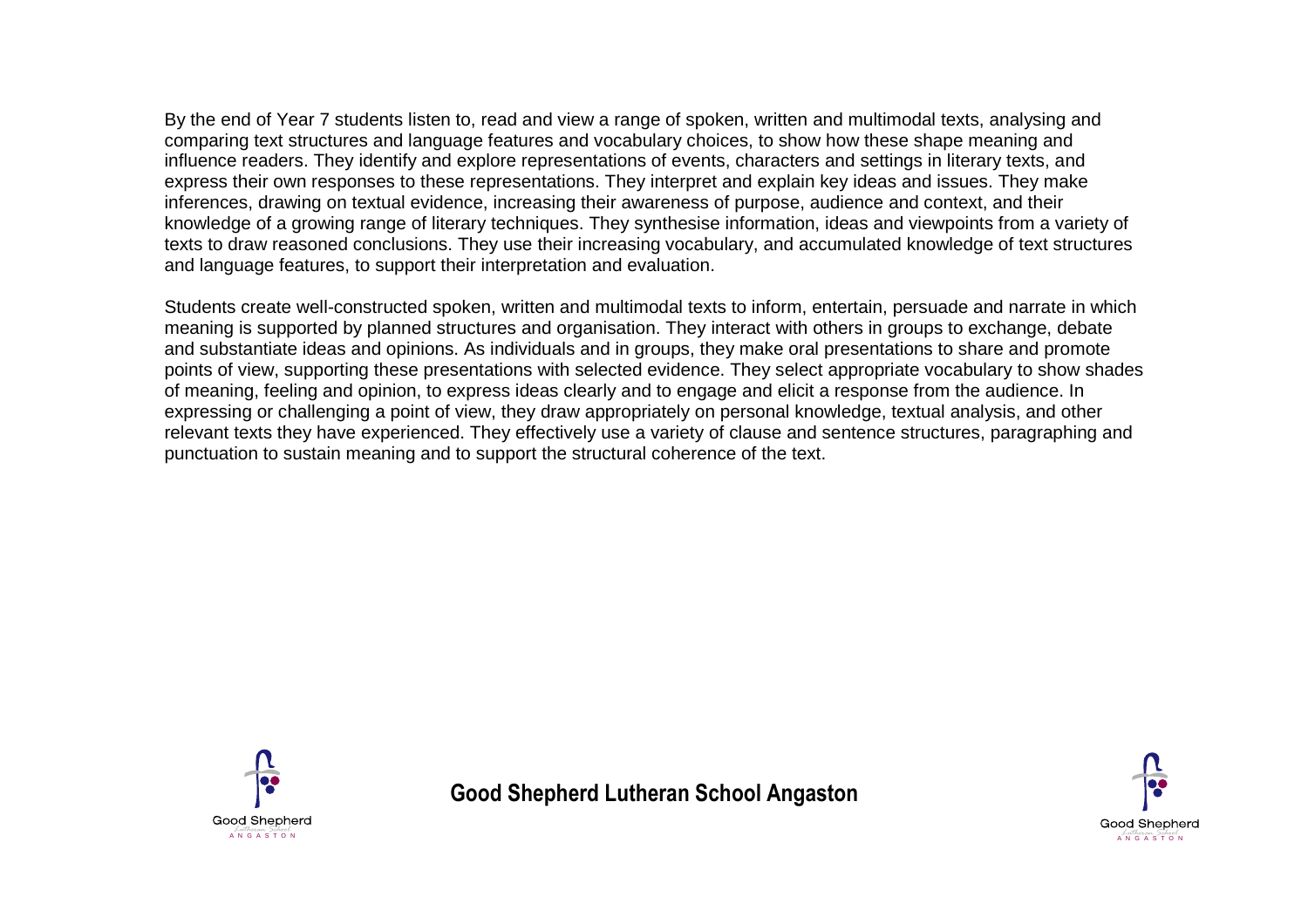## **English Scope and Sequence**

| <b>Strand: Language</b>                               | <b>Foundation</b>                                                                                                                                                      | Year 1                                                                                                                                                                                                        | Year <sub>2</sub>                                                                                                                                                                                                                                        |
|-------------------------------------------------------|------------------------------------------------------------------------------------------------------------------------------------------------------------------------|---------------------------------------------------------------------------------------------------------------------------------------------------------------------------------------------------------------|----------------------------------------------------------------------------------------------------------------------------------------------------------------------------------------------------------------------------------------------------------|
|                                                       |                                                                                                                                                                        |                                                                                                                                                                                                               |                                                                                                                                                                                                                                                          |
| Substrand:<br>Language Variation and<br><b>Change</b> | Understand that English is one of<br>many languages spoken in Australia<br>and that different languages may be<br>spoken by family, classmates and<br>community GC: IU | Understand that people use<br>different systems of<br>communication to cater to different<br>needs and purposes and that<br>many people may use sign<br>systems to communicate with<br>others GC:CCT, PSC, IU | Understand that spoken, visual and<br>written forms of language are different<br>modes of communication with<br>different features and their use varies<br>according to the audience, purpose,<br>context and cultural background GC:<br>L, CCT, PSC, IU |
|                                                       |                                                                                                                                                                        |                                                                                                                                                                                                               |                                                                                                                                                                                                                                                          |
| Substrand:<br><b>Language For Interaction</b>         | Explore how language is used<br>differently at home and school<br>depending on the relationships<br>between people GC: L, PSC                                          | Understand that language is used<br>in combination with other means of<br>communication, for example facial<br>expressions and gestures to<br>interact with others GC: L, PSC. IU                             | Understand that language varies<br>when people take on different roles in<br>social and classroom interactions and<br>how the use of key interpersonal<br>language resources varies depending<br>on context GC: CCT, PSC                                 |
|                                                       | Understand that language can be<br>used to explore ways of expressing<br>needs, likes and dislikes GC: L, PSC                                                          | Understand that there are different<br>ways of asking for information,<br>making offers and giving<br>commands GC: CCT, PSC                                                                                   | Identify language that can be used for<br>appreciating texts and the qualities of<br>people and things GC: CCT, EB,<br>PSC, IU                                                                                                                           |
|                                                       |                                                                                                                                                                        | Explore different ways of<br>expressing emotions, including<br>verbal, visual, body language<br>and facial expressions GC: L,                                                                                 |                                                                                                                                                                                                                                                          |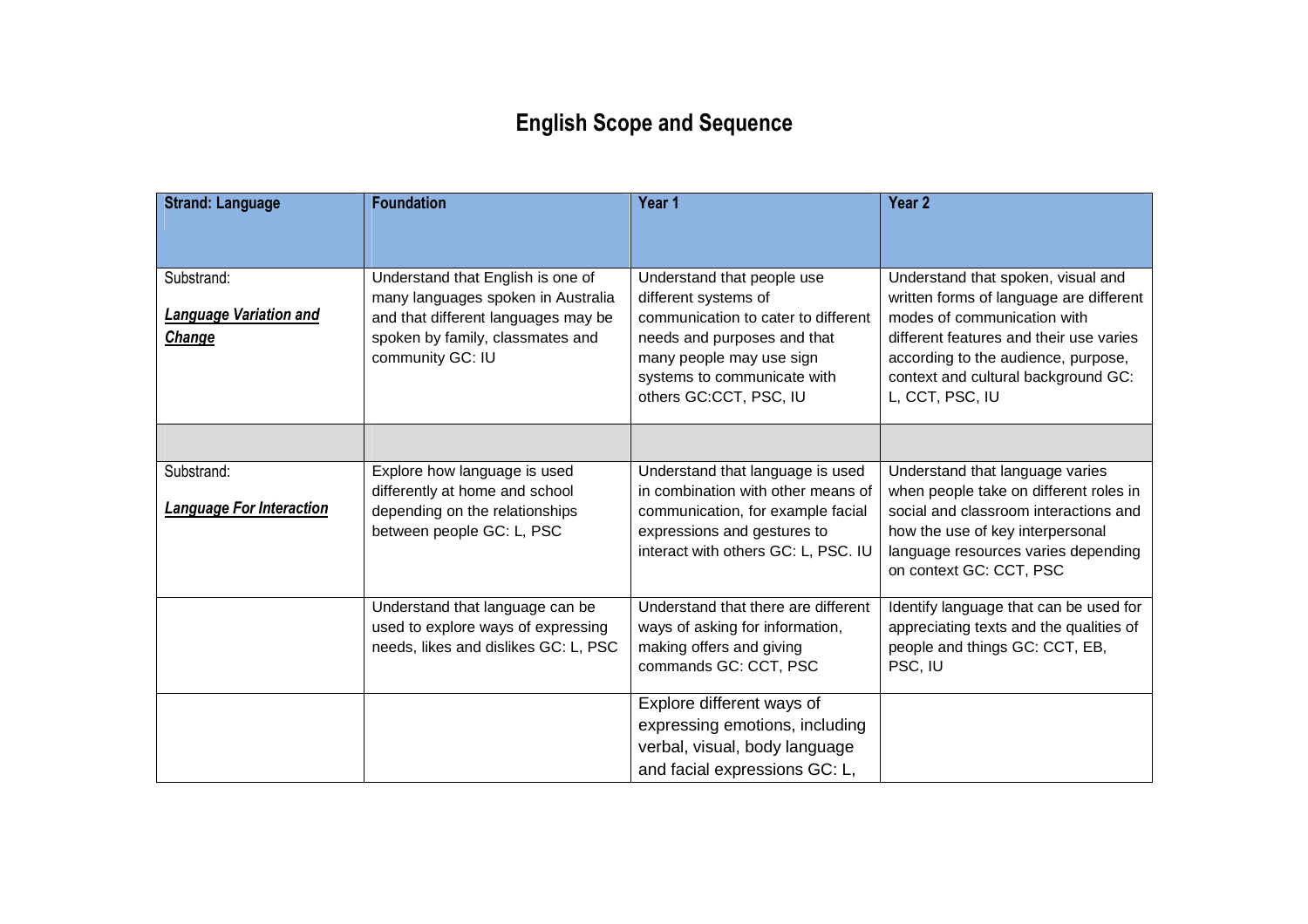|                                                                |                                                                                                                                                                                                                                               | PSC, IU                                                                                                                                                                                                                                 |                                                                                                                                                                                 |
|----------------------------------------------------------------|-----------------------------------------------------------------------------------------------------------------------------------------------------------------------------------------------------------------------------------------------|-----------------------------------------------------------------------------------------------------------------------------------------------------------------------------------------------------------------------------------------|---------------------------------------------------------------------------------------------------------------------------------------------------------------------------------|
|                                                                |                                                                                                                                                                                                                                               |                                                                                                                                                                                                                                         |                                                                                                                                                                                 |
| Substrand:<br><b>Text Structure and</b><br><b>Organisation</b> | Understand that texts can take many<br>forms, can be very short (for<br>example an exit sign) or quite long<br>(for example an information book or<br>a film) and that stories and<br>informative texts have different<br>purposes GC: L, CCT | Understand that the purposes<br>texts serve shape their structure in<br>predictable ways GC: L, CCT                                                                                                                                     | Understand that different types of<br>texts have identifiable text structures<br>and language features that help the<br>text serve its purpose GC: L                            |
|                                                                | Understand that some language in<br>written texts is unlike everyday<br>spoken language GC: L                                                                                                                                                 | Understand patterns of repetition<br>and contrast in simple texts GC: L,<br><b>CCT</b>                                                                                                                                                  | Understand how texts are made<br>cohesive through resources, for<br>example word associations,<br>synonyms, and antonyms GC: L                                                  |
|                                                                | Understand that punctuation is a<br>feature of written text different from<br>letters; recognise how capital letters<br>are used for names, and that capital<br>letters and full stops signal the<br>beginning and end of sentences GC:       | Recognise that different types of<br>punctuation, including full stops,<br>question marks and exclamation<br>marks, signal sentences that make<br>statements, ask questions,<br>express emotion or give<br>commands GC:L                | Recognise that capital letters signal<br>proper nouns and commas are used<br>to separate items in lists GC: L                                                                   |
|                                                                | Understand concepts about print and<br>screen, including how books, film<br>and simple digital texts work, and<br>know some features of print, for<br>example directionality GC: L, ICT                                                       | Understand concepts about print<br>and screen, including how different<br>types of texts are organised using<br>page numbering, tables of content,<br>headings and titles, navigation<br>buttons, bars and links GC:L, N,<br><b>ICT</b> | Know some features of text<br>organisation including page and<br>screen layouts, alphabetical order,<br>and different types of diagrams, for<br>example timelines GC: L, N, ICT |
| Substrand:                                                     | Recognise that sentences are key                                                                                                                                                                                                              | Identify the parts of a simple                                                                                                                                                                                                          | Understand that simple connections                                                                                                                                              |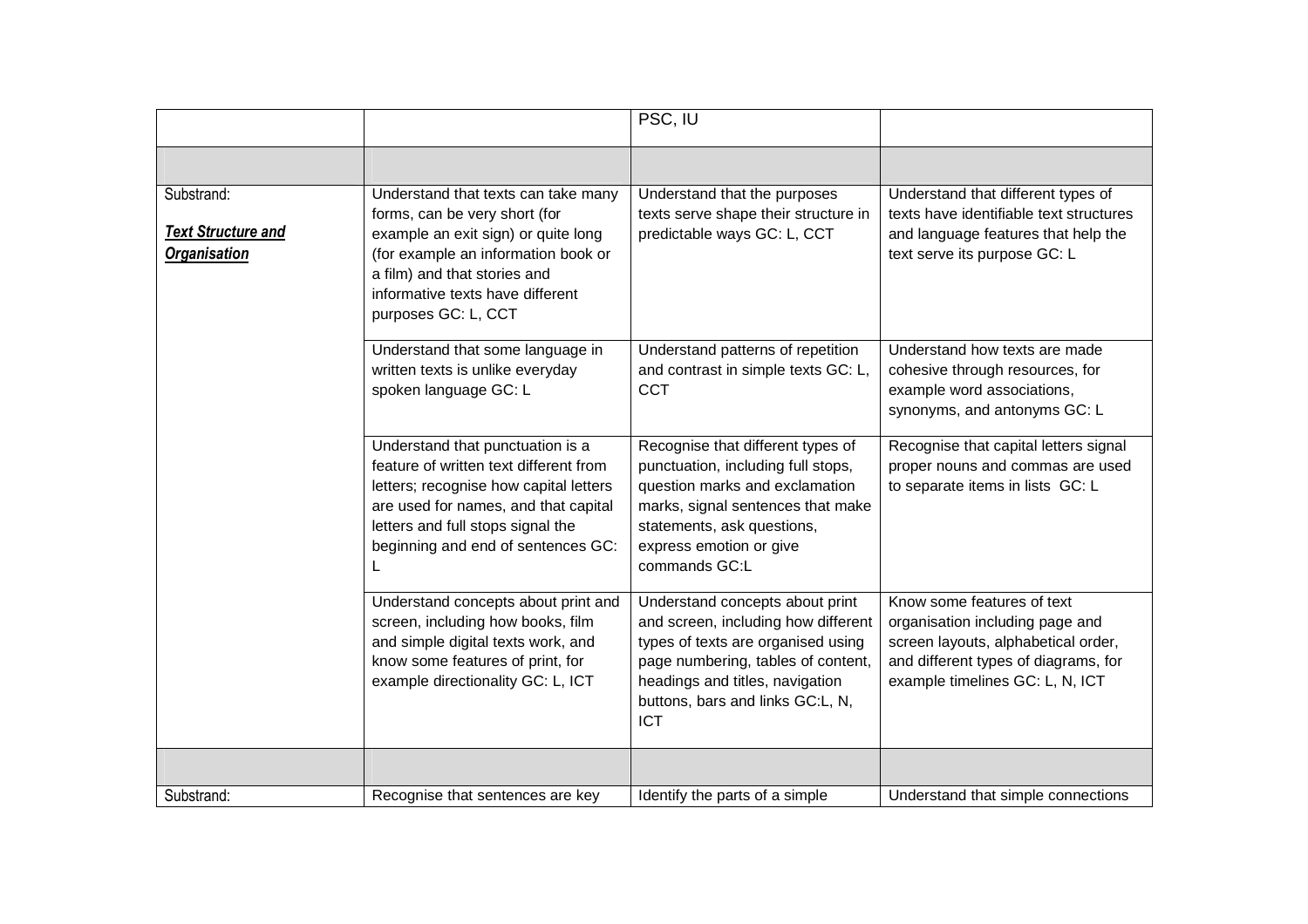| <b>Expressing and Developing</b><br><b>Ideas</b> | units for expressing ideas GC:L                                                                                                                                        | sentence that represent 'What's<br>happening?', 'Who or what is<br>doing or receiving the action?' and<br>the circumstances surrounding the<br>action GC: L                                                                | can be made between ideas by using<br>a compound sentence with two or<br>more clauses and coordinating<br>conjunctions GC: L                                                                                                                 |
|--------------------------------------------------|------------------------------------------------------------------------------------------------------------------------------------------------------------------------|----------------------------------------------------------------------------------------------------------------------------------------------------------------------------------------------------------------------------|----------------------------------------------------------------------------------------------------------------------------------------------------------------------------------------------------------------------------------------------|
|                                                  | Recognise that texts are made up of<br>words and groups of words that<br>make meaning GC: L                                                                            | Explore differences in words that<br>represent people, places and<br>things (nouns and pronouns),<br>actions (verbs), qualities<br>(adjectives) and details like when,<br>where and how (adverbs) GC: L                    | Understand that nouns represent<br>people, places, things and ideas and<br>can be, for example, common, proper,<br>concrete and abstract, and that noun<br>groups can be expanded using<br>articles and adjectives GC: L                     |
|                                                  | Explore the different contribution of<br>words and images to meaning in<br>stories and informative texts                                                               | Compare different kinds of images<br>in narrative and informative texts<br>and discuss how they contribute to<br>meaning GC; L, CCT                                                                                        | Identify visual representations of<br>characters' actions, reactions, speech<br>and thought processes in narratives,<br>and consider how these images add<br>to or contradict or multiply the<br>meaning of accompanying words GC:<br>L, CCT |
|                                                  | Understand the use of vocabulary in<br>familiar contexts related to everyday<br>experiences, personal interests and<br>topics taught at school GC: L, PSC              | Understand the use of vocabulary<br>in everyday contexts as well as a<br>growing number of school<br>contexts, including appropriate use<br>of formal and informal terms of<br>address in different contexts GC:<br>L, PSC | Understand the use of vocabulary<br>about familiar and new topics and<br>experiment with and begin to make<br>conscious choices of vocabulary to<br>suit audience and purpose GC: L,<br><b>CCT</b>                                           |
|                                                  | Know that spoken sounds and words<br>can be written down using letters of<br>the alphabet and how to write some<br>high-frequency sight words and<br>known words GC: L | Know that regular one-syllable<br>words are made up of letters and<br>common letter clusters that<br>correspond to the sounds heard,<br>and how to use visual memory to<br>write high-frequency words GC: L                | Understand how to use digraphs, long<br>vowels, blends and silent letters to<br>spell words, and use morphemes and<br>syllabification to break up simple<br>words and use visual memory to write<br>irregular words GC: L                    |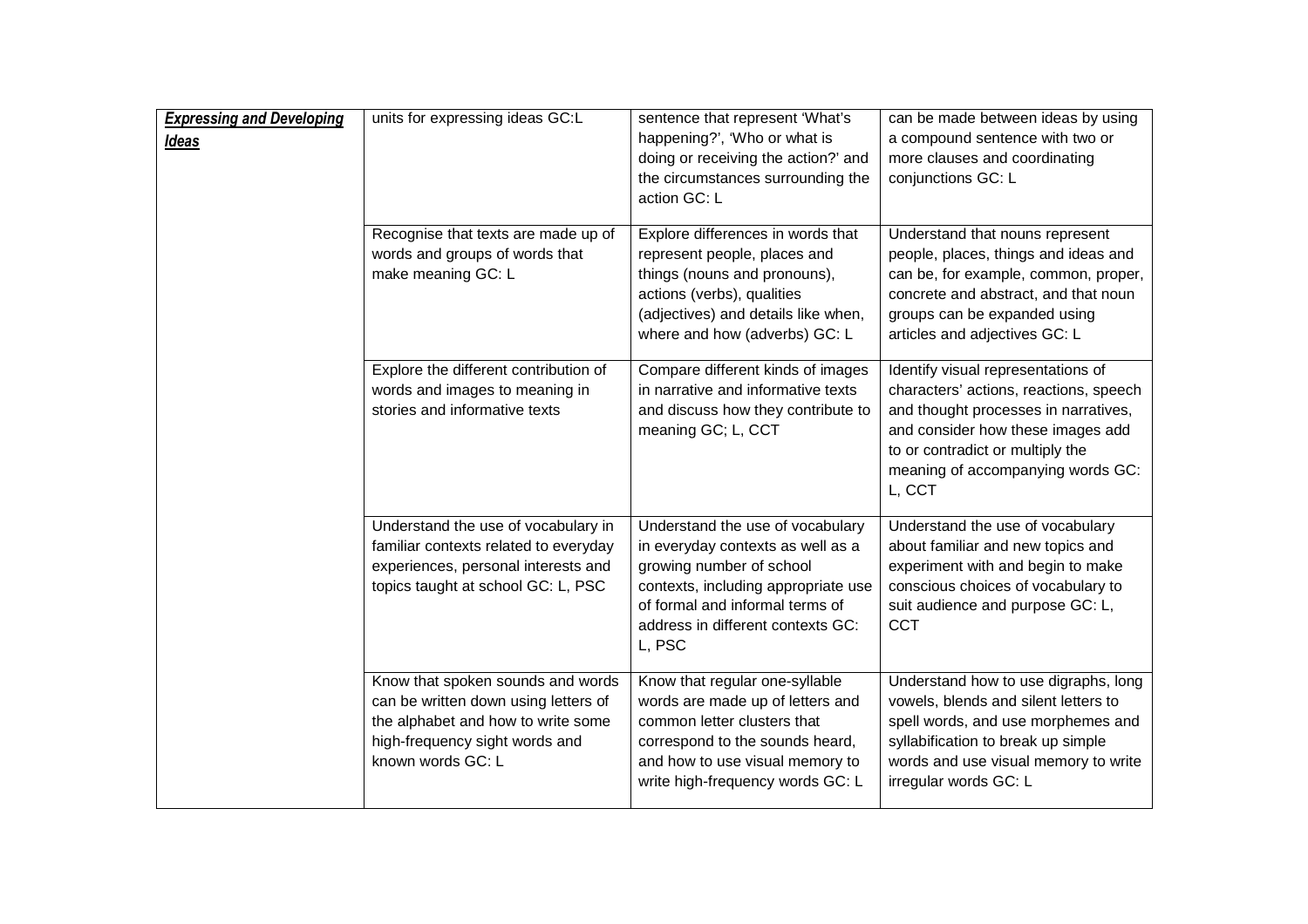|                                                 | Know how to use onset and rime to<br>spell words GC: L                                            | Recognise and know how to use<br>morphemes in word families for<br>example 'play' in 'played' and<br>'playing' GC: L | Recognise common prefixes and<br>suffixes and how they change a<br>word's meaning GC: L                                                                 |
|-------------------------------------------------|---------------------------------------------------------------------------------------------------|----------------------------------------------------------------------------------------------------------------------|---------------------------------------------------------------------------------------------------------------------------------------------------------|
|                                                 |                                                                                                   |                                                                                                                      |                                                                                                                                                         |
| Substrand:<br><b>Sound and Letter Knowledge</b> | Recognise rhymes, syllables and<br>sounds (phonemes) in spoken words<br>GC: L                     | Manipulate sounds in spoken<br>words including phoneme deletion<br>and substitution GC: L                            | Recognise most sound-letter<br>matches including silent letters,<br>vowel/consonant digraphs and many<br>less common sound-letter<br>combinations GC: L |
|                                                 | Recognise the letters of the alphabet<br>and know there are lower and upper<br>case letters GC: L | Recognise sound --- letter<br>matches including common vowel<br>and consonant digraphs and<br>consonant blends GC: L |                                                                                                                                                         |
|                                                 |                                                                                                   | Understand the variability of sound<br>--- letter matches GC: L                                                      |                                                                                                                                                         |

| Strand: LANGUAGE | Year 5 | $\mathbf{v}$<br>Year 4 | Year 5 |
|------------------|--------|------------------------|--------|
|                  |        |                        |        |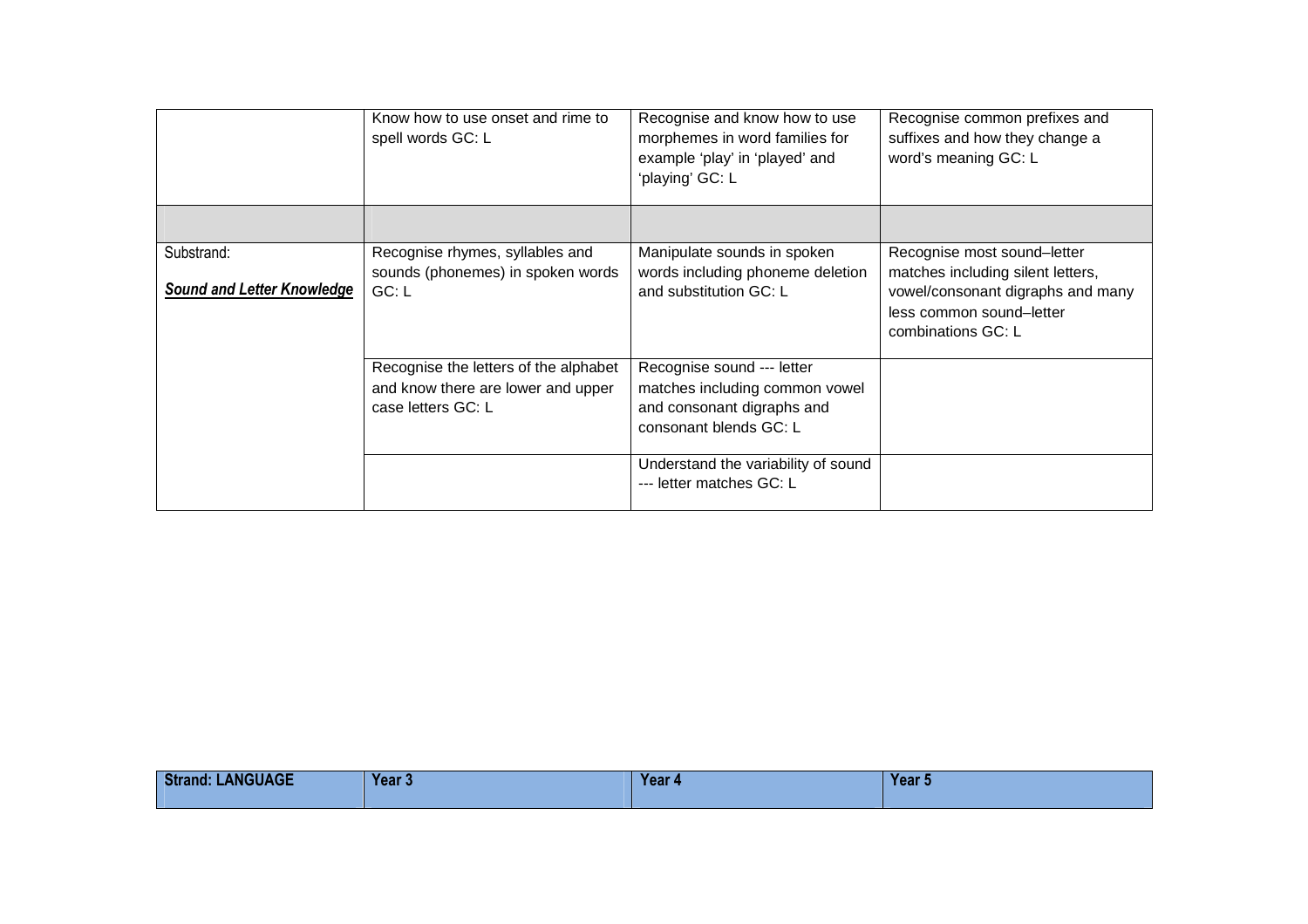| Substrand:<br>Language variation and<br>change          | Understand that languages have<br>different written and visual<br>communication systems, different<br>oral traditions and different ways of<br>constructing meaning GC: L, CCT,<br>EB, PSC, IU                                                        | <b>Understand that Standard</b><br>Australian English is one of many<br>social dialects used in Australia,<br>and that while it originated in<br>England it has been influenced by<br>many other languages GC: PSC,<br>IU,                                                | Understand that the pronunciation,<br>spelling and meanings of words have<br>histories and change over time GC:<br>L, IU                                                             |
|---------------------------------------------------------|-------------------------------------------------------------------------------------------------------------------------------------------------------------------------------------------------------------------------------------------------------|---------------------------------------------------------------------------------------------------------------------------------------------------------------------------------------------------------------------------------------------------------------------------|--------------------------------------------------------------------------------------------------------------------------------------------------------------------------------------|
|                                                         |                                                                                                                                                                                                                                                       |                                                                                                                                                                                                                                                                           |                                                                                                                                                                                      |
| Substrand:<br><b>Language for interaction</b>           | Understand that successful<br>cooperation with others depends on<br>shared use of social conventions,<br>including turn-taking patterns, and<br>forms of address that vary according<br>to the degree of formality in social<br>situations GC: L, PSC | Understand that social interactions<br>influence the way people engage<br>with ideas and respond to others<br>for example when exploring and<br>clarifying the ideas of others,<br>summarising students' own views<br>and reporting them to a larger<br>group GC: CCT PSC | Understand that patterns of language<br>interaction vary across social<br>contexts and types of texts and that<br>they help to signal social roles and<br>relationships GC: CCT, PSC |
|                                                         | Examine how evaluative language<br>can be varied to be more or less<br>forceful GC: L, CCT                                                                                                                                                            | Understand differences between<br>the language of opinion and<br>feeling and the language of factual<br>reporting or recording GC: L, CCT                                                                                                                                 | Understand how to move beyond<br>making bare assertions and take<br>account of differing perspectives and<br>points of view GC: CCT, PSC                                             |
|                                                         |                                                                                                                                                                                                                                                       |                                                                                                                                                                                                                                                                           |                                                                                                                                                                                      |
| Substrand:<br><b>Text structure and</b><br>organisation | Understand how different types of<br>texts vary in use of language choices,<br>depending on their function and<br>purpose, for example tense, mood,<br>and types of sentences<br>GC: L                                                                | Understand how texts vary in<br>complexity and technicality<br>depending on the approach to the<br>topic, the purpose and the<br>intended audience GC: L                                                                                                                  | Understand how texts vary in<br>purpose, structure and topic as well<br>as the degree of formality GC: L                                                                             |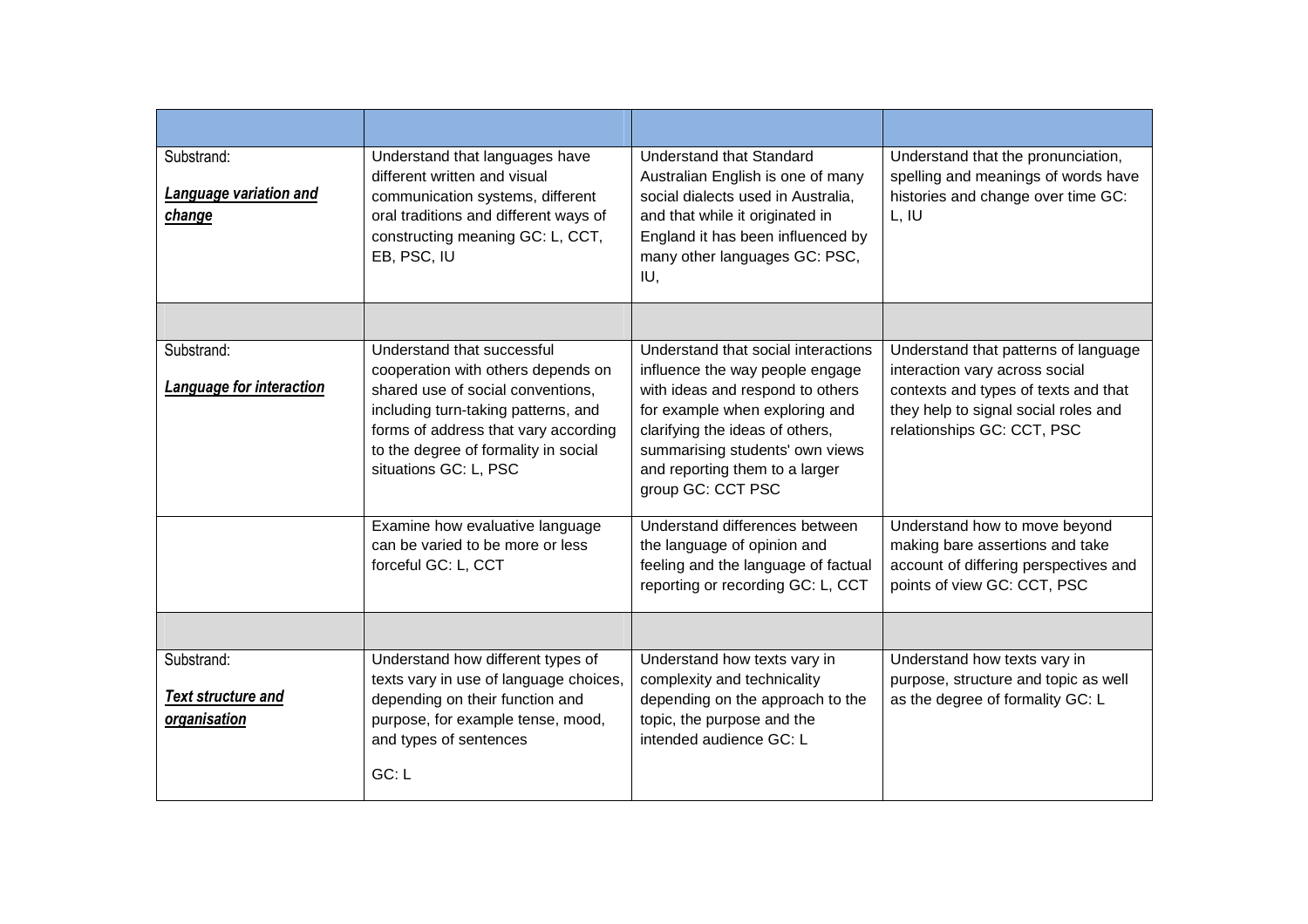|                                                                | Understand that paragraphs are a<br>key organisational feature of written<br>texts GC: L                                                                                  | Understand how texts are made<br>cohesive through the use of linking<br>devices including pronoun<br>reference and text connectives<br>GC: L | Understand that the starting point of a<br>sentence gives prominence to the<br>message in the text and allows for<br>prediction of how the text will unfold<br>GC: L                                                                                |
|----------------------------------------------------------------|---------------------------------------------------------------------------------------------------------------------------------------------------------------------------|----------------------------------------------------------------------------------------------------------------------------------------------|-----------------------------------------------------------------------------------------------------------------------------------------------------------------------------------------------------------------------------------------------------|
|                                                                | Know that word contractions are a<br>feature of informal language and that<br>apostrophes of contraction are used<br>to signal missing letters GC: L                      | Recognise how quotation marks<br>are used in texts to signal<br>dialogue, titles and reported<br>speech GC: L                                | Understand how possession is<br>signalled through apostrophes and<br>how to use apostrophes of<br>possession for common and proper<br>nouns GC: L                                                                                                   |
|                                                                | Identify the features of online texts<br>that enhance navigation ICT                                                                                                      | Identify features of online texts<br>that enhance readability including<br>text, navigation, links, graphics<br>and layout GC: L, ICT        | Investigate how the organisation of<br>texts into chapters, headings,<br>subheadings, home pages and sub<br>pages for online texts and according<br>to chronology or topic can be used to<br>predict content and assist navigation<br>GC: L, N, ICT |
|                                                                |                                                                                                                                                                           |                                                                                                                                              |                                                                                                                                                                                                                                                     |
| Substrand:<br><b>Expressing and developing</b><br><u>ideas</u> | Understand that a clause is a unit of<br>meaning usually containing a subject<br>and a verb and that these need to be<br>in agreement GC: L                               | Understand that the meaning of<br>sentences can be enriched<br>through the use of noun and verb<br>groups and prepositional phrases<br>GC: L | Understand the difference between<br>main and subordinate clauses and<br>how these can be combined to create<br>complex sentences through<br>subordinating conjunctions to develop<br>and expand ideas GC: L                                        |
|                                                                | Understand that verbs represent<br>different processes (doing, thinking,<br>saying, and relating) and that these<br>processes are anchored in time<br>through tense GC: L | Investigate how quoted (direct)<br>and reported (indirect) speech<br>work in different types of text GC:<br>L                                | Understand how noun and adjective<br>groups can be expanded in a variety<br>of ways to provide a fuller description<br>of the person, thing or idea GC: L                                                                                           |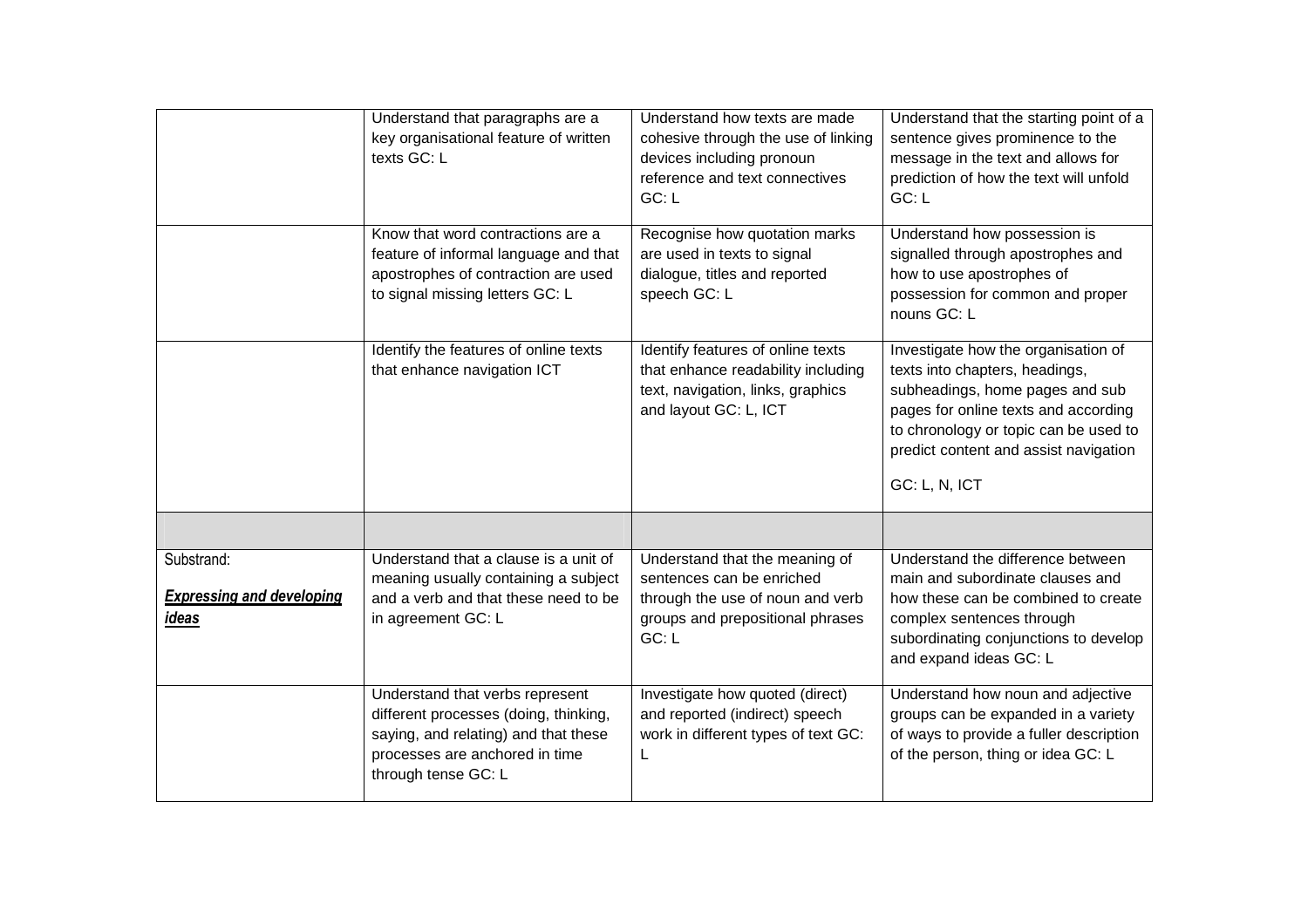| Identify the effect on audiences of<br>techniques, for example shot size,<br>vertical camera angle and layout in<br>picture books, advertisements and<br>film segments GC:L                                      | Understand how adverbials<br>(adverbs and prepositional<br>phrases) work in different ways to<br>provide circumstantial details<br>about an activity GC: L                                                              | Explain sequences of images in print<br>texts and compare these to the ways<br>hyperlinked digital texts are<br>organised, explaining their effect on<br>viewers' interpretations GC: L, ICT,<br><b>CCT</b> |
|------------------------------------------------------------------------------------------------------------------------------------------------------------------------------------------------------------------|-------------------------------------------------------------------------------------------------------------------------------------------------------------------------------------------------------------------------|-------------------------------------------------------------------------------------------------------------------------------------------------------------------------------------------------------------|
| Learn extended and technical<br>vocabulary and ways of expressing<br>opinion including modal verbs and<br>adverbs GC: L, EB                                                                                      | Explore the effect of choices when<br>framing an image, placement of<br>elements in the image, and<br>salience on composition of still and<br>moving images in a range of types<br>of texts GC: L, CCT                  | Understand the use of vocabulary to<br>express greater precision of meaning,<br>and know that words can have<br>different meanings in different<br>contexts GC: L                                           |
| Understand how to use sound-letter<br>relationships and knowledge of<br>spelling rules, compound words,<br>prefixes, suffixes, morphemes and<br>less common letter combinations, for<br>example 'tion' GC: L, EB | Incorporate new vocabulary from a<br>range of sources into students'<br>own texts including vocabulary<br>encountered in research GC: L                                                                                 | Understand how to use banks of<br>known words as well as word origins,<br>prefixes, suffixes and morphemes to<br>learn and spell new words GC: L                                                            |
| Recognise high frequency sight<br>words GC: L                                                                                                                                                                    | Understand how to use strategies<br>for spelling words, including<br>spelling rules, knowledge of<br>morphemic word families, spelling<br>generalisations, and letter<br>combinations including double<br>letters GC: L | Recognise uncommon plurals, for<br>example 'foci' GC: L                                                                                                                                                     |
|                                                                                                                                                                                                                  | Recognise homophones and know<br>how to use context to identify<br>correct spelling GC: L                                                                                                                               |                                                                                                                                                                                                             |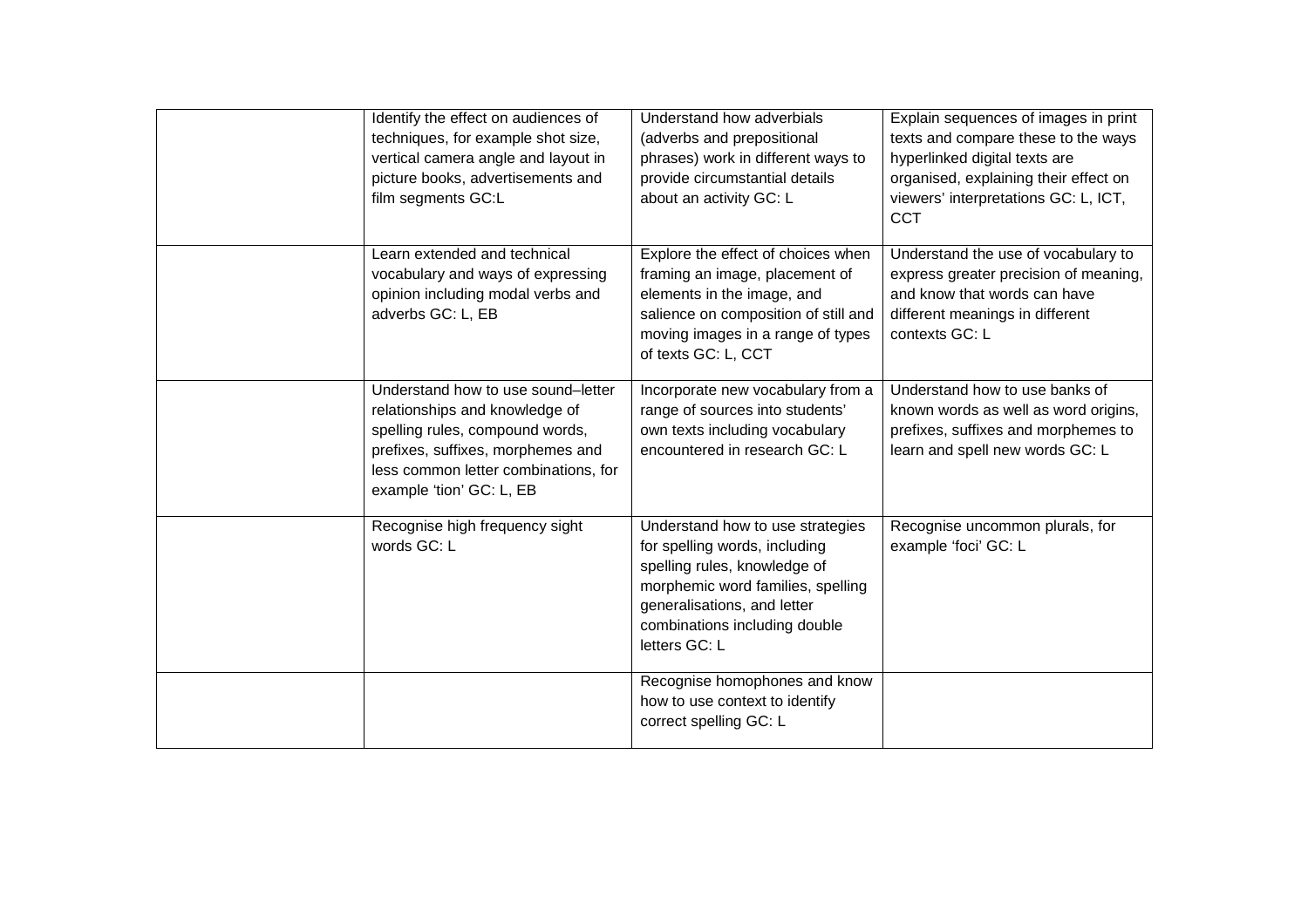| <b>Strand: Language</b>                                        | Year <sub>6</sub>                                                                                                                                                                                | Year <sub>7</sub>                                                                                                                                                                                                                                                     |
|----------------------------------------------------------------|--------------------------------------------------------------------------------------------------------------------------------------------------------------------------------------------------|-----------------------------------------------------------------------------------------------------------------------------------------------------------------------------------------------------------------------------------------------------------------------|
| Substrand:<br><b>Language Variation and</b><br>Change          | Understand that different social and<br>geographical dialects or accents are<br>used in Australia in addition to<br>Standard Australian English GC: IU,<br><b>PSC</b>                            | Understand the way language<br>evolves to reflect a changing<br>world, particularly in response to<br>the use of new technology for<br>presenting texts and<br>communicating GC:CCT, L, ICT                                                                           |
|                                                                |                                                                                                                                                                                                  |                                                                                                                                                                                                                                                                       |
| Substrand:<br><b>Language For Interaction</b>                  | Understand that strategies for<br>interaction become more complex<br>and demanding as levels of formality<br>and social distance increase GC: L,<br>PSC, CCT                                     | Understand how accents, styles of<br>speech and idioms express and<br>create personal and social<br>identities GC: L, PSC. CCT                                                                                                                                        |
|                                                                | Understand the uses of objective and<br>subjective language and bias GC: L,<br>PSC, CCT                                                                                                          | Understand how language is used<br>to evaluate texts and how<br>evaluations about a text can be<br>substantiated by reference to the<br>text and other sources GC: CCT, L                                                                                             |
|                                                                |                                                                                                                                                                                                  |                                                                                                                                                                                                                                                                       |
| Substrand:<br><b>Text Structure and</b><br><b>Organisation</b> | Understand how authors often<br>innovate on text structures and play<br>with language features to achieve<br>particular aesthetic, humorous and<br>persuasive purposes and effects GC:<br>L, CCT | Understand and explain how the<br>text structures and language<br>features of texts become more<br>complex in informative and<br>persuasive texts and identify<br>underlying structures such as<br>taxonomies, cause and effect, and<br>extended metaphors GC: L, CCT |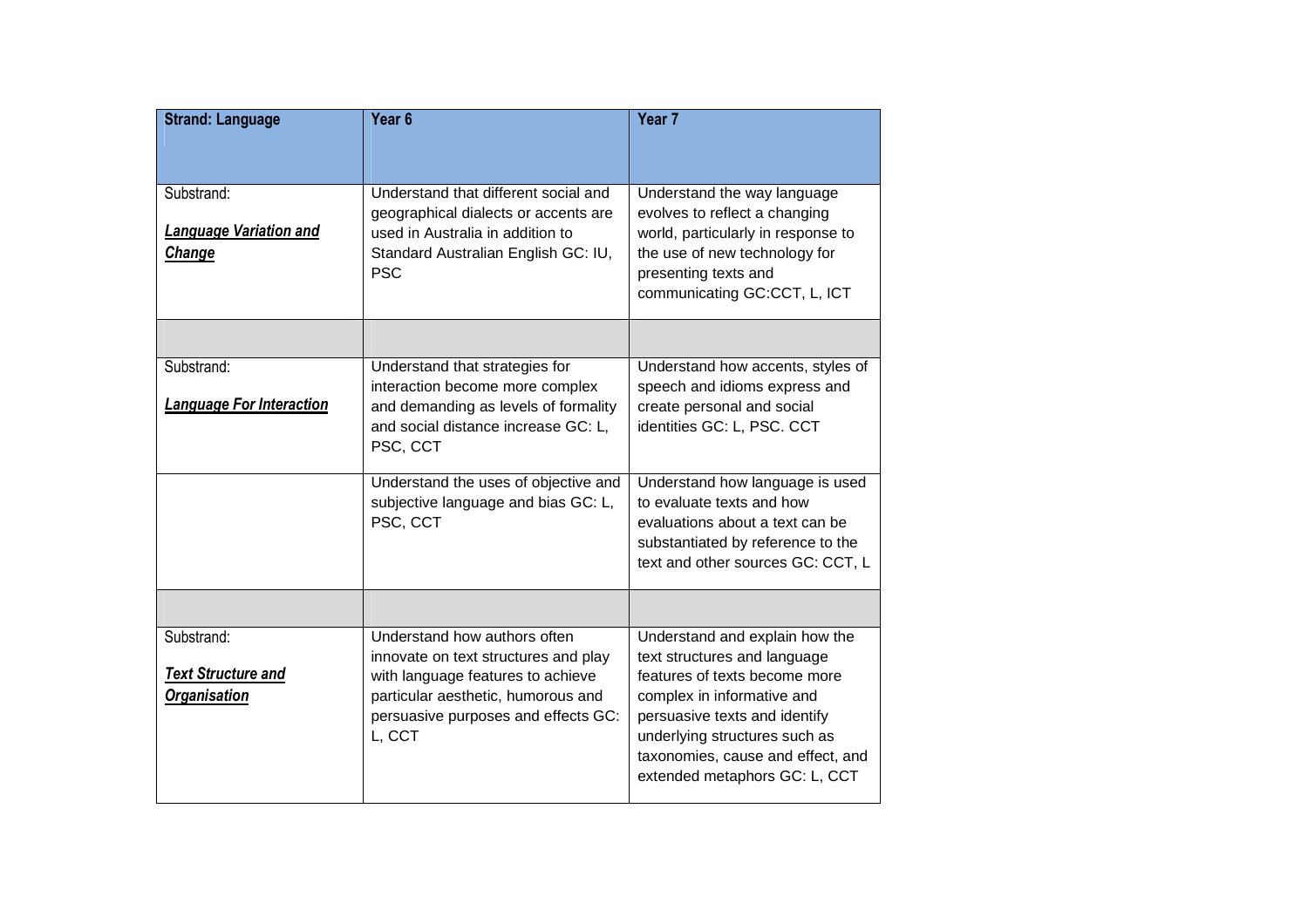|                                                        | Understand that cohesive links can<br>be made in texts by omitting or<br>replacing words GC: L                                                                                                   | Understand that the coherence of<br>more complex texts relies on<br>devices that signal text structure<br>and guide readers, for example<br>overviews, initial and concluding<br>paragraphs and topic sentences,<br>indexes or site maps or<br>breadcrumb trails for online texts<br>GC: L, ICT |
|--------------------------------------------------------|--------------------------------------------------------------------------------------------------------------------------------------------------------------------------------------------------|-------------------------------------------------------------------------------------------------------------------------------------------------------------------------------------------------------------------------------------------------------------------------------------------------|
|                                                        | Understand the uses of commas to<br>separate clauses GC: L                                                                                                                                       | Understand the use of punctuation<br>to support meaning in complex<br>sentences with prepositional<br>phrases and embedded clauses<br>GC:L                                                                                                                                                      |
|                                                        |                                                                                                                                                                                                  |                                                                                                                                                                                                                                                                                                 |
| Substrand:<br><b>Expressing and Developing</b><br>Idea | Investigate how clauses can be<br>combined in a variety of ways to<br>elaborate, extend or explain ideas<br>GC:L                                                                                 | Recognise and understand that<br>embedded clauses are a common<br>feature of sentence structures and<br>contribute additional information to<br>a sentence GC: L                                                                                                                                |
|                                                        | Understand how ideas can be<br>expanded and sharpened through<br>careful choice of verbs, elaborated<br>tenses and a range of adverbials<br>GC: L                                                | Understand how modality is<br>achieved through discriminating<br>choices in modal verbs, adverbs,<br>adjectives and nouns GC: L                                                                                                                                                                 |
|                                                        | Identify and explain how analytical<br>images like figures, tables, diagrams,<br>maps and graphs contribute to our<br>understanding of verbal information<br>in factual and persuasive texts GC: | Analyse how point of view is<br>generated in visual texts by means<br>of choices, for example gaze,<br>angle and social distance GC; L,<br><b>CCT</b>                                                                                                                                           |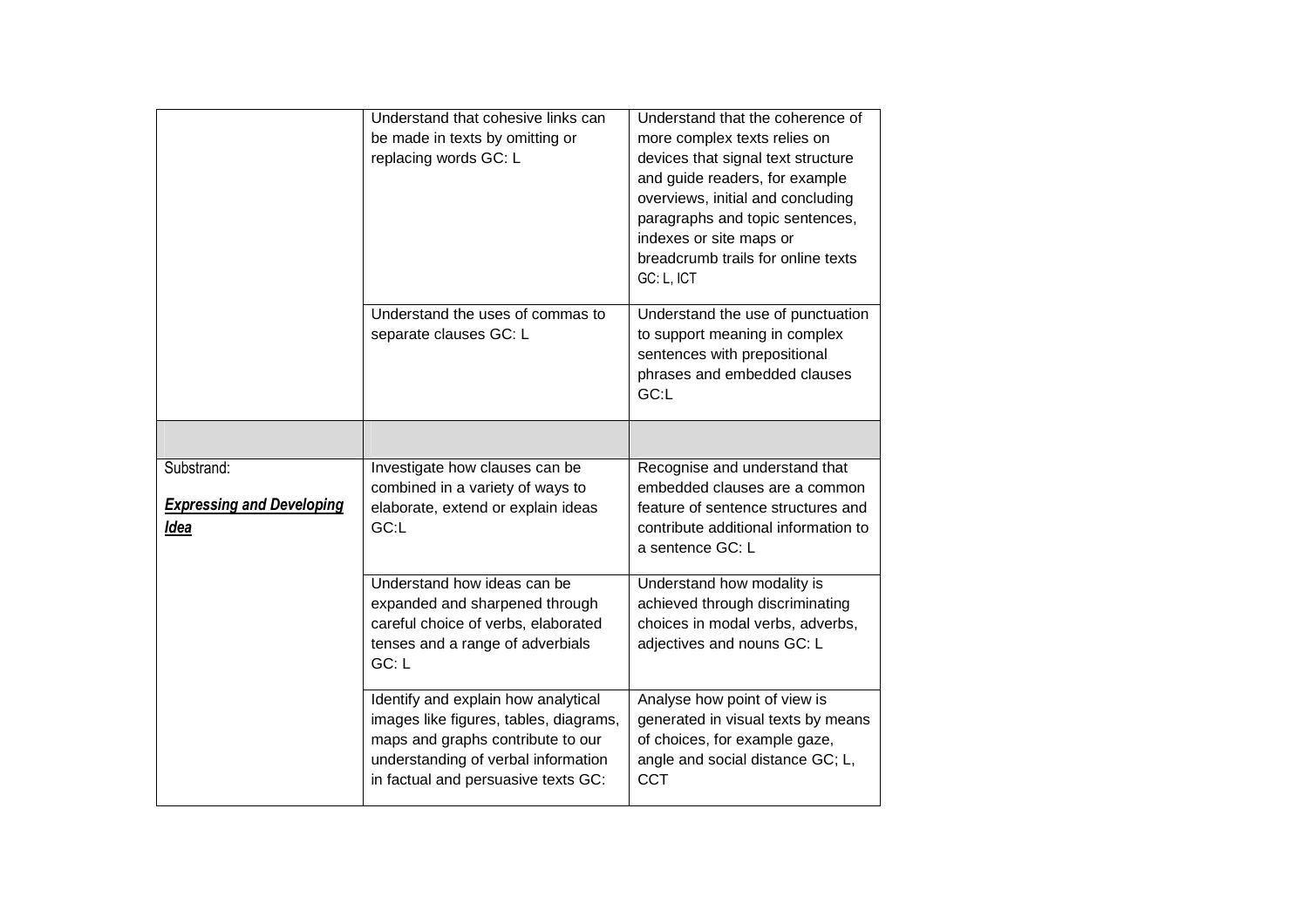| L, N                                                                                                                                                                                                                                                                      |                                                                                                                                                                                                                                  |
|---------------------------------------------------------------------------------------------------------------------------------------------------------------------------------------------------------------------------------------------------------------------------|----------------------------------------------------------------------------------------------------------------------------------------------------------------------------------------------------------------------------------|
| Investigate how vocabulary choices,<br>including evaluative language can<br>express shades of meaning, feeling<br>and opinion GC: L                                                                                                                                       | Investigate vocabulary typical of<br>extended and more academic<br>texts and the role of abstract<br>nouns, classification, description<br>and generalisation in building<br>specialised knowledge through<br>language GC: L     |
| Understand how to use banks of<br>known words, word origins, base<br>words, suffixes and prefixes,<br>morphemes, spelling patterns and<br>generalisations to learn and spell<br>new words, for example technical<br>words and words adopted from other<br>languages GC: L | Understand how to use spelling<br>rules and word origins, for<br>example Greek and Latin roots,<br>base words, suffixes, prefixes,<br>spelling patterns and<br>generalisations to learn new words<br>and how to spell them GC: L |
|                                                                                                                                                                                                                                                                           |                                                                                                                                                                                                                                  |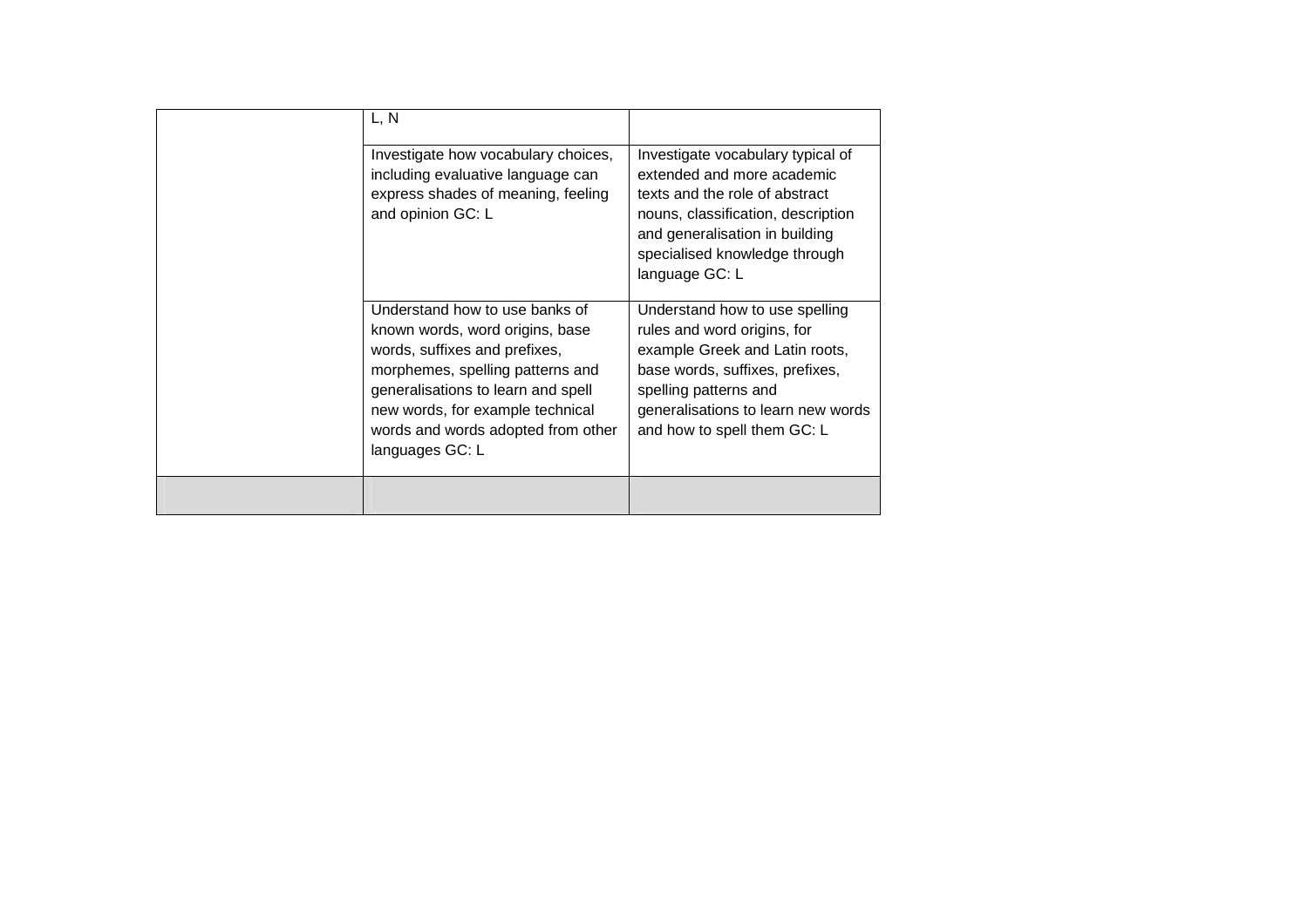| <b>Strand: Literature</b>                        | <b>Foundation</b>                                                                                                                                                                     | Year 1                                                                                                                                                                             | Year <sub>2</sub>                                                                                                                                        |
|--------------------------------------------------|---------------------------------------------------------------------------------------------------------------------------------------------------------------------------------------|------------------------------------------------------------------------------------------------------------------------------------------------------------------------------------|----------------------------------------------------------------------------------------------------------------------------------------------------------|
|                                                  |                                                                                                                                                                                       |                                                                                                                                                                                    |                                                                                                                                                          |
| Substrand:<br><b>Literature and Context</b>      | Recognise that texts are created by<br>authors who tell stories and share<br>experiences that may be similar or<br>different to students' own<br>experiences GC: L, PSC, IU           | Discuss how authors create<br>characters using language and<br>images GC: CCT, IU                                                                                                  | Discuss how depictions of characters in<br>print, sound and images reflect the<br>contexts in which they were created GC:<br>CCT, IB, IU                 |
|                                                  |                                                                                                                                                                                       |                                                                                                                                                                                    |                                                                                                                                                          |
| Substrand:<br><b>Responding to</b><br>Literature | Respond to texts, identifying<br>favourite stories, authors and<br>illustrators GC: L, PSC                                                                                            | Discuss characters and events in a<br>range of literary texts and share<br>personal responses to these texts,<br>making connections with students'<br>own experiences GC: CCT, PSC | Compare opinions about characters,<br>events and settings in and between texts<br>GC: CCT, EB, PSC, IU                                                   |
|                                                  | Share feelings and thoughts about<br>the events and characters in texts<br>GSC: L, CCT, PSC                                                                                           | Express preferences for specific<br>texts and authors and listen to the<br>opinions of others GC; CCT, PSC                                                                         | Identify aspects of different types of literary<br>texts that entertain, and give reasons for<br>personal preferences GC: L, ICT, CCT,<br>PSC, IU        |
|                                                  |                                                                                                                                                                                       |                                                                                                                                                                                    |                                                                                                                                                          |
| Substrand:<br><b>Examining Literature</b>        | Identify some features of texts<br>including events and characters and<br>retell events from a text GC: PSC,<br>IU                                                                    | Discuss features of plot, character<br>and setting in different types of<br>literature and explore some features<br>of characters in different texts GC:<br><b>CCT</b>             | Discuss the characters and settings of<br>different texts and explore how language is<br>used to present these features in different<br>ways GC: CCT, IU |
|                                                  | Recognise some different types of<br>literary texts and identify some<br>characteristic features of literary<br>texts, for example beginnings and<br>endings of traditional texts and | Listen to, recite and perform poems,<br>chants, rhymes and songs, imitating<br>and inventing sound patterns<br>including alliteration and rhyme GC;                                | Identify, reproduce and experiment with<br>rhythmic, sound and word patterns in<br>poems, chants, rhymes and songs GC: L,<br>CCT, IU                     |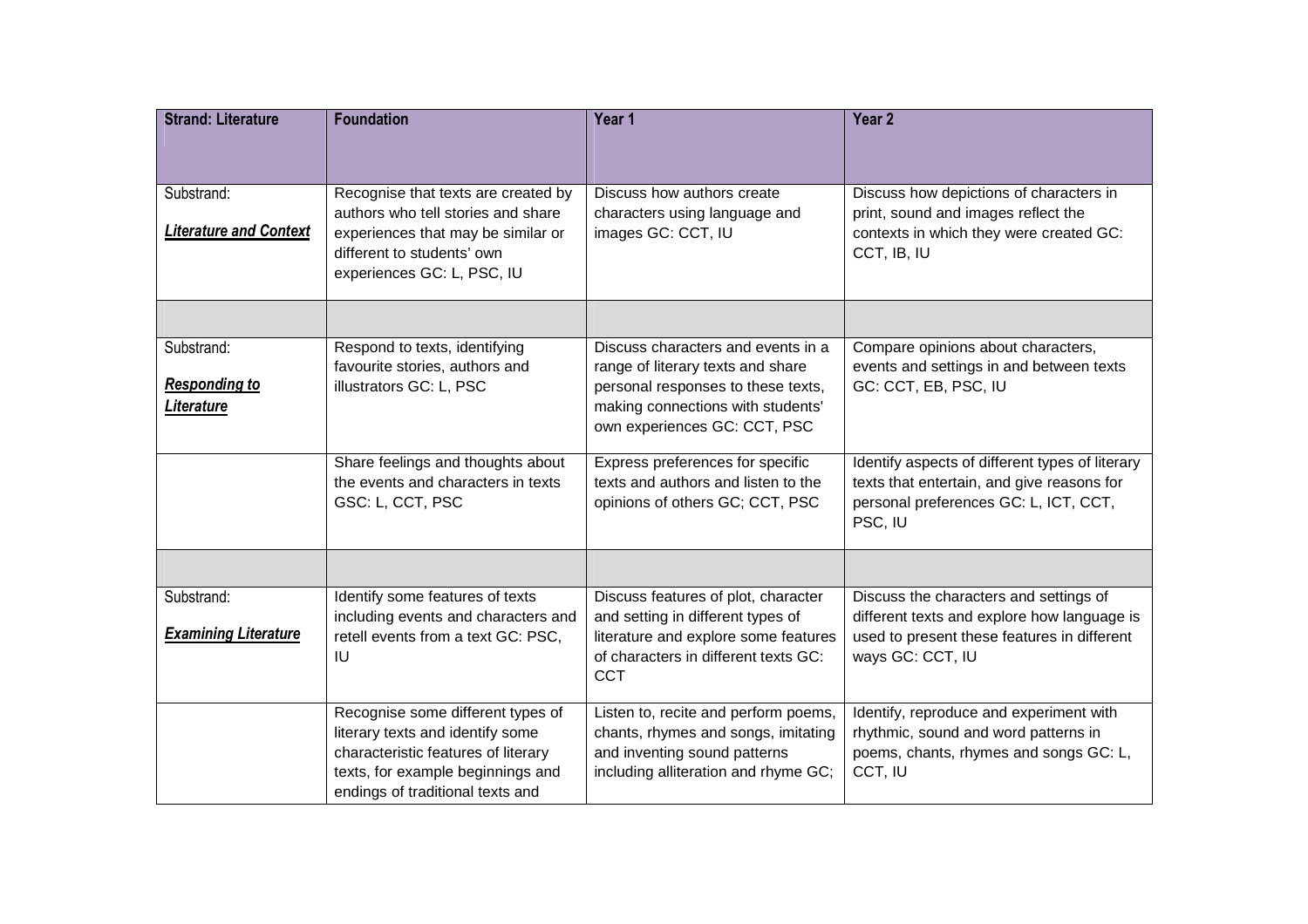|                            | rhyme in poetry GC: L, IU                                                                                                | IU                                                                                  |                                                                                                      |
|----------------------------|--------------------------------------------------------------------------------------------------------------------------|-------------------------------------------------------------------------------------|------------------------------------------------------------------------------------------------------|
|                            | Replicate the rhythms and sound<br>patterns in stories, rhymes, songs<br>and poems from a range of cultures<br>GC: L, IU |                                                                                     |                                                                                                      |
|                            |                                                                                                                          |                                                                                     |                                                                                                      |
| Substrand:                 | Retell familiar literary texts through                                                                                   | Recreate texts imaginatively using                                                  | Create events and characters using                                                                   |
| <b>Creating Literature</b> | performance, use of illustrations<br>and images GC: L, ICT, CCT                                                          | drawing, writing, performance and<br>digital forms of communication GC:<br>ICT, CCT | different media that develop key events<br>and characters from literary texts GC: ICT,<br><b>CCT</b> |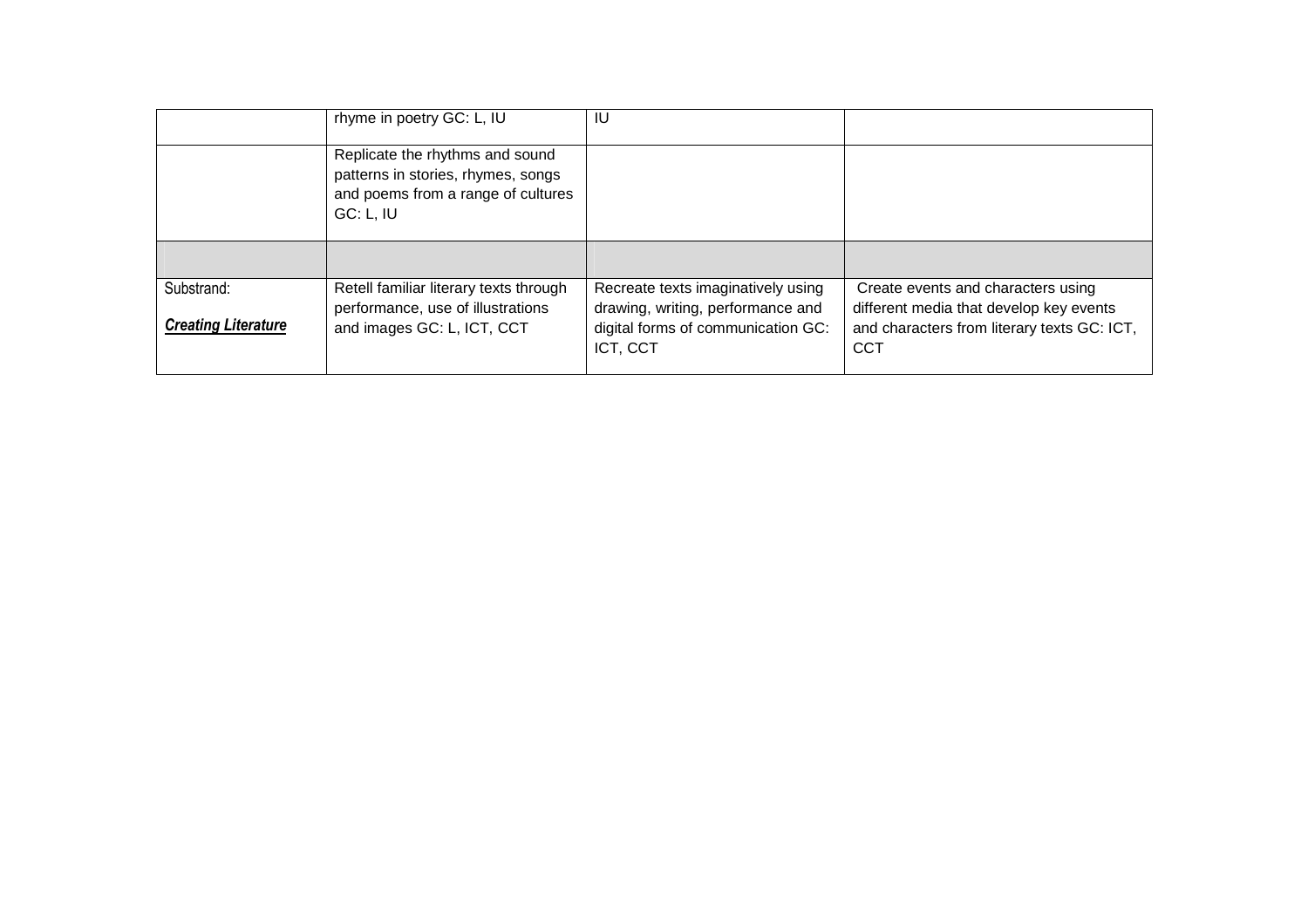| <b>Strand: LITERATURE</b>     | Year <sub>3</sub>                                                      | Year 4                                                                   | Year 5                                                                                  |
|-------------------------------|------------------------------------------------------------------------|--------------------------------------------------------------------------|-----------------------------------------------------------------------------------------|
|                               |                                                                        |                                                                          |                                                                                         |
| Substrand:                    | Discuss texts in which characters,                                     | Make connections between the                                             | Identify aspects of literary texts that convey                                          |
| <b>Literature and context</b> | events and settings are portrayed in                                   | ways different authors may<br>represent similar storylines, ideas        | details or information about particular<br>social, cultural and historical contexts GC: |
|                               | different ways, and speculate on the<br>authors' reasons GC: CCT, IU   | and relationships GC: CCT, PSC                                           | CCT, PSC, IU                                                                            |
|                               |                                                                        |                                                                          |                                                                                         |
|                               |                                                                        |                                                                          |                                                                                         |
| Substrand:                    | Draw connections between<br>personal experiences and the               | Discuss literary experiences with<br>others, sharing responses and       | Present a point of view about particular<br>literary texts using appropriate            |
| <u>Responding to</u>          | worlds of texts, and share                                             | expressing a point of view GC:                                           | metalanguage, and reflecting on the                                                     |
| <u>literature</u>             | responses with others GC: L, CCT,                                      | CCT, EB, PCS                                                             | viewpoints of others GC: ICT, CCT, EB,                                                  |
|                               | EB, PSC, IU                                                            |                                                                          | PSC, IU                                                                                 |
|                               | Develop criteria for establishing                                      | Use metalanguage to describe the                                         | Use metalanguage to describe the effects                                                |
|                               | personal preferences for literature                                    | effects of ideas, text structures and                                    | of ideas, text structures and language                                                  |
|                               | GC: L, CCT, PSC                                                        | language features of literary texts<br>GC: L, CCT                        | features on particular audiences GC: L,<br><b>CCT</b>                                   |
|                               |                                                                        |                                                                          |                                                                                         |
|                               |                                                                        |                                                                          |                                                                                         |
| Substrand:                    | Discuss how language is used to                                        | Discuss how authors and illustrators                                     | Recognise that ideas in literary texts can                                              |
| <b>Examining literature</b>   | describe the settings in texts, and                                    | make stories exciting, moving and                                        | be conveyed from different viewpoints,<br>which can lead to different kinds of          |
|                               | explore how the settings shape the<br>events and influence the mood of | absorbing and hold readers' interest<br>by using various techniques, for | interpretations and responses GC: CCT,                                                  |
|                               | the narrative GC: L, CCT                                               | example character development                                            | PSC, IU                                                                                 |
|                               |                                                                        | and plot tension GC: L, CCT                                              |                                                                                         |
|                               |                                                                        |                                                                          |                                                                                         |
|                               | Discuss the nature and effects of                                      | Understand, interpret and                                                | Understand, interpret and experiment with                                               |
|                               | some language devices used to                                          | experiment with a range of devices                                       | sound devices and imagery, including                                                    |
|                               | enhance meaning and shape the                                          | and deliberate word play in poetry                                       | simile, metaphor and personification, in                                                |
|                               | reader's reaction, including rhythm                                    | and other literary texts, for example                                    | narratives, shape poetry, songs, anthems                                                |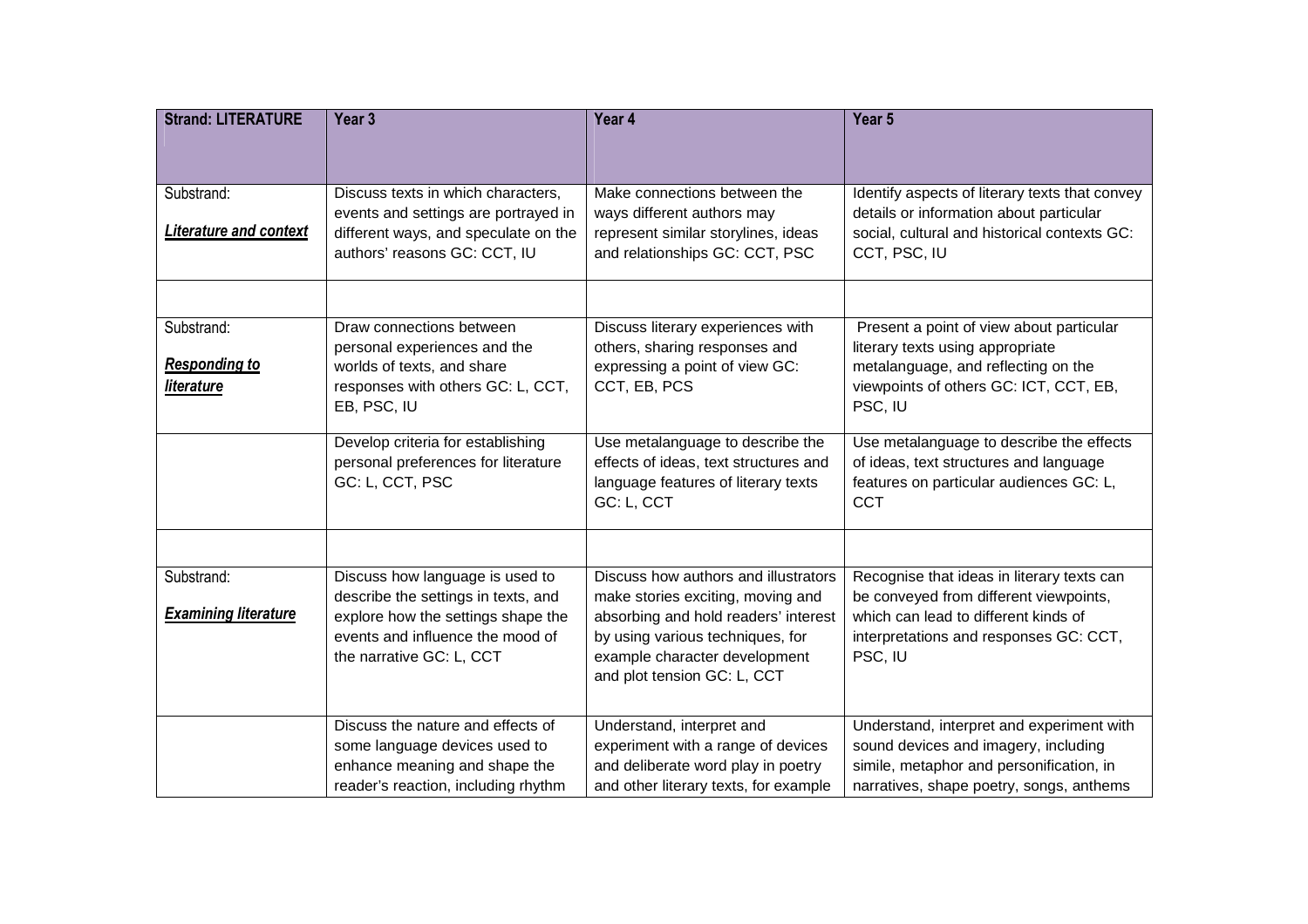|                                          | and onomatopoeia in poetry and<br>prose GC: L, CCT                                                                                                                                                    | nonsense words, spoonerisms,<br>neologisms and puns GC: L, CCT                                | and odes GC: L, CCT                                                                                                                                                       |
|------------------------------------------|-------------------------------------------------------------------------------------------------------------------------------------------------------------------------------------------------------|-----------------------------------------------------------------------------------------------|---------------------------------------------------------------------------------------------------------------------------------------------------------------------------|
| Substrand:<br><b>Creating literature</b> | Create imaginative texts based on<br>characters, settings and events<br>from students' own and other<br>cultures using visual features, for<br>example perspective, distance and<br>angle GC: CCT, IU | Create literary texts that explore<br>students' own experiences and<br>imagining GC: PSC, CCT | Create literary texts using realistic and<br>fantasy settings and characters that draw<br>on the worlds represented in texts students<br>have experienced GC: L, ICT, CCT |
|                                          | Create texts that adapt language<br>features and patterns encountered<br>in literary texts, for example<br>characterisation, rhyme, rhythm,<br>mood, music, sound effects and<br>dialogue GC: L, IU   | Create literary texts by developing<br>storylines, characters and settings<br>GC: CCT, PSC    | Create literary texts that experiment with<br>structures, ideas and stylistic features of<br>selected authors GC: L, CCT, ICT                                             |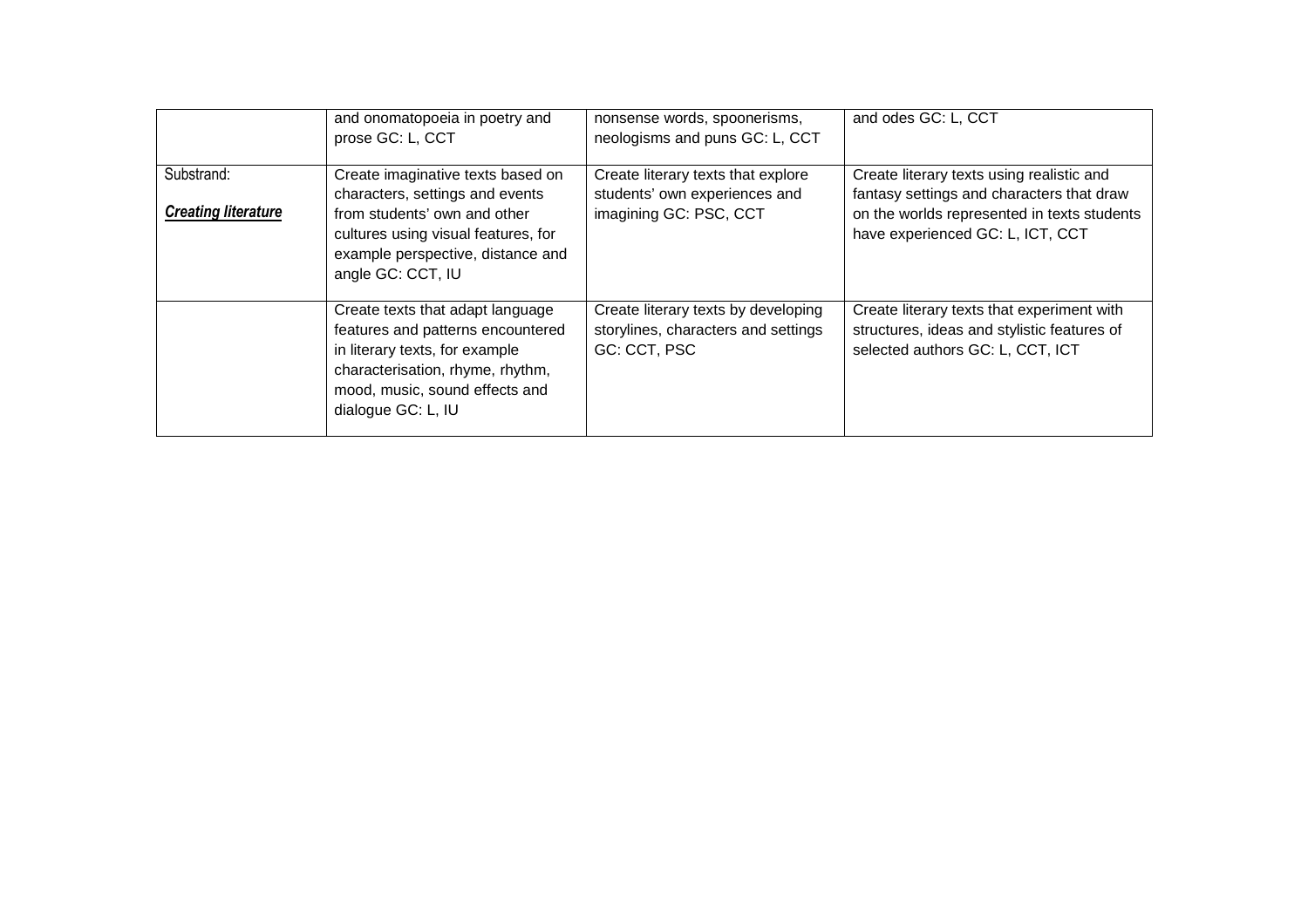| <b>Strand: Literature</b>                     | Year <sub>6</sub>                                                                                                                                                                                        | Year <sub>7</sub>                                                                                                                                                                                              |
|-----------------------------------------------|----------------------------------------------------------------------------------------------------------------------------------------------------------------------------------------------------------|----------------------------------------------------------------------------------------------------------------------------------------------------------------------------------------------------------------|
|                                               |                                                                                                                                                                                                          |                                                                                                                                                                                                                |
| Substrand:<br><b>Literature and Context</b>   | Make connections between students'<br>own experiences and those of<br>characters and events represented in<br>texts drawn from different historical,<br>social and cultural contexts GC:<br>CCT, PSC, IU | Identify and explore ideas and<br>viewpoints about events, issues<br>and characters represented in texts<br>drawn from different historical,<br>social and cultural contexts GC: L,<br>PSS, CCT, IU            |
|                                               |                                                                                                                                                                                                          |                                                                                                                                                                                                                |
| Substrand:<br><b>Responding to Literature</b> | Analyse and evaluate similarities and<br>differences in texts on similar topics,<br>themes or plots GC: L, CCT                                                                                           | Reflect on ideas and opinions about<br>characters, settings and events in<br>literary texts, identifying areas of<br>agreement and difference with<br>others and justifying a point of view<br>GC: CCT, PSC, L |
|                                               | Identify and explain how choices in<br>language, for example modality,<br>emphasis, repetition and metaphor,<br>influence personal response to<br>different texts GSC: L, CCT                            | Compare the ways that language<br>and images are used to create<br>character, and to influence<br>emotions and opinions in different<br>types of texts GC; CCT, PSC                                            |
|                                               |                                                                                                                                                                                                          | Discuss aspects of texts, for<br>example their aesthetic and social<br>value, using relevant and<br>appropriate metalanguage GC:<br>CCT, EB                                                                    |
|                                               |                                                                                                                                                                                                          |                                                                                                                                                                                                                |
| Substrand:                                    | Identify, describe, and discuss<br>similarities and differences between                                                                                                                                  | Recognise and analyse the ways<br>that characterisation, events and                                                                                                                                            |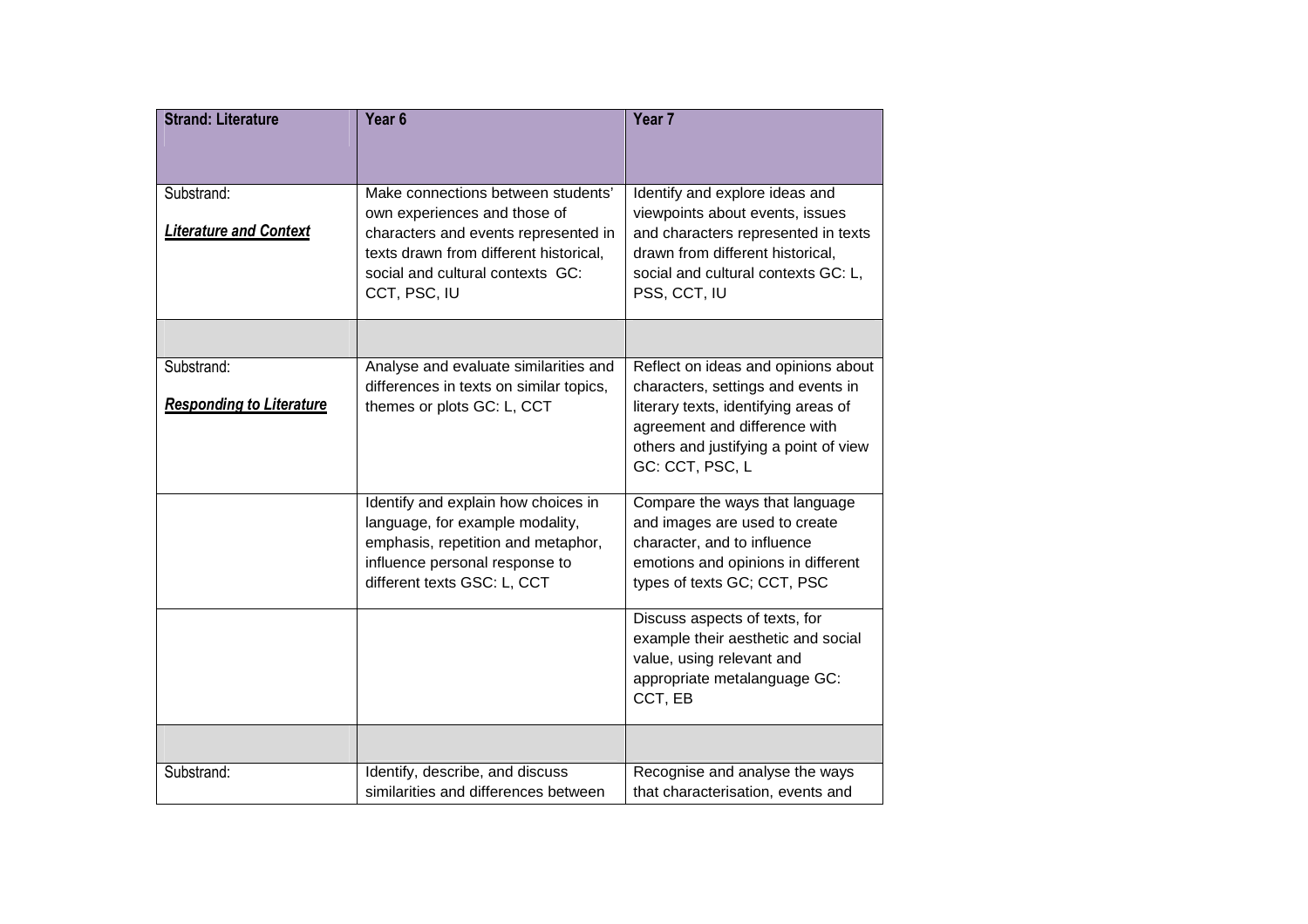| <b>Examining Literature</b>              | texts, including those by the same<br>author or illustrator, and evaluate<br>characteristics that define an author's<br>individual style GC: L, CCT                                                         | settings are combined in narratives,<br>and discuss the purposes and<br>appeal of different approaches GC:<br><b>CCT</b>                                                                                                                          |
|------------------------------------------|-------------------------------------------------------------------------------------------------------------------------------------------------------------------------------------------------------------|---------------------------------------------------------------------------------------------------------------------------------------------------------------------------------------------------------------------------------------------------|
|                                          | Identify the relationship between<br>words, sounds, imagery and<br>language patterns in narratives and<br>poetry such as ballads, limericks and<br>free verse GC: L, PSC                                    | Understand, interpret and discuss<br>how language is compressed to<br>produce a dramatic effect in film or<br>drama, and to create layers of<br>meaning in poetry, for example<br>haiku, tankas, couplets, free verse<br>and verse novels GC: CCT |
|                                          |                                                                                                                                                                                                             |                                                                                                                                                                                                                                                   |
| Substrand:<br><b>Creating Literature</b> | Create literary texts that adapt or<br>combine aspects of texts students<br>have experienced in innovative ways<br>GC: L, ICT, CCT                                                                          | Create literary texts that adapt<br>stylistic features encountered in<br>other texts, for example, narrative<br>viewpoint, structure of stanzas,<br>contrast and juxtaposition GC:<br>PSC, CCT                                                    |
|                                          | Experiment with text structures and<br>language features and their effects in<br>creating literary texts, for example,<br>using imagery, sentence variation,<br>metaphor and word choice GC: L,<br>CCT, PSC | Experiment with text structures and<br>language features and their effects<br>in creating literary texts, for<br>example, using rhythm, sound<br>effects, monologue, layout,<br>navigation and colour GC: CCT                                     |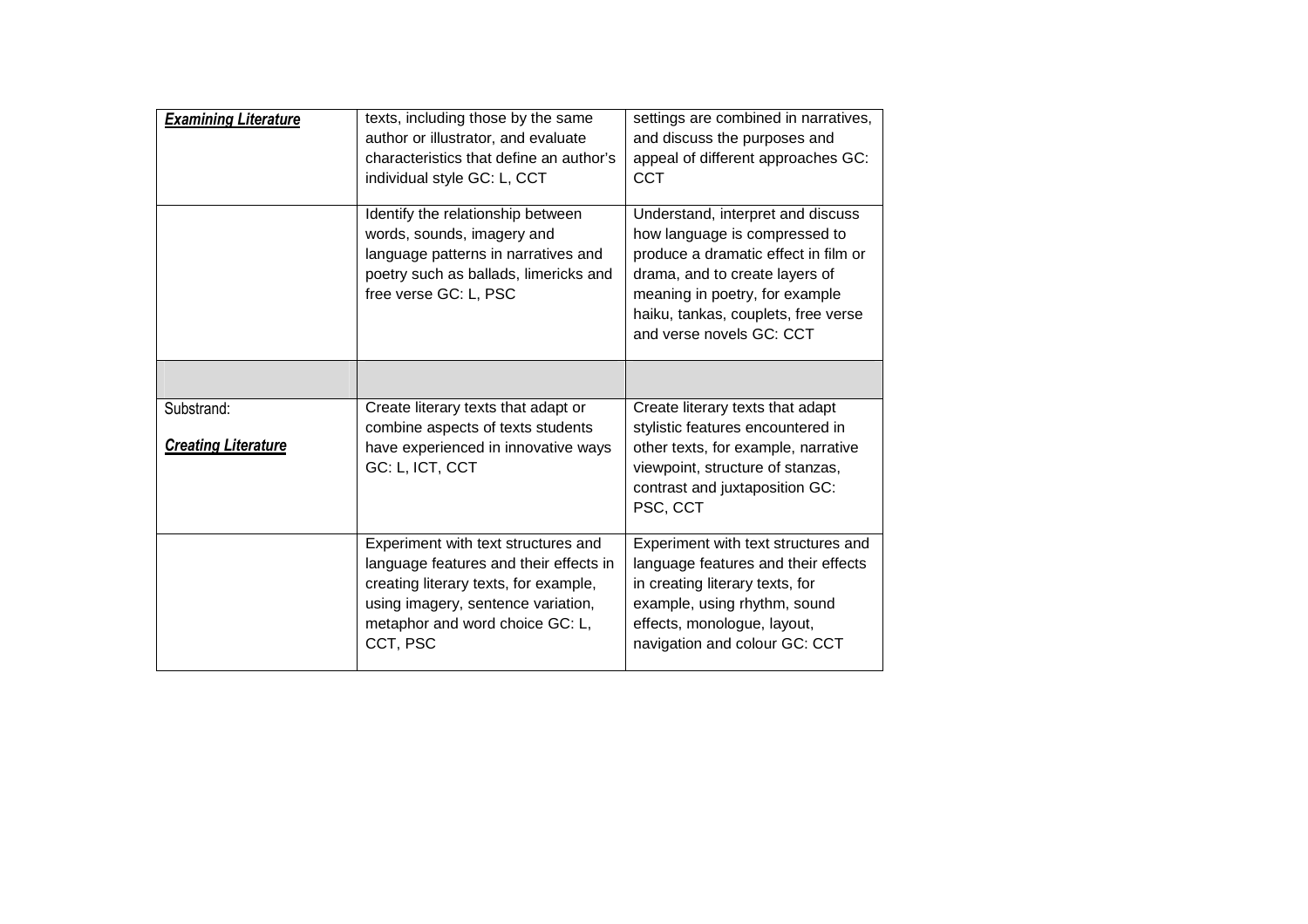| <b>Strand: Literacy</b>                                 | <b>Foundation</b>                                                                                                                                                                    | Year 1                                                                                                                                                                    | Year <sub>2</sub>                                                                                                                                                                                                                   |
|---------------------------------------------------------|--------------------------------------------------------------------------------------------------------------------------------------------------------------------------------------|---------------------------------------------------------------------------------------------------------------------------------------------------------------------------|-------------------------------------------------------------------------------------------------------------------------------------------------------------------------------------------------------------------------------------|
|                                                         |                                                                                                                                                                                      |                                                                                                                                                                           |                                                                                                                                                                                                                                     |
| Substrand:                                              | Identify some familiar texts and the<br>contexts in which they are used GC: L,                                                                                                       | Respond to texts drawn from a range of cultures<br>and experiences GC: CCT, PSC, IU                                                                                       | Discuss different texts on a similar topic,<br>identifying similarities and differences                                                                                                                                             |
| <b>Texts in Context</b>                                 | <b>PSC</b>                                                                                                                                                                           |                                                                                                                                                                           | between the texts GC: CCT, IU                                                                                                                                                                                                       |
|                                                         |                                                                                                                                                                                      |                                                                                                                                                                           |                                                                                                                                                                                                                                     |
| Substrand:<br><b>Interacting With</b><br><b>Others</b>  | Listen to and respond orally to texts<br>and to the communication of others in<br>informal and structured classroom<br>situations GC: L, CCT, PSC                                    | Engage in conversations and discussions, using<br>active listening behaviours, showing interest,<br>and contributing ideas, information and<br>questions GC: CCT, PSC, IU | Listen for specific purposes and<br>information, including instructions, and<br>extend students' own and others' ideas in<br>discussions GC: L, CCT, PSC                                                                            |
|                                                         | Use interaction skills including listening<br>while others speak, using appropriate<br>voice levels, articulation and body<br>language, gestures and eye contact<br>GC: ICT. PSC, IU | Use interaction skills including turn-taking,<br>recognising the contributions of others, speaking<br>clearly and using appropriate volume and pace<br>GC: PSC            | Use interaction skills including initiating<br>topics, making positive statements and<br>voicing disagreement in an appropriate<br>manner, speaking clearly and varying tone,<br>volume and pace appropriately GC: ICT,<br>CCT, PSC |
|                                                         | Deliver short oral presentations to<br>peers GC: PSC                                                                                                                                 | Make short presentations using some introduced<br>text structures and language, for example<br>opening statements GC: L, PSC                                              | Rehearse and deliver short presentations<br>on familiar and new topics GC: L, CCT,<br><b>PSC</b>                                                                                                                                    |
|                                                         |                                                                                                                                                                                      |                                                                                                                                                                           |                                                                                                                                                                                                                                     |
| Substrand:<br>Interpreting,<br>analysing,<br>evaluating | Identify some differences between<br>imaginative and informative texts GC:<br>L, CCT                                                                                                 | Describe some differences between imaginative<br>informative and persuasive texts GC: L, CCT                                                                              | Identify the audience of imaginative,<br>informative and persuasive texts GC: L,<br>CCT, PSC                                                                                                                                        |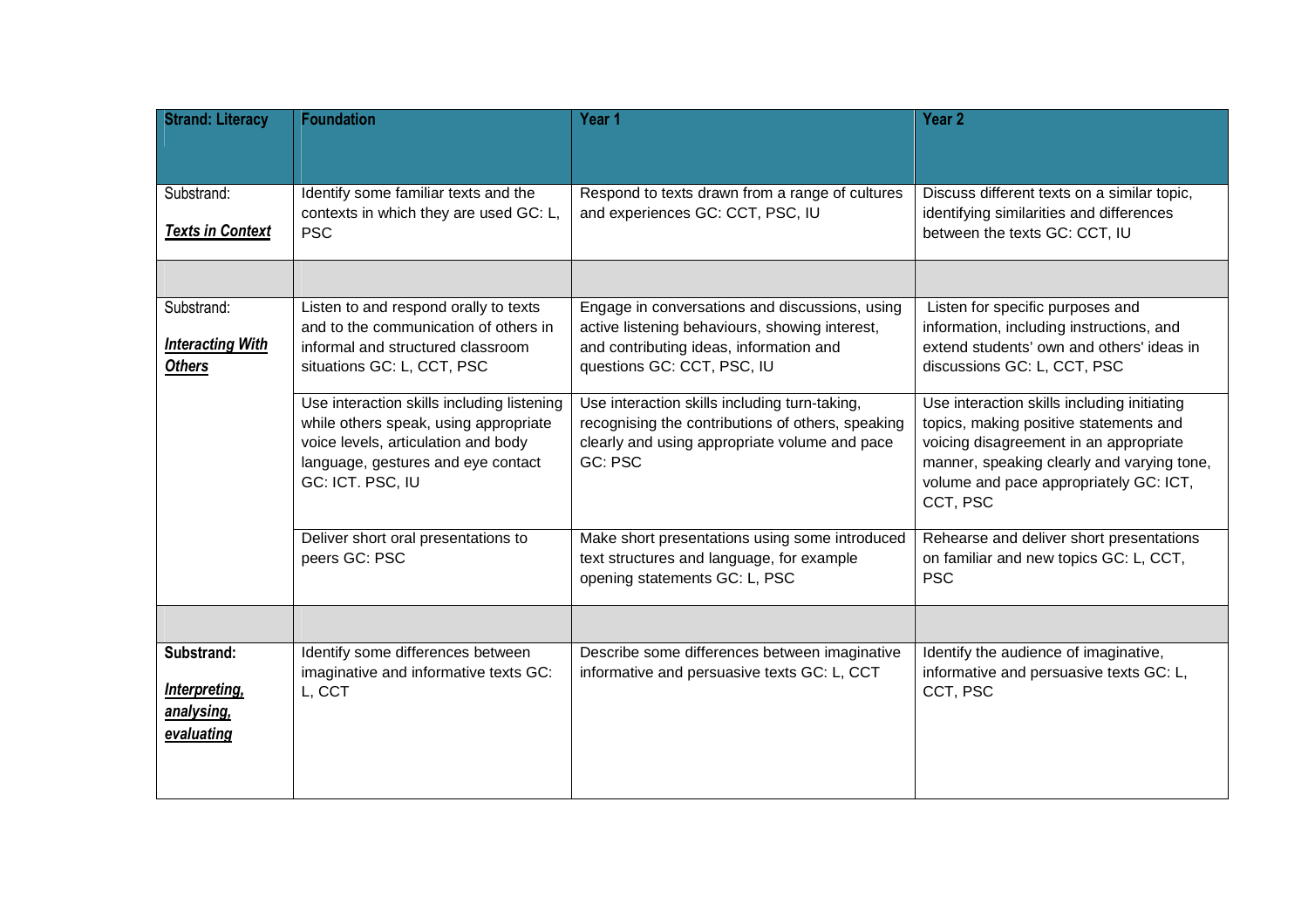|                       | Read predictable texts, practising<br>phrasing and fluency, and monitor<br>meaning using concepts about print<br>and emerging contextual, semantic,<br>grammatical and phonic knowledge<br>GC: L | Read supportive texts using developing<br>phrasing, fluency, contextual, semantic,<br>grammatical and phonic knowledge and<br>emerging text processing strategies, for example<br>prediction, monitoring meaning and rereading<br>GC: L, CCT                                       | Read less predictable texts with phrasing<br>and fluency by combining contextual,<br>semantic, grammatical and phonic<br>knowledge using text processing strategies,<br>for example monitoring meaning, predicting,<br>rereading and self-correcting GC: L, CCT |
|-----------------------|--------------------------------------------------------------------------------------------------------------------------------------------------------------------------------------------------|------------------------------------------------------------------------------------------------------------------------------------------------------------------------------------------------------------------------------------------------------------------------------------|-----------------------------------------------------------------------------------------------------------------------------------------------------------------------------------------------------------------------------------------------------------------|
|                       | Use comprehension strategies to<br>understand and discuss texts listened<br>to, viewed or read independently GC:<br>L, CCT                                                                       | Use comprehension strategies to build literal<br>and inferred meaning about key events, ideas<br>and information in texts that they listen to, view<br>and read by drawing on growing knowledge of<br>context, text structures and language features<br>$GC: L$ ,<br>ICT, PSC, CCT | Use comprehension strategies to build<br>literal and inferred meaning and begin to<br>analyse texts by drawing on growing<br>knowledge of context, language and visual<br>features and print and multimodal text<br>structures GC: L, CCT, PSC                  |
|                       |                                                                                                                                                                                                  |                                                                                                                                                                                                                                                                                    |                                                                                                                                                                                                                                                                 |
| Substrand:            | Create short texts to explore, record<br>and report ideas and events using                                                                                                                       | Create short imaginative and informative texts<br>that show emerging use of appropriate text                                                                                                                                                                                       | Create short imaginative, informative and<br>persuasive texts using growing knowledge                                                                                                                                                                           |
| <b>Creating Texts</b> | familiar words and beginning writing<br>knowledge GC: L, CCT, ICT, PSC                                                                                                                           | structure, sentence-level grammar, word choice,<br>spelling, punctuation and appropriate multimodal<br>elements, for example illustrations and diagrams<br>GC: L, CCT                                                                                                              | of text structures and language features for<br>familiar and some less familiar audiences,<br>selecting print and multimodal elements<br>appropriate to the audience and purpose<br>GC: L, CCT                                                                  |
|                       | Participate in shared editing of<br>students' own texts for meaning,<br>spelling, capital letters and full stops<br>GC: L                                                                        | Reread student's own texts and discuss possible<br>changes to improve meaning, spelling and<br>punctuation GC: L                                                                                                                                                                   | Reread and edit text for spelling, sentence-<br>boundary punctuation and text structure<br>GC: L, ICT, CCT                                                                                                                                                      |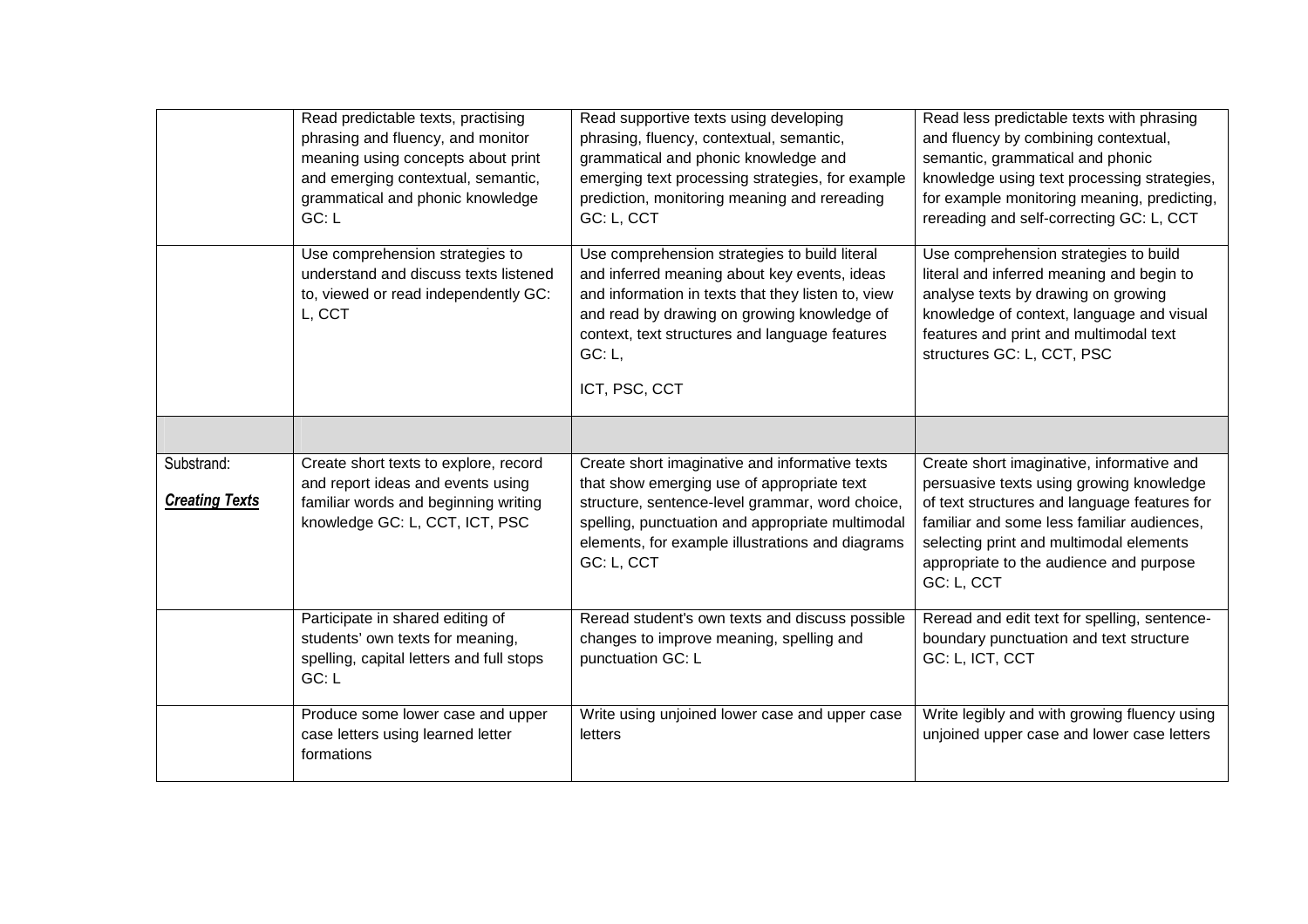| Construct texts using software     | Construct texts that incorporate supporting | Construct texts featuring print, visual and |
|------------------------------------|---------------------------------------------|---------------------------------------------|
| including word processing programs | images using software including word        | audio elements using software, including    |
| GC: ICT                            | processing programs GC: ICT                 | word processing programs GC: ICT            |
|                                    |                                             |                                             |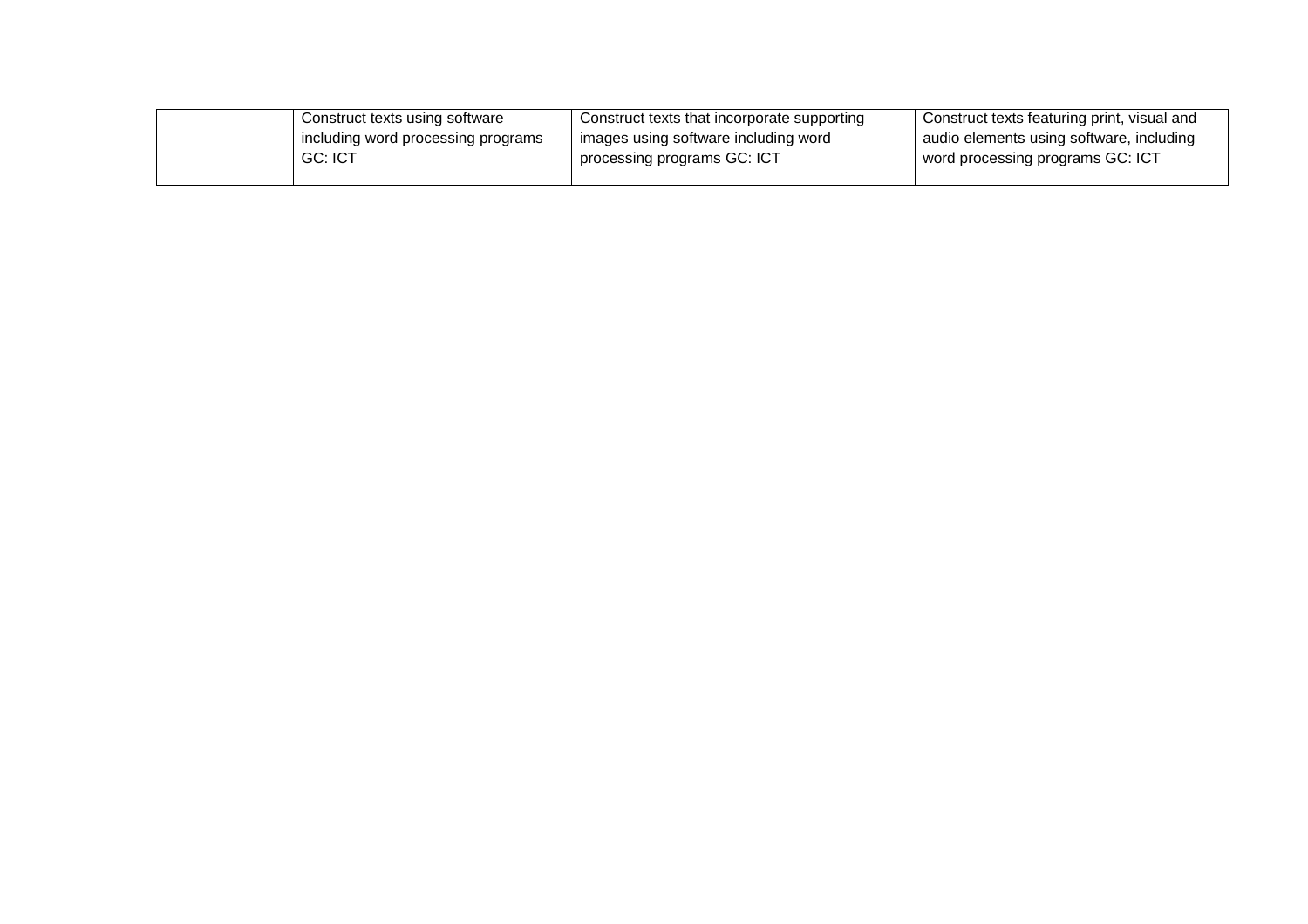| <b>Strand: LITERACY</b>                         | Year <sub>3</sub>                                                                                                                                                                                                                                                    | Year 4                                                                                                                                                                                                                                                                                                                                                                                                                                                                          | Year <sub>5</sub>                                                                                                                                                                                                                                                                                                                                                                                                       |
|-------------------------------------------------|----------------------------------------------------------------------------------------------------------------------------------------------------------------------------------------------------------------------------------------------------------------------|---------------------------------------------------------------------------------------------------------------------------------------------------------------------------------------------------------------------------------------------------------------------------------------------------------------------------------------------------------------------------------------------------------------------------------------------------------------------------------|-------------------------------------------------------------------------------------------------------------------------------------------------------------------------------------------------------------------------------------------------------------------------------------------------------------------------------------------------------------------------------------------------------------------------|
| Substrand:<br><b>Texts in contexts</b>          | Identify the point of view in a text and<br>suggest alternative points of view GC:<br>L, CCT, IU                                                                                                                                                                     | Identify and explain language features of texts<br>from earlier times and compare with the<br>vocabulary, images, layout and content of<br>contemporary texts GC: L, CCT, EB, PSC                                                                                                                                                                                                                                                                                               | Show how ideas and points of view in texts<br>are conveyed through the use of<br>vocabulary, including idiomatic expressions,<br>objective and subjective language, and that<br>these can change according to context GC:<br>L, CCT, PSC                                                                                                                                                                                |
|                                                 |                                                                                                                                                                                                                                                                      |                                                                                                                                                                                                                                                                                                                                                                                                                                                                                 |                                                                                                                                                                                                                                                                                                                                                                                                                         |
| Substrand:<br><b>Interacting with</b><br>others | Listen to and contribute to<br>conversations and discussions to<br>share information and ideas and<br>negotiate in collaborative situations<br>GC: PSC<br>Plan and deliver short presentations,<br>providing some key details in logical<br>sequence GC: L, CCT, PSC | Interpret ideas and information in spoken texts<br>and listen for key points in order to carry out<br>tasks and use information to share and extend<br>ideas and information GC: L, CCT<br>Use interaction skills such as acknowledging<br>another's point of view and linking students'<br>response to the topic, using familiar and new<br>vocabulary and a range of vocal effects such as<br>tone, pace, pitch and volume to speak clearly<br>and coherently GC: L, CCT, PSC | Clarify understanding of content as it<br>unfolds in formal and informal situations,<br>connecting ideas to students' own<br>experiences and present and justify a point<br>of view GC: CCT, PSC<br>Use interaction skills, for example<br>paraphrasing, questioning and interpreting<br>non-verbal cues and choose vocabulary and<br>vocal effects appropriate for different<br>audiences and purposes GC: L, CCT, PSC |
|                                                 | Use interaction skills, including active<br>listening behaviours and communicate<br>in a clear, coherent manner using a<br>variety of everyday and learned<br>vocabulary and appropriate tone,<br>pace, pitch and volume GC; L, PSC                                  | Plan, rehearse and deliver presentations<br>incorporating learned content and taking into<br>account the particular purposes and audiences<br>GC: CCT, L, PSC                                                                                                                                                                                                                                                                                                                   | Plan, rehearse and deliver presentations for<br>defined audiences and purposes<br>incorporating accurate and sequenced<br>content and multimodal elements GC: L,<br>CCT, PSC                                                                                                                                                                                                                                            |
|                                                 |                                                                                                                                                                                                                                                                      |                                                                                                                                                                                                                                                                                                                                                                                                                                                                                 |                                                                                                                                                                                                                                                                                                                                                                                                                         |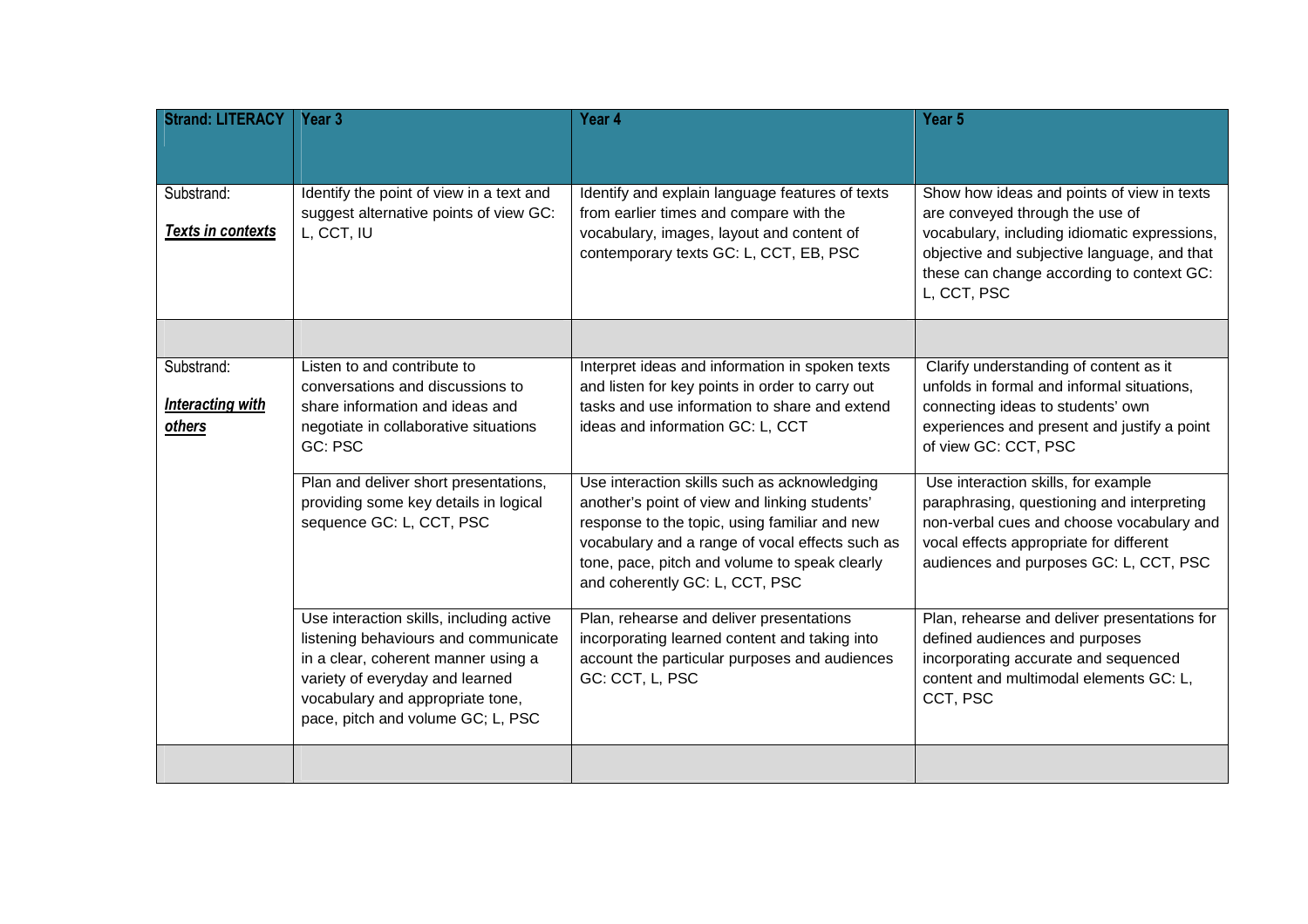| Substrand:<br>Interpreting,<br>analysing,<br>evaluating | Identify the audience and purpose of<br>imaginative, informative and<br>persuasive texts GC: L, CCT, PSC                                                                                                                                                                                  | Identify characteristic features used in<br>imaginative, informative and persuasive texts to<br>meet the purpose of the text GC: L, CCT                                                                                                                               | Identify and explain characteristic text<br>structures and language features used in<br>imaginative, informative and persuasive<br>texts to meet the purpose of the text GC: L,<br><b>CCT</b>                                |
|---------------------------------------------------------|-------------------------------------------------------------------------------------------------------------------------------------------------------------------------------------------------------------------------------------------------------------------------------------------|-----------------------------------------------------------------------------------------------------------------------------------------------------------------------------------------------------------------------------------------------------------------------|------------------------------------------------------------------------------------------------------------------------------------------------------------------------------------------------------------------------------|
|                                                         | Read an increasing range of different<br>types of texts by combining contextual,<br>semantic, grammatical and phonic<br>knowledge, using text processing<br>strategies, for example monitoring,<br>predicting, confirming, rereading,<br>reading on and self-correcting GC: L,<br>CCT, IU | Read different types of texts by combining<br>contextual, semantic, grammatical and phonic<br>knowledge using text processing strategies for<br>example monitoring meaning, cross checking<br>and reviewing GC: L                                                     | Navigate and read texts for specific<br>purposes applying appropriate text<br>processing strategies, for example<br>predicting and confirming, monitoring<br>meaning, skimming and scanning GC: L                            |
|                                                         | Use comprehension strategies to build<br>literal and inferred meaning and begin<br>to evaluate texts by drawing on a<br>growing knowledge of context, text<br>structures and language features GC:<br>L, ICT, CCT, PSC                                                                    | Use comprehension strategies to build literal<br>and inferred meaning to expand content<br>knowledge, integrating and linking ideas and<br>analysing and evaluating texts GC: L, ICT, CCT,<br><b>PSC</b>                                                              | Use comprehension strategies to interpret<br>and analyse information, integrating and<br>linking ideas from a variety of print and<br>digital sources GC: L, ICT                                                             |
|                                                         |                                                                                                                                                                                                                                                                                           |                                                                                                                                                                                                                                                                       |                                                                                                                                                                                                                              |
| Substrand:<br><b>Creating Texts</b>                     | Plan, draft and publish imaginative,<br>informative and persuasive texts<br>demonstrating increasing control over<br>text structures and language features<br>and selecting print, and multimodal<br>elements appropriate to the audience<br>and purpose GC: L, ICT, CCT                  | Plan, draft and publish imaginative, informative<br>and persuasive texts containing key information<br>and supporting details for a widening range of<br>audiences, demonstrating increasing control<br>over text structures and language features GC:<br>L, ICT, CCT | Plan, draft and publish imaginative,<br>informative and persuasive print and<br>multimodal texts, choosing text structures,<br>language features, images and sound<br>appropriate to purpose and audience GC: L,<br>ICT, CCT |
|                                                         | Reread and edit texts for meaning,<br>appropriate structure, grammatical<br>choices and punctuation GC: L, ICT                                                                                                                                                                            | Reread and edit for meaning by adding, deleting<br>or moving words or word groups to improve<br>content and structure GC: L, CCT                                                                                                                                      | Reread and edit student's own and others'<br>work using agreed criteria for text structures<br>and language features GC: L                                                                                                   |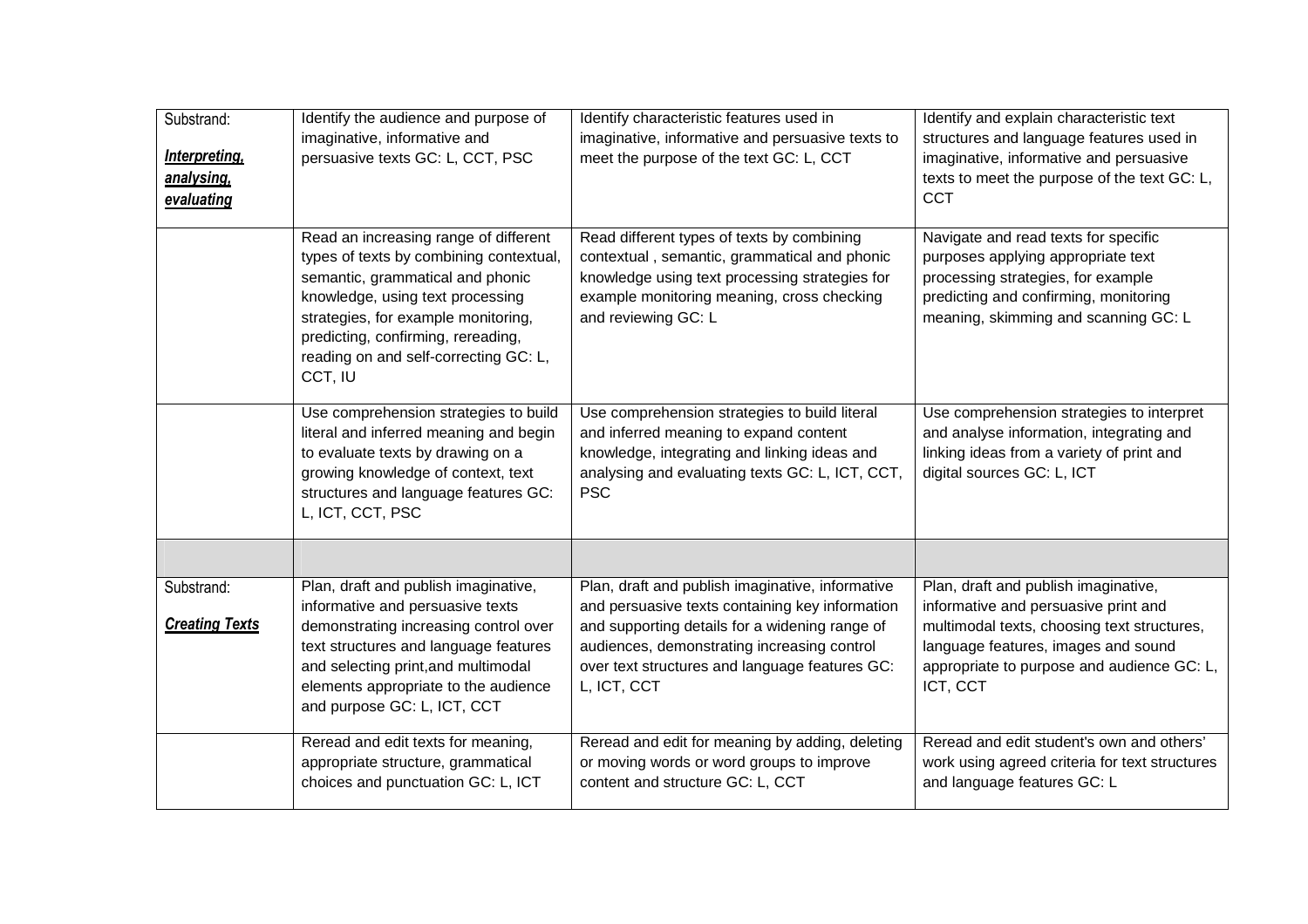| Write using joined letters that are                                                                                                                                          | Write using clearly-formed joined letters, and                                                                                                                                       | Develop a handwriting style that is                                                                                                                                                                  |
|------------------------------------------------------------------------------------------------------------------------------------------------------------------------------|--------------------------------------------------------------------------------------------------------------------------------------------------------------------------------------|------------------------------------------------------------------------------------------------------------------------------------------------------------------------------------------------------|
| clearly formed and consistent in size                                                                                                                                        | develop increased fluency and automaticity                                                                                                                                           | becoming legible, fluent and automatic                                                                                                                                                               |
| Use software including word<br>processing programs with growing<br>speed and efficiency to construct and<br>edit texts featuring visual, print and<br>audio elements GC: ICT | Use a range of software including word<br>processing programs to construct, edit and<br>publish written text, and select, edit and place<br>visual, print and audio elements GC: ICT | Use a range of software including word<br>processing programs with fluency to<br>construct, edit and publish written text, and<br>select, edit and place visual, print and audio<br>elements GC: ICT |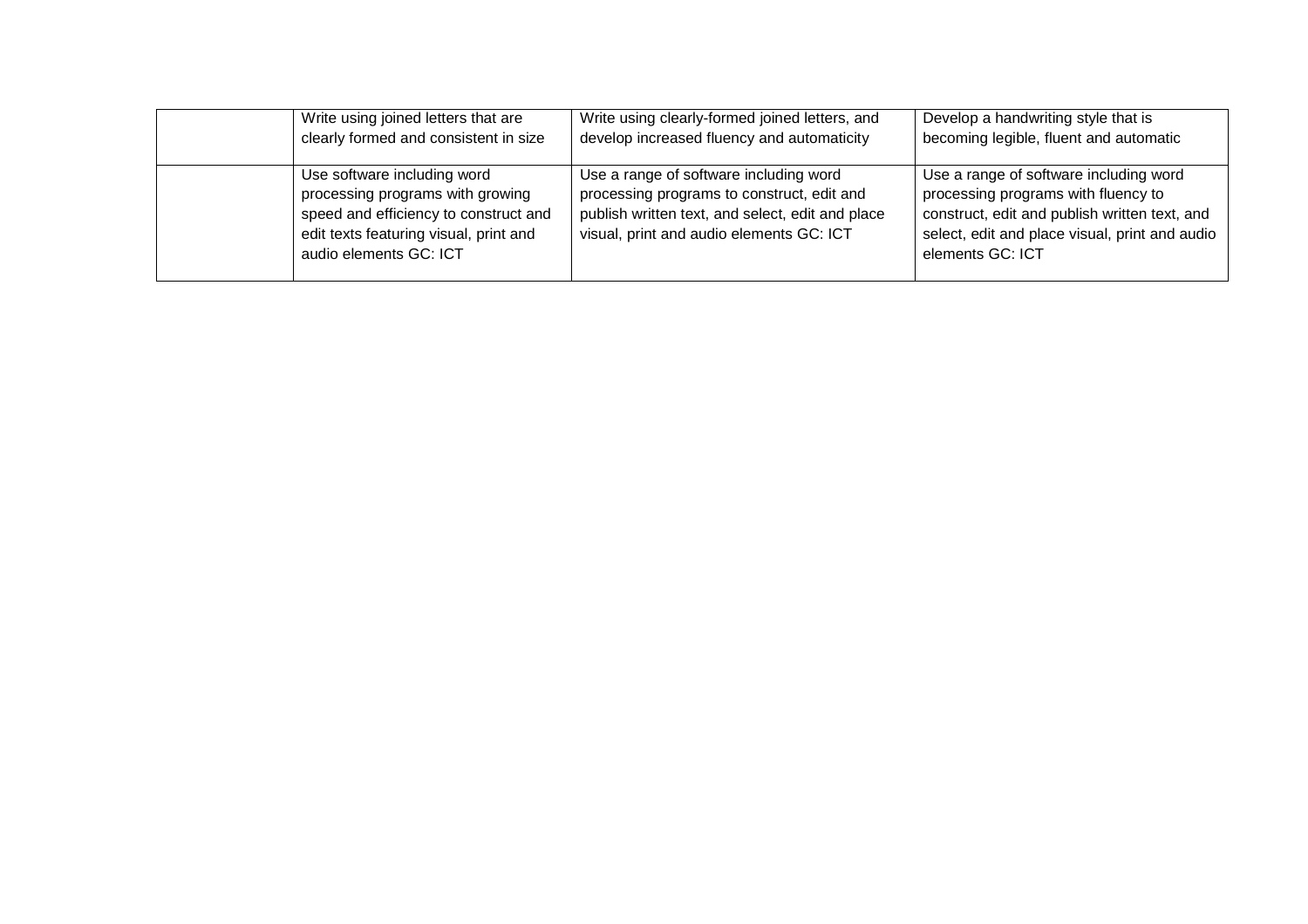| <b>Strand: Literacy</b>                      | Year <sub>6</sub>                                                                                                                                                                                                                         | Year <sub>7</sub>                                                                                                                                                                                                            |
|----------------------------------------------|-------------------------------------------------------------------------------------------------------------------------------------------------------------------------------------------------------------------------------------------|------------------------------------------------------------------------------------------------------------------------------------------------------------------------------------------------------------------------------|
| Substrand:<br><b>Texts in Context</b>        | Compare texts including media texts<br>that represent ideas and events in<br>different ways, explaining the effects<br>of the different approaches GC: L,<br><b>CCT</b>                                                                   | Analyse and explain the effect of<br>technological innovations on texts,<br>particularly media texts GC: L, ICT,<br><b>CCT</b>                                                                                               |
|                                              |                                                                                                                                                                                                                                           |                                                                                                                                                                                                                              |
| Substrand:<br><b>Interacting With Others</b> | Participate in and contribute to<br>discussions, clarifying and<br>interrogating ideas, developing and<br>supporting arguments, sharing and<br>evaluating information, experiences<br>and opinions GC: CCT, PSC                           | Identify and discuss main ideas,<br>concepts and points of view in<br>spoken texts to evaluate qualities,<br>for example the strength of an<br>argument or the lyrical power of a<br>poetic rendition GC: L, CCT, PSC,<br>IU |
|                                              | Use interaction skills, varying<br>conventions of spoken interactions<br>such as voice volume, tone, pitch<br>and pace, according to group size,<br>formality of interaction and needs<br>and expertise of the audience GC:<br>CCT, PSC   | Use interaction skills when<br>discussing and presenting ideas<br>and information, selecting body<br>language, voice qualities and other<br>elements, (for example music and<br>sound) to add interest and meaning<br>GC: L  |
|                                              | Plan, rehearse and deliver<br>presentations, selecting and<br>sequencing appropriate content and<br>multimodal elements for defined<br>audiences and purposes, making<br>appropriate choices for modality and<br>emphasis GC: L, PSC. ICT | Plan, rehearse and deliver<br>presentations, selecting and<br>sequencing appropriate content<br>and multimodal elements to<br>promote a point of view or enable a<br>new way of seeing GC: L, PSC,<br><b>CCT</b>             |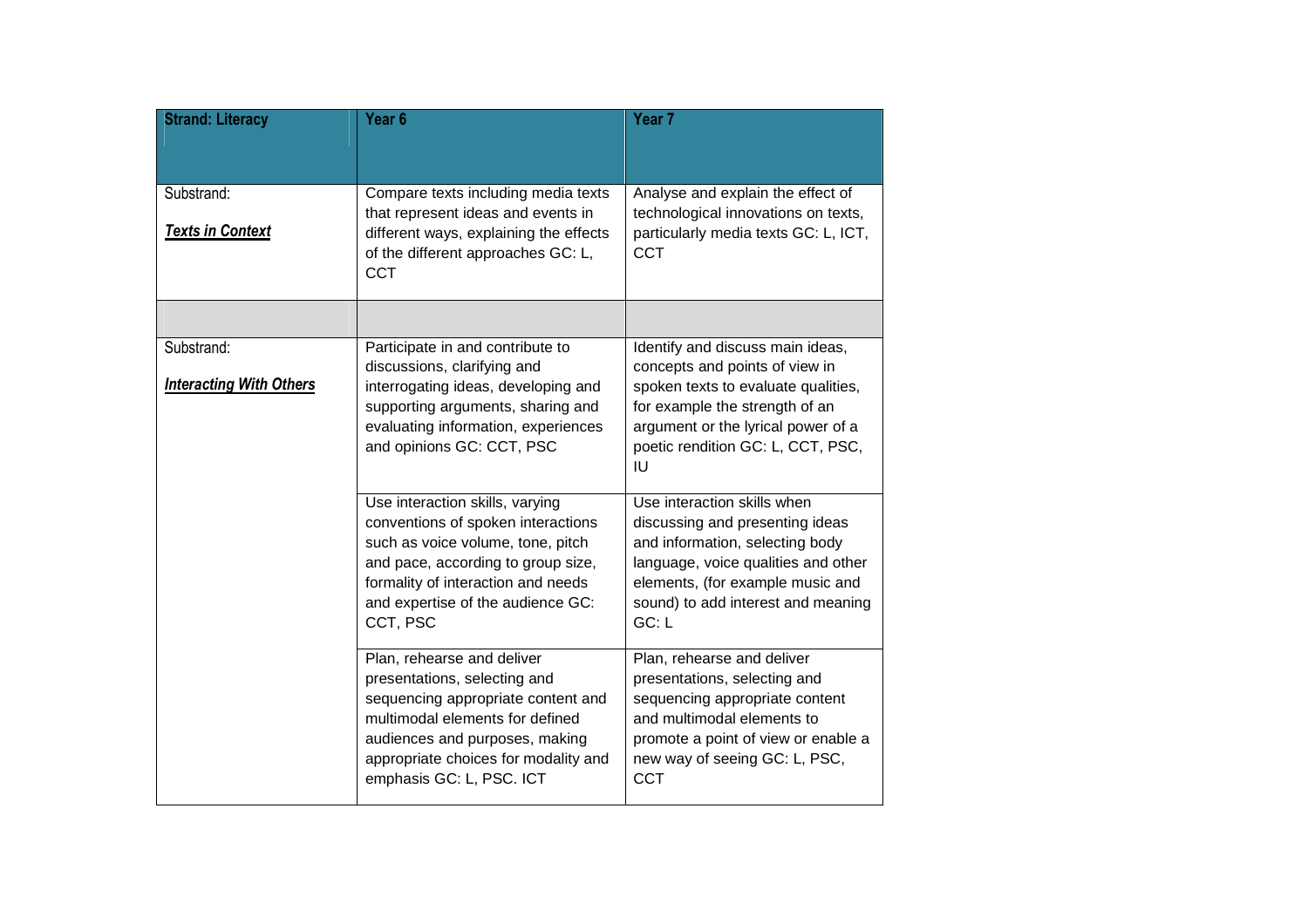| Substrand:<br>Interpreting, analysing,<br>evaluating | Analyse how text structures and<br>language features work together to<br>meet the purpose of a text GC: L,<br>CCT, ICT                                                                                                                                          | Analyse and explain the ways text<br>structures and language features<br>shape meaning and vary according<br>to audience and purpose GC: L,<br><b>CCT</b>                     |
|------------------------------------------------------|-----------------------------------------------------------------------------------------------------------------------------------------------------------------------------------------------------------------------------------------------------------------|-------------------------------------------------------------------------------------------------------------------------------------------------------------------------------|
|                                                      | Select, navigate and read texts for a<br>range of purposes, applying<br>appropriate text processing<br>strategies and interpreting structural<br>features, for example table of<br>contents, glossary, chapters,<br>headings and subheadings GC: L,<br>ICT, CCT | Use prior knowledge and text<br>processing strategies to interpret a<br>range of types of texts GC: L, PSC                                                                    |
|                                                      | Use comprehension strategies to<br>interpret and analyse information and<br>ideas, comparing content from a<br>variety of textual sources including<br>media and digital texts GC: L, CCT,<br><b>ICT</b>                                                        | Use comprehension strategies to<br>interpret, analyse and synthesise<br>ideas and information, critiquing<br>ideas and issues from a variety of<br>textual sources GC: L, CCT |
|                                                      | Analyse strategies authors use to<br>influence readers GC:                                                                                                                                                                                                      | Compare the text structures and<br>language features of multimodal<br>texts, explaining how they combine<br>to influence audiences GC: L, CCT                                 |
|                                                      |                                                                                                                                                                                                                                                                 |                                                                                                                                                                               |
| Substrand:                                           | Plan, draft and publish imaginative,<br>informative and persuasive texts,                                                                                                                                                                                       | Plan, draft and publish imaginative,<br>informative and persuasive texts,                                                                                                     |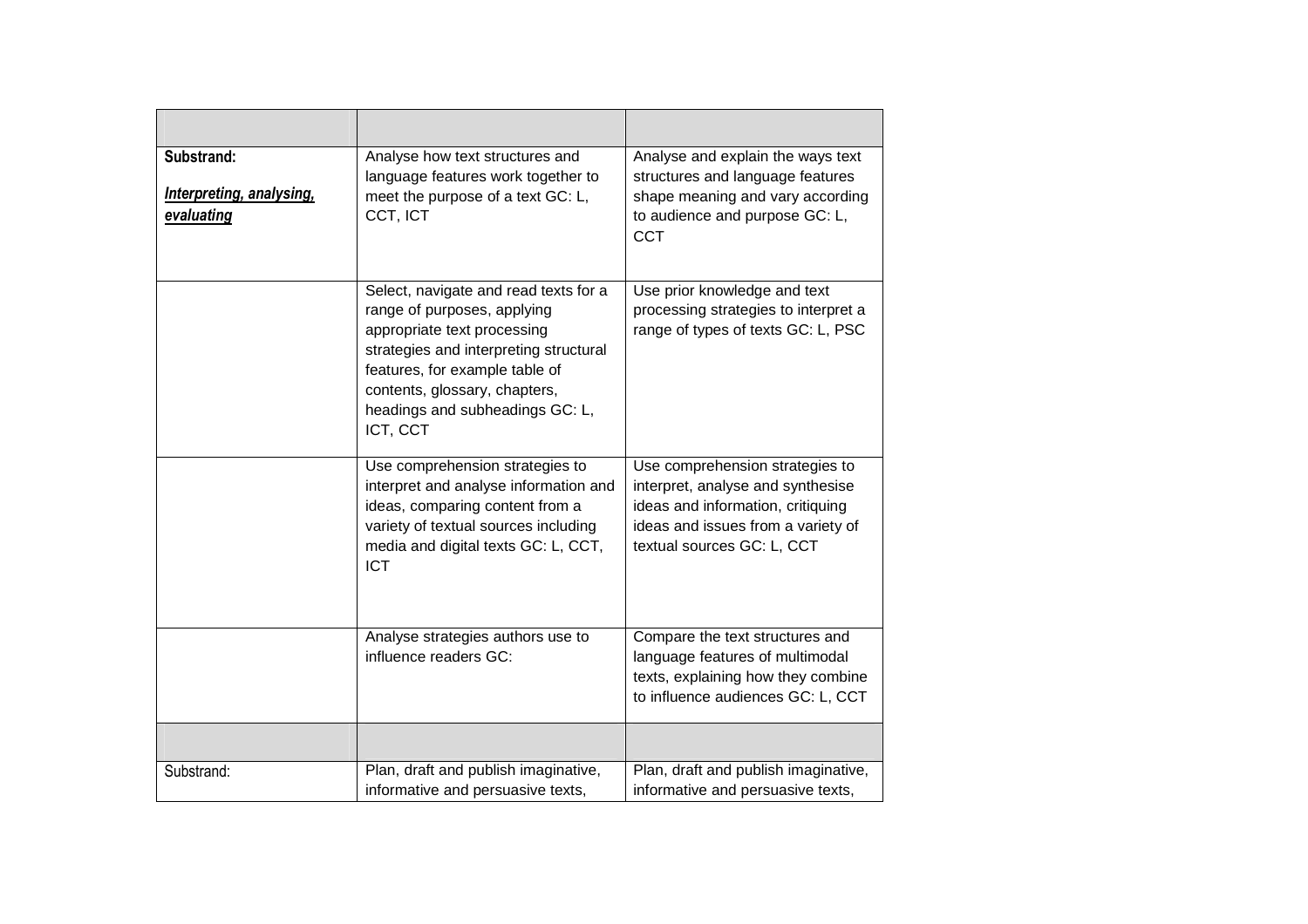| <b>Creating Texts</b> | choosing and experimenting with text<br>structures, language features,<br>images and digital resources<br>appropriate to purpose and audience<br>GC: L, CCT, ICT | selecting aspects of subject matter<br>and particular language, visual, and<br>audio features to convey<br>information and ideas GC: L,                  |
|-----------------------|------------------------------------------------------------------------------------------------------------------------------------------------------------------|----------------------------------------------------------------------------------------------------------------------------------------------------------|
|                       | Reread and edit students' own and<br>others' work using agreed criteria<br>and explaining editing choices GC: L                                                  | Edit for meaning by removing<br>repetition, refining ideas, reordering<br>sentences and adding or<br>substituting words for impact GC: L,<br><b>CCT</b>  |
|                       | Develop a handwriting style that is<br>legible, fluent and automatic and<br>varies according to audience and<br>purpose                                          | Consolidate a personal handwriting<br>style that is legible, fluent and<br>automatic and supports writing for<br>extended periods GC: L                  |
|                       | Use a range of software, including<br>word processing programs, learning<br>new functions as required to create<br>texts GC: ICT                                 | Use a range of software, including<br>word processing programs, to<br>confidently create, edit and publish<br>written and multimodal texts GC: L,<br>ICT |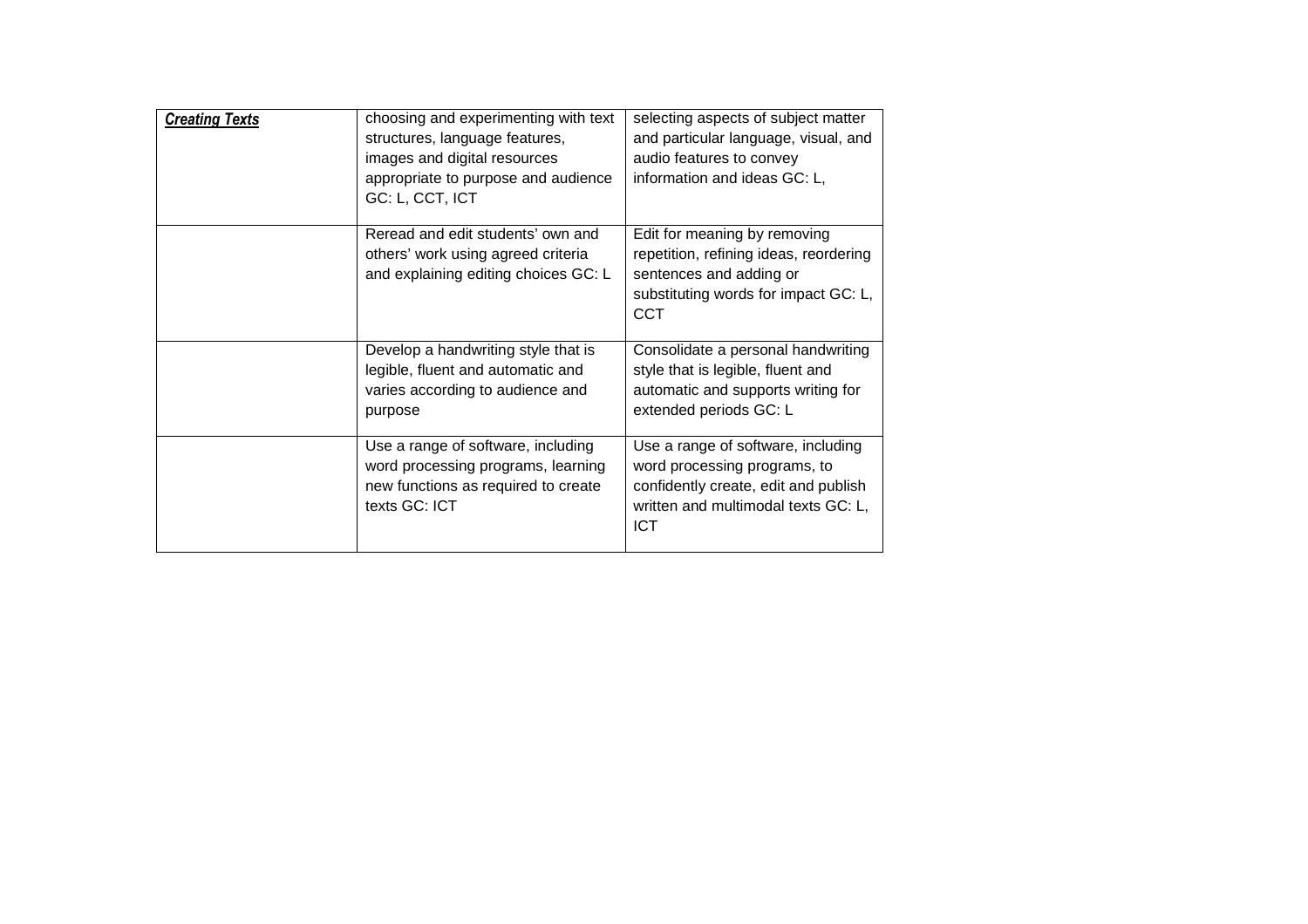## **Appendix 1. Year Level Spelling Elaborations**



R/1 Spelling Program

 $\begin{array}{c}\mathsf{Good}\ \mathsf{Shepherd}\\ \hline \mathsf{A}\ \mathsf{N}\ \mathsf{G}\ \mathsf{A}\ \mathsf{s}\ \mathsf{T}\ \mathsf{G}'\ \mathsf{N}\end{array}$ 

| Foundation                          | Year 1                                  |
|-------------------------------------|-----------------------------------------|
| Jolly Phonics Sounds and actions    | Review Jolly Phonics Sounds and actions |
| 3 letter words                      | 3 letter words                          |
| $a - cat$ , tap, had, rag, fan, ham | $a - cat$ , tap, had, rag, fan, ham     |
| e-bed, ten, pet                     | e-bed, ten, pet                         |
| $i - bid$ , sit, bib, pig, tin, lip | i – bid, sit, bib, pig, tin, lip        |
| $o - bop$ , hot, rob, jog, fox      | o - bop, hot, rob, jog, fox             |
| $u - tub$ , rug, sun, hut, cup      | $u - tub$ , rug, sun, hut, cup          |
|                                     |                                         |
| <b>Initial blends</b>               | <b>Initial blends</b>                   |
| $bl - black$                        | sc - scan                               |
| $cl - clap$                         | tr - true                               |
| $fl - flag$                         | $tw - twin$                             |
| $pl$ – plug                         | $bl - black$                            |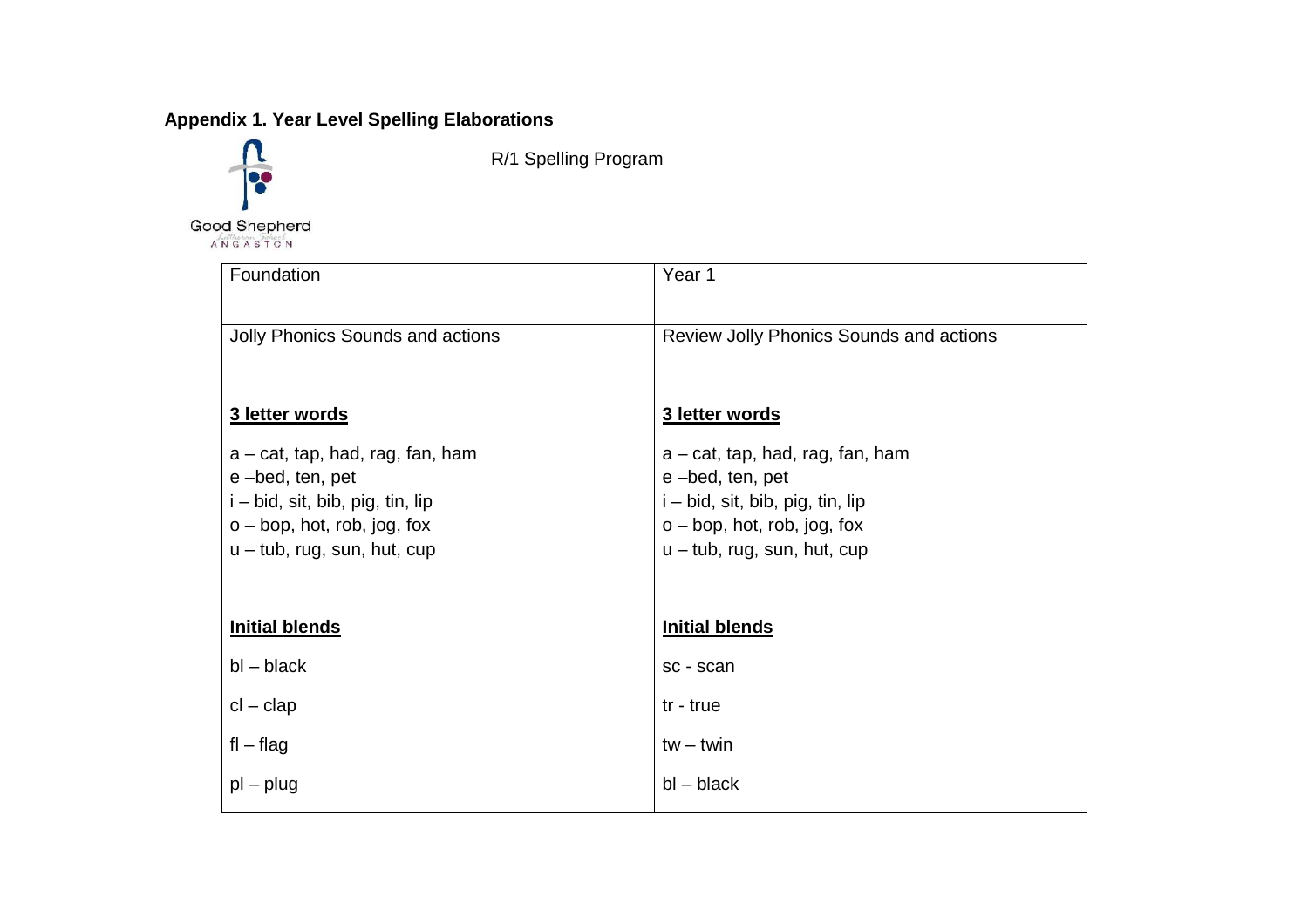| gl- glad                        | $cl - clap$                     |
|---------------------------------|---------------------------------|
| $sl$ – slid                     | $fl - flag$                     |
| $st - stop$                     | $pl$ – $plug$                   |
| $fr - frog$                     | gl-glad                         |
|                                 | $sl - s$ lid                    |
| <b>Final (consonant) blends</b> | $st - stop$                     |
| $II - bell$                     | $fr - frog$                     |
| $nt - tent$                     |                                 |
| $nd - land$                     | <b>Final (consonant) blends</b> |
| $ng$ – sting                    | $ss - class$                    |
| $st - best$                     | $pt - kept$                     |
|                                 | $lp - help$                     |
|                                 | $sk - mask$                     |
| <b>Digraphs</b>                 |                                 |
| $ee - bee$                      | <b>Digraphs</b>                 |
| $th$ – that                     | $ar - bark$                     |
| $qu - queen$                    | $sh$ – sheep                    |
| oo - look                       | $ch$ – chicken                  |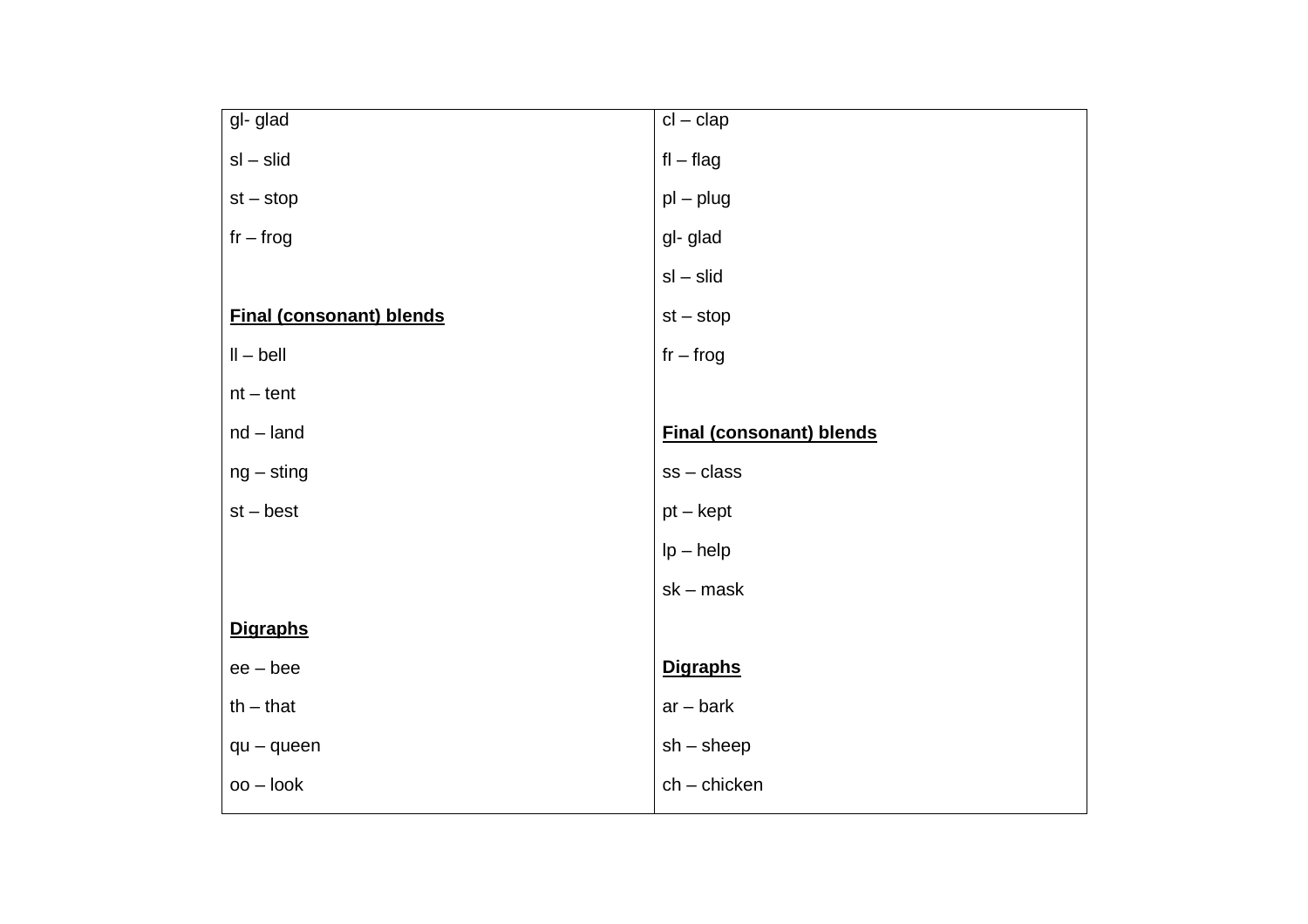| $sh$ – sheep                           | $ck - duck$                            |
|----------------------------------------|----------------------------------------|
| ch - chicken                           | $oo$ - spoon                           |
|                                        | $ay - day$                             |
|                                        |                                        |
| <b>Alternative spellings of vowels</b> | <b>Alternative spellings of vowels</b> |
| $ai - rain$                            | $ai - rain$                            |
| $ea - peach$                           | ea - peach                             |
| $ie - pie$                             | $ie - pie$                             |
| igh, y - sigh, sky                     | igh, y - sigh, sky                     |
| $oa - road$                            | $oa - road$                            |
| $OW - SOW$                             | $OW - SOW$                             |
| $ue - blue$                            | $ue - blue$                            |
| ew - blew                              | $ew - blew$                            |
|                                        |                                        |
|                                        | Magic 'e'                              |
|                                        | a-e-hate                               |
|                                        | $i - e - kite$                         |
|                                        | $o - e - home$                         |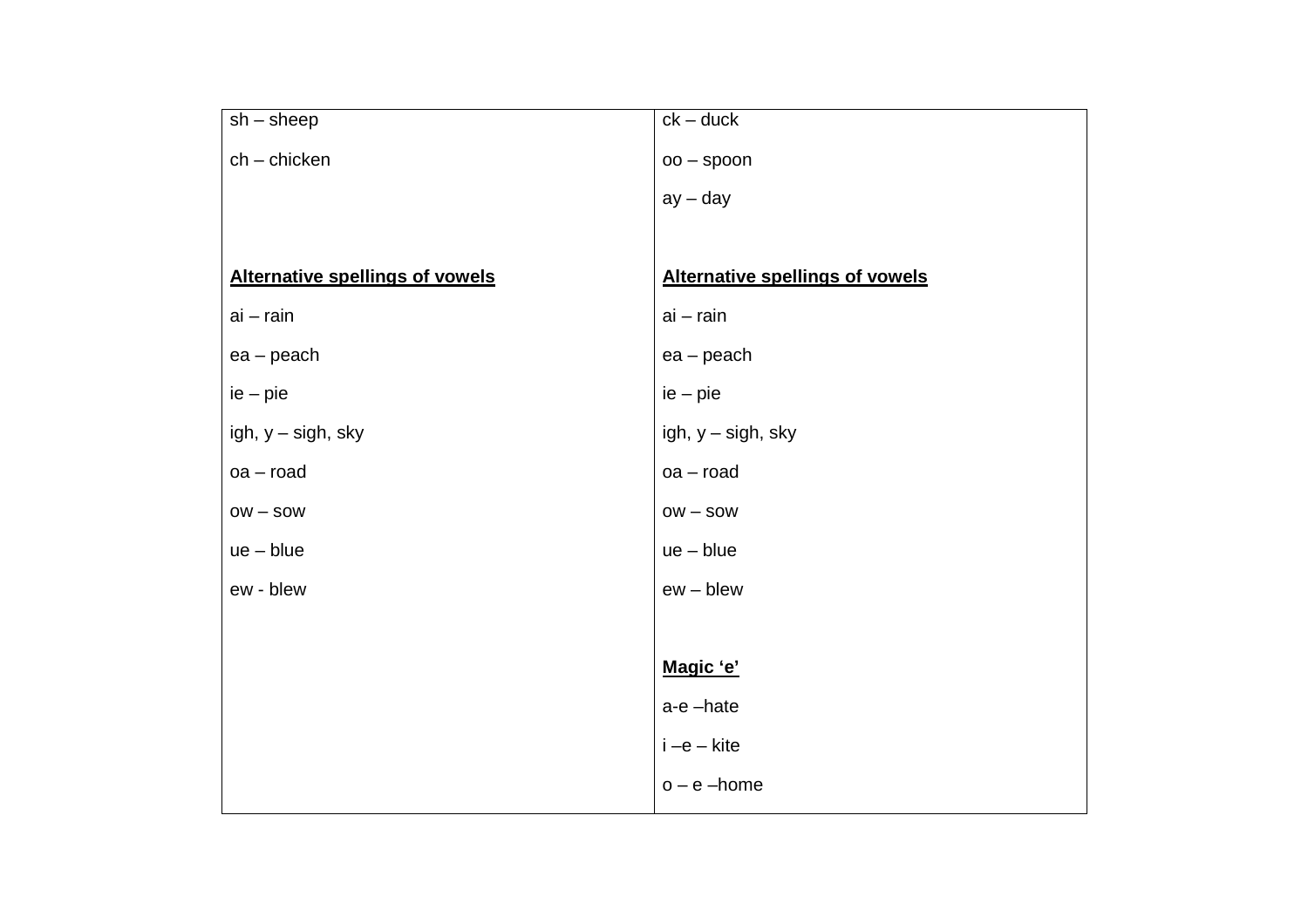| $u - e - c$ ube               |
|-------------------------------|
|                               |
| <b>Morphemes</b>              |
| play/plays/playing/playground |
|                               |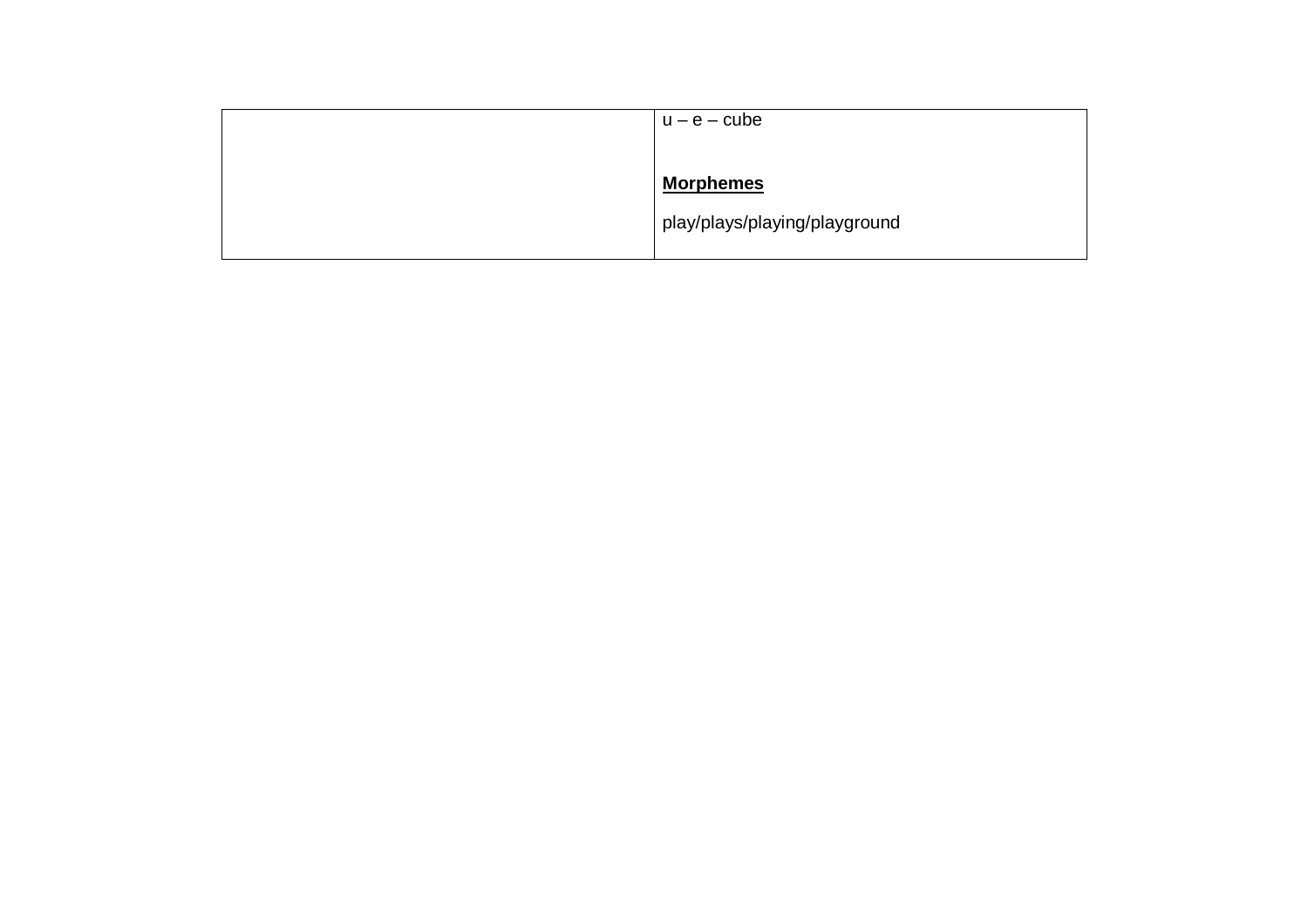

Yr 2/3 Spelling Program

Year 2 Year 3 **Students learn:Initial Blends** br – brick cr – crack  $dr - drop$ gr – grip pr – pram tri – trip sn – snack sk – skip sm – smock sp – spot, split **Students learn:Initial Blends** dw – dwarf tw – twin sc – scamp, scrap scr – scrub, scratch spr – spring str – strip spl – split, splat squ - squawk shr – shrink thr - throw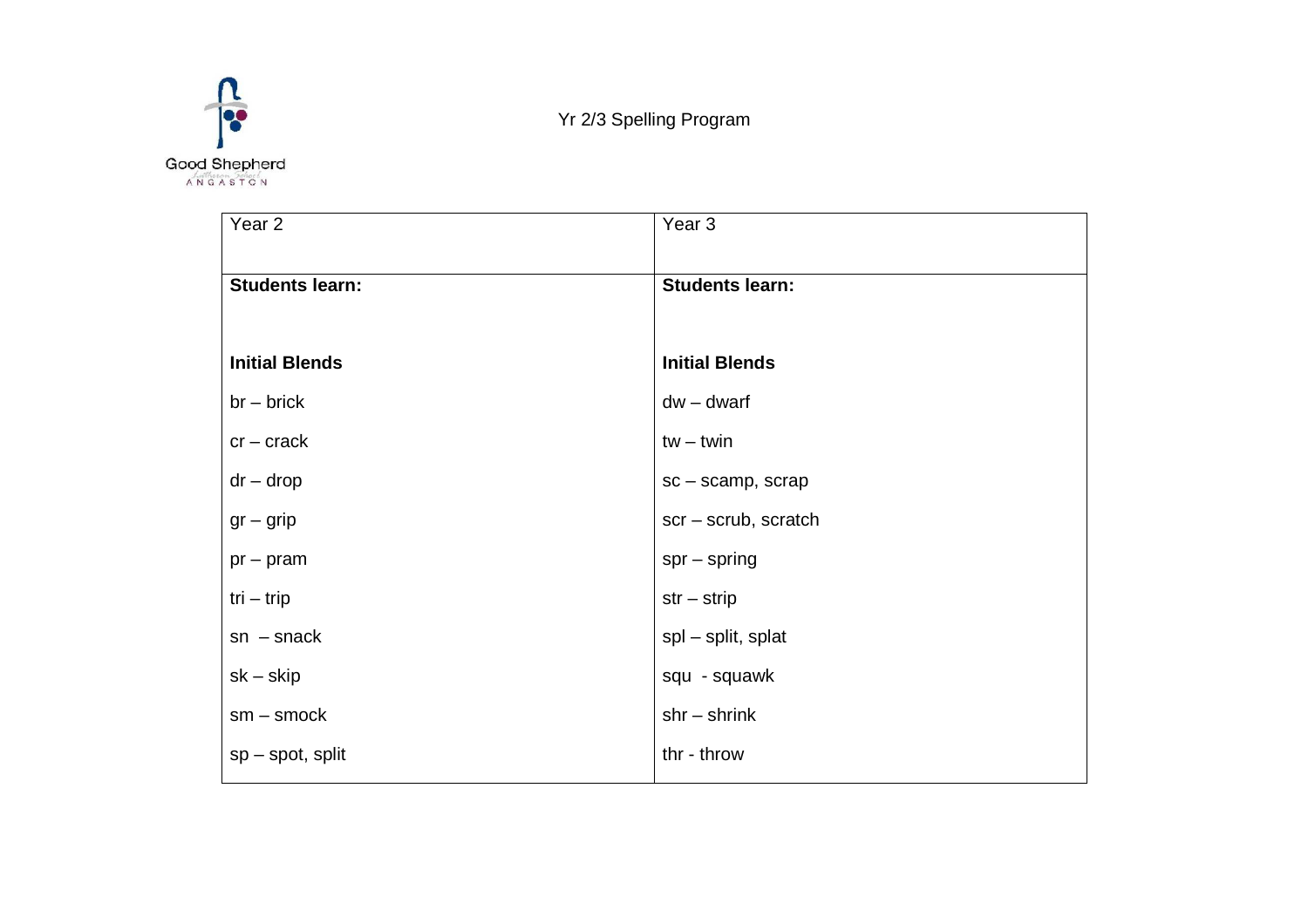| $sw - swim$         |                     |  |  |  |  |
|---------------------|---------------------|--|--|--|--|
|                     | <b>Final Blends</b> |  |  |  |  |
| <b>Final Blends</b> | sks - whisks        |  |  |  |  |
| $nk - bank$         | $nt$ – rent         |  |  |  |  |
| $ng - song$         | mps - bumps         |  |  |  |  |
| $ff -$ stiff        | $nd - band$         |  |  |  |  |
| $mp - camp$         | nks - drinks        |  |  |  |  |
| xt - next           | alk $-$ talk, chalk |  |  |  |  |
| $ft - soft$         | $ere - where$       |  |  |  |  |
| $zz - buzz$         | ight - night        |  |  |  |  |
| $lk - milk$         |                     |  |  |  |  |
| $It$ – melt         | $ow - low$ , grow   |  |  |  |  |
|                     | aw - saw, lawn      |  |  |  |  |
| wh - when, which    | $o - to$ , do       |  |  |  |  |
| short oo $-$ look   | ea - ear, hear      |  |  |  |  |
| $long$ oo $-$ soon  | ea - beat, eat      |  |  |  |  |
| or $-$ for, fort    | $oi - join$ , boil  |  |  |  |  |
| $oy - toy$ , boy    | $ir - bird, girl$   |  |  |  |  |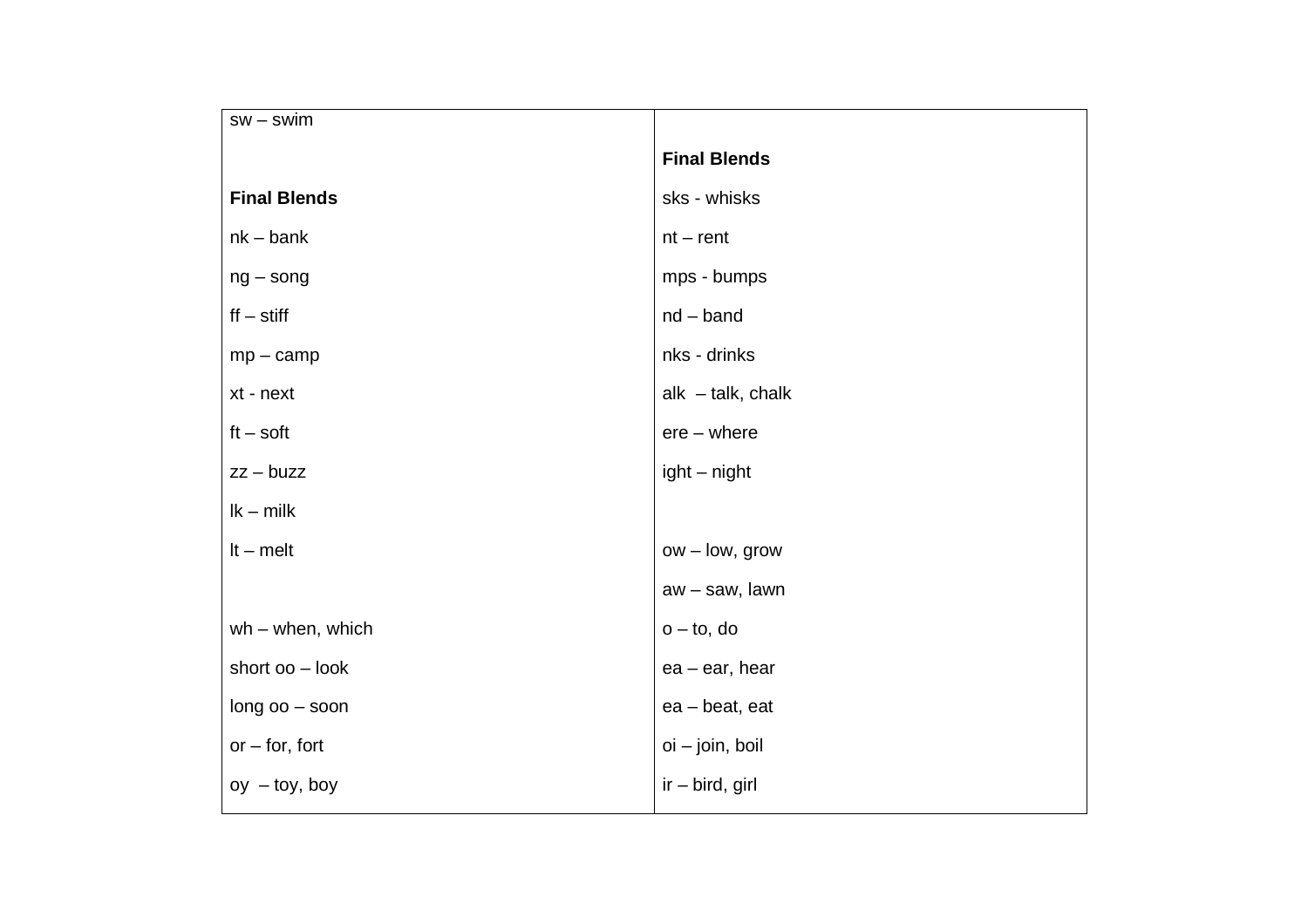| $y - my$ , by       | $ew - new$ , grew                                                               |
|---------------------|---------------------------------------------------------------------------------|
| y – happy, baby     | $ey - hey$ , they                                                               |
| $qu - quick$        | $ur - turn, fur$                                                                |
| $sh - ship$         | $ie - tie$ , die                                                                |
| $ch$ – chance       | $o = u$ love, come                                                              |
| th - thin           | $a = ar - fast$ , after                                                         |
| ck - back, neck     | $wa = wo - was, wash$                                                           |
| $ee - see$          | $u = 00 - put$ , push                                                           |
| $all - hall, fall$  | $a = u - about, ago$                                                            |
| ay – play, way      | le, ve, se - paddle, have, house                                                |
| oa - boat           |                                                                                 |
| ow - brown, down    |                                                                                 |
| $er - her$ , letter | <b>Vowels</b> – a, e, I, o, u (y can also act as a vowel)                       |
| $ou - out$          |                                                                                 |
| ai – rain, train    | Students can write an increasing number of                                      |
| tion - station      | high frequency words correctly eg. they, said,<br>com, because, what isn't, I'm |
|                     |                                                                                 |
| Silent 'e' words    | <b>Extending base words - Morphemes - and</b>                                   |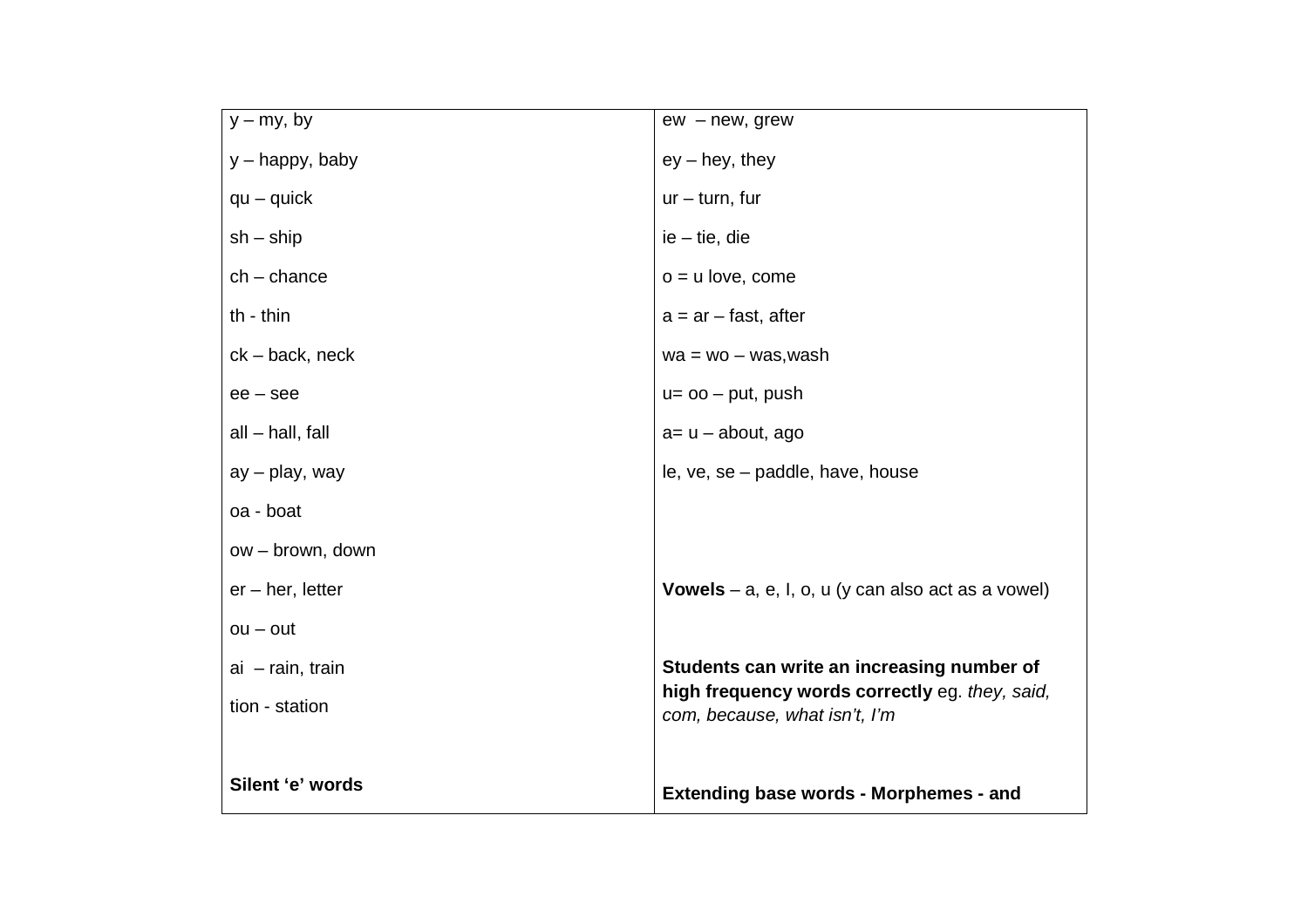| $a-e - face$ , made                                                            | spelling rules associated with this             |
|--------------------------------------------------------------------------------|-------------------------------------------------|
| i-e - prize bite                                                               | Adding 'ed'                                     |
| $o-e-globe, hole$                                                              | Adding 'ing'                                    |
| $u-e$ – tune, fuse                                                             | Adding 's' 'es'                                 |
|                                                                                |                                                 |
| <b>Silent Letters</b>                                                          | Simple one syllable Homophones eg. to, two, too |
| $I - \text{calf}$ , half                                                       |                                                 |
| $w - write$ , wrong                                                            |                                                 |
| $b -$ lamb                                                                     |                                                 |
| $k -$ know                                                                     |                                                 |
|                                                                                |                                                 |
| <b>Vowels</b> – a, e, l, o, u (y can also act as a vowel)                      |                                                 |
|                                                                                |                                                 |
| Words can be broken into syllables                                             |                                                 |
|                                                                                |                                                 |
| using known words in writing and spell                                         |                                                 |
| unknown words using developing visual,<br>graphophonic and morphemic knowledge |                                                 |
| joining discussion about how a prefix or suffix                                |                                                 |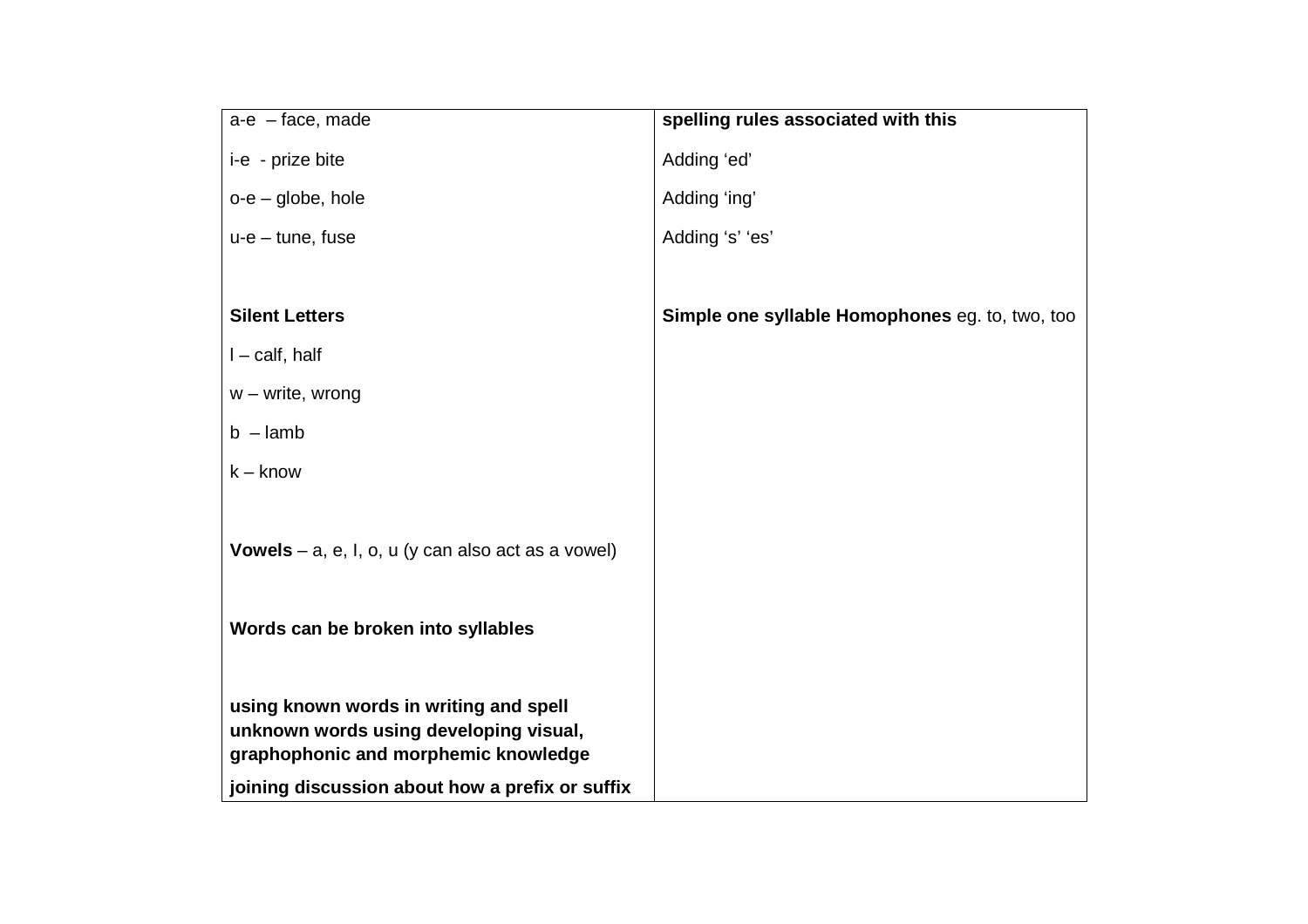| affects meaning, for example uncomfortable,<br>older, and division |  |
|--------------------------------------------------------------------|--|
|                                                                    |  |
|                                                                    |  |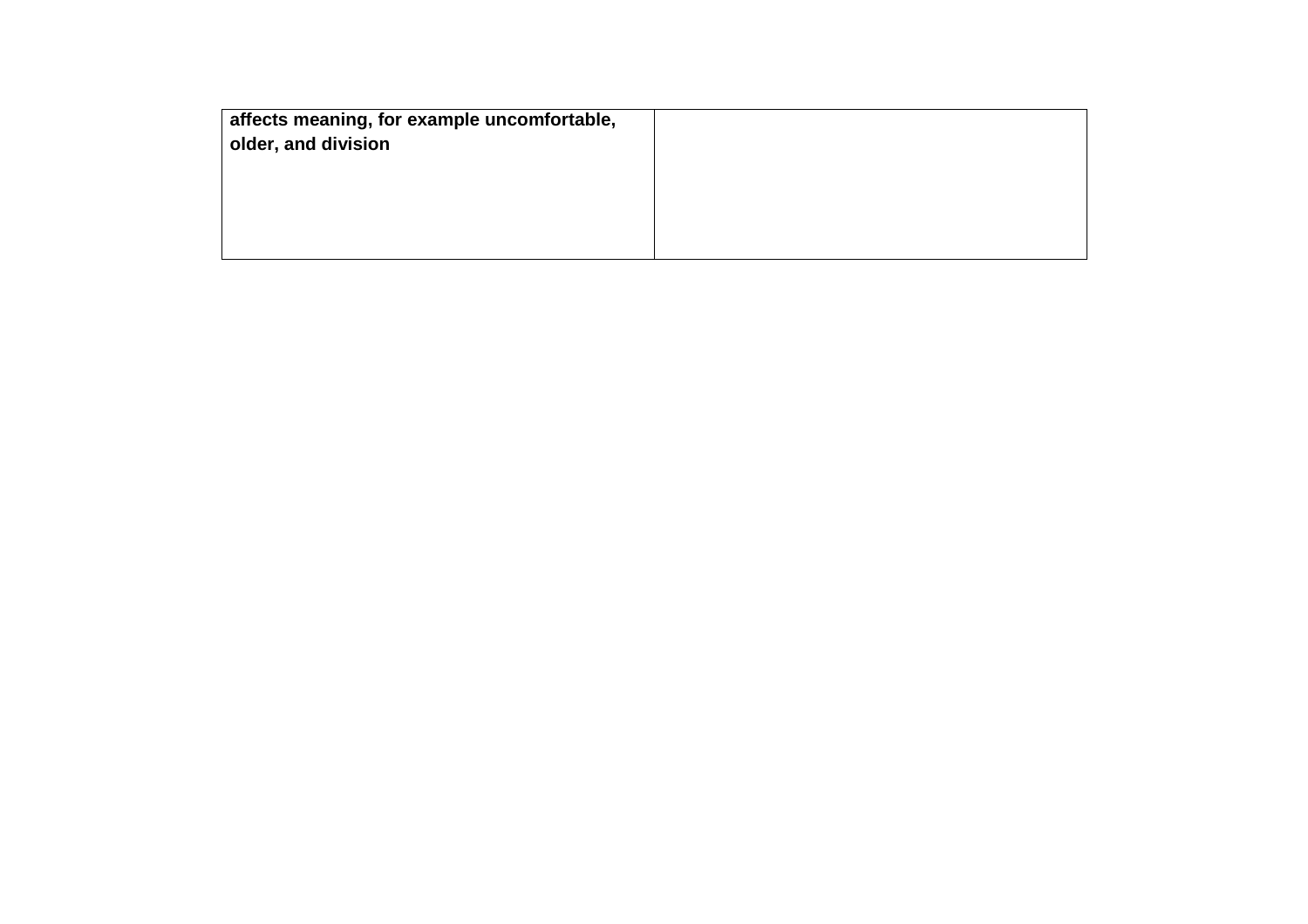

Year 4/5 Spelling Program

| Year 4                                                                                                                                                                                                                                                                                                          | Year <sub>5</sub>                                                                                                                                                                                                                                                                                                                                             |  |  |  |  |  |
|-----------------------------------------------------------------------------------------------------------------------------------------------------------------------------------------------------------------------------------------------------------------------------------------------------------------|---------------------------------------------------------------------------------------------------------------------------------------------------------------------------------------------------------------------------------------------------------------------------------------------------------------------------------------------------------------|--|--|--|--|--|
| <b>Students learn:</b>                                                                                                                                                                                                                                                                                          | <b>Students learn:</b>                                                                                                                                                                                                                                                                                                                                        |  |  |  |  |  |
| <b>Sound blends</b><br>• au 'august' and ph 'telephone' blend<br>• air ' chair' and ai 'said' blend<br>ease 'tease' and eeze 'breeze' blend<br>$\bullet$<br>ould 'would', ai 'fruit' and uy 'guy'<br>$\bullet$<br>blends.<br><b>Prefixes</b><br>• prefixes dis, de, ad<br>prefixes un, re, ex, mis<br>$\bullet$ | <b>Sound blends</b><br>words beginning with gu, ex and au<br>words ending with dge, ue, and ey<br>words ending with ough, mt and ggle<br>$\bullet$<br>words ending with ete and ar<br>words ending with ce or se<br>words ending with el or le<br>words ending with age, oy and ake<br>words with ei or ie<br>words ending with ease<br>words ending with oar |  |  |  |  |  |
| <b>Suffixes</b><br>• suffixes ly, ment, ness<br>suffixes er, wards, ful<br>$\bullet$<br>suffixes tion, ing, ion, ent<br>$\bullet$<br>adding suffixes to words ending in y<br>silent e and el                                                                                                                    | <b>Prefixes</b><br>prefixes dis, de, ad<br>adding prefixes mis, un and be<br>adding prefixes re, inter, app<br>adding prefixes pro, con, tri and tele                                                                                                                                                                                                         |  |  |  |  |  |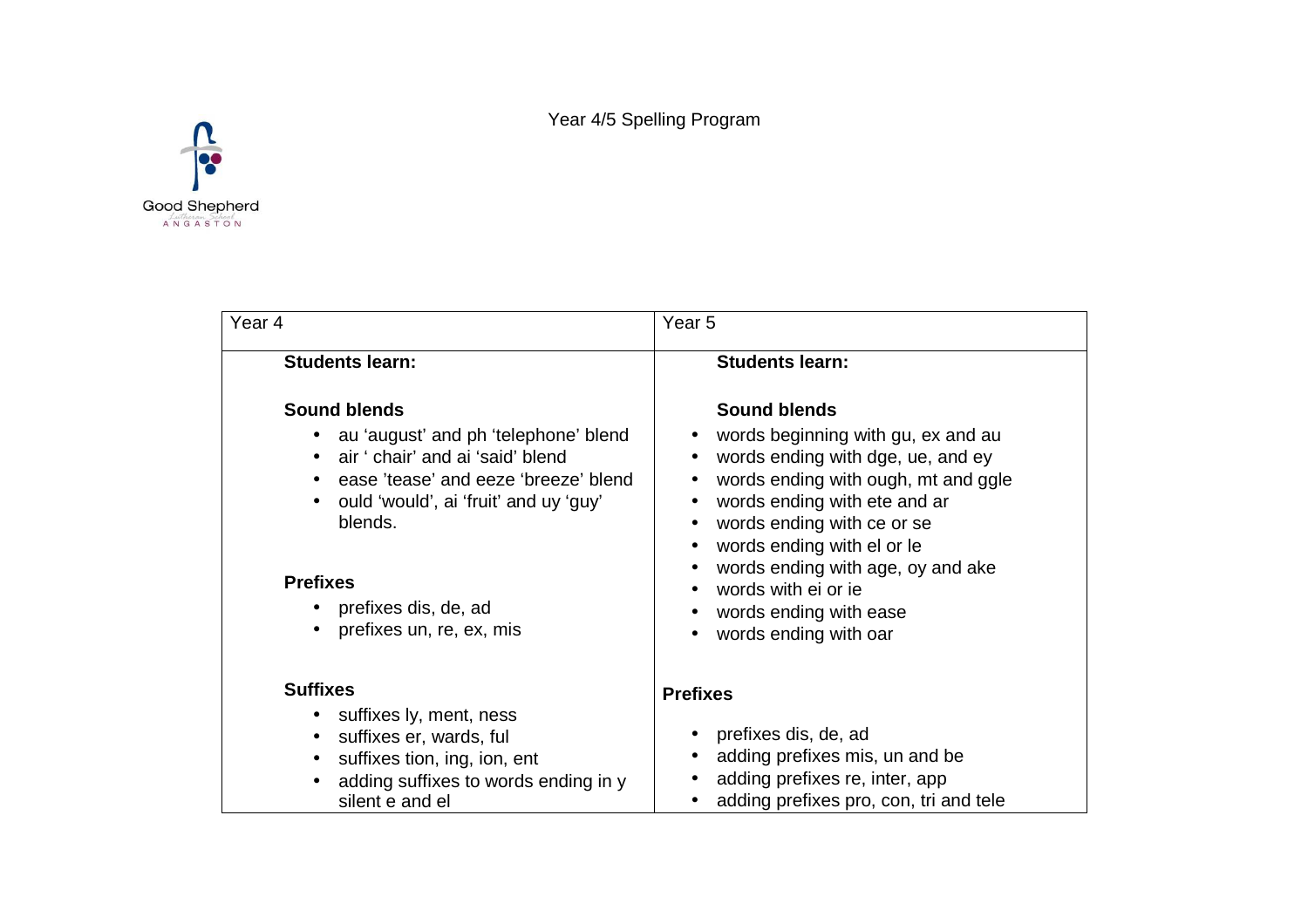| <b>Alternative sounds</b>                                                                                                                                                                                                                                                                                                                                                                                                                                                                                                                                                                            | <b>Suffixes</b>                                                                                                                                                                                                                                                                                                                                                                                                                                                |  |  |  |  |
|------------------------------------------------------------------------------------------------------------------------------------------------------------------------------------------------------------------------------------------------------------------------------------------------------------------------------------------------------------------------------------------------------------------------------------------------------------------------------------------------------------------------------------------------------------------------------------------------------|----------------------------------------------------------------------------------------------------------------------------------------------------------------------------------------------------------------------------------------------------------------------------------------------------------------------------------------------------------------------------------------------------------------------------------------------------------------|--|--|--|--|
| alternative sounds for a<br>$\bullet$<br>alternative sounds for o<br>$\bullet$<br>• alternative sounds for u<br>alternative sounds for i<br>$\bullet$<br>alternative sounds for y<br>$\bullet$<br>alternative sounds for g<br>$\bullet$<br>alternative sounds for c<br>$\bullet$<br>alternative sounds for s<br>$\bullet$<br>alternative sounds for x<br>$\bullet$<br>u words 'rude, huge, mule'<br>$\bullet$<br>e words 'head, lead'<br>$\bullet$<br>g words 'gnome, gnaw'<br>the silent t 'often'<br>$\bullet$<br>the said t 'catch, stretch'<br>$\bullet$<br>s words 'island, aisle'<br>$\bullet$ | • suffixes ly, ment, ship<br>adding suffixes ending in I preceded by a<br>vowel<br>• adding ed, er, est and es to words ending in<br>consonants and y<br>adding ing to words ending in consonants<br>and y<br>• adding ing to words ending in e<br>• adding suffixes able, ist and sion<br>• adding suffixes ion, tion and ous<br>adding suffixes ious, ery and ary<br>$\bullet$<br>• adding suffixes ory, ent, ant<br>adding suffixes ance, ence, ure and ful |  |  |  |  |
| gh words 'sigh, high'<br>• silent t-e words 'whistle, hustle'                                                                                                                                                                                                                                                                                                                                                                                                                                                                                                                                        | <b>Plurals</b>                                                                                                                                                                                                                                                                                                                                                                                                                                                 |  |  |  |  |
| y can be used as a vowel.<br>contractions                                                                                                                                                                                                                                                                                                                                                                                                                                                                                                                                                            | plurals – adding es<br>plurals - change y to i and ad es<br>plurals - adding es to words ending in o<br>$\bullet$<br>plurals - change f to v and add es<br>plurals - words ending in f where f remains<br>$\bullet$<br>plurals - words ending in o that just add s                                                                                                                                                                                             |  |  |  |  |
| antonyms                                                                                                                                                                                                                                                                                                                                                                                                                                                                                                                                                                                             | Uncommon plurals                                                                                                                                                                                                                                                                                                                                                                                                                                               |  |  |  |  |
| antonyms made by adding prefixes to the<br>base word                                                                                                                                                                                                                                                                                                                                                                                                                                                                                                                                                 | contractions                                                                                                                                                                                                                                                                                                                                                                                                                                                   |  |  |  |  |

 $\mathbf{I}$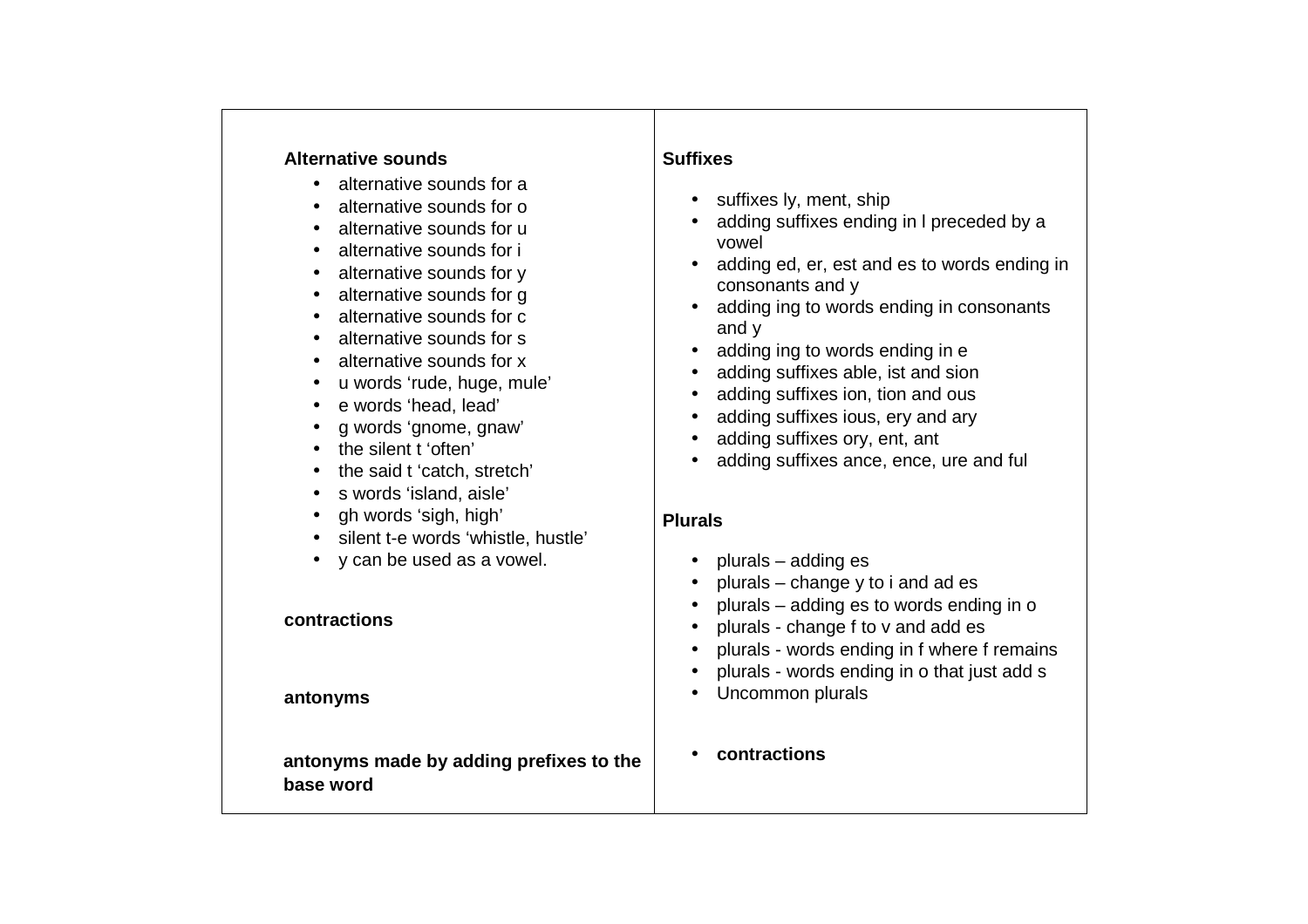| double letter words                                             | antonyms<br>$\bullet$<br>antonyms made by adding prefixes to the<br>$\bullet$<br>base word |
|-----------------------------------------------------------------|--------------------------------------------------------------------------------------------|
| clarify the difference between plural 's'<br>and apostrophe 's' | synonyms<br>collective nouns<br>$\bullet$                                                  |
| synonyms                                                        | comparatives and superlatives                                                              |
| homophones                                                      | gender words.<br>$\bullet$                                                                 |
| compound words                                                  |                                                                                            |
| collective nouns                                                |                                                                                            |
| gender words.                                                   |                                                                                            |
|                                                                 |                                                                                            |
|                                                                 |                                                                                            |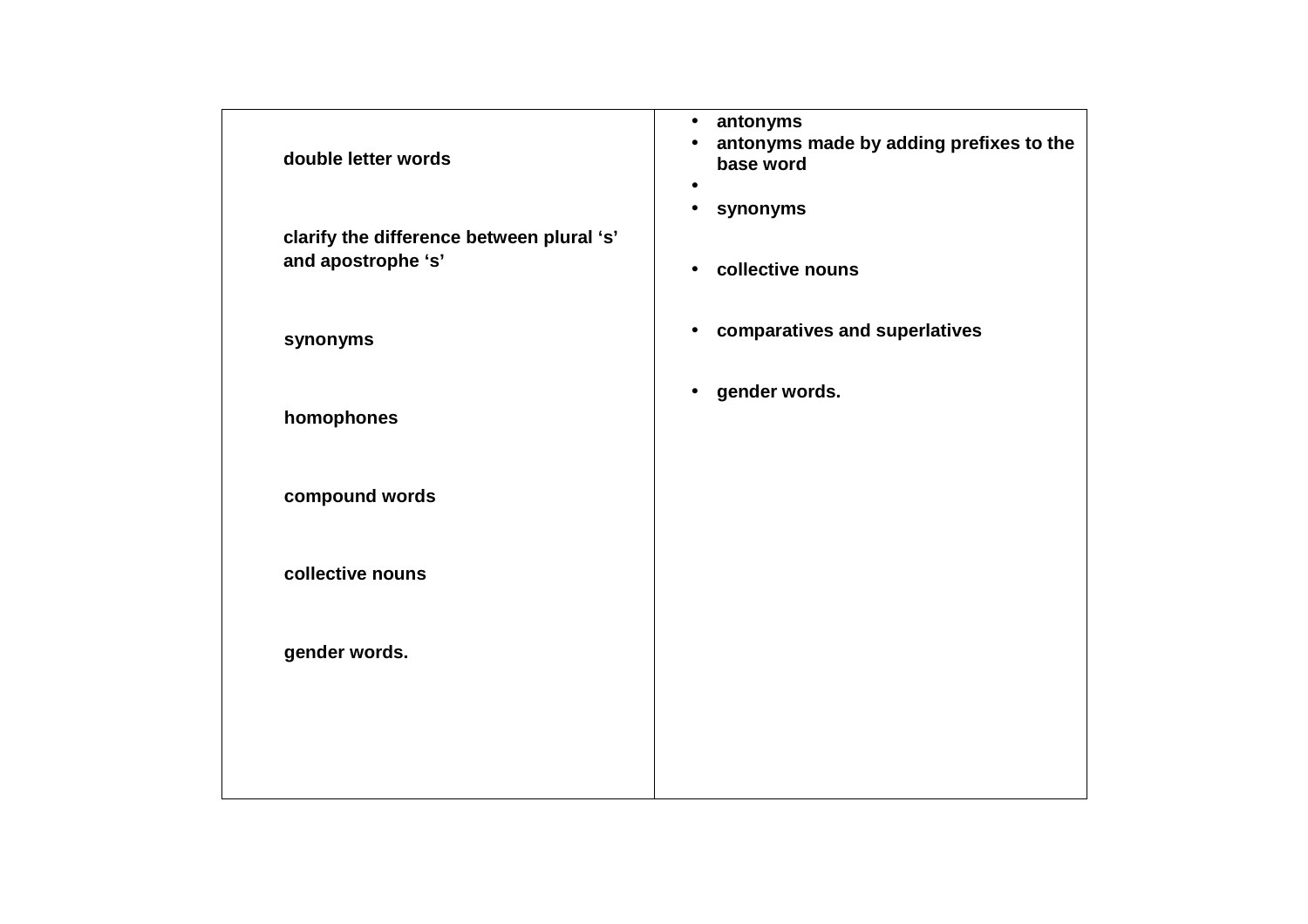

| Year <sub>6</sub>                                                                                                                                                                                                                | Year <sub>7</sub>                                                                                                                                                                                                                                           |
|----------------------------------------------------------------------------------------------------------------------------------------------------------------------------------------------------------------------------------|-------------------------------------------------------------------------------------------------------------------------------------------------------------------------------------------------------------------------------------------------------------|
| <b>Students Learn:</b><br>Long vowels, silent letters, same sound<br>d, u, s, b, k, p, o, h, w, g<br>Gu, gh, ig, Ph, ex,<br>$\bullet$<br>al, or,iety, ual, ience, ury<br>ay, ey, ai and eigh                                     | <b>Students Learn:</b><br>Long vowels, silent letters, same sound<br>w, k, l, u, b, ch, n, h, t<br>$\bullet$<br>ce, se, mt, ue, eye, ggle, dge, end<br>qu<br>$\bullet$<br>oar, our, ar, or, re, er                                                          |
| $ch - k$ and sh<br>$\bullet$ c-ck<br>h- rhyme, scheme<br>g-reign<br>pp-appropriate<br><b>Prefixes</b>                                                                                                                            | ir, ear, ur, er<br>$\bullet$<br>oo, ou, ue, ui and eu<br>i-e, -ee or i<br>au, ough<br>$\bullet$<br>ss missionary<br>$\bullet$<br>ee proceed<br>$\bullet$                                                                                                    |
| • de, dis, sub, ad, mirco, trans, anti, tele, auto,<br>air, aer, aero, al, wel,<br><b>Antonyms</b><br>Many antonym are made by adding prefixes to<br>base word<br>Appear- disapear                                               | <b>Prefixes</b><br>im, in, inter, en, pro, per, pre, mono, bi, tri,<br>un, co, con, com,<br>Greek and Latin #2-10<br>$\bullet$<br><b>Sufixes</b><br>Ant, ent, ment, able, ible, ence, ance, ary,                                                            |
| <b>Sufixes</b><br>age, til, tion, sion, ion, ist, ish, ty, ity, al, il<br>ive, ous, ure, ful, ness, want, tude<br>drop an I when adding the suffix or prefix all,<br>well, till or full<br>y to words ending in ful<br>$\bullet$ | ery, ory, ese, eer, er, est<br>End, ent-convert to ence when word<br>$\bullet$<br>becomes a noun retaining "e' so word is not<br>unrecognizable<br>Adding suffix to words ending in y<br>$\bullet$<br>To words ending in I preceded by a vowel<br>$\bullet$ |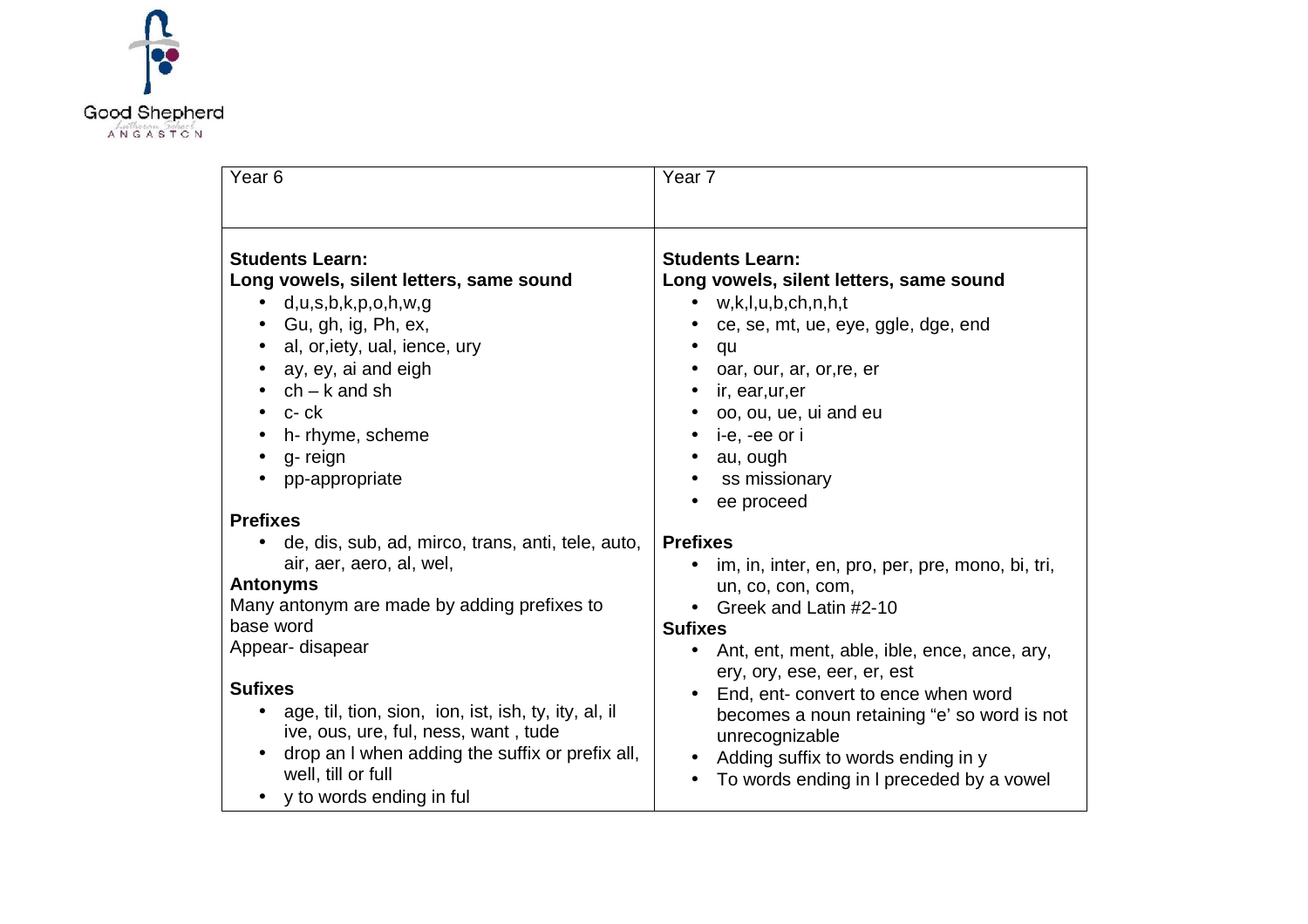| ly to words ending in y<br>$\bullet$<br>ing to words ending with silent e<br>ing to CVC, CCVC pattern |                                              | <b>Plurals</b><br>Adding es to form a plural (including<br>exceptions to words ending in ch)<br>Changing y to I and adding es<br>$\bullet$ |  |  |  |  |
|-------------------------------------------------------------------------------------------------------|----------------------------------------------|--------------------------------------------------------------------------------------------------------------------------------------------|--|--|--|--|
|                                                                                                       |                                              | Changing s to words ending in o                                                                                                            |  |  |  |  |
|                                                                                                       |                                              | Homophones                                                                                                                                 |  |  |  |  |
| <b>Plurals</b>                                                                                        |                                              | • Two - three syllable words                                                                                                               |  |  |  |  |
| $\bullet$                                                                                             | Words ending in f where v and adding es eg   |                                                                                                                                            |  |  |  |  |
| calf-calves                                                                                           |                                              | <b>Contractions</b>                                                                                                                        |  |  |  |  |
| $\bullet$<br>roof-roofs                                                                               | Words ending in f where f remains s eg:      | Words which are joined together to make one word<br>shown be an apostrophe, I am - I'm                                                     |  |  |  |  |
|                                                                                                       | Words ending in a vowel followed be a y just |                                                                                                                                            |  |  |  |  |
| add s eg valley-valleys<br><b>Homophones</b>                                                          |                                              | <b>Acronyms</b><br>ATM, ANZAC                                                                                                              |  |  |  |  |
| Two-three syllable words                                                                              |                                              |                                                                                                                                            |  |  |  |  |
|                                                                                                       |                                              | <b>Antonyms</b>                                                                                                                            |  |  |  |  |
| <b>Contractions</b>                                                                                   |                                              | Words which are opposite in meaning hot-cold                                                                                               |  |  |  |  |
| Words which are joined together to make one word                                                      |                                              |                                                                                                                                            |  |  |  |  |
| shown be an apostrophe, cannot can't                                                                  |                                              | <b>Synonyms</b>                                                                                                                            |  |  |  |  |
|                                                                                                       |                                              | Different words which have the same meaning                                                                                                |  |  |  |  |
| <b>Synonyms</b>                                                                                       |                                              | <b>Collective nouns</b>                                                                                                                    |  |  |  |  |
| Different words which have the same meaning                                                           |                                              | Single words which represents a group: audience-                                                                                           |  |  |  |  |
| <b>Base word building-Morphemes</b>                                                                   |                                              | mob-pod- school- flock-congregation                                                                                                        |  |  |  |  |
| Centum-                                                                                               | Century                                      |                                                                                                                                            |  |  |  |  |
|                                                                                                       | Percentage                                   | Gender                                                                                                                                     |  |  |  |  |
| Centigrade<br>centurion                                                                               |                                              | Masculine/feminine                                                                                                                         |  |  |  |  |
|                                                                                                       |                                              |                                                                                                                                            |  |  |  |  |
|                                                                                                       |                                              | <b>Comparatives and Superlative</b><br>Comparative show a higher degree of comparison,                                                     |  |  |  |  |
| Technical words and words adapted from other                                                          |                                              | superlative show the highest degree of comparison                                                                                          |  |  |  |  |
| languages: Achieved within each inquiry through<br>the employment of, but not limited to:             |                                              | in an adjective or adverb                                                                                                                  |  |  |  |  |
|                                                                                                       |                                              |                                                                                                                                            |  |  |  |  |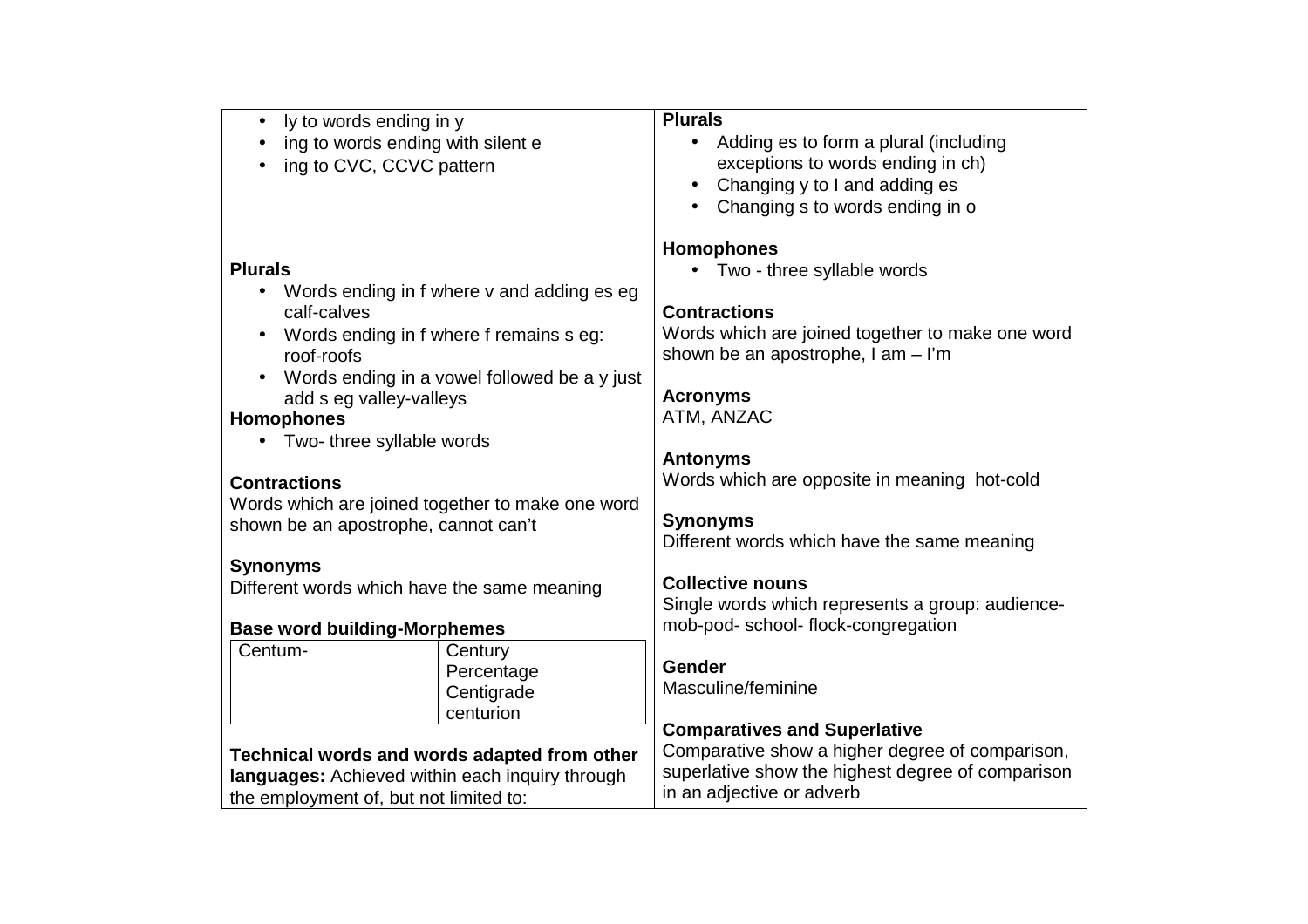| student generated contextual glossaries | happy                                | Happier                                                                                                                                                                                                              | Happiest |
|-----------------------------------------|--------------------------------------|----------------------------------------------------------------------------------------------------------------------------------------------------------------------------------------------------------------------|----------|
| word walls                              | Good                                 | <b>Better</b>                                                                                                                                                                                                        | best     |
| teacher generated focus list            | word walls<br>$\bullet$<br>$\bullet$ | Technical words and words adapted from other<br>languages: Achieved within each inquiry through<br>the employment of, but not limited to:<br>student generated contextual glossaries<br>teacher generated focus list |          |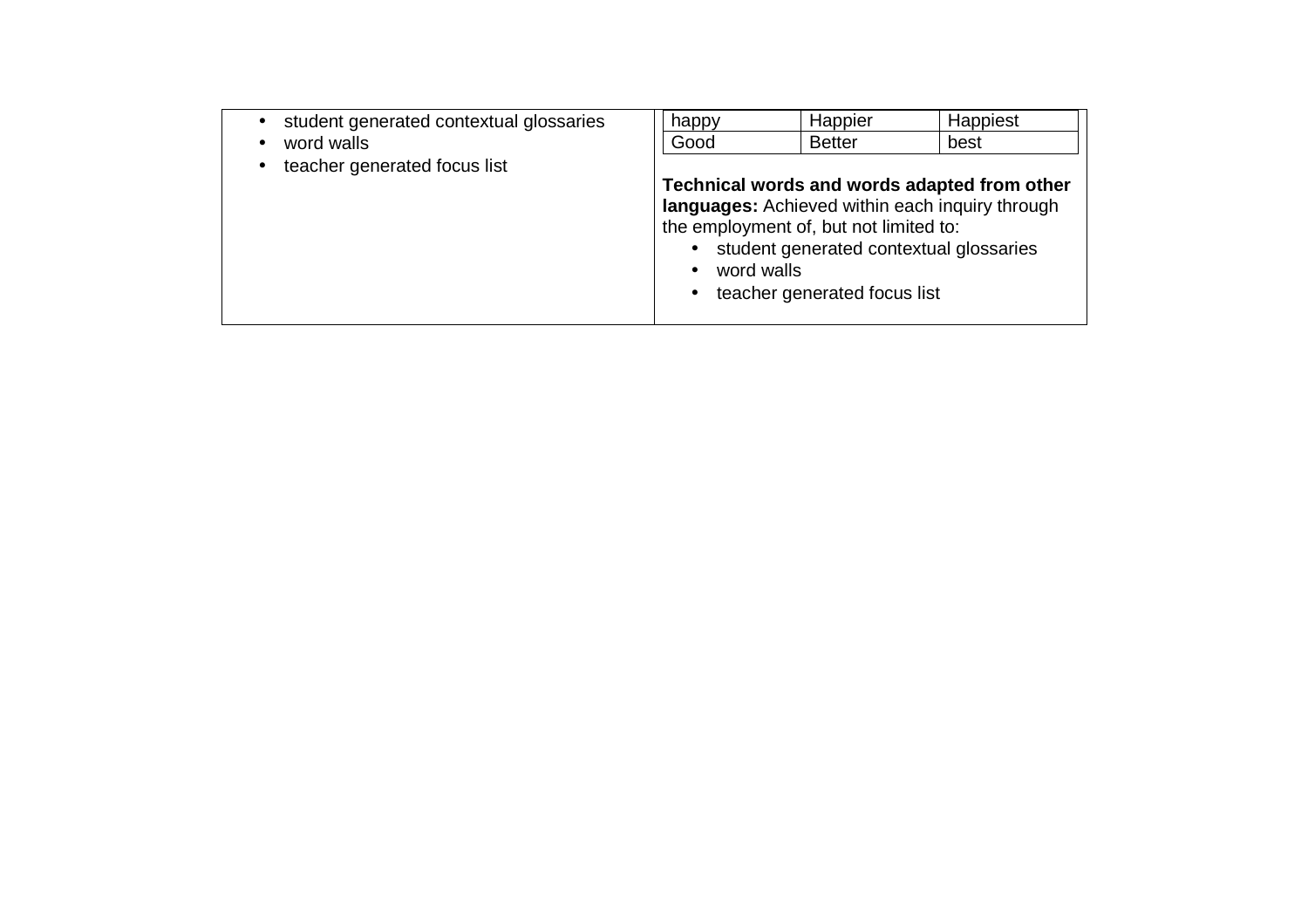## **Appendix 2. Writing Genre styles Rubric to PYP – UOI**

| Genre            | F/1                                                                                          | F/1                                                                          | 2/3                                                                                | 2/3                                                                               | 4/5                                                                        | 4/5                                                                                                                         | 6/7                                                                | 6/7                                                                                                                                             |
|------------------|----------------------------------------------------------------------------------------------|------------------------------------------------------------------------------|------------------------------------------------------------------------------------|-----------------------------------------------------------------------------------|----------------------------------------------------------------------------|-----------------------------------------------------------------------------------------------------------------------------|--------------------------------------------------------------------|-------------------------------------------------------------------------------------------------------------------------------------------------|
|                  | (odd)                                                                                        | (even)                                                                       | (odd)                                                                              | (even)                                                                            | (odd)                                                                      | (even)                                                                                                                      | (odd)                                                              | (even)                                                                                                                                          |
| <b>Narrative</b> | Picture stories,<br>songs including<br>texts from<br>different cultures<br>eg Aboriginal and | X Fairytales UOI How<br>we express ourselves                                 | X Dreaming stories,<br>Asian Literature and<br><b>Bible stories</b>                | X Fables                                                                          | X Fantasy Fracture<br>Fairytales<br><b>UOI How we express</b><br>ourselves | X Adventure Stories                                                                                                         | X Humorous texts<br>Characterization through                       | X Humorous texts<br>Characterization through                                                                                                    |
|                  | Asian texts                                                                                  |                                                                              |                                                                                    |                                                                                   |                                                                            |                                                                                                                             | dialogue                                                           | dialogue                                                                                                                                        |
|                  | UOI How we<br>express ourselves                                                              |                                                                              |                                                                                    |                                                                                   |                                                                            |                                                                                                                             | Fantasy                                                            | Drama - write a play UOI<br>How we express<br>ourselves                                                                                         |
| Recount          | X Personal<br>experiences UOI<br>how we organize<br>ourselves                                | X Transport excursion<br>UOI How we organize<br>ourselves                    | Daily Journal UOI How<br>the world works                                           | Routines<br>UOI Who we are                                                        |                                                                            | Biography of family<br>member<br>UOI Who we are                                                                             |                                                                    |                                                                                                                                                 |
| Procedure        | Recipes                                                                                      | Recipes                                                                      | <b>Fitness Games</b>                                                               | Food Products origin to<br>consumption<br><b>UOI How we organize</b><br>ourselves | How Products are<br>produced UOI How we<br>organize ourselves              | Elements of celebration<br>from around the world<br>UOI how we express<br>ourselves                                         |                                                                    |                                                                                                                                                 |
| Report           | X Senses<br>UOI who we are                                                                   | X Different homes<br>UOI Where we are in<br>place and time                   | X Ecosystems UOI How<br>we share the planet                                        | X Endangered animals<br>UOI How we share the<br>planet                            | X Aspect of Solar<br>System UOI How the<br><b>World Works</b>              | X Aid organization UOI<br>How we organize<br>ourselves                                                                      | X Natural Disaster<br>PowerPoint<br><b>UOI How the World Works</b> | X Ancient Civilizations<br>UOI where we are in<br>place and time                                                                                |
| Explanation      | <b>Animal Features</b><br>UOI How we share<br>the planet                                     | Guided questions,<br>explaining objects<br><b>UOI How the World</b><br>works | How structures and<br>monuments are built<br>UOI Where we are in<br>place and time | Applications of air<br>UOI How the world<br>works                                 |                                                                            | How a building is<br>created to tolerate<br>chosen environmental<br>and sustainability issues<br>UOI How the world<br>works |                                                                    | How energy is changed<br>stored and used UOI<br>How the world works<br>How a particular<br>scientific or technology<br>discovery impacts on the |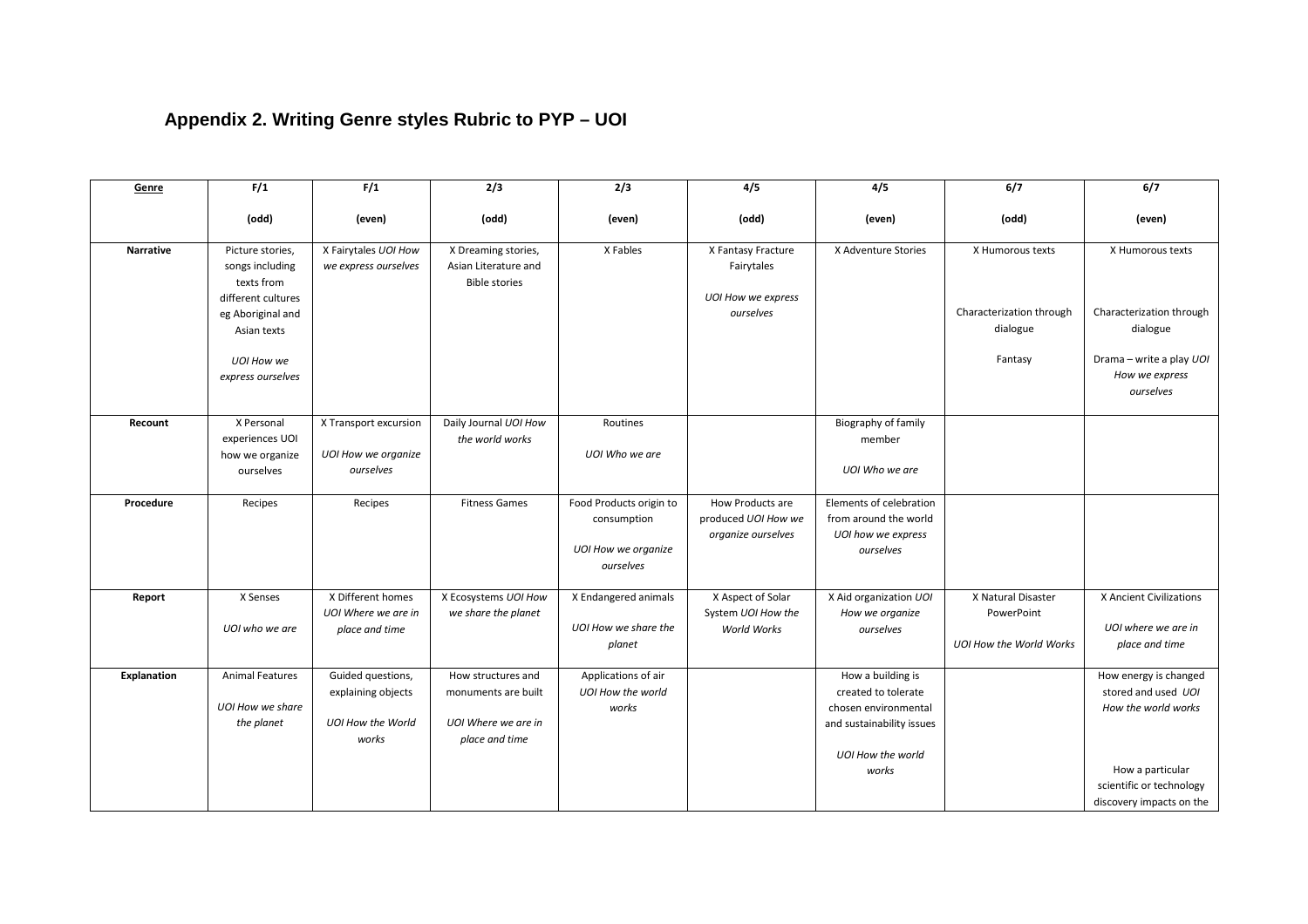|                       |                                      |                                |                         |                     |                                                  |                                                 |                           | quality of life            |
|-----------------------|--------------------------------------|--------------------------------|-------------------------|---------------------|--------------------------------------------------|-------------------------------------------------|---------------------------|----------------------------|
|                       |                                      |                                |                         |                     |                                                  |                                                 |                           | <b>UOI How we organize</b> |
|                       |                                      |                                |                         |                     |                                                  |                                                 |                           | ourselves                  |
|                       |                                      |                                |                         |                     |                                                  |                                                 |                           |                            |
| Exposition/           | X Favourite toys                     | X Favourite things             | X School/ Classroom/    | X Personal Opinions | X rule, rights,                                  | X What we should do to                          | X Debate team             | X Debate team              |
|                       |                                      |                                | Home Rules              |                     | responsibilities UOI who                         | sustain and maintain                            |                           |                            |
| Persuasive            | UOI how the world                    |                                |                         |                     | we are                                           | earth resources UOI                             | Research type of          | Letter to the Editor       |
|                       | works                                |                                |                         |                     |                                                  | How we share the                                | government argue why it   | <b>UOI How we express</b>  |
|                       |                                      |                                |                         |                     |                                                  | planet                                          | is the best type          | ourselves                  |
|                       |                                      |                                |                         |                     |                                                  |                                                 | UOI How we organsie       |                            |
|                       |                                      |                                |                         |                     |                                                  |                                                 | ourselves                 |                            |
|                       |                                      |                                |                         |                     |                                                  |                                                 |                           |                            |
| Poetry                | Rhyming words                        | Repetition rhymes              | X Rewriting a known     | X Rewriting a known | X Anthems and Odes                               | X Anthems and Odes                              | X ballads, limericks and  | X Haiku, tankas, couplets, |
|                       |                                      |                                | poem Acrostic Poems     | poem Lantern Poems  |                                                  |                                                 | free verse                | free verse, verse novels   |
|                       |                                      | UOI Who we are                 |                         |                     | cinquai, Acrostic, shape,<br>neologisms and puns | cinquai, Acrostic, shape,<br>nonsense words and |                           |                            |
|                       |                                      |                                |                         |                     |                                                  | spoonerisms                                     |                           |                            |
|                       |                                      |                                |                         |                     |                                                  |                                                 |                           |                            |
| <b>Letter Writing</b> | Letter writing                       | Personal letter                | Personal letter writing | Pen Friends         | Letter to the                                    | Letter to Council about                         | Media                     |                            |
|                       | structure, Letter to                 | writing                        | addressing envelopes    |                     | Government UOI How                               | public area                                     |                           |                            |
|                       | parents                              |                                |                         |                     | we share the planet                              |                                                 | <b>UOI How we express</b> |                            |
|                       |                                      | UOI How we share<br>the planet |                         |                     |                                                  | UOI where we are in<br>place and time           | ourselves                 |                            |
|                       |                                      |                                |                         |                     |                                                  |                                                 | Migrate letter            |                            |
|                       |                                      |                                |                         |                     |                                                  |                                                 |                           |                            |
|                       |                                      |                                |                         |                     |                                                  |                                                 | UOI Where we are in place |                            |
|                       |                                      |                                |                         |                     |                                                  |                                                 | and time                  |                            |
| Multimodal texts (eg. | KidPix and                           | Microsoft Word and             | X PowerPoint UOI How    | X photo story       | X Movie maker and                                | X Microsoft Word                                | X Body Systems            | X Wiki                     |
| Wiki, email)          | Microsoft Word                       | Microsoft PowerPoint           | we express ourselves    |                     | PowerPoint                                       |                                                 |                           |                            |
|                       |                                      |                                |                         | UOI How we express  |                                                  |                                                 | E-Book                    | UOI How we effect the      |
|                       |                                      |                                |                         | ourselves           |                                                  |                                                 |                           | planet                     |
|                       |                                      |                                |                         |                     |                                                  |                                                 | UOI who we are            |                            |
|                       |                                      |                                |                         |                     |                                                  |                                                 |                           |                            |
| Biography             | Personal History<br>UOI where we are |                                |                         |                     | Biography of explorer                            |                                                 |                           |                            |
|                       | in place and time                    |                                |                         |                     | UOI Who we are in                                |                                                 |                           |                            |
|                       |                                      |                                |                         |                     | place and time                                   |                                                 |                           |                            |
|                       |                                      |                                |                         |                     |                                                  |                                                 |                           |                            |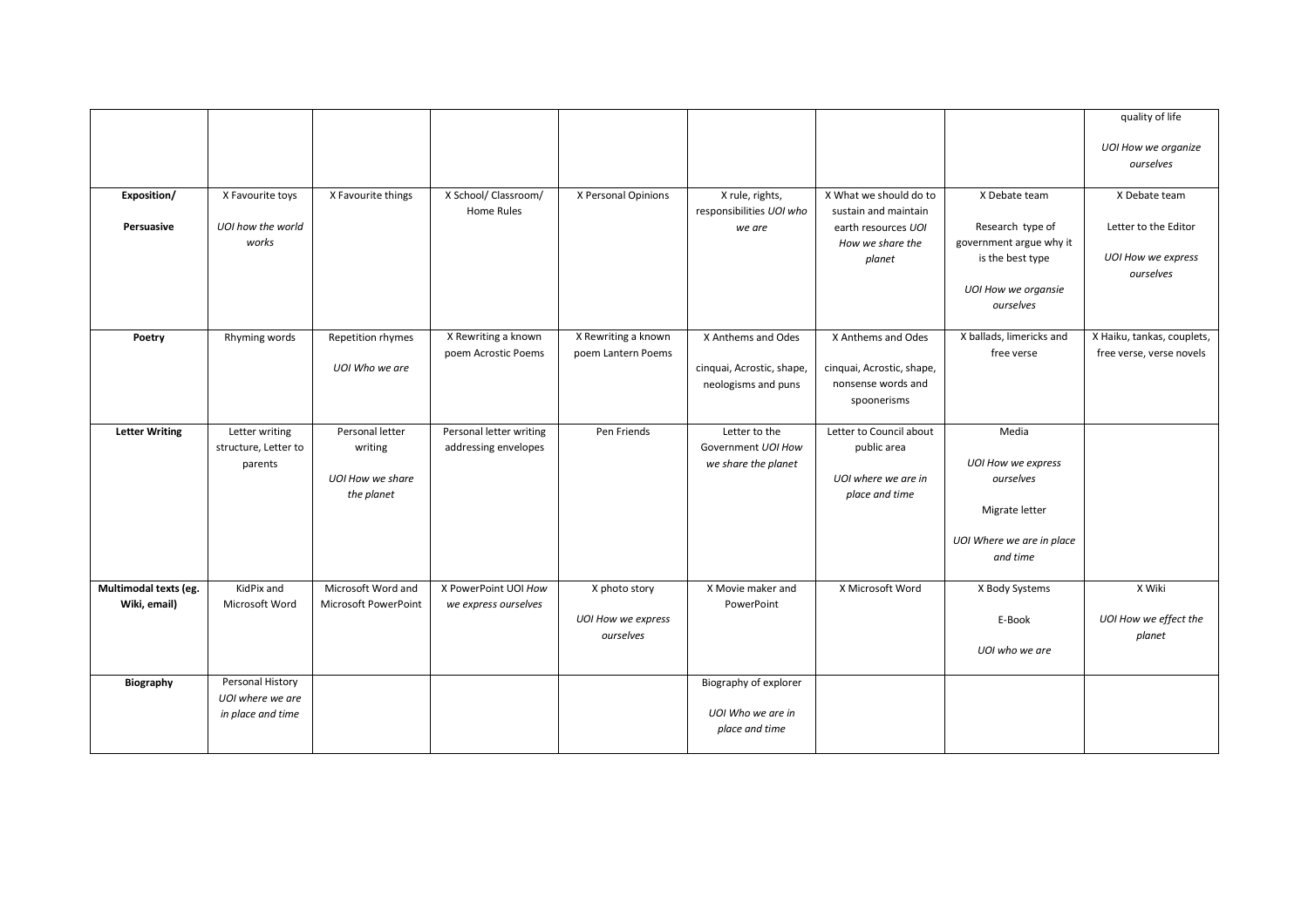## **Appendix 3. NAPLAN Writing Test - Persuasive**

## What is persuasive writing?

The following definition has shaped the development of the task and the persuasive writing marking criteria.

The purpose of persuasive writing is to persuade a reader to a point of view on an issue. Persuasive writing may express an opinion, discuss, analyse and evaluate an issue. It may also entertain and inform.

The style of persuasive writing may be formal or informal but it requires the writer to adopt a sense of authority on the subject matter and to develop the subject in an ordered, rational way. A writer of a persuasive text may draw on his or her own personal knowledge and experience or may draw on detailed knowledge of a particular subject or issue.

The main structural components of the persuasive text are the introduction, development of argument (body) and conclusion.

Within the broad persuasive genre and within the context of the given topic, the writers may choose themes and subjects, and the details to develop their ideas. The task will not specify a preference for particular content on the given topic.

## **The marking criteria and skill focuses**

The writing task for the 2011 Writing assessment will be a persuasive writing task. It will be the same task for all students in Years 3, 5, and 7.